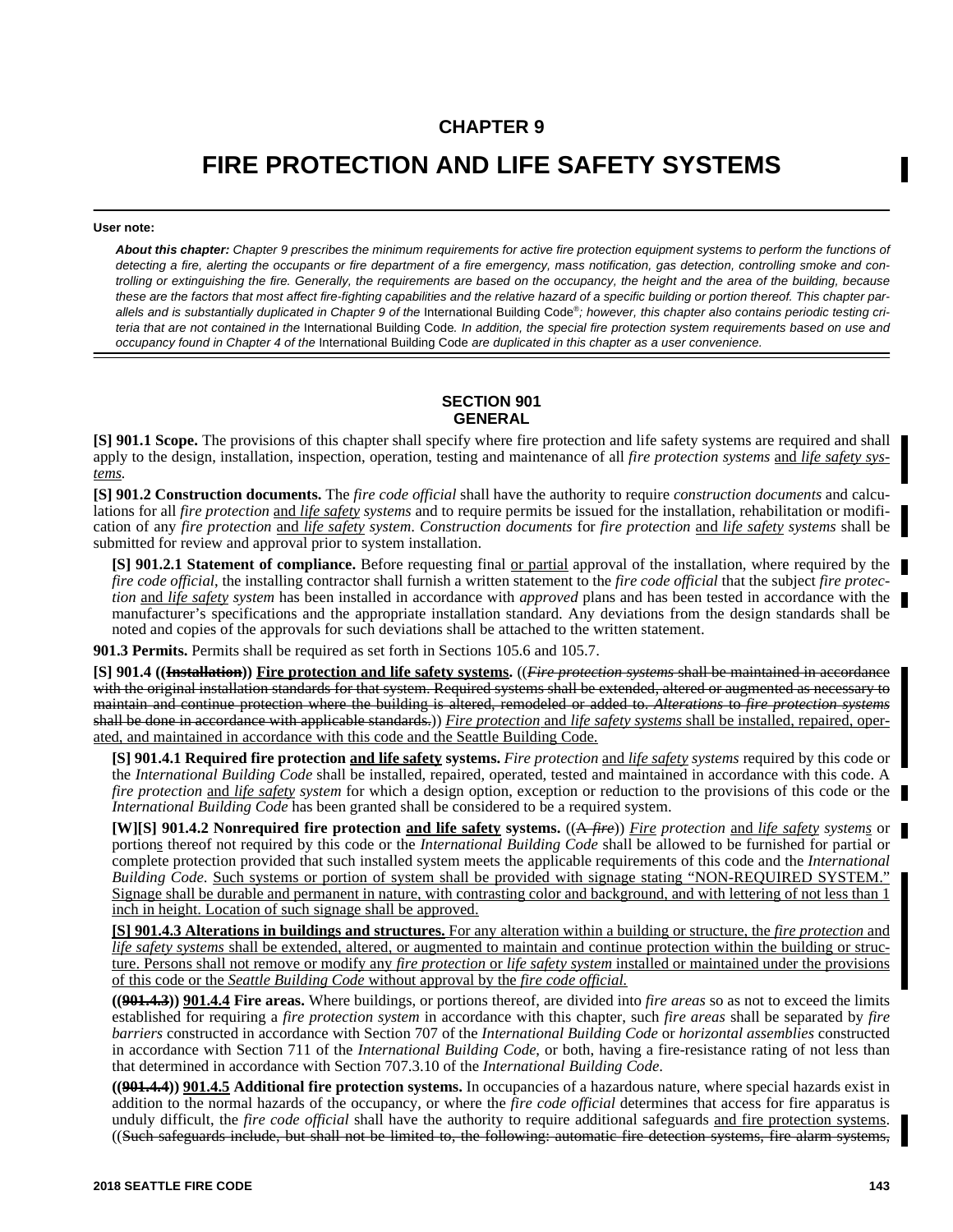automatic fire-extinguishing systems, standpipe systems, or portable or fixed extinguishers. Fire protection equipment)) *Fire protection* and *life systems* required under this section shall be installed in accordance with this code and the applicable referenced standards.

**((901.4.5)) 901.4.6 Appearance of equipment.** Any device that has the physical appearance of life safety or fire protection equipment but that does not perform that life safety or fire protection function shall be prohibited.

**((901.4.6)) 901.4.7 Pump and riser room size.** Where provided, fire pump rooms and *automatic sprinkler system* riser rooms shall be designed with adequate space for all equipment necessary for the installation, as defined by the manufacturer, with sufficient working space around the stationary equipment. Clearances around equipment to elements of permanent construction, including other installed equipment and appliances, shall be sufficient to allow inspection, service, repair or replacement without removing such elements of permanent construction or disabling the function of a required fire-resistance-rated assembly. Fire pump and *automatic sprinkler system* riser rooms shall be provided with doors and unobstructed passageways large enough to allow removal of the largest piece of equipment.

**((901.4.6.1)) 901.4.7.1 Access.** Automatic sprinkler system risers, fire pumps and controllers shall be provided with ready access. Where located in a fire pump room or automatic sprinkler system riser room, the door shall be permitted to be locked provided that the key is available at all times.

**[S] 901.4.7.1.1 Control Valve Access.** All control valves shall be installed in accessible locations and be visible from the floor without removing or moving ceiling panels or other visible obstructions. Accessible locations shall not require access through hatches or the use of portable ladders. Valves can be located behind small hatches or panels with signage that has lettering with a minimum height of 1 inch (25.5 mm), if the valves can be operated and maintained from the occupied side of the hatch or panels. Valves located more than seven feet above a floor shall be provided with a permanent means of accessing or operating the valve such as a ladder or chain-operated hand wheels. Valves shall not be located within dwelling units.

**Exception:** Valves are permitted to be within dwelling units in single family residences and duplexes.

**((901.4.6.2)) 901.4.7.2 Marking on access doors.** Access doors for automatic sprinkler system riser rooms and fire pump rooms shall be labeled with an approved sign. The lettering shall be in contrasting color to the background. Letters shall have a minimum height of 2 inches (51 mm) with a minimum stroke of 3/8 inch (10 mm).

**((901.4.6.3)) 901.4.7.3 Environment.** Automatic sprinkler system riser rooms and fire pump rooms shall be maintained at a temperature of not less than 40ºF (4ºC). Heating units shall be permanently installed.

**((901.4.6.4)) 901.4.7.4 Lighting.** Permanently installed artificial illumination shall be provided in the automatic sprinkler system riser rooms and fire pump rooms.

**[S] 901.4.8 Certification.** Individuals who install, inspect, test or maintain fire protection systems shall obtain the proper certificate from the *fire code official* in accordance with Administrative Rule 9.01.20, *Certificates of Competency for Installing, Inspecting, Testing and Maintaining Fire Protection Systems,* and any future revisions of this rule adopted by the *fire code official.*

**[S] 901.5 Installation acceptance testing.** ((Fire detection and alarm systems, emergency alarm systems, gas detection systems, fire-extinguishing systems, fire hydrant systems, fire standpipe systems, fire pump systems, private fire service mains and all other *fire*)) *Fire protection* and *life safety systems* and appurtenances thereto shall be subject to acceptance tests as contained in the installation standards and as *approved* by the *fire code official*. The *fire code official* shall be notified before any required acceptance testing.

**[S] 901.5.1 Occupancy.** It shall be unlawful to occupy any portion of a building or structure until the systems or portion thereof required ((fire detection, alarm and suppression systems)) by this code or the Seattle Building Code have been tested and *approved*.

### **901.5.1 Point of Information**

For additional details regarding requirements for occupancy see Administrative Rule 9.07.17, *Partial/Phased Occupancy, Occupancy during Construction and Temporary Certificates of Occupancy* and any future revisions of this rule adopted by the *fire code official.*

**901.6 Inspection, testing and maintenance.** Fire detection and alarm systems, emergency alarm systems, gas detection systems, fire-extinguishing systems, mechanical smoke exhaust systems, fire standpipe systems, fire pump systems, and smoke and heat vents shall be maintained in an operative condition at all times, and shall be replaced or repaired where defective. Nonrequired *fire protection systems* and equipment shall be inspected, tested and maintained or removed when approved by the *fire code official.*

**[S] 901.6.1 Standards.** *Fire protection systems* shall be inspected, tested and maintained in accordance with Administrative Rule 9.02.19, *Inspection, Testing, Maintenance and Reporting Requirements for Fire Protection Systems and Emergency Responder Radio Amplification Systems,* and any future revisions of this rule adopted by the *fire code official* and also in accordance with the referenced standards *listed* in Table 901.6.1.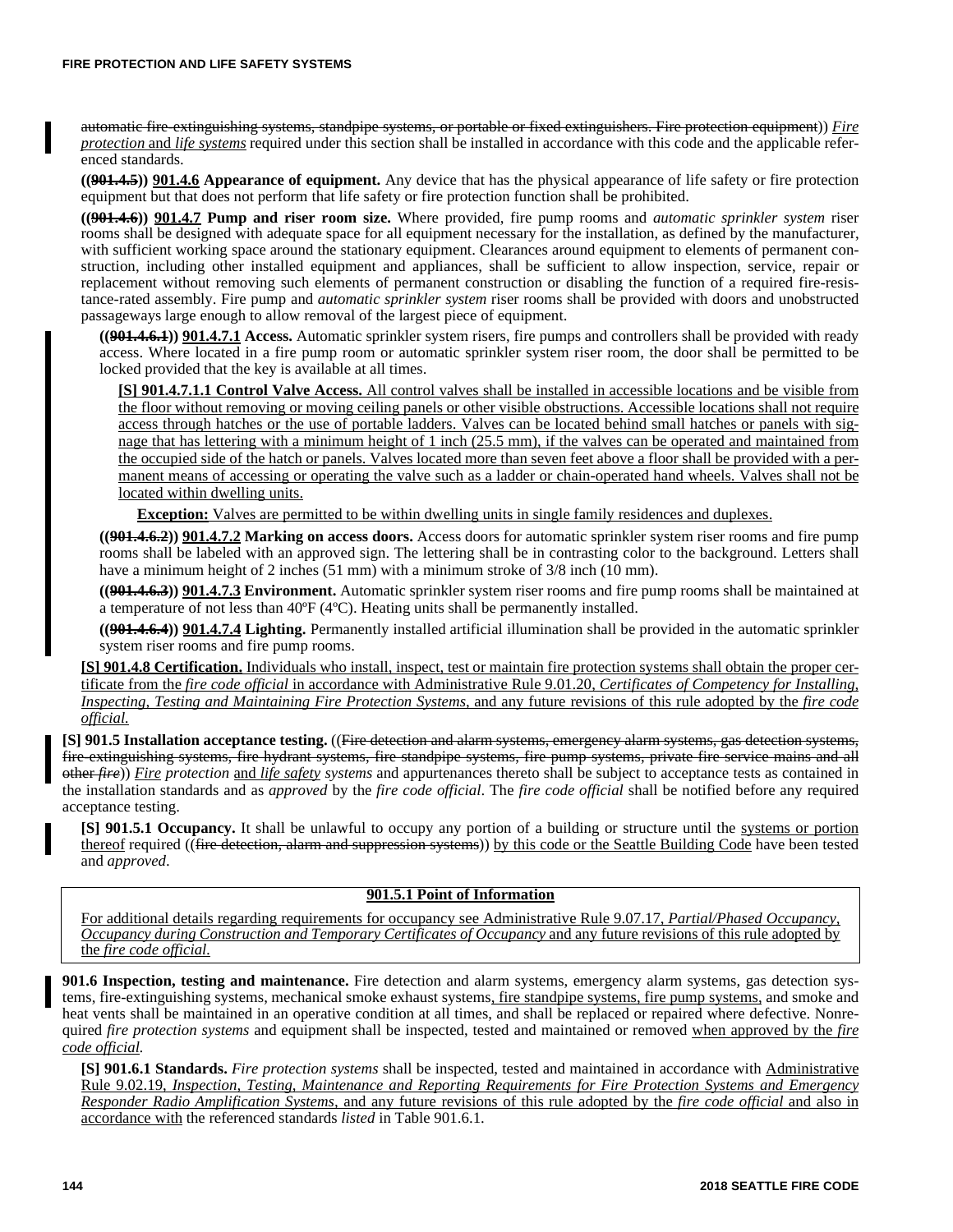| <b>SYSTEM</b>                            | <b>STANDARD</b>    |
|------------------------------------------|--------------------|
| Portable fire extinguishers              | NFPA 10            |
| Carbon dioxide fire-extinguishing system | NFPA <sub>12</sub> |
| Halon 1301 fire-extinguishing systems    | NFPA 12A           |
| Dry-chemical extinguishing systems       | NFPA 17            |
| Wet-chemical extinguishing systems       | NFPA 17A           |
| Water-based fire protection systems      | NFPA <sub>25</sub> |
| Fire alarm systems                       | NFPA <sub>72</sub> |
| Smoke and heat vents                     | <b>NFPA 204</b>    |
| Water-mist systems                       | <b>NFPA 750</b>    |
| Clean-agent extinguishing systems        | <b>NFPA 2001</b>   |
| Aerosol fire-extinguishing systems       | <b>NFPA 2010</b>   |

**TABLE 901.6.1 FIRE PROTECTION SYSTEM MAINTENANCE STANDARDS**

**901.6.2 Integrated testing.** Where two or more fire protection or life safety systems are interconnected, the intended response of subordinate fire protection and life safety systems shall be verified when required testing of the initiating system is conducted. In addition, integrated testing shall be performed in accordance with Sections 901.6.2.1 and 901.6.2.2.

**901.6.2.1 High-rise buildings.** For high-rise buildings, integrated testing shall comply with NFPA 4, with an integrated test performed prior to issuance of the certificate of occupancy and at intervals not exceeding 10 years, unless otherwise specified by an integrated system test plan prepared in accordance with NFPA 4. If an equipment failure is detected during integrated testing, a repeat of the integrated test shall not be required, except as necessary to verify operation of fire protection or life safety functions that are initiated by equipment that was repaired or replaced.

**901.6.2.2 Smoke control systems.** Where a fire alarm system is integrated with a smoke control system as outlined in Section 909, integrated testing shall comply with NFPA 4, with an integrated test performed prior to issuance of the certificate of occupancy and at intervals not exceeding 10 years, unless otherwise specified by an integrated system test plan prepared in accordance with NFPA 4. If an equipment failure is detected during integrated testing, a repeat of the integrated test shall not be required, except as necessary to verify operation of fire protection or life safety functions that are initiated by equipment that was repaired or replaced.

**[S] 901.6.3 Records.** Records of all system inspections, tests and maintenance required by the referenced standards shall be maintained with copies available to the *fire code official* upon request.

**901.6.3.1 Records information.** Initial records shall include the name of the installation contractor, type of components installed, manufacturer of the components, location and number of components installed per floor. Records shall include the manufacturers' operation and maintenance instruction manuals. Such records shall be maintained for the life of the installation.

**[S] 901.7 Systems impaired or out of service.** Where a ((required)) *fire protection system* is impaired or out of service, ((the fire department and the *fire code official* shall be notified immediately and, where required by the *fire code official*, the building shall be either evacuated or an *approved* fire watch shall be provided for all occupants left unprotected by the shutdown until the *fire protection system* has been returned to service)) the procedures detailed in Administrative Rule 9.04.20, *Impaired Fire Protection Systems and Emergency Responder Radio Amplification Systems,* and any future revisions of this rule adopted by the *fire code official* shall be implemented.

((Where utilized, fire watches shall be provided with not less than one *approved* means for notification of the fire department and their only duty shall be to perform constant patrols of the protected premises and keep watch for fires.))

**901.7.1 Impairment coordinator.** The building *owner* shall assign an impairment coordinator to comply with the requirements of this section. In the absence of a specific designee, the *owner* shall be considered to be the impairment coordinator.

**901.7.2 Tag required.** A tag shall be used to indicate that a system, or portion thereof, has been removed from service.

**901.7.3 Placement of tag.** The tag shall be posted at each fire department connection, system control valve, fire alarm control unit, fire alarm annunciator and *fire command center*, indicating which system, or part thereof, has been removed from service. The *fire code official* shall specify where the tag is to be placed.

**901.7.4 Preplanned impairment programs.** Preplanned impairments shall be authorized by the impairment coordinator. Before authorization is given, a designated individual shall be responsible for verifying that all of the following procedures have been implemented:

- 1. The extent and expected duration of the impairment have been determined.
- 2. The areas or buildings involved have been inspected and the increased risks determined.
- 3. Recommendations have been submitted to management or the building *owner*/manager.
- 4. The fire department has been notified.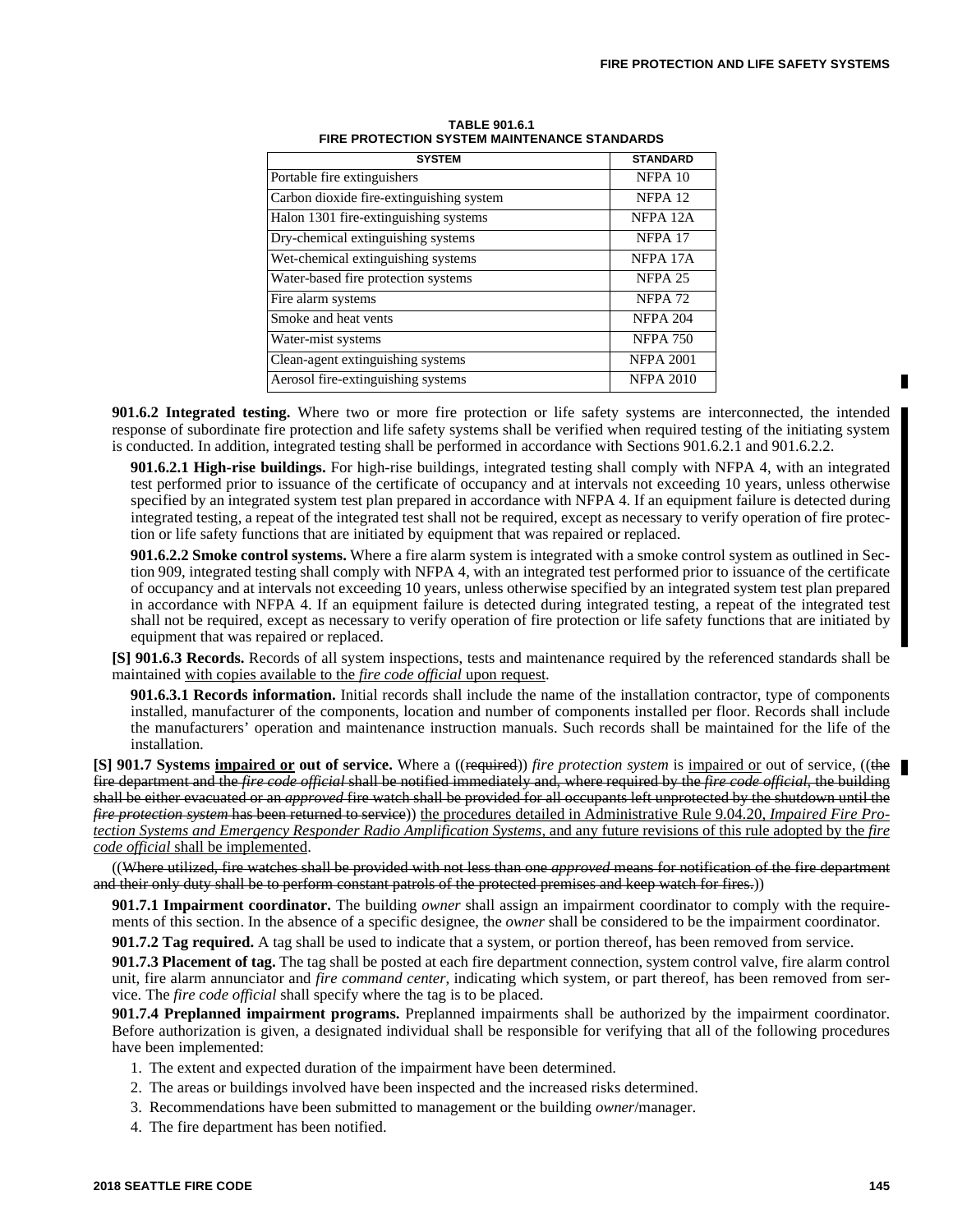- 5. The insurance carrier, the alarm company, the building *owner*/manager and other authorities having jurisdiction have been notified.
- 6. The supervisors in the areas to be affected have been notified.
- 7. A tag impairment system has been implemented.
- 8. Necessary tools and materials have been assembled on the impairment site.

**901.7.5 Emergency impairments.** Where unplanned impairments occur, appropriate emergency action shall be taken to minimize potential injury and damage. The impairment coordinator shall implement the steps outlined in Section 901.7.4.

**901.7.6 Restoring systems to service.** Where impaired equipment is restored to normal working order, the impairment coordinator shall verify that all of the following procedures have been implemented:

- 1. Necessary inspections and tests have been conducted to verify that affected systems are operational.
- 2. Supervisors have been advised that protection is restored.
- 3. The fire department has been advised that protection is restored.
- 4. The building *owner*/manager, insurance carrier, alarm company and other involved parties have been advised that protection is restored.
- 5. The impairment tag has been removed.

**[S] 901.8 Removal of or tampering with equipment.** It shall be unlawful for any person to remove, tamper with or otherwise disturb any ((fire hydrant, fire detection and alarm system, fire suppression system or other fire appliance)) *fire protection* and *life safety system* required by this code except for the purposes of extinguishing fire, training, recharging or making necessary repairs or where *approved* by the *fire code official*.

**901.8.1 Removal of or tampering with appurtenances.** Locks, gates, doors, barricades, chains, enclosures, signs, tags or seals that have been installed by or at the direction of the *fire code official* shall not be removed, unlocked, destroyed, tampered with or otherwise vandalized in any manner.

**[W][S] 901.8.2 Removal of existing occupant-use hose lines.** The *fire code official* is authorized to permit the removal of existing occupant-use hose lines where  $((\text{both}))$  all of the following conditions exist:

1. The floor with the hose lines is equipped throughout with an automatic sprinkler system.

- $((+)$  2. The hose line would not be utilized by trained personnel or the fire department.
- $((2))$  3. The ((remaining)) building is provided with a class I standpipe system having outlets ((are)) compatible with local fire department fittings.

**901.9 Termination of monitoring service.** For fire alarm systems required to be monitored by this code, notice shall be made to the *fire code official* whenever alarm monitoring services are terminated. Notice shall be made in writing by the provider of the monitoring service being terminated.

# **901.9. Point of Information**

Termination of monitoring service only applies when monitoring contracts expire, or are cancelled.

**901.10 Recall of fire protection components.** Any *fire protection system* component regulated by this code that is the subject of a voluntary or mandatory recall under federal law shall be replaced with *approved*, *listed* components in compliance with the referenced standards of this code. The *fire code official* shall be notified in writing by the building *owner* when the recalled component parts have been replaced.

**[S] 901.11 Cabinets.** Cabinets containing fire-fighting equipment, such as standpipes, fire hose, fire extinguishers or fire department valves, shall not be blocked from use or obscured from view.

**[S] 901.11.1 Cabinet equipment identification.** Cabinets shall be identified in an *approved* manner by a permanently attached sign with letters not less than 2 inches (51 mm) high in a color that contrasts with the background color, indicating the equipment contained therein.

### **Exceptions:**

- 1. Doors not large enough to accommodate a written sign shall be marked with a permanently attached pictogram of the equipment contained therein.
- 2. Doors that have either an *approved* visual identification clear glass panel or a complete glass door panel.

### **[S] 901.11.2 Locking cabinet doors.** Cabinets shall be unlocked.

# **Exceptions:**

- 1. Visual identification panels of glass or other *approved* transparent frangible material that is easily broken and allows access.
- 2. *Approved* locking arrangements.
- 3. Group I-3 occupancies.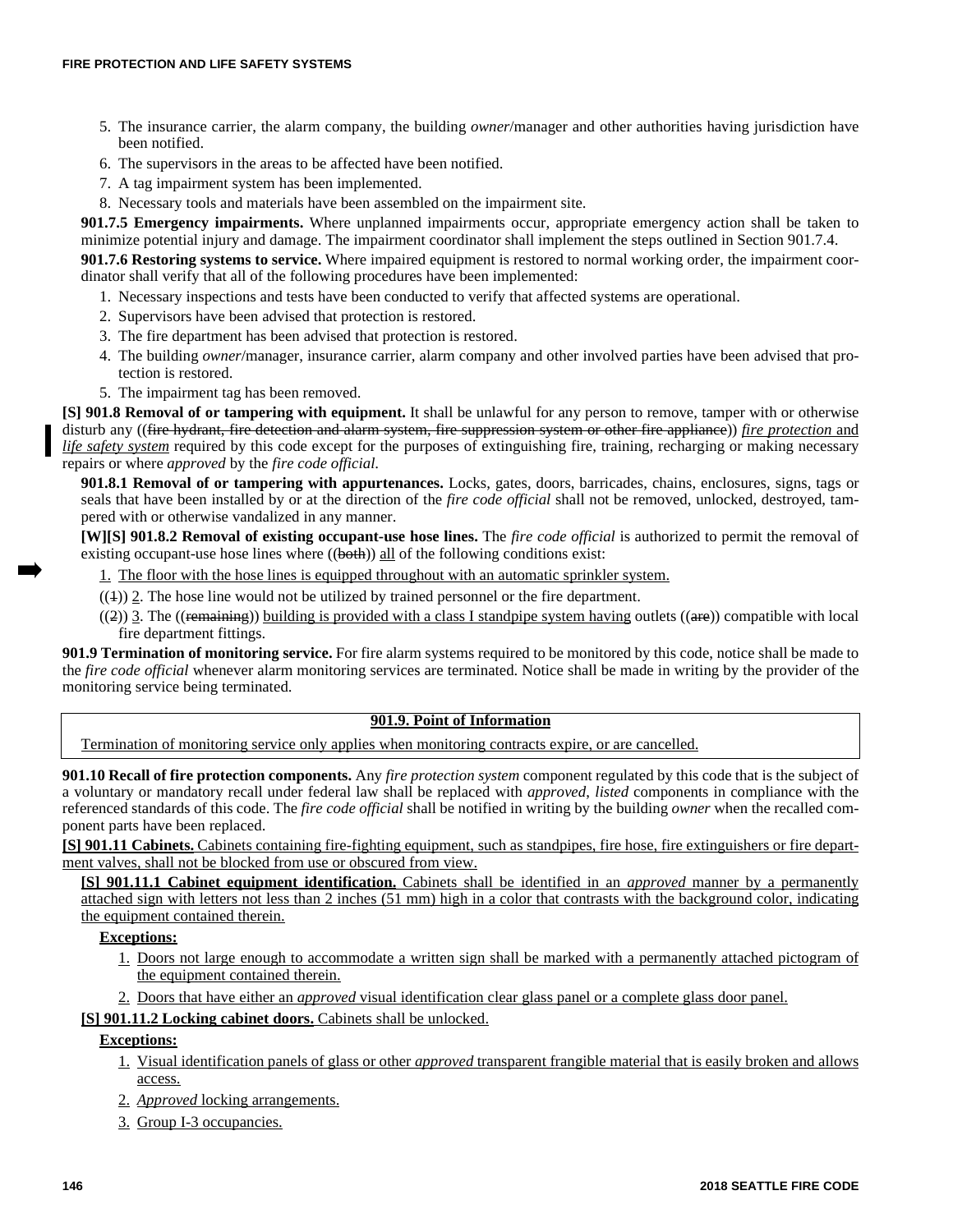**[S] 901.12 Preventable fire alarms.** It shall be unlawful for any person to give, signal, or transmit or for any person to cause or permit to be given, signaled, or transmitted in any manner any *preventable fire alarm.*

### **SECTION 902 DEFINITIONS**

**[S] 902.1 Definitions.** The following terms are defined in Chapter 2: **ALARM NOTIFICATION APPLIANCE. ALARM SIGNAL. ALARM VERIFICATION FEATURE. ANNUNCIATOR. AUDIBLE ALARM NOTIFICATION APPLIANCE. AUTOMATIC. AUTOMATIC FIRE-EXTINGUISHING SYSTEM. AUTOMATIC SMOKE DETECTION SYSTEM. AUTOMATIC SPRINKLER SYSTEM. AUTOMATIC WATER MIST SYSTEM. AVERAGE AMBIENT SOUND LEVEL. CARBON DIOXIDE EXTINGUISHING SYSTEM. CLEAN AGENT. COMMERCIAL MOTOR VEHICLE. CONSTANTLY ATTENDED LOCATION. DELUGE SYSTEM. DETECTOR, HEAT. DRY-CHEMICAL EXTINGUISHING AGENT. ELEVATOR GROUP. EMERGENCY ALARM SYSTEM. EMERGENCY VOICE/ALARM COMMUNICATIONS. FIRE ALARM BOX, MANUAL. FIRE ALARM CONTROL UNIT. FIRE ALARM SIGNAL. FIRE ALARM SYSTEM. FIRE AREA. FIRE DETECTION SYSTEM. FIRE DETECTOR, AUTOMATIC. FIRE PROTECTION SYSTEM. FIRE SAFETY FUNCTIONS. FIXED BASE OPERATOR (FBO). FOAM-EXTINGUISHING SYSTEM. GAS DETECTION SYSTEM. HALOGENATED EXTINGUISHING SYSTEM. IMPAIRMENT COORDINATOR. INITIATING DEVICE. LIFE SAFETY SYSTEM. MANUAL FIRE ALARM BOX. MULTIPLE-STATION ALARM DEVICE. MULTIPLE-STATION SMOKE ALARM. NOTIFICATION ZONE. NUISANCE ALARM. [W] PORTABLE SCHOOL CLASSROOM. PREVENTABLE FIRE ALARM.**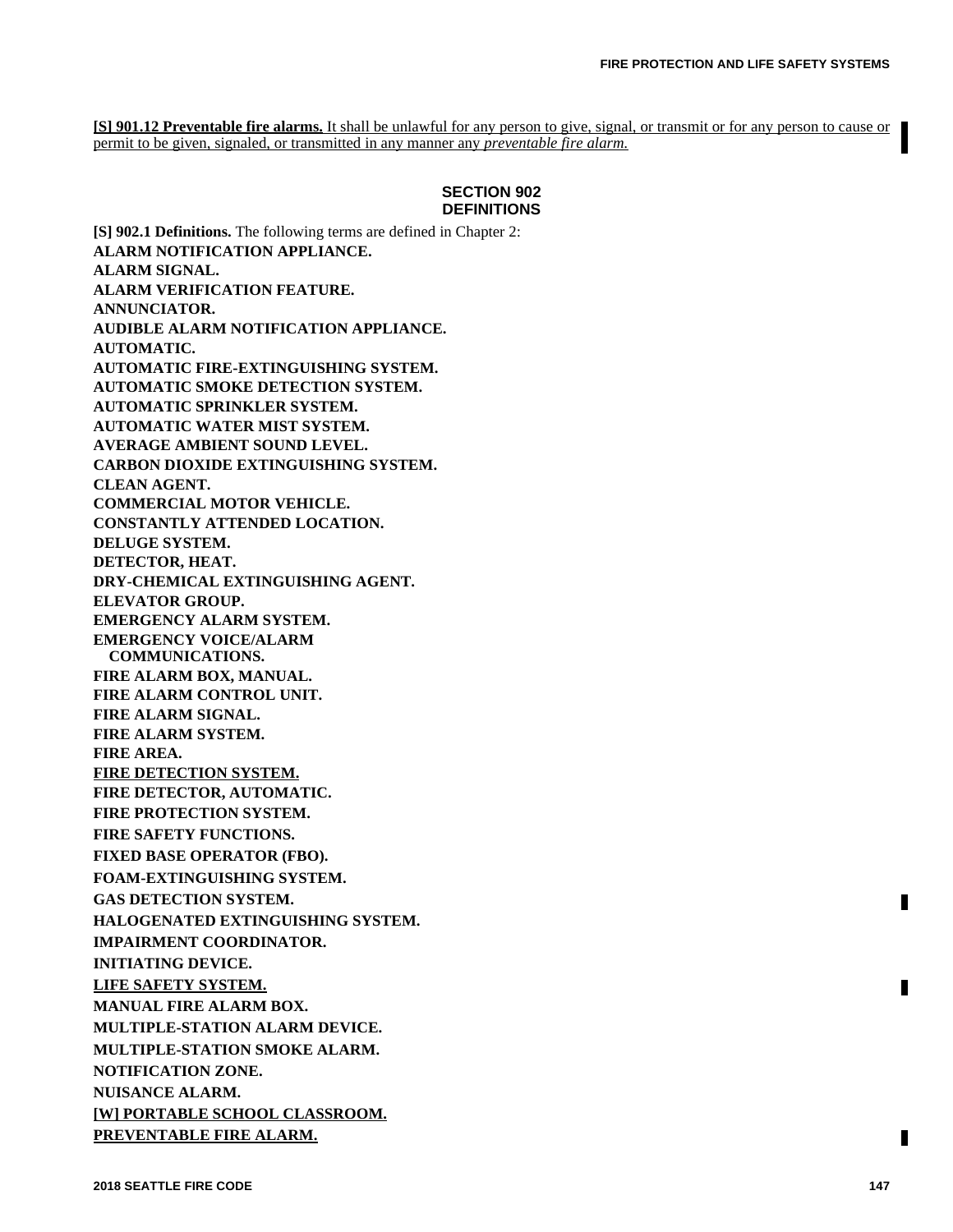**PRIVATE GARAGE. RECORD DRAWINGS. REPAIR GARAGE. Major Repair Garage. Minor Repair Garage. SINGLE-STATION SMOKE ALARM. SLEEPING UNIT. SMOKE ALARM. SMOKE DETECTOR. STANDPIPE, TYPES OF. Automatic dry. Automatic wet. Manual dry. Manual wet. Semiautomatic dry. STANDPIPE SYSTEM, CLASSES OF. Class I system. Class II system. Class III system. SUPERVISING STATION. SUPERVISORY SERVICE. SUPERVISORY SIGNAL. SUPERVISORY SIGNAL-INITIATING DEVICE. TIRES, BULK STORAGE OF. TRANSIENT AIRCRAFT. TROUBLE SIGNAL. VISIBLE ALARM NOTIFICATION APPLIANCE. WET-CHEMICAL EXTINGUISHING AGENT. WIRELESS PROTECTION SYSTEM. ZONE. ZONE, NOTIFICATION.** 

# **SECTION 903 AUTOMATIC SPRINKLER SYSTEMS**

**903.1 General.** *Automatic sprinkler systems* shall comply with this section.

**903.1.1 Alternative protection.** Alternative automatic fire-extinguishing systems complying with Section 904 shall be permitted instead of automatic sprinkler protection where recognized by the applicable standard and *approved* by the *fire code official.*

**903.2 Where required.** *Approved automatic sprinkler systems* in new buildings and structures shall be provided in the locations described in Sections 903.2.1 through 903.2.12.

**Exception:** Spaces or areas in telecommunications buildings used exclusively for telecommunications equipment, associated electrical power distribution equipment, batteries and standby engines, provided that those spaces or areas are equipped throughout with an automatic smoke detection system in accordance with Section 907.2 and are separated from the remainder of the building by not less than 1-hour *fire barriers* constructed in accordance with Section 707 of the *International Building Code* or not less than 2-hour *horizontal assemblies* constructed in accordance with Section 711 of the *International Building Code,* or both.

**903.2.1 Group A.** An *automatic sprinkler system* shall be provided throughout buildings and portions thereof used as Group A occupancies as provided in this section.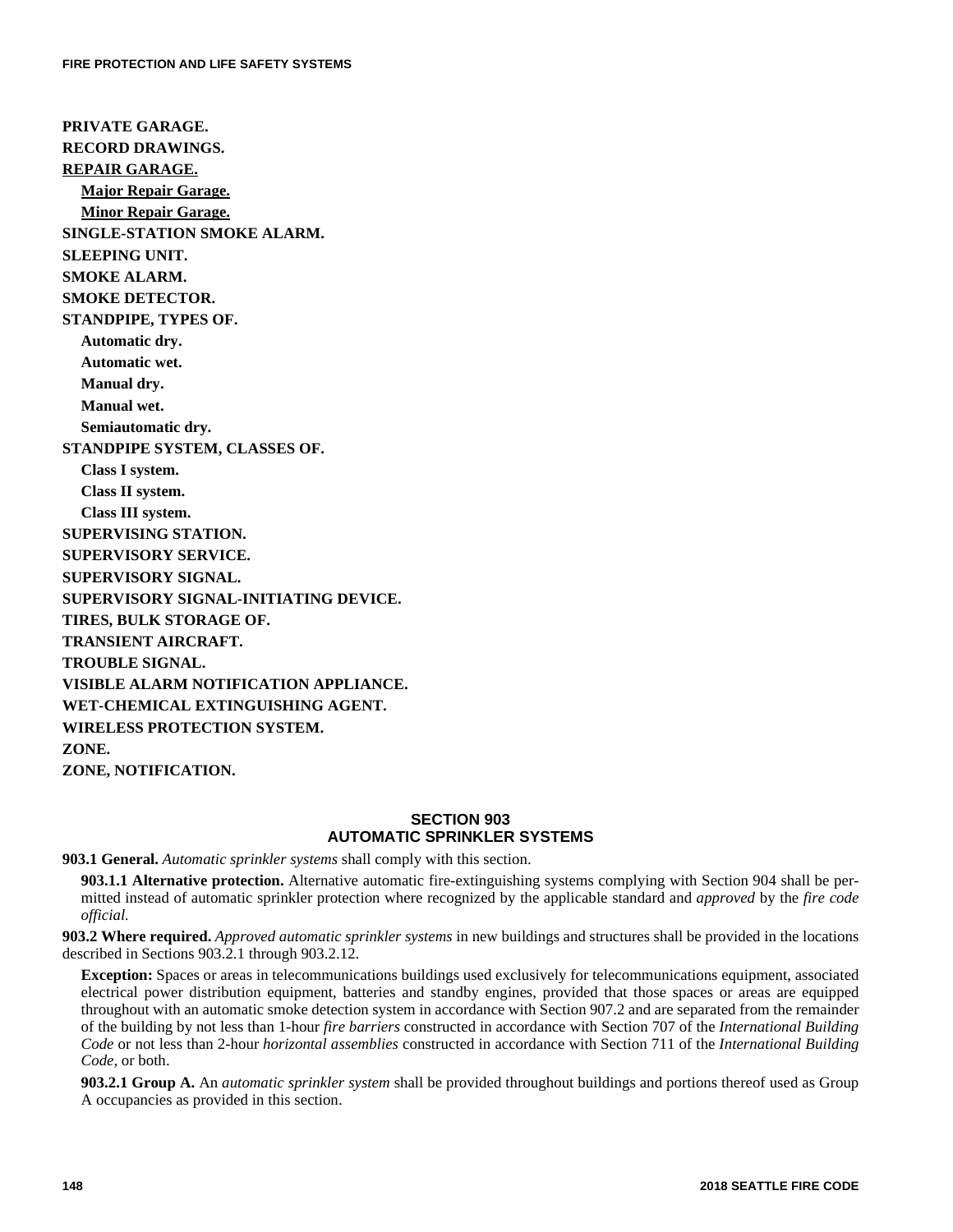**903.2.1.1 Group A-1.** An *automatic sprinkler system* shall be provided throughout stories containing Group A-1 occupancies and throughout all stories from the Group A-1 occupancy to and including the levels of exit discharge serving that occupancy where one of the following conditions exists:

1. The *fire area* exceeds  $12,000$  square feet  $(1115 \text{ m}^2)$ .

2. The *fire area* has an *occupant load* of 300 or more.

3. The *fire area* is located on a floor other than a *level of exit discharge* serving such occupancies.

4. The *fire area* contains a multiple-theater complex.

**[S] 903.2.1.2 Group A-2.** An *automatic sprinkler system* shall be provided throughout stories containing Group A-2 occupancies and throughout all stories from the Group A-2 occupancy to and including the levels of exit discharge serving that occupancy where one of the following conditions exists:

1. The *fire area* exceeds  $5,000$  square feet (464 m<sup>2</sup>).

2. The *fire area* has an *occupant load* of 100 or more.

3. The *fire area* is located on a floor other than a *level of exit discharge* serving such occupancies.

**Exception:** Item 3 above does not apply to *fire areas* that include space located one floor above the *level of exit discharge* if the *occupant load* of the upper floor is less than 50.

**[S] 903.2.1.3 Group A-3.** An *automatic sprinkler system* shall be provided throughout stories containing Group A-3 occupancies and throughout all stories from the Group A-3 occupancy to and including the levels of exit discharge serving that occupancy where one of the following conditions exists:

1. The *fire area* exceeds  $12,000$  square feet  $(1115 \text{ m}^2)$ .

2. The *fire area* has an *occupant load* of 300 or more.

3. The *fire area* is located on a floor other than a *level of exit discharge* serving such occupancies.

**Exception:** Item 3 above does not apply to *fire areas* that include space located one floor above the *level of exit discharge* if the *occupant load* of the upper floor is less than 50.

**903.2.1.4 Group A-4.** An *automatic sprinkler system* shall be provided throughout stories containing Group A-4 occupancies and throughout all stories from the Group A-4 occupancy to and including the levels of exit discharge serving that occupancy where one of the following conditions exists:

- 1. The *fire area* exceeds  $12,000$  square feet  $(1115 \text{ m}^2)$ .
- 2. The *fire area* has an *occupant load* of 300 or more.

3. The *fire area* is located on a floor other than a *level of exit discharge* serving such occupancies.

**903.2.1.5 Group A-5.** An *automatic sprinkler system* shall be provided for all enclosed Group A-5 accessory use areas in excess of  $1,000$  square feet  $(93 \text{ m}^2)$ .

**903.2.1.5.1 Spaces under grandstands or bleachers.** Enclosed spaces under *grandstands* or *bleachers* shall be equipped with an *automatic sprinkler system* in accordance with Section 903.3.1.1 where either of the following exist:

- 1. The enclosed area is 1,000 square feet (93 m<sup>2</sup>) or less and is not constructed in accordance with Section 1029.1.1.1.
- 2. The enclosed area exceeds  $1,000$  square feet  $(93 \text{ m}^2)$ .

**[W] 903.2.1.6 Assembly occupancies on roofs.** Where an occupied roof has an assembly occupancy with an *occupant load* exceeding 100 for Group A-2 and 300 for other Group A occupancies, ((all floors between the occupied roof and the *level of exit discharge*)) the building shall be equipped with an *automatic sprinkler system* in accordance with Section 903.3.1.1 or 903.3.1.2.

**Exception:** Open parking garages of Type I or Type II construction.

**903.2.1.7 Multiple fire areas.** An *automatic sprinkler system* shall be provided where multiple fire areas of Group A-1, A-2, A-3 or A-4 occupancies share exit or *exit access* components and the combined *occupant load* of these fire areas is 300 or more.

**[W] 903.2.1.8 Nightclub.** An automatic sprinkler system shall be provided throughout Group A-2 *nightclubs* as defined in this code.

**903.2.2 Ambulatory care facilities.** An *automatic sprinkler system* shall be installed throughout the entire floor containing an ambulatory care facility where either of the following conditions exist at any time:

- 1. Four or more care recipients are incapable of self-preservation.
- 2. One or more care recipients that are incapable of self-preservation are located at other than the level of exit discharge serving such a facility.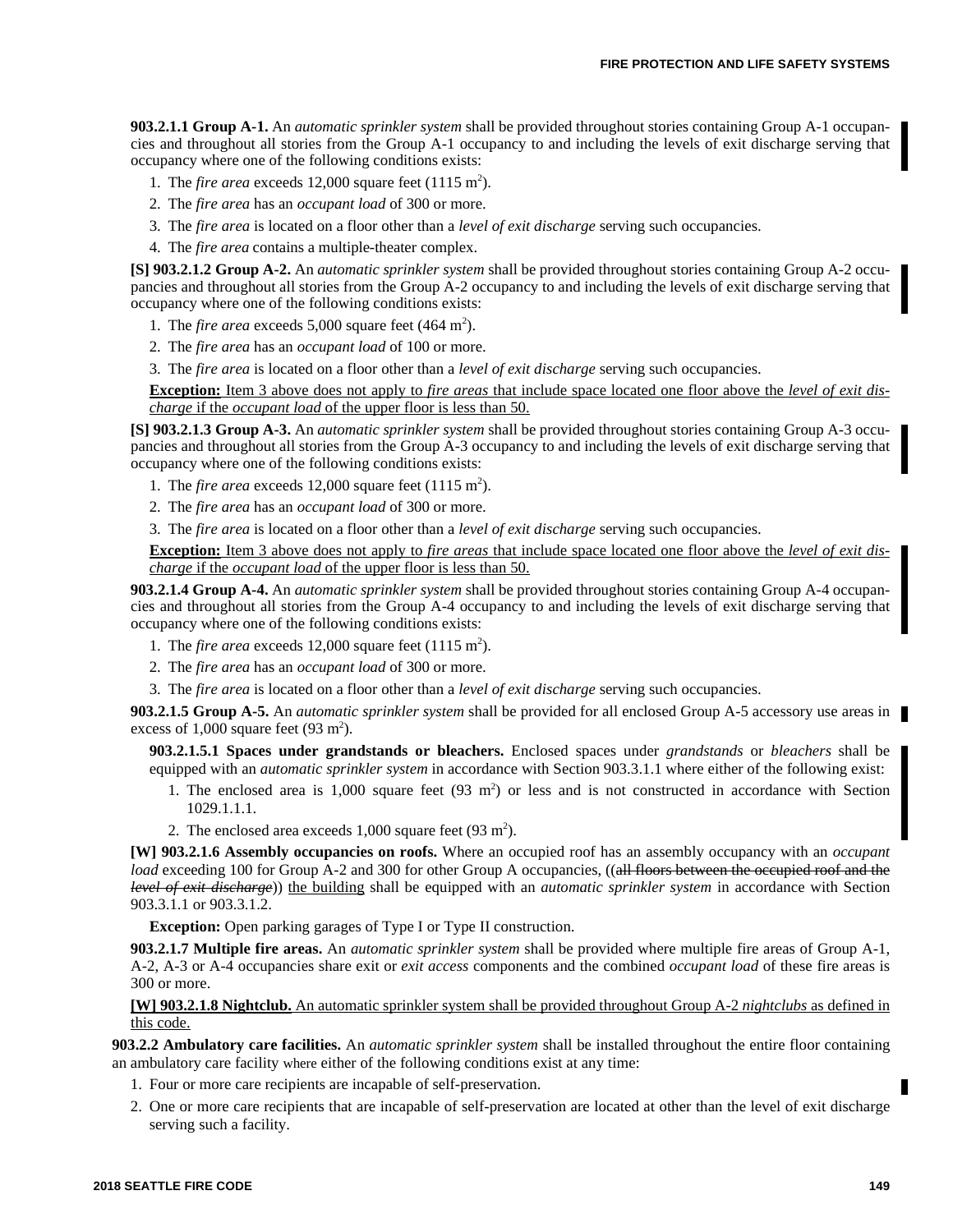In buildings where ambulatory care is provided on levels other than the *level of exit discharge*, an *automatic sprinkler system* shall be installed throughout the entire floor as well as all floors below where such care is provided, and all floors between the level of ambulatory care and the nearest *level of exit discharge*, the *level of exit* discharge, and all floors below the *level of exit discharge*.

**Exception:** Floors classified as an open parking garage are not required to be sprinklered.

**[W] 903.2.3 Group E.** An *automatic sprinkler system* shall be provided for *fire areas* containing Group E occupancies ((as follows:)) where the fire area has an occupant load of 51 or more, calculated in accordance with Table 1004.1.2.

((<del>1. Throughout all Group E *fire areas* greater than 12,000 square feet (1115 m<sup>2</sup>) in area.</del>

2. The Group E fire area is located on a floor other than a level of exit discharge serving such occupancies.

**Exception:** In buildings where every classroom has not fewer than one exterior exit door at ground level, an automatic sprinkler system is not required in any area below the lowest level of exit discharge serving that area.

3. The Group E fire area has an occupant load of 300 or more.))

#### **Exceptions:**

- 1. Portable school classrooms with an *occupant load* of 50 or less calculated in accordance with Table 1004.1.2, provided that the aggregate area of any cluster of portable school classrooms does not exceed 6,000 square feet (557 m<sup>2</sup>); and clusters of portable school classrooms shall be separated as required by the building code; or
- 2. Portable school classrooms with an occupant load from 51 through 98, calculated in accordance with Table 1004.1.2, and provided with two means of direct independent exterior egress from each classroom in accordance with Chapter 10, and one exit from each classroom shall be accessible, provided that the aggregate area of any cluster of portable classrooms does not exceed  $6,000$  square feet  $(557 \text{ m}^2)$ , and clusters of portable school classrooms shall be separated as required by the building code; or
- 3. Fire areas containing day care and preschool facilities with a total occupant load of 100 or less located at the level of exit discharge where every room in which care is provided has not fewer than one exit discharge door.

**903.2.4 Group F-1.** An *automatic sprinkler system* shall be provided throughout all buildings containing a Group F-1 occupancy where one of the following conditions exists:

- 1. A Group F-1 *fire area* exceeds 12,000 square feet (1115 m<sup>2</sup>).
- 2. A Group F-1 *fire area* is located more than three stories above grade plane.
- 3. The combined area of all Group F-1 *fire areas* on all floors, including any mezzanines, exceeds 24,000 square feet  $(2230 \text{ m}^2).$
- 4. A Group F-1 occupancy used for the manufacture of upholstered furniture or mattresses exceeds 2,500 square feet (232  $m<sup>2</sup>$ ).

**903.2.4.1 Woodworking operations.** An *automatic sprinkler system* shall be provided throughout all Group F-1 occupancy *fire areas* that contain woodworking operations in excess of 2,500 square feet (232 m<sup>2</sup>) in area that generate finely divided combustible waste or use finely divided combustible materials.

**903.2.5 Group H.** *Automatic sprinkler systems* shall be provided in high-hazard occupancies as required in Sections 903.2.5.1 through 903.2.5.3.

**903.2.5.1 General.** An *automatic sprinkler system* shall be installed in Group H occupancies.

**903.2.5.2 Group H-5 occupancies.** An *automatic sprinkler system* shall be installed throughout buildings containing Group H-5 occupancies. The design of the sprinkler system shall be not less than that required under the *International Building Code* for the occupancy hazard classifications in accordance with Table 903.2.5.2.

Where the design area of the sprinkler system consists of a *corridor* protected by one row of sprinklers, the maximum number of sprinklers required to be calculated is 13.

|                                  | TABLE 903.2.5.2<br><b>GROUP H-5 SPRINKLER DESIGN CRITERIA</b> |
|----------------------------------|---------------------------------------------------------------|
| <b>LOCATION</b>                  | <b>OCCUPANCY HAZARD CLASSIFICATION</b>                        |
| <b>Fabrication</b> areas         | Ordinary Hazard Group 2                                       |
| Service corridors                | Ordinary Hazard Group 2                                       |
| Storage rooms without dispensing | Ordinary Hazard Group 2                                       |
| Storage rooms with dispensing    | Extra Hazard Group 2                                          |
| Corridors                        | Ordinary Hazard Group 2                                       |

**TABLE 903.2.5.2**

**903.2.5.3 Pyroxylin plastics.** An *automatic sprinkler system* shall be provided in buildings, or portions thereof, where cellulose nitrate film or pyroxylin plastics are manufactured, stored or handled in quantities exceeding 100 pounds (45 kg).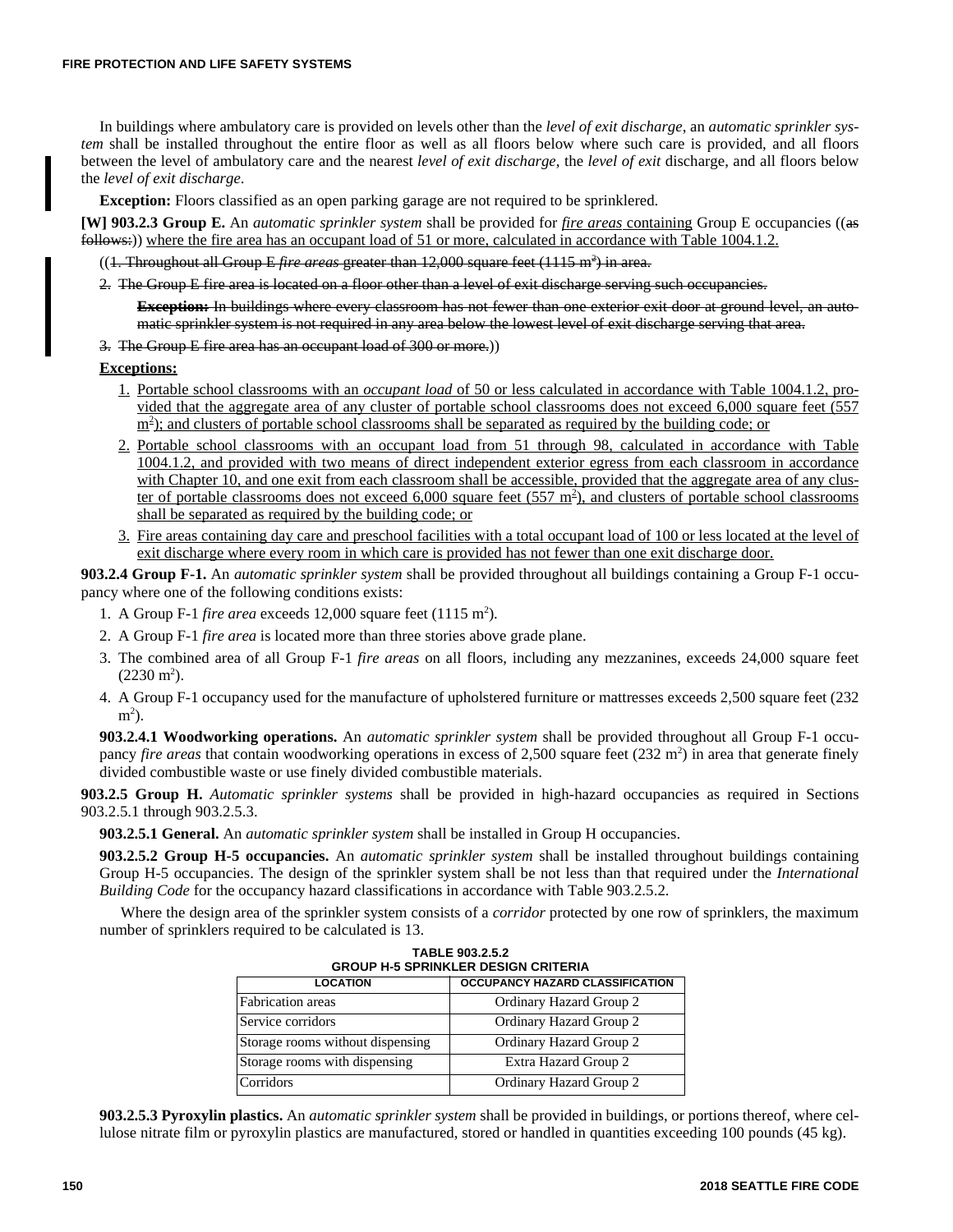**[W][S] 903.2.6 Group I.** An *automatic sprinkler system* shall be provided throughout buildings with a Group I *fire area* as required in Sections 903.2.6 through 903.2.6.1.1.

### **Exceptions:**

- 1. An *automatic sprinkler system* installed in accordance with Section 903.3.1.2 shall be permitted in Group I-1, Condition 1 facilities, when located in buildings that are within the scope of Section 903.3.1.2.
- ((2. An *automatic sprinkler system* is not required where Group I-4 day care facilities are at the *level of exit discharge* and where every room where care is provided has not fewer than one exterior *exit* door.
- 3. In buildings where Group I-4 day care is provided on levels other than the *level of exit discharge*, an *automatic sprinkler system* in accordance with Section 903.3.1.1 shall be installed on the entire floor where care is provided, all floors between the level of care and the *level of exit discharge* and all floors below the *level of exit discharge* other than areas classified as an open parking garage.))
- 2. Where new construction houses less than 16 persons receiving care, an *automatic sprinkler system* installed in accordance with Section 903.3.1.2 shall be permitted for Group I-1, condition 2, *assisted living facilities* licensed under chapter 388-78A WAC and residential treatment facilities licensed under chapter 246-337 WAC.
- 3. An automatic sprinkler system installed in accordance with Section 903.3.1.2 shall be permitted in additions to existing buildings where both of the following situations are true:
	- 3.1. The addition is made to a building previously approved as Group LC or Group R-2 that houses either an assisted living facility licensed under chapter 388-78A WAC or residential treatment facility licensed under chapter 246-337 WAC.
	- 3.2. The addition contains spaces for 16 or fewer persons receiving care.

**[W][S] 903.2.6.1 Group I-4.** An automatic sprinkler system shall be provided in fire areas containing Group I-4 occupancies where the fire area has an occupant load of 51 or more, calculated in accordance with Table 1004.1.2.

**Exception:** An automatic sprinkler system is not required where Group I-4 day care facilities with a total occupant load of 100 or less, and located at the level of exit discharge and where every room where care is provided has not fewer than one exterior door.

**[S] 903.2.6.1.1 Group I-4 day care located other than level of exit discharge.** In buildings where Group I-4 day care is provided on levels other than the level of exit discharge, an automatic sprinkler system in accordance with Section 903.3.1.1 shall be installed on the entire floor where care is provided, including the level of exit discharge, and all floors between the level of care and the level of exit discharge and all floors below the level of exit discharge other than areas classified as an open parking garage.

**[S] 903.2.7 Group M.** An *automatic sprinkler system* shall be provided throughout buildings containing a Group M occupancy where one of the following conditions exists:

- 1. A Group M *fire area* exceeds 12,000 square feet (1115 m<sup>2</sup>).
- 2. A Group M *fire area* is located more than three stories above grade plane.
- 3. The combined area of all Group M *fire areas* on all floors, including any mezzanines, exceeds 24,000 square feet (2230  $m^2$ ).
- 4. A Group M occupancy where the area used for the display and sale of upholstered furniture or mattresses exceeds 5,000 square feet  $(464 \text{ m}^2)$ .

**903.2.7.1 High-piled storage.** An *automatic sprinkler system* shall be provided as required in Chapter 32 in all buildings of Group M where storage of merchandise is in high-piled or rack storage arrays.

**[W] 903.2.8 Group R.** An *automatic sprinkler system* installed in accordance with Section 903.3 shall be provided throughout all buildings with a Group R *fire area*.

**Exception:** Group R-1 if all of the following conditions apply:

- 1. The Group R *fire area* is no more than 500 square feet and is used for recreational use only.
- 2. The Group R *fire area* is on only one story.
- 3. The Group R *fire area* does not include a basement.
- 4. The Group R *fire area* is no closer than 30 feet from another structure.
- 5. Cooking is not allowed within the Group R *fire area.*
- 6. The Group R *fire area* has an *occupant load* of no more than 8.
- 7. A hand-held (portable) fire extinguisher is in every Group R *fire area.*

**903.2.8.1 Group R-3.** An *automatic sprinkler system* installed in accordance with Section 903.3.1.3 shall be permitted in Group R-3 occupancies.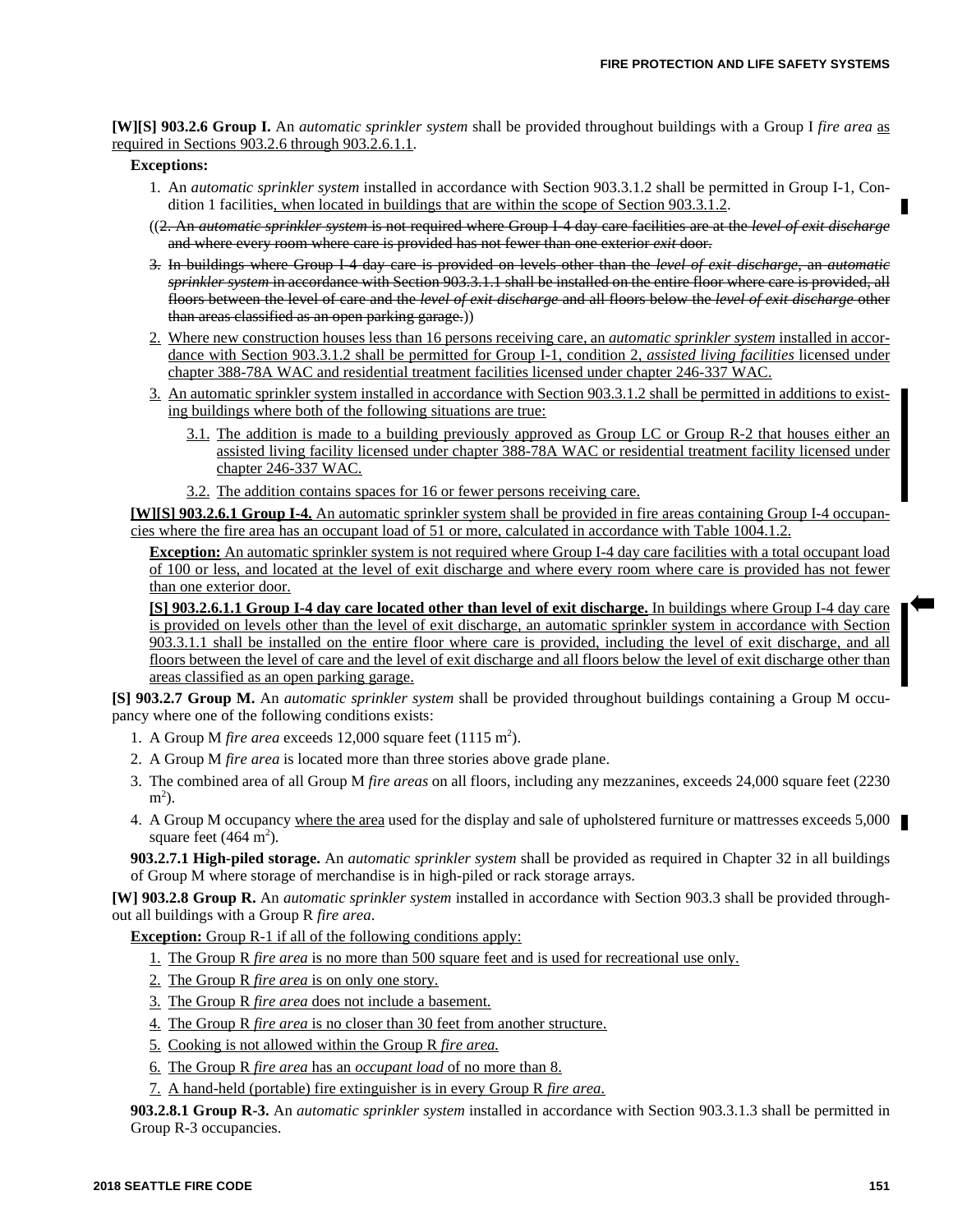**((903.2.8.2 Group R-4, Condition 1.** An *automatic sprinkler system* installed in accordance with Section 903.3.1.3 shall be permitted in Group R-4, Condition 1 occupancies.

**903.2.8.3 Group R-4, Condition 2.** An *automatic sprinkler system* installed in accordance with Section 903.3.1.2 shall be permitted in Group R-4, Condition 2 occupancies.))

**903.2.8.4 Care facilities.** An *automatic sprinkler system* installed in accordance with Section 903.3.1.3 shall be permitted in care facilities with five or fewer individuals in a single-family dwelling.

**[W] 903.2.9 Group S-1.** An *automatic sprinkler system* shall be provided throughout all buildings containing a Group S-1 occupancy where one of the following conditions exists:

- 1. A Group S-1 *fire area* exceeds 12,000 square feet (1115 m<sup>2</sup>).
- 2. A Group S-1 *fire area* is located more than three stories above grade plane.
- 3. The combined area of all Group S-1 *fire areas* on all floors, including any mezzanines, exceeds 24,000 square feet  $(2230 \text{ m}^2).$
- 4. A Group S-1 *fire area* used for the storage of commercial motor vehicles where the *fire area* exceeds 5,000 square feet  $(464 \text{ m}^2)$ .
- $($ (5. A Group S-1 occupancy used for the storage of upholstered furniture or mattresses exceeds 2,500 square feet  $(232$  $m^2$ ).))
- 5. A Group S-1 occupancy used for self-storage where the fire area exceeds  $2,500$  square feet  $(232 \text{ m}^2)$ .

**[S] 903.2.9.1 ((Repair)) Major repair garages.** An *automatic sprinkler system* shall be provided throughout all buildings used as *major repair garages* in accordance with Section 406.8 of the *International Building Code*, as shown:

- 1. Buildings having two or more stories above grade plane, including *basements*, with a *fire area* containing a *major repair garage* exceeding 10,000 square feet  $(929 \text{ m}^2)$ .
- 2. Buildings not more than one story above grade plane, with a *fire area* containing a *major repair garage* exceeding 12,000 square feet  $(1115 \text{ m}^2)$ .
- 3. Buildings with *major repair garages* servicing vehicles parked in *basements*.
- 4. A Group S-1 *fire area* used for the major repair of commercial motor vehicles where the *fire area* exceeds 5,000 square feet  $(464 \text{ m}^2)$ .

**903.2.9.2 Bulk storage of tires.** Buildings and structures where the area for the storage of tires exceeds 20,000 cubic feet (566 m<sup>3</sup>) shall be equipped throughout with an *automatic sprinkler system* in accordance with Section 903.3.1.1.

**[W][S] 903.2.9.3 Group S-1 upholstered furniture and mattresses.** An automatic sprinkler system shall be provided throughout a Group S-1 fire area where the area used for the storage of upholstered furniture exceeds 2,500 square feet  $(232 \text{ m}^2)$ .

**Exception:** Self-service storage facilities no greater than one story above grade plane where all storage spaces can be accessed directly from the exterior.

**903.2.10 Group S-2 enclosed parking garages.** An *automatic sprinkler system* shall be provided throughout buildings classified as enclosed parking garages in accordance with Section 406.6 of the *International Building Code* where either of the following conditions exists:

- 1. Where the *fire area* of the enclosed parking garage exceeds 12,000 square feet (1115 m<sup>2</sup>).
- 2. Where the enclosed parking garage is located beneath other groups.

**Exception:** Enclosed parking garages located beneath Group R-3 occupancies.

**903.2.10.1 Commercial parking garages.** An *automatic sprinkler system* shall be provided throughout buildings used for storage of commercial motor vehicles where the *fire area* exceeds  $5,000$  square feet (464 m<sup>2</sup>).

**903.2.11 Specific buildings areas and hazards.** In all occupancies other than Group U, an *automatic sprinkler system* shall be installed for building design or hazards in the locations set forth in Sections 903.2.11.1 through 903.2.11.6.

**903.2.11.1 Stories without openings.** An *automatic sprinkler system* shall be installed throughout all *stories*, including basements, of all buildings where the floor area exceeds 1,500 square feet (139 m<sup>2</sup>) and where the story does not comply with the following criteria for exterior wall openings:

- 1. Openings below grade that lead directly to ground level by an exterior *stairway* complying with Section 1011 or an outside ramp complying with Section 1012. Openings shall be located in each 50 linear feet (15 240 mm), or fraction thereof, of *exterior wall* in the story on not fewer than one side. The required openings shall be distributed such that the lineal distance between adjacent openings does not exceed 50 feet (15 240 mm).
- 2. Openings entirely above the adjoining ground level totaling not less than 20 square feet  $(1.86 \text{ m}^2)$  in each 50 linear feet (15 240 mm), or fraction thereof, of *exterior wall* in the story on not fewer than one side. The required openings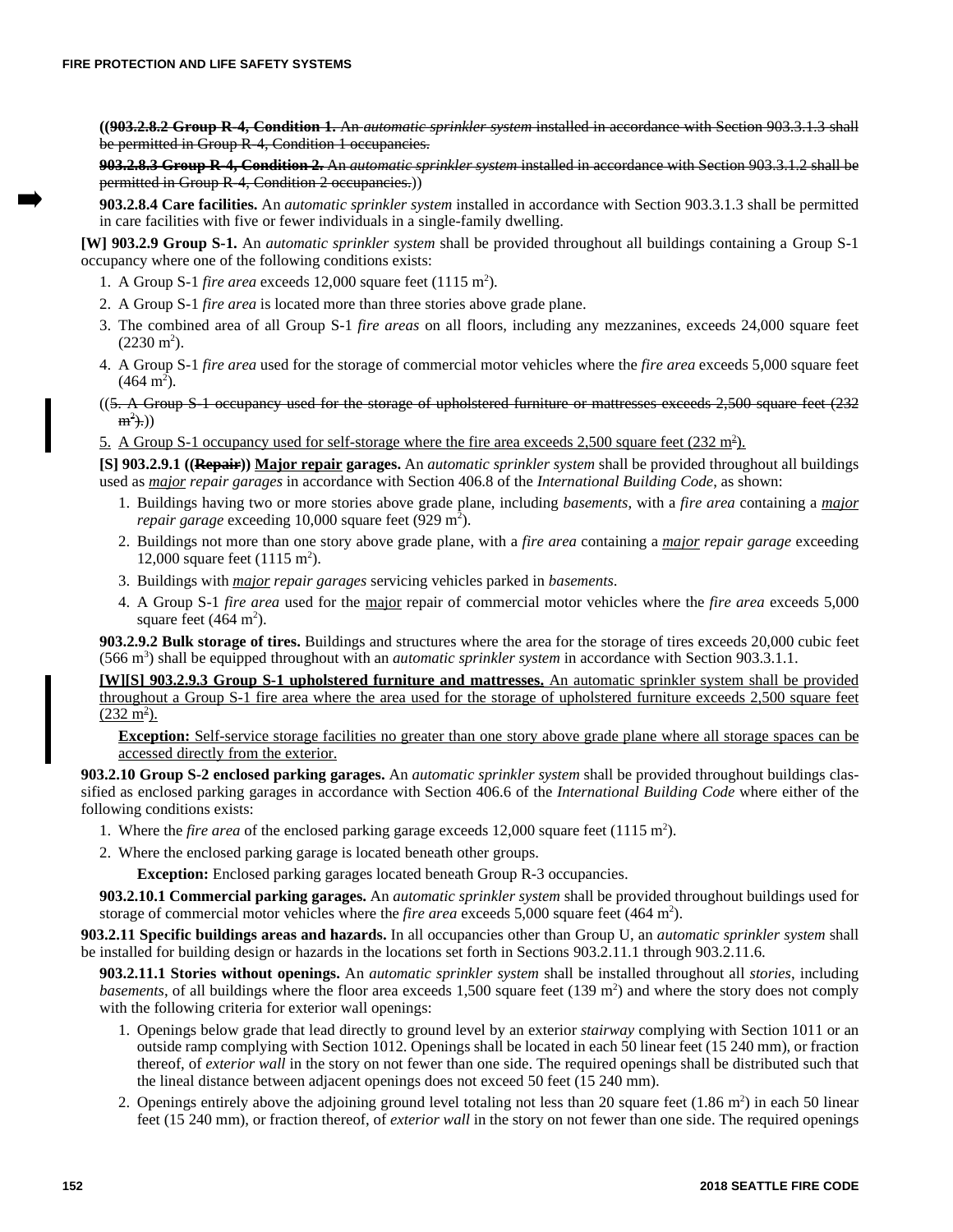shall be distributed such that the lineal distance between adjacent openings does not exceed 50 feet (15 240 mm). The height of the bottom of the clear opening shall not exceed 44 inches (1118 mm) measured from the floor.

**903.2.11.1.1 Opening dimensions and access.** Openings shall have a minimum dimension of not less than 30 inches (762 mm). *Access* to such openings shall be provided for the fire department from the exterior and shall not be obstructed in a manner such that fire fighting or rescue cannot be accomplished from the exterior.

**903.2.11.1.2 Openings on one side only.** Where openings in a story are provided on only one side and the opposite wall of such story is more than 75 feet (22 860 mm) from such openings, the story shall be equipped throughout with an *approved automatic sprinkler system,* or openings shall be provided on not fewer than two sides of the story.

**[W] 903.2.11.1.3 Basements.** Where any portion of a *basement* is located more than 75 feet (22 860 mm) from openings required by Section 903.2.11.1, or where new walls, partitions or other similar obstructions are installed that ((restrict the application of water from hose streams,)) increase the exit travel distance to more than 75 feet  $(22,860)$ mm), the *basement* shall be equipped throughout with an *approved automatic sprinkler system*.

**903.2.11.2 Rubbish and linen chutes.** An *automatic sprinkler system* shall be installed at the top of rubbish and linen chutes and in their terminal rooms. Chutes shall have additional sprinkler heads installed at alternate floors and at the lowest intake. Where a rubbish chute extends through a building more than one floor below the lowest intake, the extension shall have sprinklers installed that are recessed from the drop area of the chute and protected from freezing in accordance with Section 903.3.1.1. Such sprinklers shall be installed at alternate floors, beginning with the second level below the last intake and ending with the floor above the discharge. *Access* to sprinklers in chutes shall be provided for servicing.

**903.2.11.3 Buildings 55 feet or more in height.** An *automatic sprinkler system* shall be installed throughout buildings that have one or more stories with an *occupant load* of 30 or more located 55 feet (16 764 mm) or more above the lowest level of fire department vehicle access, measured to the finished floor.

# **Exceptions:**

- 1. Open parking structures.
- 2. Occupancies in Group F-2.

**903.2.11.4 Ducts conveying hazardous exhausts.** Where required by the *International Mechanical Code*, automatic sprinklers shall be provided in ducts conveying hazardous exhaust or flammable or combustible materials.

**Exception:** Ducts where the largest cross-sectional diameter of the duct is less than 10 inches (254 mm).

**903.2.11.5 Commercial cooking operations.** An *automatic sprinkler system* shall be installed in commercial kitchen exhaust hood and duct systems where an *automatic sprinkler system* is used to comply with Section 904.

**[S] 903.2.11.6 Other required ((suppression)) fire protection systems.** In addition to the requirements of Section 903.2, the provisions indicated in Table 903.2.11.6 require the installation of a fire ((suppression)) protection system for certain buildings and areas.

| <b>SECTION</b>   | <b>SUBJECT</b>                                  |  |
|------------------|-------------------------------------------------|--|
| 914.2.1          | Covered and open mall buildings                 |  |
| 914.3.1          | High-rise buildings                             |  |
| 914.4.1          | Atriums                                         |  |
| 914.5.1          | Underground structures                          |  |
| 914.6.1          | <b>Stages</b>                                   |  |
| 914.7.1          | Special amusement buildings                     |  |
| 914.8.2          | Airport traffic control towers                  |  |
| 914.8.3, 914.8.6 | Aircraft hangars                                |  |
| 914.9            | Flammable finishes                              |  |
| 914.10           | Drying rooms                                    |  |
| 914.11.1         | Ambulatory care facilities                      |  |
| 1029.6.2.3       | Smoke-protected assembly seating                |  |
| 1103.5.1         | Existing Group A occupancies                    |  |
| 1103.5.2         | Pyroxylin plastic storage in existing buildings |  |
| 1103.5.3         | Existing Group I-2 occupancies                  |  |
| 1103.5.4         | Existing Group I-2, Condition 2 occupancies     |  |
| 1103.5.4         | Pyroxylin plastics                              |  |
| 2108.2           | Dry cleaning plants                             |  |

**[S] TABLE 903.2.11.6 ADDITIONAL REQUIRED FIRE ((SUPPRESSION)) PROTECTION SYSTEMS**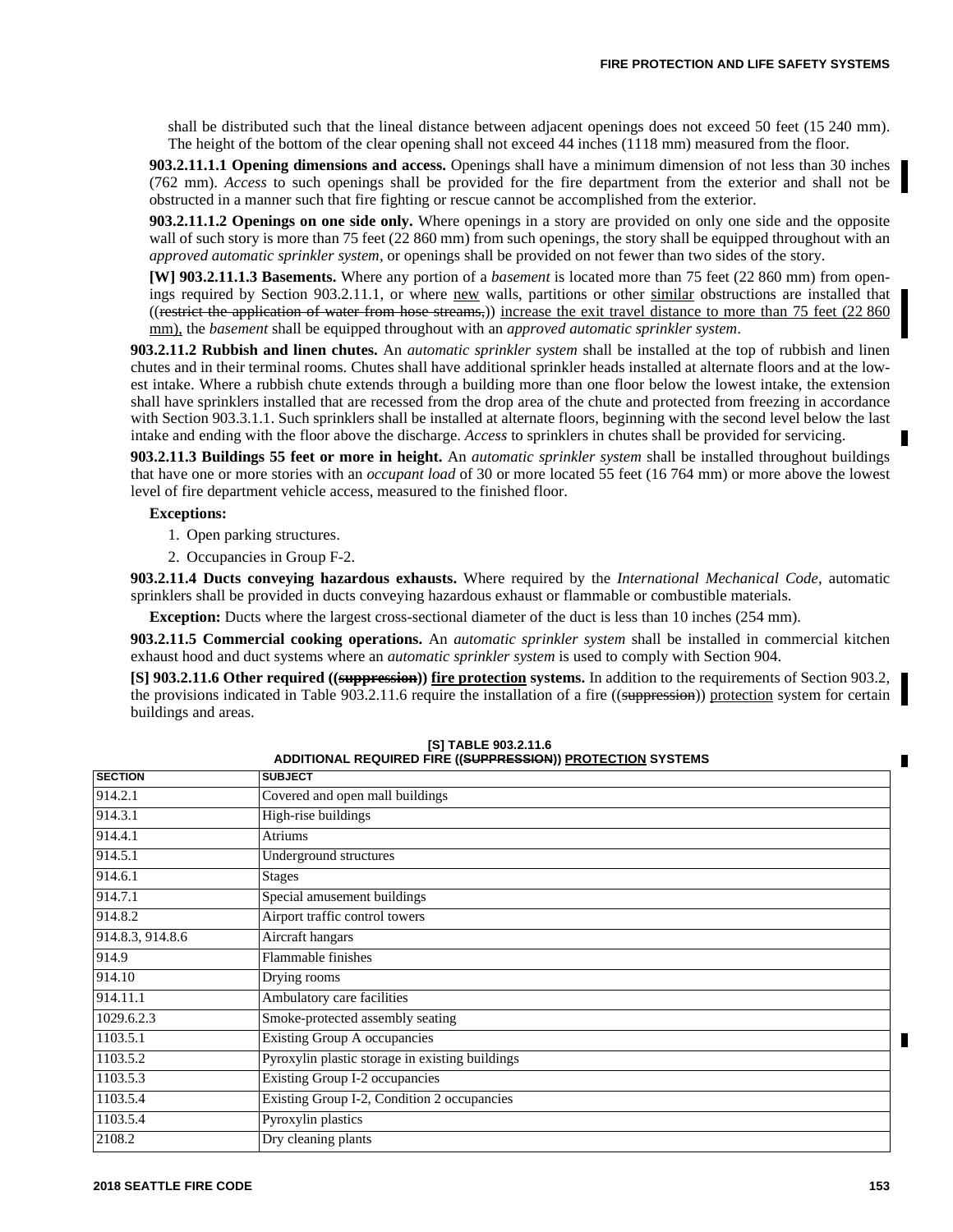| <b>SECTION</b> | <b>SUBJECT</b>                                                    |
|----------------|-------------------------------------------------------------------|
| 2108.3         | Dry cleaning machines                                             |
| 2309.3.1.5.2   | Hydrogen motor fuel-dispensing area canopies                      |
| 2404.2         | Spray finishing in Group A, E, I or R                             |
| 2404.4         | Spray booths and spray rooms                                      |
| 2405.2         | Dip-tank rooms in Group A, I or R                                 |
| 2405.4.1       | Dip tanks                                                         |
| 2405.9.4       | Hardening and tempering tanks                                     |
| 2703.10        | <b>HPM</b> facilities                                             |
| 2703.10.1.1    | <b>HPM</b> work station exhaust                                   |
| 2703.10.2      | HPM gas cabinets and exhausted enclosures                         |
| 2703.10.3      | HPM exit access corridor                                          |
| 2703.10.4      | HPM exhaust ducts                                                 |
| 2703.10.4.1    | HPM noncombustible ducts                                          |
| 2703.10.4.2    | HPM combustible ducts                                             |
| 2807.3         | Lumber production conveyor enclosures                             |
| 2808.7         | Recycling facility conveyor enclosures                            |
| 3006.1         | Class A and B ovens                                               |
| 3006.2         | Class C and D ovens                                               |
| Table 3206.2   | Storage fire protection                                           |
| 3206.4         | Storage                                                           |
| 3704.5         | Storage of more than 1,000 cubic feet of loose combustible fibers |
| 5003.8.4.1     | Gas rooms                                                         |
| 5003.8.5.3     | <b>Exhausted enclosures</b>                                       |
| 5004.5         | Indoor storage of hazardous materials                             |
| 5005.1.8       | Indoor dispensing of hazardous materials                          |
| 5104.4.1       | Aerosol product warehouses                                        |
| 5106.3.2       | Aerosol display and merchandising areas                           |
| 5306.2.1       | Exterior medical gas storage room                                 |
| 5306.2.2       | Interior medical gas storage room                                 |
| 5306.2.3       | Medical gas storage cabinet                                       |
| 5606.5.2.1     | Storage of smokeless propellant                                   |
| 5606.5.2.3     | Storage of small arms primers                                     |
| 5704.3.7.5.1   | Flammable and combustible liquid storage rooms                    |
| 5704.3.8.4     | Flammable and combustible liquid storage warehouses               |
| 5705.3.7.3     | Flammable and combustible liquid Group H-2 or H-3 areas           |
| 6004.1.2       | Gas cabinets for highly toxic and toxic gas                       |
| 6004.1.3       | Exhausted enclosures for highly toxic and toxic gas               |
| 6004.2.2.6     | Gas rooms for highly toxic and toxic gas                          |
| 6004.3.3       | Outdoor storage for highly toxic and toxic gas                    |
| 6504.1.1       | Pyroxylin plastic storage cabinets                                |
| 6504.1.3       | Pyroxylin plastic storage vaults                                  |
| 6504.2         | Pyroxylin plastic storage and manufacturing                       |

**[S] TABLE 903.2.11.6—continued ADDITIONAL REQUIRED FIRE ((SUPPRESSION)) PROTECTION SYSTEMS**

For SI: 1 cubic foot  $= 0.023$  m<sup>3</sup>.

**[W] 903.2.11.7 Relocatable buildings within buildings.** Relocatable buildings or structures located within a building with an approved fire sprinkler system shall be provided with fire sprinkler protection within the occupiable space of the building and the space underneath the relocatable building.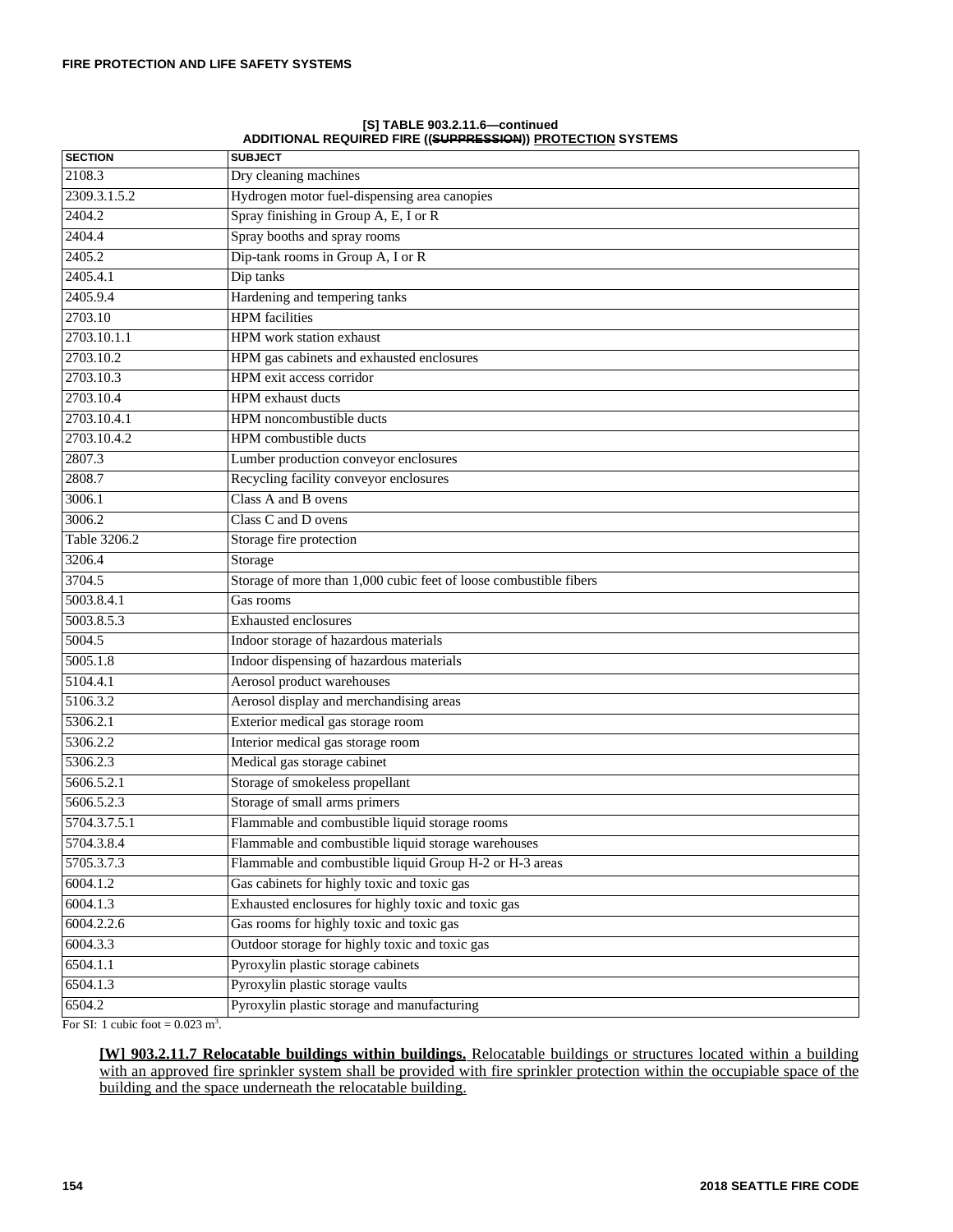### **Exceptions:**

- 1. Sprinkler protection is not required underneath the building when the space is separated from the adjacent space by construction resisting the passage of smoke and heat and combustible storage will not be located there.
- 2. If the building or structure does not have a roof or ceiling obstructing the overhead sprinklers.
- 3. Construction trailers and temporary offices used during new building construction prior to occupancy.
- 4. Movable shopping mall kiosks with a roof or canopy dimension of less than 4 feet on the smallest side.

**903.2.12 During construction.** *Automatic sprinkler systems* required during construction, *alteration* and demolition operations shall be provided in accordance with Section 3314.

**903.3 Installation requirements.** *Automatic sprinkler systems* shall be designed and installed in accordance with Sections 903.3.1 through 903.3.8.

**[S] 903.3.1 Standards.** Sprinkler systems shall be designed and installed in accordance with Section 903.3.1.1, unless otherwise permitted by Sections 903.3.1.2 and 903.3.1.3, Administrative Rule 9.03.20, *Automatic Sprinkler and Standpipe Systems,* and any future revisions of this rule adopted by the *fire code official,* and other chapters of this code, as applicable.

**903.3.1.1 NFPA 13 sprinkler systems.** Where the provisions of this code require that a building or portion thereof be equipped throughout with an *automatic sprinkler system* in accordance with this section, sprinklers shall be installed throughout in accordance with NFPA 13 except as provided in Sections 903.3.1.1.1 and 903.3.1.1.2.

**[S] 903.3.1.1.1 Exempt locations.** Automatic sprinklers shall not be required in the following rooms or areas where such rooms or areas are protected with an *approved* automatic fire detection system in accordance with Section 907.2 that will respond to visible or invisible particles of combustion. Sprinklers shall not be omitted from a room merely because it is damp, of fire-resistance-rated construction or contains electrical equipment.

- 1. A room where the application of water, or flame and water, constitutes a serious life or fire hazard when *approved* by the *fire code official.*
- 2. A room or space where sprinklers are considered undesirable because of the nature of the contents, where *approved* by the *fire code official*.
- 3. ((Generator and transformer rooms)) Transformer vaults separated from the remainder of the building by walls and floor/ceiling or roof/ceiling assemblies having a *fire-resistance rating* of not less than ((2)) 3 hours.
- 4. Rooms or areas that are of noncombustible construction with wholly noncombustible contents.
- 5. ((Fire service access elevator machine rooms and machinery spaces.)) Machine rooms, machinery spaces, control rooms and control spaces in accordance with Administrative Rule 9.06.14, *Sprinkler Systems and Fire Alarms for Elevator Machinery Rooms, Hoist Ways and Pits,* and any future revisions of this rule adopted by the *fire code official.*
- ((6. Machine rooms, machinery spaces, control rooms and control spaces associated with occupant evacuation elevators designed in accordance with Section 3008 of the *International Building Code.*))

**903.3.1.1.2 Bathrooms.** In Group R occupancies, sprinklers shall not be required in bathrooms that do not exceed 55 square feet (5 m<sup>2</sup>) in area and are located within individual *dwelling units* or *sleeping units*, provided that walls and ceilings, including the walls and ceilings behind a shower enclosure or tub, are of noncombustible or limited-combustible materials with a 15-minute thermal barrier rating.

**[S] 903.3.1.1.3 High-rise building sprinkler system design.** High-rise building sprinkler systems shall be combination standpipe/sprinkler systems incorporating the following features:

- 1. Each floor sprinkler system shall be connected between standpipe risers.
- 2. Shut-off valves, water-flow devices and check valves (or pressure reducing valves) shall be provided on each floor at the sprinkler system connection to each standpipe.
- 3. Two four-way fire department connections serving the combination system shall be provided on separate streets well separated from each other.
- 4. At least one of the fire department connections shall be connected to the riser above a riser isolation valve.
- 5. When a mid-level fire pump is required to meet pressure requirements, two pumps with the same rating shall be installed.
- 6. Dry-pipe sprinkler systems serving parking garages may use separate two-way fire department connection. The dry-pipe sprinkler system shall be supplied by the on-site water tank.
- 7. The standpipe risers in each required stair shall be a minimum pipe size of 6 inches (152 mm).
- 8. Two 2-1/2-inch (64 mm) hose connections shall be provided on every floor level landing in every required stairway. If pressure reducing valves (PRV) are required, each hose connection shall be provided with its own PRV.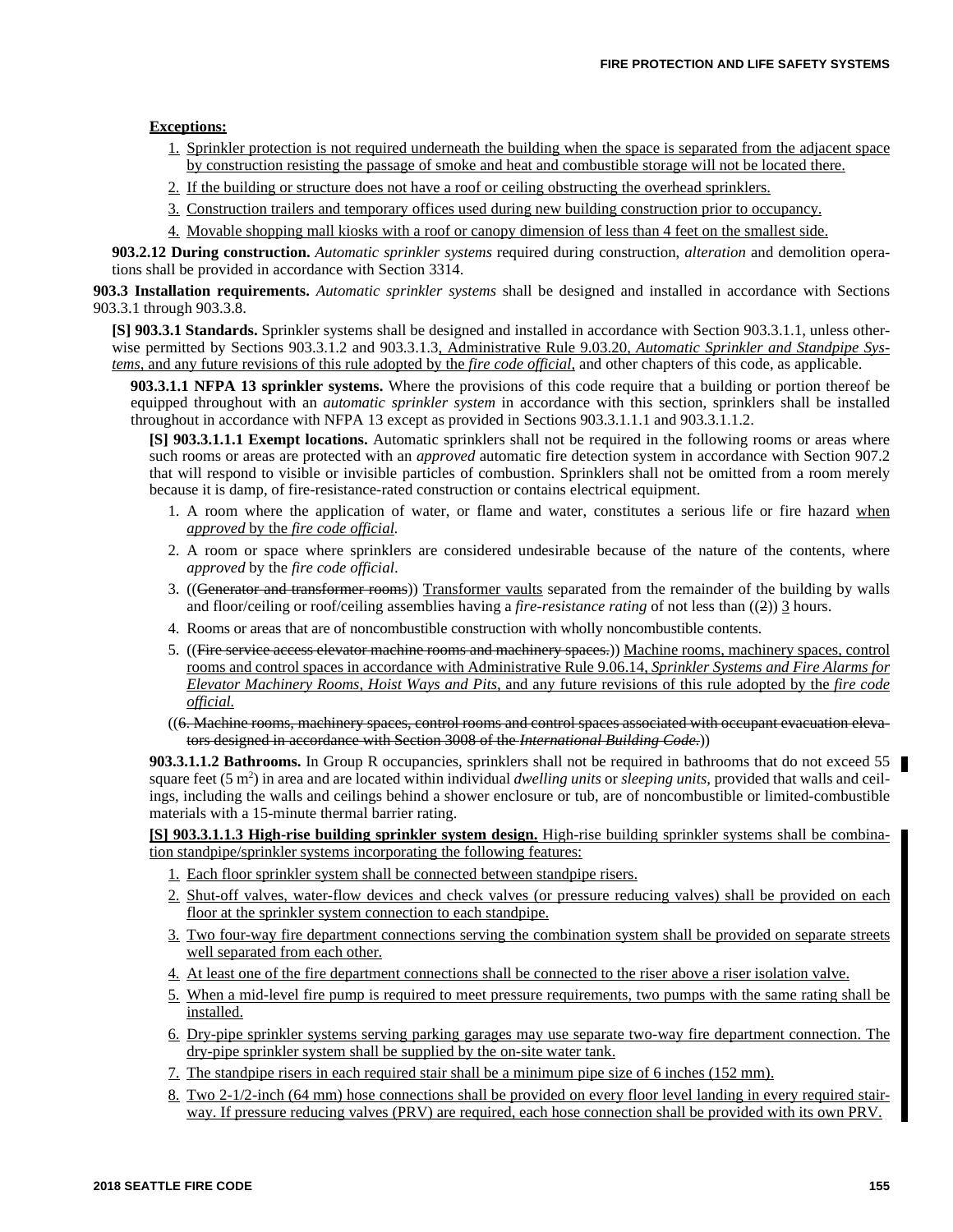9. The system shall be designed to provide a minimum flow of 300 gpm (19 L/s) at a minimum pressure of 150 psi (1034 kPa) [maximum 205 psi (1379 kPa)] at each standpipe connection in addition to the flow and pressure requirements contained in NFPA 14.

**903.3.1.2 NFPA 13R sprinkler systems.** *Automatic sprinkler systems* in Group R occupancies up to and including four stories in height in buildings not exceeding 60 feet (18 288 mm) in height above grade plane shall be permitted to be installed throughout in accordance with NFPA 13R.

The number of stories of Group R occupancies constructed in accordance with Sections 510.2 and 510.4 of the *International Building Code* shall be measured from the horizontal assembly creating separate buildings.

**[S] 903.3.1.2.1 Balconies and decks.** Sprinkler protection shall be provided for exterior balconies, decks and ground floor patios of *dwelling units* and *sleeping units,* where there is a roof or deck above having a combined projection and/ or building recess of more than four feet in depth, where either of the following conditions exists:

- 1. The building is of Type V construction, provided that there is a roof or deck above.
- 2. Exterior balconies, decks and ground floor patios of dwelling units and sleeping units are constructed in accordance with Section 705.2.3.1, Exception 3 of the *International Building Code*.

Sidewall sprinklers that are used to protect such areas shall be permitted to be located such that their deflectors are within 1 inch (25 mm) to 6 inches (152 mm) below the structural members and a maximum distance of 14 inches (356 mm) below the deck of the exterior balconies and decks that are constructed of open wood joist construction.

**903.3.1.2.2 Open-ended corridors.** Sprinkler protection shall be provided in *open-ended corridors* and associated *exterior stairways* and *ramps* as specified in Section 1027.6, Exception 3.

**903.3.1.2.3 Attics.** Attic protection shall be provided as follows:

- 1. Attics that are used or intended for living purposes or storage shall be protected by an *automatic sprinkler system.*
- 2. Where fuel-fired equipment is installed in an unsprinklered attic, not fewer than one quick-response intermediate temperature sprinkler shall be installed above the equipment.
- 3. Where located in a building of Type III, Type IV or Type V construction designed in accordance with Section 510.2 or 510.4 of the *International Building Code*, attics not required by Item 1 to have sprinklers shall comply with one of the following if the roof assembly is located more than 55 feet (16 764 mm) above the lowest level of required fire department vehicle access:
	- 3.1. Provide *automatic sprinkler system* protection.
	- 3.2. Construct the attic using noncombust-ible materials.
	- 3.3. Construct the attic using fire-retardant-treated wood complying with Section 2303.2 of the *International Building Code*.
	- 3.4. Fill the attic with noncombustible insulation.

The height of the roof assembly shall be determined by measuring the distance from the lowest required fire vehicle access road surface adjacent to the building to the eave of the highest pitched roof, the intersection of the highest roof to the exterior wall, or the top of the highest parapet, whichever yields the greatest distance. For the purpose of this measurement, required fire vehicle access roads shall include only those roads that are necessary for compliance with Section 503.

- 4. Group R-4, Condition 2 occupancy attics not required by Item 1 to have sprinklers shall comply with one of the following:
	- 4.1. Provide *automatic sprinkler system* protection.
	- 4.2. Provide a heat detection system throughout the attic that is arranged to activate the building fire alarm system.
	- 4.3. Construct the attic using noncombust-ible materials.
	- 4.4. Construct the attic using fire-retardant-treated wood complying with Section 2303.2 of the *International Building Code*.
	- 4.5. Fill the attic with noncombustible insulation.

**[S] 903.3.1.3 NFPA 13D sprinkler systems.** *Automatic sprinkler systems* installed in one- and two-family *dwellings;* Group R-3; ((Group R-4, Condition 1;)) and *townhouses,* when approved by the *fire code official,* shall be permitted to be installed throughout in accordance with NFPA 13D.

**903.3.2 Quick-response and residential sprinklers.** Where *automatic sprinkler systems* are required by this code, quickresponse or residential automatic sprinklers shall be installed in all of the following areas in accordance with Section 903.3.1 and their listings: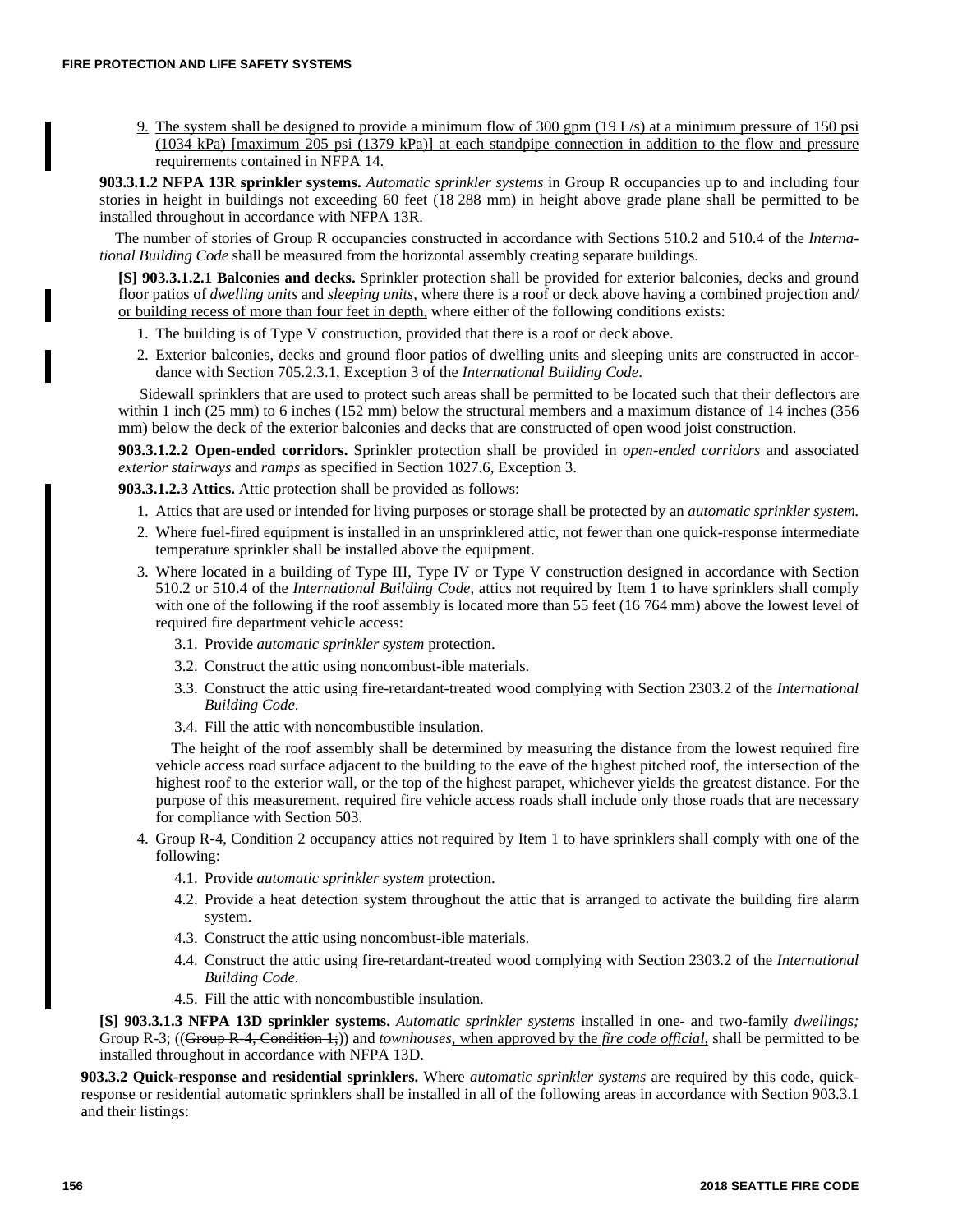- 1. Throughout all spaces within a smoke compartment containing care recipient *sleeping units* in Group I-2 in accordance with the *International Building Code.*
- 2. Throughout all spaces within a smoke compartment containing treatment rooms in ambulatory care facilities.
- 3*. Dwelling units* and *sleeping units* in Group I-1 and R occupancies.
- 4. Light-hazard occupancies as defined in NFPA 13.

**[S] 903.3.3 Obstructed locations.** Automatic sprinklers shall be installed ((with regard to obstructions that will delay activation or obstruct the water distribution pattern)) in accordance with NFPA 13 obstruction criteria and the listing requirements of the sprinkler and shall be in accordance with the applicable *automatic sprinkler system* standard that is being used. Automatic sprinklers shall be installed in or under covered kiosks, displays, booths, concession stands or equipment that exceeds 4 feet (1219 mm) in width and depth. Not less than a 3-foot (914 mm) clearance shall be maintained between automatic sprinklers and the top of piles of *combustible fibers*.

**Exception:** Kitchen equipment under exhaust hoods protected with a fire-extinguishing system in accordance with Section 904.

**903.3.4 Actuation.** *Automatic sprinkler systems* shall be automatically actuated unless specifically provided for in this code.

**[S] 903.3.5 Water supplies.** Water supplies for *automatic sprinkler systems* shall comply with this section and the standards referenced in Section 903.3.1. The potable water supply shall be protected against backflow in accordance with the requirements of this section and the ((*International*)) *Uniform Plumbing Code.* For connections to public waterworks systems, the water supply test data provided by Seattle Public Utilities and used for design of fire protection systems shall be adjusted ((to account for seasonal and daily pressure fluctuations based on information from the water supply authority and as approved by the *fire code official*)) in accordance with Administrative Rule 9.03.20, *Automatic Sprinkler and Standpipe Systems,* and any future revisions of this rule adopted by the *fire code official.*

**[S] 903.3.5.1 Domestic services.** ((Where the domestic service provides the water supply for the *automatic sprinkler system*, the supply shall be)) Both NFPA 13R and NFPA 13D sprinkler systems can be supplied by a domestic service in accordance with this section.

**[S] 903.3.5.2 ((Residential combination)) Combined fire/domestic services.** A single combination water supply shall be allowed <u>for all types of sprinkler systems</u> provided that when required by the applicable sprinkler standard, the domestic demand is added to the sprinkler demand ((as required by)) in accordance with the domestic tables in NFPA 13R.

**[S] 903.3.5.3 Fire service.** A fire service shall be allowed for all types of sprinkler piping.

**[W] 903.3.5.4 Underground portions of fire protection system water supply piping.** The installation or modification of an underground water main, public or private, supplying a water-based fire protection system shall be in accordance with NFPA 24 and chapter 18.160 RCW. Piping and appurtenances downstream of the first control valve on the lateral or service line from the distribution main to one foot above finished floor shall be approved by the *fire code official.* Such underground piping shall be installed by a fire sprinkler system contractor licensed in accordance with chapter 18.160 RCW and holding either a Level U or a Level 3 license. For underground piping supplying systems installed in accordance with Section 903.3.1.2, a Level 2,3, or U licensed contractor is acceptable.

**Exception:** Portions of underground piping supplying automatic sprinkler systems installed in accordance with NFPA 13D.

**903.3.6 Hose threads.** Fire hose threads and fittings used in connection with *automatic sprinkler systems* shall be as prescribed by the *fire code official*.

**903.3.7 Fire department connections.** Fire department connections for *automatic sprinkler systems* shall be installed in accordance with Section 912.

**903.3.8 Limited area sprinkler systems.** Limited area sprinkler systems shall be in accordance with the standards listed in Section 903.3.1 except as provided in Sections 903.3.8.1 through 903.3.8.5.

**903.3.8.1 Number of sprinklers.** Limited area sprinkler systems shall not exceed six sprinklers in any single fire area.

**903.3.8.2 Occupancy hazard classification.** Only areas classified by NFPA 13 as Light Hazard or Ordinary Hazard Group 1 shall be permitted to be protected by limited area sprinkler systems.

**903.3.8.3 Piping arrangement.** Where a limited area sprinkler system is installed in a building with an automatic wet standpipe system, sprinklers shall be supplied by the standpipe system. Where a limited area sprinkler system is installed in a building without an automatic wet standpipe system, water shall be permitted to be supplied by the plumbing system provided that the plumbing system is capable of simultaneously supplying domestic and sprinkler demands.

**903.3.8.4 Supervision.** Control valves shall not be installed between the water supply and sprinklers unless the valves are of an *approved* indicating type that are supervised or secured in the open position.

**903.3.8.5 Calculations.** Hydraulic calculations in accordance with NFPA 13 shall be provided to demonstrate that the available water flow and pressure are adequate to supply all sprinklers installed in any single *fire area* with discharge densities corresponding to the hazard classification.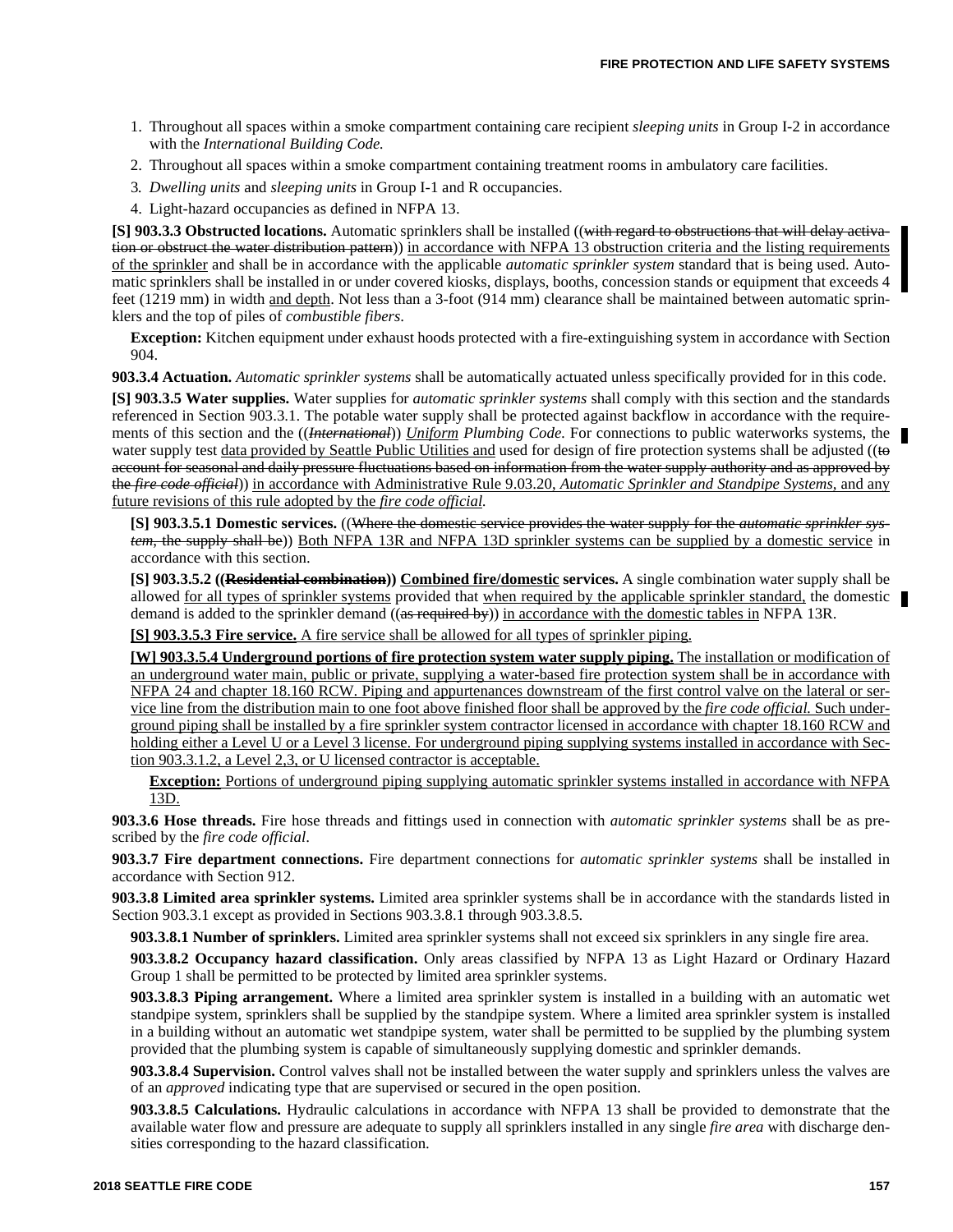**[S] 903.4 Sprinkler system supervision and alarms.** Valves controlling the water supply for *automatic sprinkler systems*, pumps, tanks, water levels and temperatures, critical air pressures and waterflow switches on all sprinkler systems shall be electrically supervised by a *listed* fire alarm control unit.

### **Exceptions:**

- 1. *Automatic sprinkler systems* protecting one- and two-family *dwellings* and *townhouses* if *approved* by the *fire code official.*
- 2. Limited area sprinkler systems in accordance with Section 903.3.8.
- 3. *Automatic sprinkler systems* installed in accordance with NFPA 13R where a common supply main is used to supply both domestic water and the *automatic sprinkler system*, and a separate shutoff valve for the *automatic sprinkler system* is not provided.
- 4. Jockey pump control valves that are sealed or locked in the open position.
- 5. Control valves to commercial kitchen hoods, paint spray booths or dip tanks that are sealed or locked in the open position.
- 6. Valves controlling the fuel supply to fire pump engines that are sealed or locked in the open position.
- 7. Trim valves to pressure switches in dry, preaction and deluge sprinkler systems that are sealed or locked in the open position.

**[S] 903.4.1 Monitoring.** Alarm, supervisory and trouble signals shall be distinctly different and shall be automatically transmitted to an *approved* supervising station or, where *approved* by the *fire code official*, shall sound an audible signal at a constantly attended location.

### **Exceptions:**

- 1. ((Underground key or hub valves)) Valves in roadway boxes provided by the municipality or public utility are not required to be monitored.
- 2. Backflow prevention device test valves located in limited area sprinkler system supply piping shall be locked in the open position. In occupancies required to be equipped with a fire alarm system, the backflow preventer valves shall be electrically supervised by a tamper switch installed in accordance with NFPA 72 and separately annunciated.

**903.4.2 Alarms.** An approved audible device, located on the exterior of the building in an *approved* location, shall be connected to each *automatic sprinkler system*. Such sprinkler waterflow alarm devices shall be activated by water flow equivalent to the flow of a single sprinkler of the smallest orifice size installed in the system. Where a fire alarm system is installed, actuation of the *automatic sprinkler system* shall actuate the building fire alarm system.

**903.4.3 Floor control valves.** *Approved* supervised indicating control valves shall be provided at the point of connection to the riser on each floor in high-rise buildings.

**903.5 Testing and maintenance.** Sprinkler systems shall be tested and maintained in accordance with Section 901.

**903.6 Where required in existing buildings and structures.** An *automatic sprinkler system* shall be provided in existing buildings and structures where required in Chapter 11.

# **SECTION 904**

# **ALTERNATIVE AUTOMATIC FIRE-EXTINGUISHING SYSTEMS**

**904.1 General.** Automatic fire-extinguishing systems, other than *automatic sprinkler systems*, shall be designed, installed, inspected, tested and maintained in accordance with the provisions of this section and the applicable referenced standards.

**[W] 904.1.1 Certification of service personnel for fire-extinguishing equipment.** Service personnel ((providing)) performing system design, installation or conducting system maintenance or testing on automatic fire-extinguishing systems, other than *automatic sprinkler systems,* shall possess ((a valid certificate issued by an *approved* governmental agency, or other *approved* organization for the type of system and work performed)) the appropriate ICC/NAFED certification.

**[W] 904.1.1.1 Pre-engineered kitchen fire-extinguishing systems.** A current ICC/NAFED certification for pre-engineered kitchen fire-extinguishing systems is required when performing design, installation, inspection/testing or maintenance on kitchen suppression systems.

**[W] 904.1.1.2 Engineered fire suppression systems.** A current ICC/NAFED certification for engineered fire suppression systems is required when performing design, installation, inspection/testing or maintenance on kitchen suppression systems.

**[W] 904.1.1.3 Pre-engineered industrial fire-extinguishing system.** A current ICC/NAFED certification for pre-engineered industrial fire-extinguishing system is required when performing design, installation, inspection/testing or maintenance on kitchen suppression systems.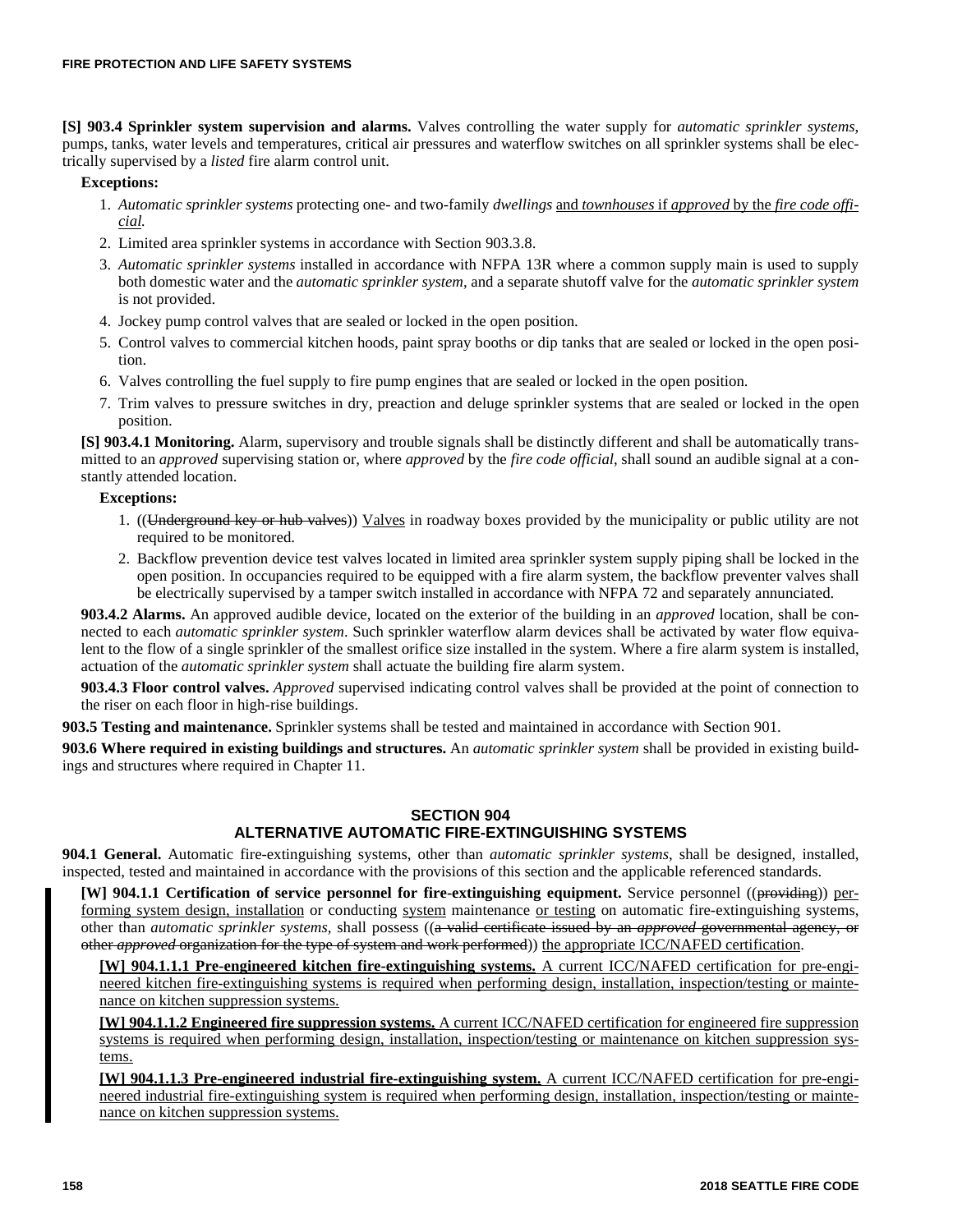**904.2 Where permitted.** Automatic fire-extinguishing systems installed as an alternative to the required *automatic sprinkler systems* of Section 903 shall be *approved* by the *fire code official.*

**904.2.1 Restriction on using automatic sprinkler system exceptions or reductions.** Automatic fire-extinguishing systems shall not be considered alternatives for the purposes of exceptions or reductions allowed for *automatic sprinkler systems* or by other requirements of this code.

**904.2.2 Commercial hood and duct systems.** Each required commercial kitchen exhaust hood and duct system required by Section 607 to have a Type I hood shall be protected with an *approved* automatic fire-extinguishing system installed in accordance with this code.

**[S] 904.3 Installation.** Automatic fire-extinguishing systems shall be installed in accordance with this section.

**904.3.1 Electrical wiring.** Electrical wiring shall be in accordance with ((NFPA 70)) the Seattle Electrical Code.

**904.3.2 Actuation.** Automatic fire-extinguishing systems shall be automatically actuated and provided with a manual means of actuation in accordance with Section 904.12.1. Where more than one hazard could be simultaneously involved in fire due to their proximity, all hazards shall be protected by a single system designed to protect all hazards that could become involved.

**Exception:** Multiple systems shall be permitted to be installed if they are designed to operate simultaneously.

**904.3.3 System interlocking.** Automatic equipment interlocks with fuel shutoffs, ventilation controls, door closers, window shutters, conveyor openings, smoke and heat vents and other features necessary for proper operation of the fire-extinguishing system shall be provided as required by the design and installation standard utilized for the hazard.

**904.3.4 Alarms and warning signs.** Where alarms are required to indicate the operation of automatic fire-extinguishing systems, distinctive audible, visible alarms and warning signs shall be provided to warn of pending agent discharge. Where exposure to automatic-extinguishing agents poses a hazard to persons and a delay is required to ensure the evacuation of occupants before agent discharge, a separate warning signal shall be provided to alert occupants once agent discharge has begun. Audible signals shall be in accordance with Section 907.5.2.

**904.3.5 Monitoring.** Where a building fire alarm system is installed, automatic fire-extinguishing systems shall be monitored by the building fire alarm system in accordance with NFPA 72.

**904.4 Inspection and testing.** Automatic fire-extinguishing systems shall be inspected and tested in accordance with the provisions of this section prior to acceptance.

**904.4.1 Inspection.** Prior to conducting final acceptance tests, all of the following items shall be inspected:

- 1. Hazard specification for consistency with design hazard.
- 2. Type, location and spacing of automatic- and manual-initiating devices.
- 3. Size, placement and position of nozzles or discharge orifices.
- 4. Location and identification of audible and visible alarm devices.
- 5. Identification of devices with proper designations.
- 6. Operating instructions.

**904.4.2 Alarm testing.** Notification appliances, connections to fire alarm systems and connections to *approved* supervising stations shall be tested in accordance with this section and Section 907 to verify proper operation.

**904.4.2.1 Audible and visible signals.** The audibility and visibility of notification appliances signaling agent discharge or system operation, where required, shall be verified.

**904.4.3 Monitor testing.** Connections to protected premises and supervising station fire alarm systems shall be tested to verify proper identification and retransmission of alarms from automatic fire-extinguishing systems.

**904.5 Wet-chemical systems.** Wet-chemical extinguishing systems shall be installed, maintained, periodically inspected and tested in accordance with NFPA 17A and their listing. Records of inspections and testing shall be maintained.

**904.5.1 System test.** Systems shall be inspected and tested for proper operation at six-month intervals. Tests shall include a check of the detection system, alarms and releasing devices, including manual stations and other associated equipment. Extinguishing system units shall be weighed and the required amount of agent verified. Stored pressure-type units shall be checked for the required pressure. The cartridge of cartridge-operated units shall be weighed and replaced at intervals indicated by the manufacturer.

**904.5.2 Fusible link maintenance.** Fixed temperature-sensing elements shall be maintained to ensure proper operation of the system.

**904.6 Dry-chemical systems.** Dry-chemical extinguishing systems shall be installed, maintained, periodically inspected and tested in accordance with NFPA 17 and their listing. Records of inspections and testing shall be maintained.

**904.6.1 System test.** Systems shall be inspected and tested for proper operation at six-month intervals. Tests shall include a check of the detection system, alarms and releasing devices, including manual stations and other associated equipment. Extin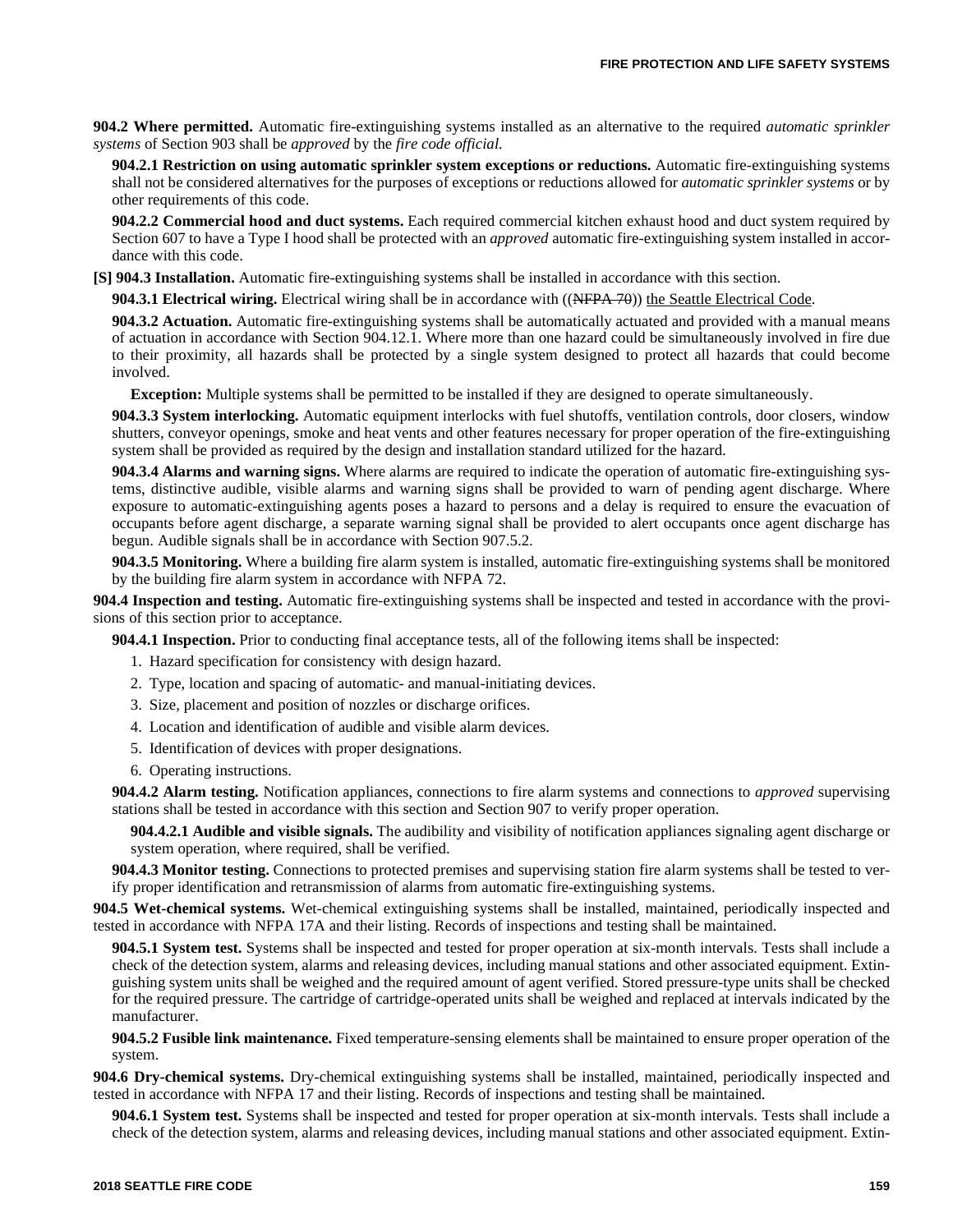guishing system units shall be weighed, and the required amount of agent verified. Stored pressure-type units shall be checked for the required pressure. The cartridge of cartridge-operated units shall be weighed and replaced at intervals indicated by the manufacturer.

**904.6.2 Fusible link maintenance.** Fixed temperature-sensing elements shall be maintained to ensure proper operation of the system.

**904.7 Foam systems.** Foam-extinguishing systems shall be installed, maintained, periodically inspected and tested in accordance with NFPA 11 and NFPA 16 and their listing. Records of inspections and testing shall be maintained.

**904.7.1 System test.** Foam-extinguishing systems shall be inspected and tested at intervals in accordance with NFPA 25.

**904.8 Carbon dioxide systems.** Carbon dioxide extinguishing systems shall be installed, maintained, periodically inspected and tested in accordance with NFPA 12 and their listing. Records of inspections and testing shall be maintained.

**904.8.1 System test.** Systems shall be inspected and tested for proper operation at 12-month intervals.

**904.8.2 High-pressure cylinders.** High-pressure cylinders shall be weighed and the date of the last hydrostatic test shall be verified at six-month intervals. Where a container shows a loss in original content of more than 10 percent, the cylinder shall be refilled or replaced.

**904.8.3 Low-pressure containers.** The liquid-level gauges of low-pressure containers shall be observed at one-week intervals. Where a container shows a content loss of more than 10 percent, the container shall be refilled to maintain the minimum gas requirements.

**904.8.4 System hoses.** System hoses shall be examined at 12-month intervals for damage. Damaged hoses shall be replaced or tested. At five-year intervals, all hoses shall be tested.

**904.8.4.1 Test procedure.** Hoses shall be tested at not less than 2,500 pounds per square inch (psi) (17 238 kPa) for highpressure systems and at not less than 900 psi (6206 kPa) for low-pressure systems.

**904.8.5 Auxiliary equipment.** Auxiliary and supplementary components, such as switches, door and window releases, interconnected valves, damper releases and supplementary alarms, shall be manually operated at 12-month intervals to ensure that such components are in proper operating condition.

**904.9 Halon systems.** Halogenated extinguishing systems shall be installed, maintained, periodically inspected and tested in accordance with NFPA 12A and their listing. Records of inspections and testing shall be maintained.

**904.9.1 System test.** Systems shall be inspected and tested for proper operation at 12-month intervals.

**904.9.2 Containers.** The extinguishing agent quantity and pressure of containers shall be checked at six-month intervals. Where a container shows a loss in original weight of more than 5 percent or a loss in original pressure (adjusted for temperature) of more than 10 percent, the container shall be refilled or replaced. The weight and pressure of the container shall be recorded on a tag attached to the container.

**904.9.3 System hoses.** System hoses shall be examined at 12-month intervals for damage. Damaged hoses shall be replaced or tested. At five-year intervals, all hoses shall be tested.

**904.9.3.1 Test procedure.** For Halon 1301 systems, hoses shall be tested at not less than 1,500 psi (10 343 kPa) for 600 psi (4137 kPa) charging pressure systems and not less than 900 psi (6206 kPa) for 360 psi (2482 kPa) charging pressure systems. For Halon 1211 hand-hose line systems, hoses shall be tested at 2,500 psi (17 238 kPa) for high-pressure systems and 900 psi (6206 kPa) for low-pressure systems.

**904.9.4 Auxiliary equipment.** Auxiliary and supplementary components, such as switches, door and window releases, interconnected valves, damper releases and supplementary alarms, shall be manually operated at 12-month intervals to ensure such components are in proper operating condition.

**904.10 Clean-agent systems.** Clean-agent fire-extinguishing systems shall be installed, maintained, periodically inspected and tested in accordance with NFPA 2001 and their listing. Records of inspections and testing shall be maintained.

**904.10.1 System test.** Systems shall be inspected and tested for proper operation at 12-month intervals.

**904.10.2 Containers.** The extinguishing agent quantity and pressure of the containers shall be checked at six-month intervals. Where a container shows a loss in original weight of more than 5 percent or a loss in original pressure, adjusted for temperature, of more than 10 percent, the container shall be refilled or replaced. The weight and pressure of the container shall be recorded on a tag attached to the container.

**904.10.3 System hoses.** System hoses shall be examined at 12-month intervals for damage. Damaged hoses shall be replaced or tested. All hoses shall be tested at five-year intervals.

**904.11 Automatic water mist systems.** *Automatic water mist systems* shall be permitted in applications that are consistent with the applicable listing or approvals and shall comply with Sections 904.11.1 through 904.11.3.

**904.11.1 Design and installation requirements.** *Automatic water mist systems* shall be designed and installed in accordance with Sections 904.11.1.1 through 904.11.1.4.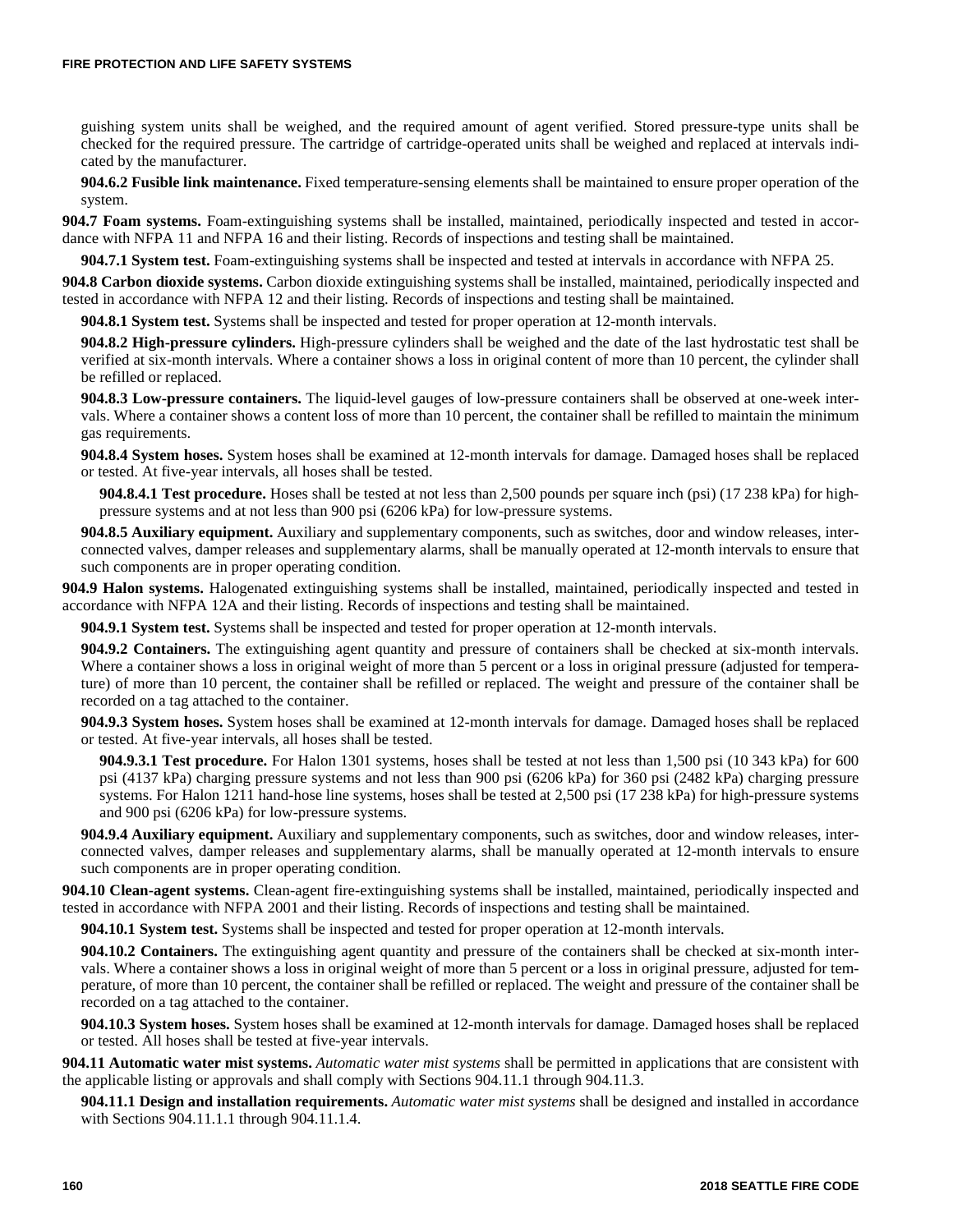**904.11.1.1 General.** *Automatic water mist systems* shall be designed and installed in accordance with NFPA 750 and the manufacturer's instructions.

**904.11.1.2 Actuation.** *Automatic water mist systems* shall be automatically actuated.

**904.11.1.3 Water supply protection.** Connections to a potable water supply shall be protected against backflow in accordance with the *International Plumbing Code*.

**904.11.1.4 Secondary water supply.** Where a secondary water supply is required for an *automatic sprinkler system*, an *automatic water mist system* shall be provided with an *approved* secondary water supply.

**904.11.2 Water mist system supervision and alarms.** Supervision and alarms shall be provided as required for *automatic sprinkler systems* in accordance with Section 903.4.

**904.11.2.1 Monitoring.** Monitoring shall be provided as required for *automatic sprinkler systems* in accordance with Section 903.4.1.

**904.11.2.2 Alarms.** Alarms shall be provided as required for *automatic sprinkler systems* in accordance with Section 903.4.2.

**904.11.2.3 Floor control valves.** Floor control valves shall be provided as required for *automatic sprinkler systems* in accordance with **Section** 903.4.3.

**904.11.3 Testing and maintenance.** *Automatic water mist systems* shall be tested and maintained in accordance with **Section** 901.6.

**[W][S] 904.12 Commercial cooking systems.** The automatic fire-extinguishing system for commercial cooking systems shall be of a type recognized for protection of commercial cooking equipment and exhaust systems of the type and arrangement protected. Preengineered automatic dry- and wet-chemical extinguishing systems shall be tested in accordance with UL 300 and *listed* and *labeled* for the intended application. Other types of automatic fire-extinguishing systems shall be *listed* and *labeled* for specific use as protection for commercial cooking operations. The system shall be installed in accordance with this code, NFPA 96, its listing and the manufacturer's installation instructions. Signage shall be provided on the exhaust hood or system cabinet, indicating the type and arrangement of cooking appliances protected by the automatic fire extinguishing system. Signage shall indicate appliances from left to right, be durable, and the size and color and lettering shall be approved. Automatic fire-extinguishing systems of the following types shall be installed in accordance with the referenced standard indicated, as follows:

- 1. Carbon dioxide extinguishing systems, NFPA 12.
- 2. *Automatic sprinkler systems*, NFPA 13.
- 3. Automatic water mist systems, NFPA 750.
- 4. Foam-water sprinkler system or foam-water spray systems, NFPA 16.
- 5. Dry-chemical extinguishing systems, NFPA 17.

6. Wet-chemical extinguishing systems, NFPA 17A.

**Exception:** Factory-built commercial cooking recirculating systems that are tested in accordance with UL 710B and *listed*, *labeled* and installed in accordance with Section 304.1 of the *International Mechanical Code*.

**904.12.1 Manual system operation.** A manual actuation device shall be located at or near a *means of egress* from the cooking area not less than 10 feet (3048 mm) and not more than 20 feet (6096 mm) from the kitchen exhaust system. The manual actuation device shall be installed not more than 48 inches (1200 mm) nor less than 42 inches (1067 mm) above the floor and shall clearly identify the hazard protected. The manual actuation shall require a maximum force of 40 pounds (178 N) and a maximum movement of 14 inches (356 mm) to actuate the fire suppression system.

**Exception:** *Automatic sprinkler systems* shall not be required to be equipped with manual actuation means.

**904.12.2 System interconnection.** The actuation of the fire extinguishing system shall automatically shut down the fuel or electrical power supply to the cooking equipment. The fuel and electrical supply reset shall be manual.

**904.12.3 Carbon dioxide systems.** Where carbon dioxide systems are used, there shall be a nozzle at the top of the ventilating duct. Additional nozzles that are symmetrically arranged to give uniform distribution shall be installed within vertical ducts exceeding 20 feet (6096 mm) and horizontal ducts exceeding 50 feet (15 240 mm). Dampers shall be installed at either the top or the bottom of the duct and shall be arranged to operate automatically upon activation of the fire-extinguishing system. Where the damper is installed at the top of the duct, the top nozzle shall be immediately below the damper. Automatic carbon dioxide fire-extinguishing systems shall be sufficiently sized to protect all hazards venting through a common duct simultaneously.

**904.12.3.1 Ventilation system.** Commercial-type cooking equipment protected by an automatic carbon dioxide extinguishing system shall be arranged to shut off the ventilation system upon activation.

**904.12.4 Special provisions for automatic sprinkler systems.** *Automatic sprinkler systems* protecting commercial-type cooking equipment shall be supplied from a separate, indicating-type control valve that is identified. *Access* to the control valve shall be provided.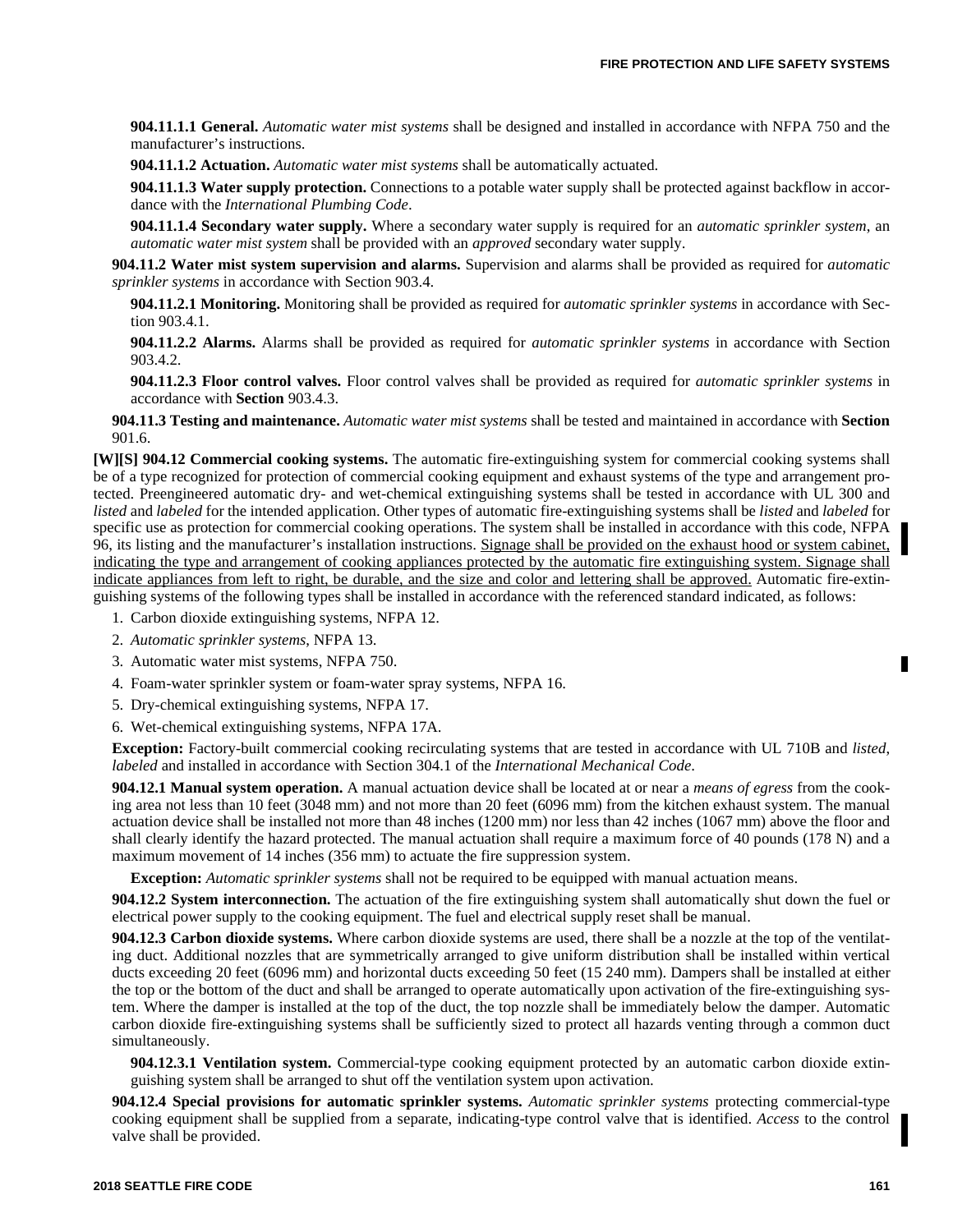\*

**904.12.4.1 Listed sprinklers.** Sprinklers used for the protection of fryers shall be tested in accordance with UL 199E, *listed* for that application and installed in accordance with their listing.

**904.12.5 Operations and maintenance.** Automatic fire-extinguishing systems protecting commercial cooking systems shall be maintained in accordance with Sections 904.12.5.1 through 904.12.5.3.

**904.12.5.1 Existing automatic fire-extinguishing systems.** Where changes in the cooking media, positioning of cooking equipment or replacement of cooking equipment occur in existing commercial cooking systems, the automatic fire-extinguishing system shall be required to comply with the applicable provisions of Sections 904.12 through 904.12.4.

**904.12.5.2 Extinguishing system service.** Automatic fire-extinguishing systems shall be serviced not less frequently than every six months and after activation of the system. Inspection shall be by qualified individuals, and a certificate of inspection shall be forwarded to the *fire code official* upon completion.

**904.12.5.3 Fusible link and sprinkler head replacement.** Fusible links and automatic sprinkler heads shall be replaced annually, and other protection devices shall be serviced or replaced in accordance with the manufacturer's instructions.

**Exception:** Frangible bulbs are not required to be replaced annually.

**904.13 Domestic cooking systems.** Cooktops and ranges installed in the following occupancies shall be protected in accordance with Section 904.13.1:

- 1. In Group I-1 occupancies where domestic cooking facilities are installed in accordance with Section 420.8 of the *International Building Code*.
- 2. In Group I-2, Condition 1 occupancies where domestic cooking facilities are installed in accordance with Section 407.2.6 of the *International Building Code*.
- 3. In Group R-2 college dormitories where domestic cooking facilities are installed in accordance with Section 420.10 of the *International Building Code*.

**904.13.1 Protection from fire.** Cooktops and ranges shall be protected in accordance with Section 904.13.1.1 or 904.13.1.2.

**904.13.1.1 Automatic fire-extinguishing system.** The domestic recirculating or exterior vented cooking hood provided over the cooktop or range shall be equipped with an approved automatic fire-extinguishing system complying with the following:

- 1. The automatic fire-extinguishing system shall be of a type recognized for protection of domestic cooking equipment. Preengineered automatic fire-extinguishing systems shall be listed and labeled in accordance with UL 300A and installed in accordance with the manufacturer's instructions.
- 2. Manual actuation of the fire-extinguishing system shall be provided in accordance with Section 904.12.1.
- 3. Interconnection of the fuel and electric power supply shall be in accordance with Section 904.12.2.

**904.13.1.2 Ignition prevention.** Cooktops and ranges shall include burners that have been tested and listed to prevent ignition of cooking oil with burners turned on to their maximum heat settings and allowed to operate for 30 minutes.

**904.14 Aerosol fire-extinguishing systems.** Aerosol fire-extinguishing systems shall be installed, periodically inspected, tested and maintained in accordance with Sections 901 and 904.4, NFPA 2010, and in accordance with their listing.

Such devices and appurtenances shall be listed and installed in compliance with manufacturer's instructions.

**904.14.1 Maintenance.** Not less than semiannually, an inspection shall be conducted by a trained person to assess whether the system is in working order. Not less than annually, a certified fire suppression contractor having knowledge of and training in the installation, operation and maintenance of the specific fire-extinguishing system shall inspect, test, service and maintain such system in accordance with this section and the manufacturer's specifications and servicing manuals.

### **SECTION 905 STANDPIPE SYSTEMS**

**905.1 General.** Standpipe systems shall be provided in new buildings and structures in accordance with Sections 905.2 through 905.11. In buildings used for *high-piled combustible storage*, fire protection shall be in accordance with Chapter 32.

**[S] 905.2 Installation standard.** Standpipe systems shall be installed in accordance with this section, Administrative Rule 9.03.20, *Automatic Sprinkler and Standpipe Systems,* and any future revisions of this rule adopted by the *fire code official* and NFPA 14. Fire department connections for standpipe systems shall be in accordance with Section 912.

**[S] 905.3 Required installations.** Standpipe systems shall be installed where required by Sections 905.3.1 through ((905.3.8)) 905.3.7. Standpipe systems are allowed to be combined with *automatic sprinkler systems*.

**Exception:** Standpipe systems are not required in ((Group R-3 occupancies)) one- and two-family dwellings and townhouses. **905.3.1 Height.** Class III standpipe systems shall be installed throughout buildings where any of the following conditions exist:

1. Four or more stories are above or below grade plane.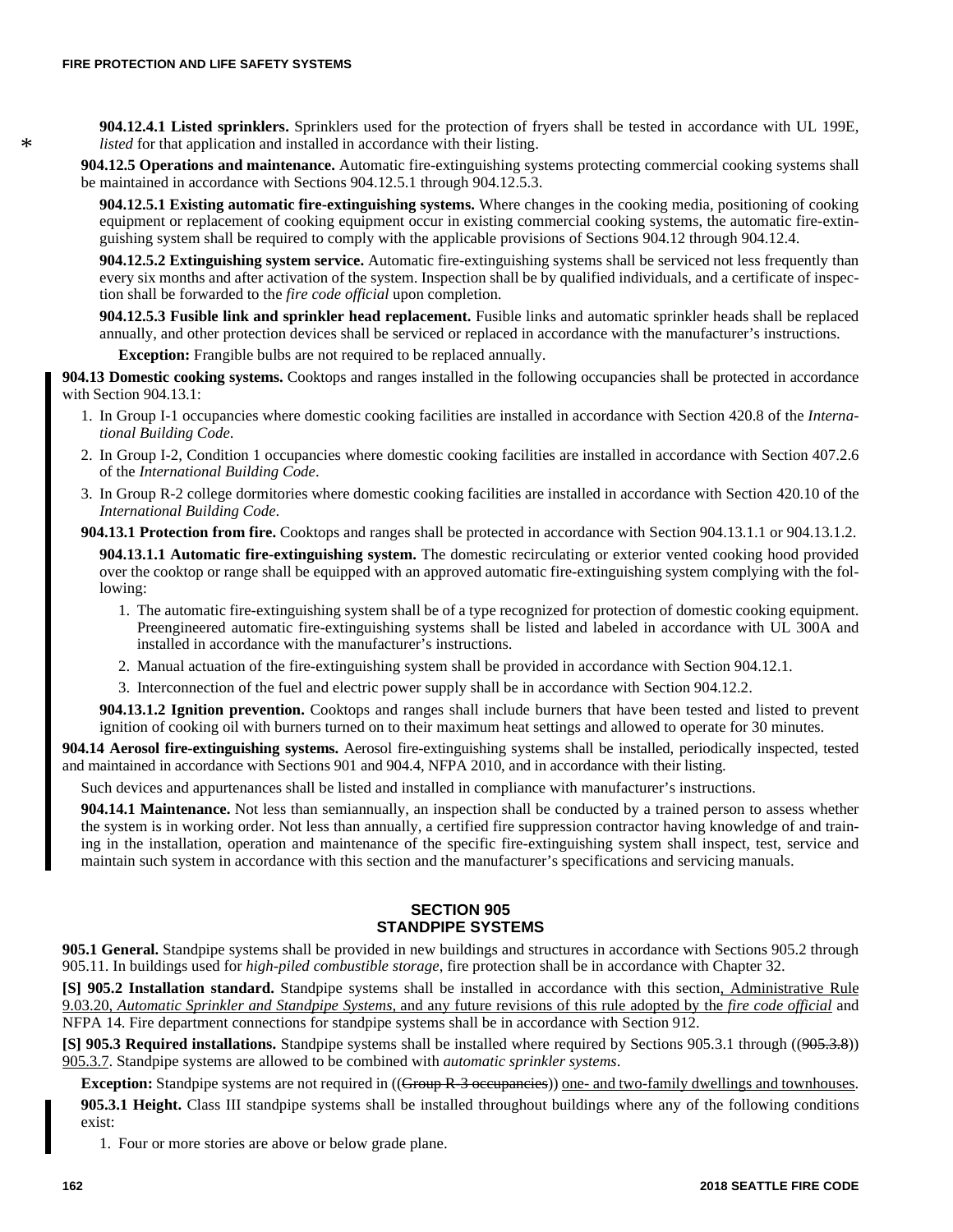- $(2.$  The floor level of the highest story is located more than 30 feet  $(9144 \text{ mm})$  above the lowest level of the fire department vehicle access.))
- $((3))$  2. The floor level of the lowest story is located more than 30 feet (9144 mm) below the highest level of fire department vehicle access.

### **Exceptions:**

- 1. Class I standpipes are allowed in buildings equipped throughout with an *automatic sprinkler system* in accordance with Section 903.3.1.1 or 903.3.1.2.
- 2. Class I standpipes are allowed in Group B and E occupancies.
- 3. Class I manual standpipes are allowed in open parking garages where the highest floor is located not more than 150 feet (45 720 mm) above the lowest level of fire department vehicle access.
- 4. Class I manual dry standpipes are allowed in open parking garages that are subject to freezing temperatures, provided that the hose connections are located as required for Class II standpipes in accordance with Section 905.5.
- 5. Class I standpipes are allowed in *basements* equipped throughout with an *automatic sprinkler system*.
- 6. Class I standpipes are allowed in buildings where occupant-use hose lines will not be utilized by trained personnel or the fire department.
- 7. In determining the lowest level of fire department vehicle access, it shall not be required to consider either of the following:
	- 7.1. Recessed loading docks for four vehicles or less.
	- 7.2. Conditions where topography makes access from the fire department vehicle to the building impractical or impossible.

**905.3.2 Group A.** Class I automatic wet standpipes shall be provided in nonsprinklered Group A buildings having an *occupant load* exceeding 1,000 persons.

### **Exceptions:**

- 1. Open-air-seating spaces without enclosed spaces.
- 2. Class I automatic dry and semiautomatic dry standpipes or manual wet standpipes are allowed in buildings that are not high-rise buildings.

**[S] 905.3.3 Covered and open mall buildings.** Covered mall and open mall buildings shall be equipped throughout with a Class I standpipe system ((where required by Section 905.3.1. Mall buildings not required to be equipped with a standpipe system by Section 905.3.1 shall be equipped with Class I hose connections connected to the *automatic sprinkler system* sized to deliver water at 250 gallons per minute (946.4 L/min) at the hydraulically most remote hose connection while concurrently supplying the automatic sprinkler system demand. The standpipe system shall be designed not to exceed a 50 pounds per square inch (psi) (345 kPa) residual pressure loss with a flow of 250 gallons per minute (946.4 L/min) from the fire department connection to the hydraulically most remote hose connection. Hose)) with hose connections ((shall be)) provided at each of the following locations:

- 1. Within the mall at the entrance to each exit passageway or corridor.
- 2. At each floor-level landing within *interior exit stairways* opening directly on the mall.
- 3. At exterior public entrances to the mall of a covered mall building.
- 4. At public entrances at the perimeter line of an open mall building.
- 5. At other locations as necessary so that the distance to reach all portions of a tenant space does not exceed 200 feet (60 960 mm) from a hose connection.

((**9<del>05.3.4 Stages.** Stages greater than 1,000 square feet (93 m<sup>2</sup>) in area shall be equipped with a Class III wet standpipe system</del> with  $1-1/2$ -inch and  $2-1/2$ -inch (38 mm and 64 mm) hose connections on each side of the stage.

**Exception:** Where the building or area is equipped throughout with an *automatic sprinkler system,* a 1-1/2-inch (38 mm) hose connection shall be installed in accordance with NFPA 13 or in accordance with NFPA 14 for Class II or III standpipes.

**905.3.4.1 Hose and cabinet.** The 1-1/2-inch (38 mm) hose connections shall be equipped with sufficient lengths of 1-1/2 inch (38 mm) hose to provide fire protection for the stage area. Hose connections shall be equipped with an *approved* adjustable fog nozzle and be mounted in a cabinet or on a rack.))

**((905.3.5)) 905.3.4 Underground buildings.** Underground buildings shall be equipped throughout with a Class I automatic wet or manual wet standpipe system.

**((905.3.6)) 905.3.5 Helistops and heliports.** Buildings with a rooftop *helistop* or *heliport* shall be equipped with a Class I or III standpipe system extended to the roof level on which the *helistop* or *heliport* is located in accordance with Section 2007.5. **((905.3.7)) 905.3.6 Marinas and boatyards.** Standpipes in marinas and boatyards shall comply with Chapter 36.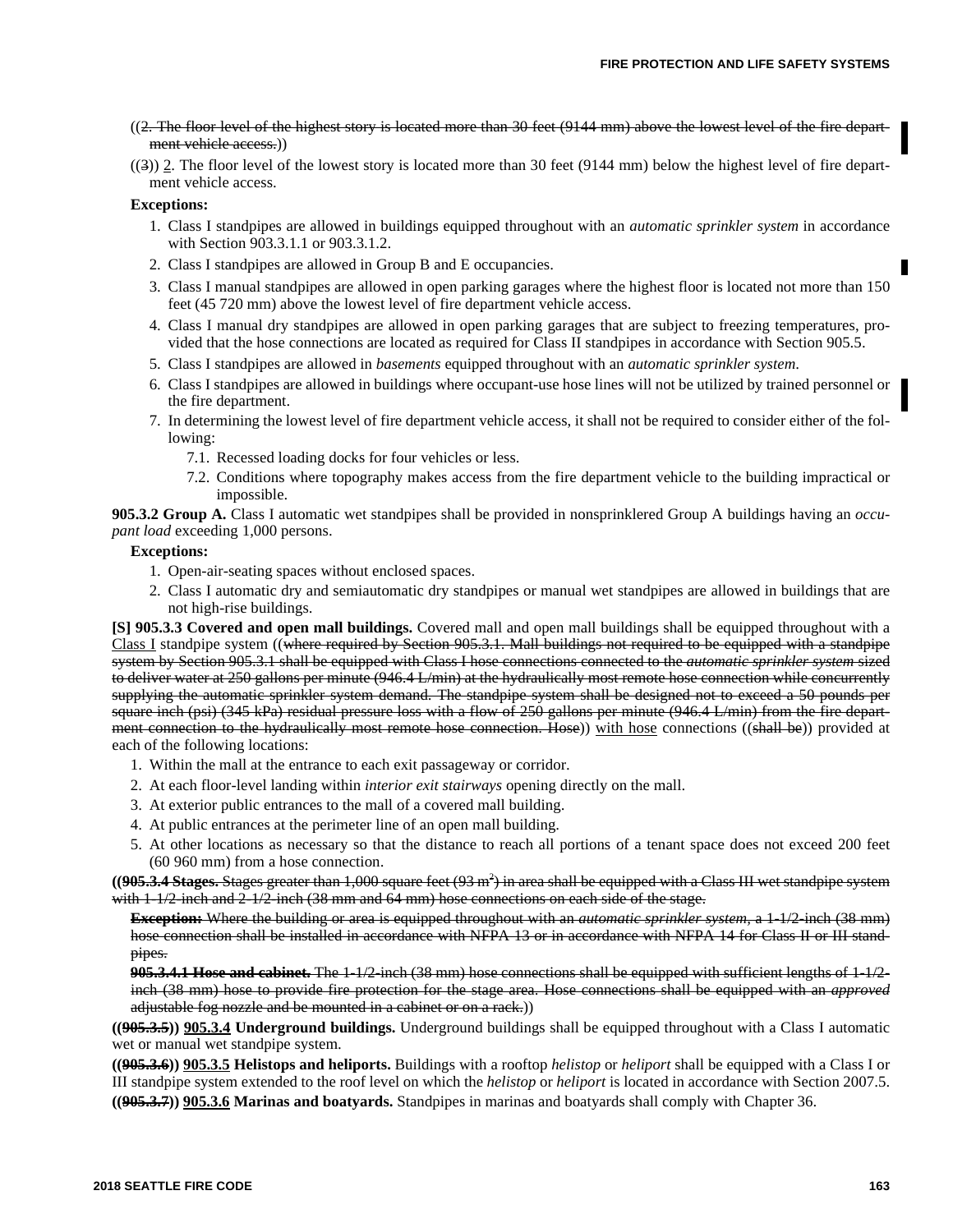**((905.3.8)) 905.3.7 Rooftop gardens and landscaped roofs.** Buildings or structures that have rooftop gardens or landscaped roofs and that are equipped with a standpipe system shall have the standpipe system extended to the roof level on which the rooftop garden or landscaped roof is located.

**[S] 905.4 Location of Class I standpipe hose connections.** Class I standpipe hose connections shall be provided in all of the following locations:

1. In every required *interior exit stairway*, a hose connection shall be provided for each story above and below grade plane. Hose connections shall be located at the main floor landing unless otherwise *approved* by the *fire code official*.

**Exception:** A single hose connection shall be permitted to be installed in the open corridor or open breezeway between open stairs that are not greater than 75 feet (22 860 mm) apart.

2. On each side of the wall adjacent to the *exit* opening of a horizontal *exit*.

**Exception:** Where floor areas adjacent to a horizontal *exit* are reachable from an *interior exit stairway* hose connection by a 30-foot (9144 mm) hose stream from a nozzle attached to 100 feet (30 480 mm) of hose, a hose connection shall not be required at the horizontal *exit*.

3. In every *exit* passageway, at the entrance from the exit passageway to other areas of a building.

**Exception:** Where floor areas adjacent to an exit passageway are reachable from an *interior exit stairway* hose connection by a 30-foot (9144 mm) hose stream from a nozzle attached to 100 feet (30 480 mm) of hose, a hose connection shall not be required at the entrance from the exit passageway to other areas of the building.

- 4. In covered mall buildings, adjacent to each exterior public entrance to the mall and adjacent to each entrance from an *exit* passageway or *exit corridor* to the mall. In open mall buildings, adjacent to each public entrance to the mall at the perimeter line and adjacent to each entrance from an exit passageway or exit corridor to the mall.
- 5. Where the roof has a slope less than four units vertical in 12 units horizontal (33.3-percent slope), a hose connection shall be located to serve the roof or at the highest landing of an *interior exit stairway* with access to the roof provided in accordance with Section 1011.12. Hose connections on a roof shall be at least 10 ft. (3048 mm) from the roof edge, skylight, light well or other opening, unless protected by an *approved* 42-inch-high (1067 mm) guard or equivalent.
- 6. Where the most remote portion of a nonsprinklered floor or story is more than 150 feet (45 720 mm) from a hose connection or the most remote portion of a sprinklered floor or story <u>or roof</u> is more than 200 feet (60 960 mm) from a hose connection, the *fire code official* is authorized to require that additional hose connections be provided in *approved* locations.

**905.4.1 Protection.** Risers and laterals of Class I standpipe systems not located within an *interior exit stairway* shall be protected by a degree of *fire resistance* equal to that required for vertical enclosures in the building in which they are located.

**Exception:** In buildings equipped throughout with an *approved automatic sprinkler system*, laterals that are not located within an *interior exit stairway* are not required to be enclosed within fire-resistance-rated construction.

**905.4.2 Interconnection.** In buildings where more than one standpipe is provided, the standpipes shall be interconnected in accordance with NFPA 14.

**[S] 905.5 Location of Class II standpipe hose connections.** Class II standpipe hose connections shall be located so that all portions of the building are within 30 feet (9144 mm) of a nozzle attached to 100 feet (30 480 mm) of hose. Class II standpipe hose connections shall be located where they will have *ready access*.

**((905.5.1 Groups A-1 and A-2.** In Group A-1 and A-2 occupancies with *occupant loads* of more than 1,000, hose connections shall be located on each side of any stage, on each side of the rear of the auditorium, on each side of the balcony and on each tier of dressing rooms.))

**((905.5.2)) 905.5.1 Protection.** Fire-resistance-rated protection of risers and laterals of Class II standpipe systems is not required.

**((905.5.3)) 905.5.2 Class II system 1-inch hose.** A minimum 1-inch (25 mm) hose shall be allowed to be used for hose stations in light-hazard occupancies where investigated and *listed* for this service and where *approved* by the *fire code official*.

**905.6 Location of Class III standpipe hose connections.** Class III standpipe systems shall have hose connections located as required for Class I standpipes in Section 905.4 and shall have Class II hose connections as required in Section 905.5.

**905.6.1 Protection.** Risers and laterals of Class III standpipe systems shall be protected as required for Class I systems in accordance with Section 905.4.1.

**905.6.2 Interconnection.** In buildings where more than one Class III standpipe is provided, the standpipes shall be interconnected in accordance with NFPA 14.

**905.7 Cabinets.** Cabinets containing fire-fighting equipment, such as standpipes, fire hose, fire extinguishers or fire department valves, shall not be blocked from use or obscured from view.

**905.7.1 Cabinet equipment identification.** Cabinets shall be identified in an *approved* manner by a permanently attached sign with letters not less than 2 inches (51 mm) high in a color that contrasts with the background color, indicating the equipment contained therein.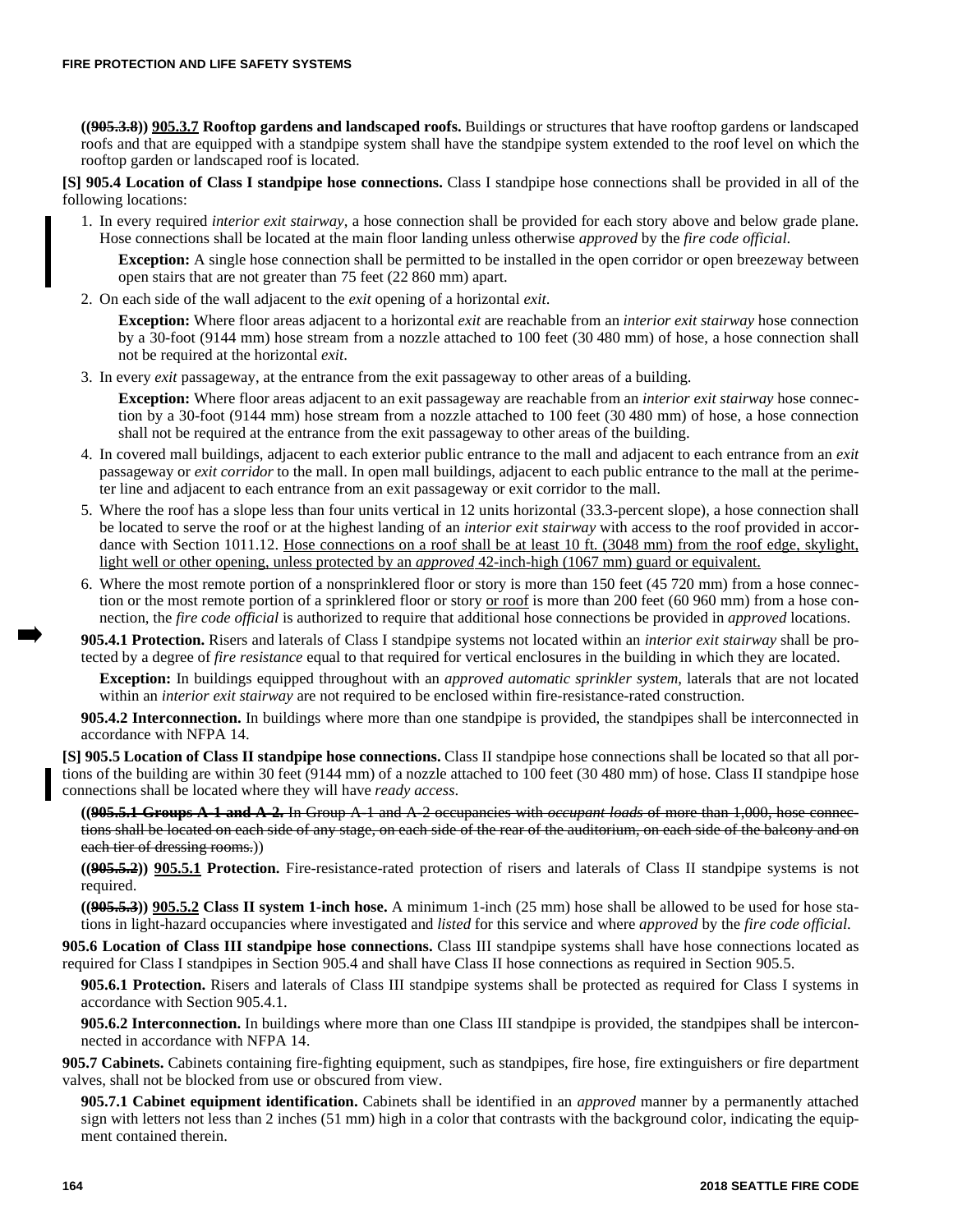### **Exceptions:**

- 1. Doors not large enough to accommodate a written sign shall be marked with a permanently attached pictogram of the equipment contained therein.
- 2. Doors that have either an *approved* visual identification clear glass panel or a complete glass door panel are not required to be marked.

**905.7.2 Locking cabinet doors.** Cabinets shall be unlocked.

**Exceptions:**

- 1. Visual identification panels of glass or other *approved* transparent frangible material that is easily broken and allows access.
- 2. *Approved* locking arrangements.
- 3. Group I-3 occupancies.

**905.8 Dry standpipes.** Dry standpipes shall not be installed.

**Exception:** Where subject to freezing and in accordance with NFPA 14.

**[S] 905.9 Valve supervision.** Valves controlling water supplies shall be supervised in the open position so that a change in the normal position of the valve will generate a supervisory signal at the supervising station required by Section 903.4. Where a fire alarm system is provided, a signal shall be transmitted to the control unit.

#### **Exceptions:**

- 1. Valves ((to underground key or hub valves in roadway boxes)) provided by the municipality or public utility do not require supervision.
- 2. Valves locked in the normal position and inspected as provided in this code in buildings not equipped with a fire alarm system or approved supervising station.

**905.10 During construction.** Standpipe systems required during construction and demolition operations shall be provided in accordance with Section 3313.

**[S] 905.11 Locking standpipe outlet caps.** The *fire code official* is authorized to require locking caps on the outlets on ((dry)) standpipes where the responding fire department carries key wrenches for the removal that are compatible with locking FDC connection caps.

**905.12 Existing buildings.** Where required in Chapter 11, existing structures shall be equipped with standpipes installed in accordance with Section 905.

### **SECTION 906 PORTABLE FIRE EXTINGUISHERS**

**906.1 Where required.** Portable fire extinguishers shall be installed in all of the following locations:

1. In new and existing Group A, B, E, F, H, I, M, R-1, R-2, R-4 and S occupancies.

### **Exceptions:**

- 1. In Group R-2 occupancies, portable fire extinguishers shall be required only in locations specified in Items 2 through 6 where each dwelling unit is provided with a portable fire extinguisher having a minimum rating of 1-  $A:10-B:C$ .
- 2. In Group E occupancies, portable fire extinguishers shall be required only in locations specified in Items 2 through 6 where each classroom is provided with a portable fire extinguisher having a minimum rating of 2-A:20-B:C.
- 2. Within 30 feet (9144 mm) distance of travel from commercial cooking equipment and from domestic cooking equipment in Group I-1; I-2, Condition 1; and R-2 college dormitory occupancies.
- 3. In areas where flammable or combustible liquids are stored, used or dispensed.
- 4. On each floor of structures under construction, except Group R-3 occupancies, in accordance with Section 3315.1.
- 5. Where required by the sections indicated in Table 906.1.
- 6. Special-hazard areas, including but not limited to laboratories, computer rooms and generator rooms, where required by the *fire code official*.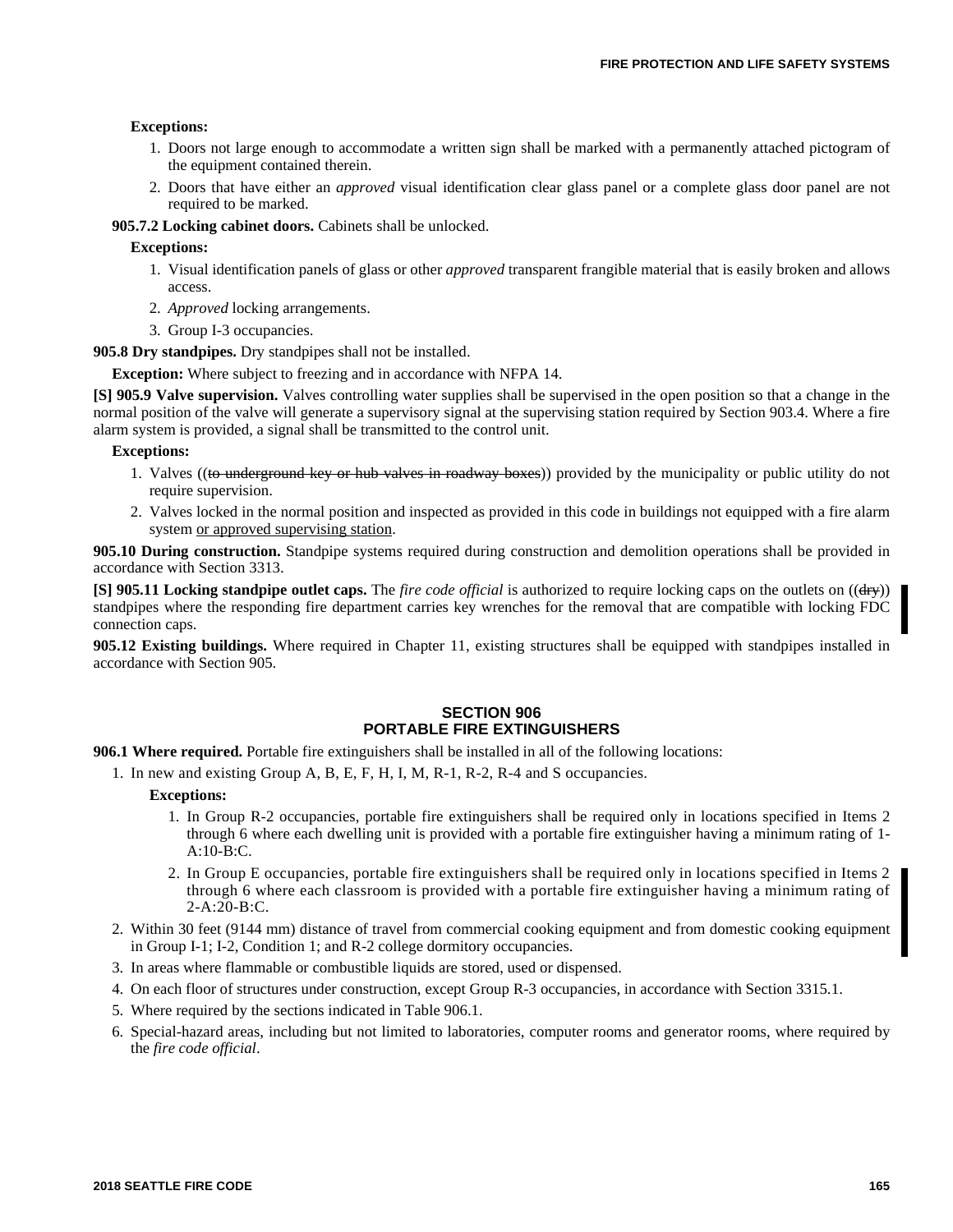| <b>SECTION</b> | <b>SUBJECT</b>                                                                       |
|----------------|--------------------------------------------------------------------------------------|
| 303.5          | Asphalt kettles                                                                      |
| 307.5          | Open burning                                                                         |
| 308.1.3        | Open flames-torches                                                                  |
| 309.4          | Powered industrial trucks                                                            |
| 2005.2         | Aircraft towing vehicles                                                             |
| 2005.3         | Aircraft welding apparatus                                                           |
| 2005.4         | Aircraft fuel-servicing tank vehicles                                                |
| 2005.5         | Aircraft hydrant fuel-servicing vehicles                                             |
| 2005.6         | Aircraft fuel-dispensing stations                                                    |
| 2007.7         | Heliports and helistops                                                              |
| 2108.4         | Dry cleaning plants                                                                  |
| 2305.5         | Motor fuel-dispensing facilities                                                     |
| 2310.6.4       | Marine motor fuel-dispensing facilities                                              |
| 2311.6         | Repair garages                                                                       |
| 2404.4.1       | Spray-finishing operations                                                           |
| 2405.4.2       | Dip-tank operations                                                                  |
| 2406.4.2       | Powder-coating areas                                                                 |
| 2804.3         | Lumberyards/woodworking facilities                                                   |
| 2808.8         | Recycling facilities                                                                 |
| 2809.5         | Exterior lumber storage                                                              |
| 2903.5         | Organic-coating areas                                                                |
| 3006.3         | <b>Industrial</b> ovens                                                              |
| 3104.12        | Tents and membrane structures                                                        |
| 3206.10        | High-piled storage                                                                   |
| 3315.1         | Buildings under construction or demolition                                           |
| 3317.3         | Roofing operations                                                                   |
| 3408.2         | Tire rebuilding/storage                                                              |
| 3504.2.6       | Welding and other hot work                                                           |
| 3604.4         | Marinas                                                                              |
| 3703.6         | Combustible fibers                                                                   |
| 5703.2.1       | Flammable and combustible liquids, general                                           |
| 5704.3.3.1     | Indoor storage of flammable and combustible liquids                                  |
| 5704.3.7.5.2   | Liquid storage rooms for flammable and combustible<br>liquids                        |
| 5705.4.9       | Solvent distillation units                                                           |
| 5706.2.7       | Farms and construction sites—flammable and combustible liquids storage               |
| 5706.4.10.1    | Bulk plants and terminals for flammable and combustible liquids                      |
| 5706.5.4.5     | Commercial, industrial, governmental or manufacturing establishments-fuel dispensing |
| 5706.6.4       | Tank vehicles for flammable and combustible liquids                                  |
| 5906.5.7       | Flammable solids                                                                     |
| 6108.2         | LP-gas                                                                               |

**TABLE 906.1 ADDITIONAL REQUIRED PORTABLE FIRE EXTINGUISHERS**

**906.2 General requirements.** Portable fire extinguishers shall be selected, installed and maintained in accordance with this section and NFPA 10.

# **Exceptions:**

- 1. The distance of travel to reach an extinguisher shall not apply to the spectator seating portions of Group A-5 occupancies.
- 2. Thirty-day inspections shall not be required and maintenance shall be allowed to be once every 3 years for dry-chemical or halogenated agent portable fire extinguishers that are supervised by a *listed* and *approved* electronic monitoring device, provided that all of the following conditions are met: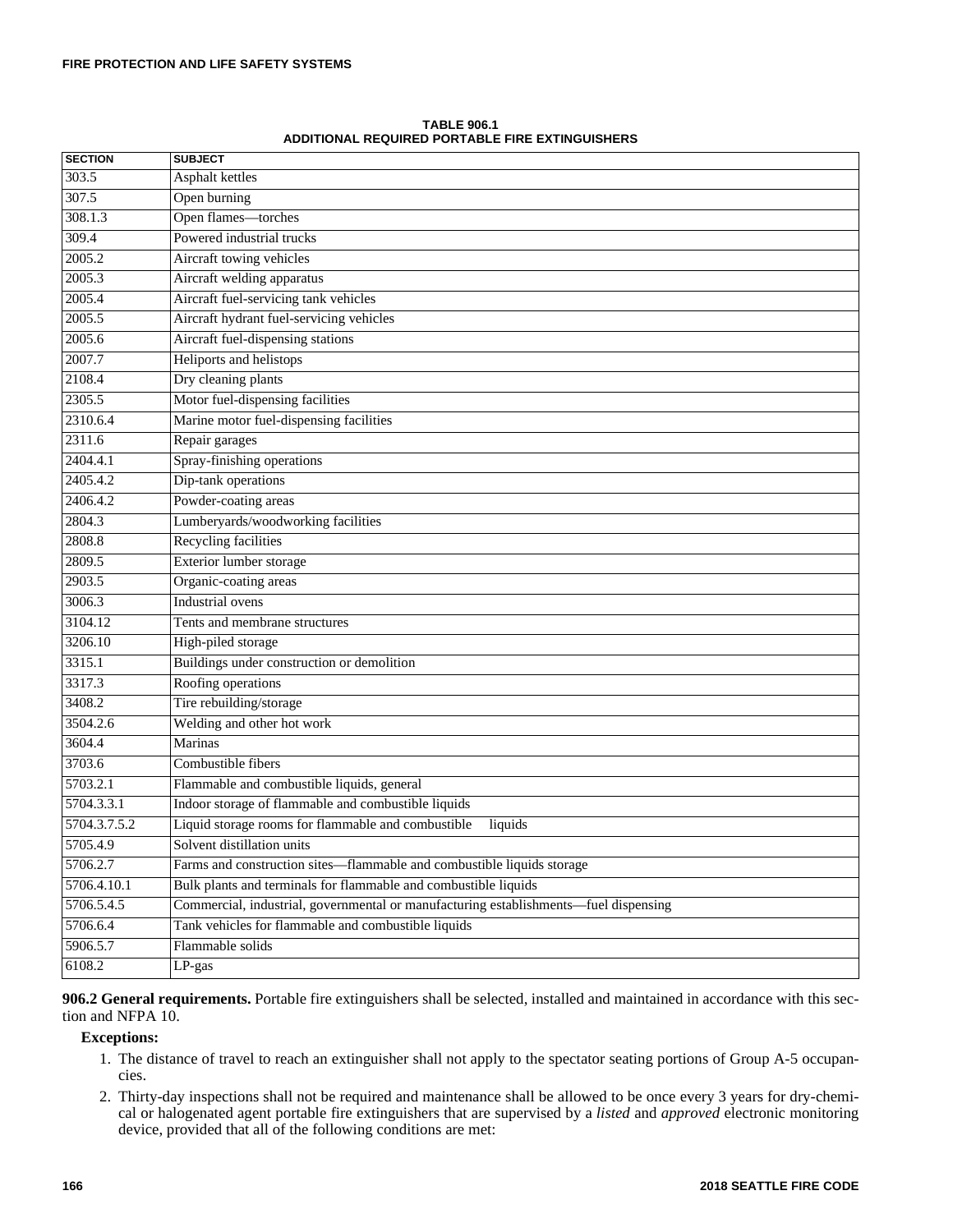- 2.1. Electronic monitoring shall confirm that extinguishers are properly positioned, properly charged and unobstructed.
- 2.2. Loss of power or circuit continuity to the electronic monitoring device shall initiate a trouble signal.
- 2.3. The extinguishers shall be installed inside of a building or cabinet in a noncorrosive environment.
- 2.4. Electronic monitoring devices and supervisory circuits shall be tested every 3 years when extinguisher maintenance is performed.
- 2.5. A written log of required hydrostatic test dates for extinguishers shall be maintained by the *owner* to verify that hydrostatic tests are conducted at the frequency required by NFPA 10.
- 3. In Group I-3, portable fire extinguishers shall be permitted to be located at staff locations.

**906.2.1 Certification of service personnel for portable fire extinguishers.** Service personnel providing or conducting maintenance on portable fire extinguishers shall possess a valid certificate issued by an *approved* governmental agency, or other *approved* organization for the type of work performed.

**906.3 Size and distribution.** The size and distribution of portable fire extinguishers shall be in accordance with Sections 906.3.1 through 906.3.4.

**906.3.1 Class A fire hazards.** The minimum sizes and distribution of portable fire extinguishers for occupancies that involve primarily Class A fire hazards shall comply with Table 906.3(1).

**TABLE 906.3(1) FIRE EXTINGUISHERS FOR CLASS A FIRE HAZARDS**

|                                                  | <b>LIGHT (Low) HAZARD</b><br><b>OCCUPANCY</b> | <b>ORDINARY (Moderate)</b><br><b>EXTRA (High) HAZARD</b><br><b>HAZARD OCCUPANCY</b><br><b>OCCUPANCY</b> |                      |
|--------------------------------------------------|-----------------------------------------------|---------------------------------------------------------------------------------------------------------|----------------------|
| Minimum-rated single extinguisher                | $2-A^c$                                       | 2-A                                                                                                     | $4-A^a$              |
| Maximum floor area per unit of A                 | 3,000 square feet                             | 1,500 square feet                                                                                       | 1,000 square feet    |
| Maximum floor area for extinguisher <sup>b</sup> | 11,250 square feet                            | $11,250$ square feet                                                                                    | $11,250$ square feet |
| Maximum distance of travel to extinguisher       | 75 feet                                       | 75 feet                                                                                                 | 75 feet              |

For SI: 1 foot = 304.8 mm, 1 square foot =  $0.0929$  m<sup>2</sup>, 1 gallon = 3.785 L.

a. Two 2-1/2-gallon water-type extinguishers shall be deemed the equivalent of one 4-A rated extinguisher.

b. Annex E.3.3 of NFPA 10 provides more details concerning application of the maximum floor area criteria.

c. Two water-type extinguishers each with a 1-A rating shall be deemed the equivalent of one 2-A rated extinguisher for Light (Low) Hazard Occupancies.

**906.3.2 Class B fire hazards.** Portable fire extinguishers for occupancies involving flammable or *combustible liquids* with depths less than or equal to 0.25 inch (6.4 mm) shall be selected and placed in accordance with Table 906.3(2).

Portable fire extinguishers for occupancies involving flammable or *combustible liquids* with a depth of greater than 0.25 inch (6.4 mm) shall be selected and placed in accordance with NFPA 10.

|                                                                                                          | TABLE 906.3(2) |                               |
|----------------------------------------------------------------------------------------------------------|----------------|-------------------------------|
| ™ FIRE EXTINGUISHERS FOR FLAMMABLE OR COMBUSTIBLE LIQUIDS WITH DEPTHS OF LESS THAN OR EQUAL TO 0.25 INCH |                |                               |
|                                                                                                          |                |                               |
|                                                                                                          |                | MAVIMUM DICTANCE OF TRAVEL TO |

| <b>TYPE OF HAZARD</b> | <b>BASIC MINIMUM EXTINGUISHER RATING</b> | <b>MAXIMUM DISTANCE OF TRAVEL TO</b><br><b>EXTINGUISHERS (feet)</b> |
|-----------------------|------------------------------------------|---------------------------------------------------------------------|
| Light (Low)           | $5 - B$<br>$10-B$                        | 30<br>50                                                            |
| Ordinary (Moderate)   | $10-B$<br>$20 - B$                       | 30<br>50                                                            |
| Extra (High)          | $40 - B$<br>$80 - B$                     | 30<br>50                                                            |

For SI: 1 inch = 25.4 mm, 1 foot = 304.8 mm.

a. For requirements on water-soluble flammable liquids and alternative sizing criteria, see Section 5.5 of NFPA 10.

**906.3.3 Class C fire hazards.** Portable fire extinguishers for Class C fire hazards shall be selected and placed on the basis of the anticipated Class A or B hazard.

**906.3.4 Class D fire hazards.** Portable fire extinguishers for occupancies involving combustible metals shall be selected and placed in accordance with NFPA 10.

**906.4 Cooking equipment fires.** Fire extinguishers provided for the protection of cooking equipment shall be of an *approved* type compatible with the automatic fire-extinguishing system agent. Cooking equipment involving solid fuels or vegetable or animal oils and fats shall be protected by a Class K-rated portable extinguisher in accordance with Sections 906.1, Item 2, 906.4.1 and 906.4.2 as applicable.

**2018 SEATTLE FIRE CODE 167**

 $**$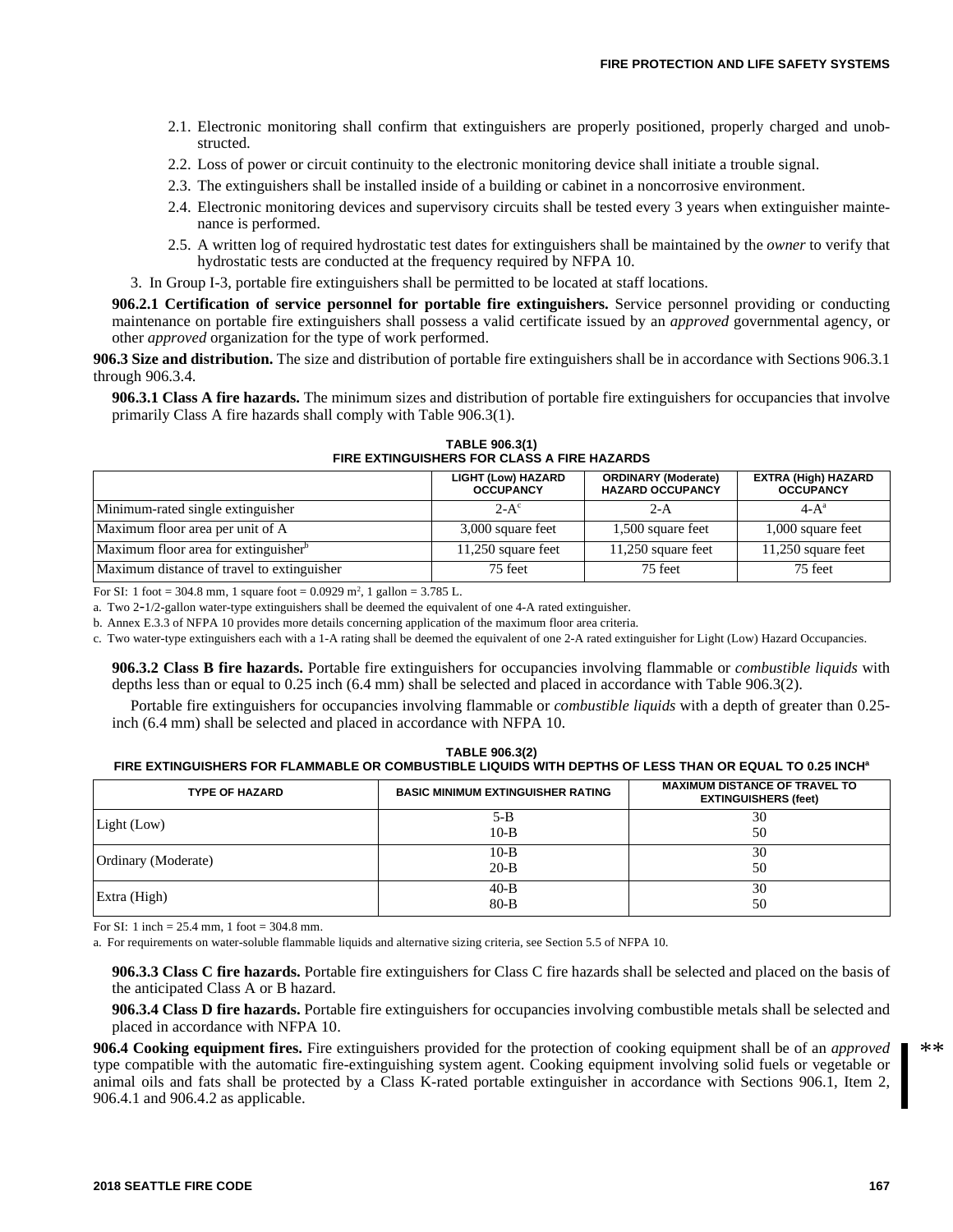**906.4.1 Portable fire extinguishers for solid fuel cooking appliances.** Solid fuel cooking appliances, whether or not under a hood, with fireboxes 5 cubic feet (0.14 m3) or less in volume shall have a minimum 2.5-gallon (9 L) or two 1.5-gallon (6 L) Class K wet-chemical portable fire extinguishers located in accordance with Section 906.1.

**906.4.2 Class K portable fire extinguishers for deep fat fryers.** Where hazard areas include deep fat fryers, listed Class K portable fire extinguishers shall be provided as follows:

- 1. For up to four fryers having a maximum cooking medium capacity of 80 pounds (36.3 kg) each: one Class K portable fire extinguisher of a minimum 1.5-gallon ( 6 L) capacity.
- 2. For every additional group of four fryers having a maximum cooking medium capacity of 80 pounds (36.3 kg) each: one additional Class K portable fire extinguisher of a minimum 1.5-gallon (6 L) capacity shall be provided.
- 3. For individual fryers exceeding 6 square feet  $(0.55 \text{ m}^2)$  in surface area: Class K portable fire extinguishers shall be installed in accordance with the extinguisher manufacturer's recommendations.

**906.5 Conspicuous location.** Portable fire extinguishers shall be located in conspicuous locations where they will have *ready access* and be immediately available for use. These locations shall be along normal paths of travel, unless the *fire code official* determines that the hazard posed indicates the need for placement away from normal paths of travel.

**906.6 Unobstructed and unobscured.** Portable fire extinguishers shall not be obstructed or obscured from view. In rooms or areas in which visual obstruction cannot be completely avoided, means shall be provided to indicate the locations of extinguishers.

**906.7 Hangers and brackets.** Hand-held portable fire extinguishers, not housed in cabinets, shall be installed on the hangers or brackets supplied. Hangers or brackets shall be securely anchored to the mounting surface in accordance with the manufacturer's installation instructions.

**906.8 Cabinets.** Cabinets used to house portable fire extinguishers shall not be locked.

# **Exceptions:**

- 1. Where portable fire extinguishers subject to malicious use or damage are provided with a means of ready access.
- 2. In Group I-3 occupancies and in mental health areas in Group I-2 occupancies, access to portable fire extinguishers shall be permitted to be locked or to be located in staff locations provided that the staff has keys.

**906.9 Extinguisher installation.** The installation of portable fire extinguishers shall be in accordance with Sections 906.9.1 through 906.9.3.

**906.9.1 Extinguishers weighing 40 pounds or less.** Portable fire extinguishers having a gross weight not exceeding 40 pounds (18 kg) shall be installed so that their tops are not more than 5 feet (1524 mm) above the floor.

**906.9.2 Extinguishers weighing more than 40 pounds.** Hand-held portable fire extinguishers having a gross weight exceeding 40 pounds (18 kg) shall be installed so that their tops are not more than 3.5 feet (1067 mm) above the floor.

**906.9.3 Floor clearance.** The clearance between the floor and the bottom of installed hand-held portable fire extinguishers shall be not less than 4 inches (102 mm).

**906.10 Wheeled units.** Wheeled fire extinguishers shall be conspicuously located in a designated location.

### **SECTION 907 FIRE ALARM AND DETECTION SYSTEMS**

**[S] 907.1 General.** This section covers the application, installation, performance and maintenance of fire alarm systems and their components in new and existing buildings and structures. The requirements of Section 907.2 are applicable to new buildings and structures. The requirements of Section 907.9 are applicable to existing buildings and structures.

Buildings required by this section to be provided with a fire alarm system shall be provided with a single fire alarm system. For the purposes of this section, *fire walls* not located on a property line shall not constitute a separate building.

**Exception:** A single system is not required in existing buildings that are being increased in size and the existing fire alarm system is unable to expand into the new space. In those cases, multiple systems shall be arranged as described below for nonrequired fire alarm systems.

Buildings not required by this section to be provided with a fire alarm system may be provided with multiple partial fire alarm systems if:

- 1. The systems are connected so that all systems simultaneously activate alarm notification appliances upon a signal from any of the fire alarm systems in the building; and
- 2. The location of each system's annunciator panel (or main panel) is also provided with annunciator panels with reset capability for every other system in the building.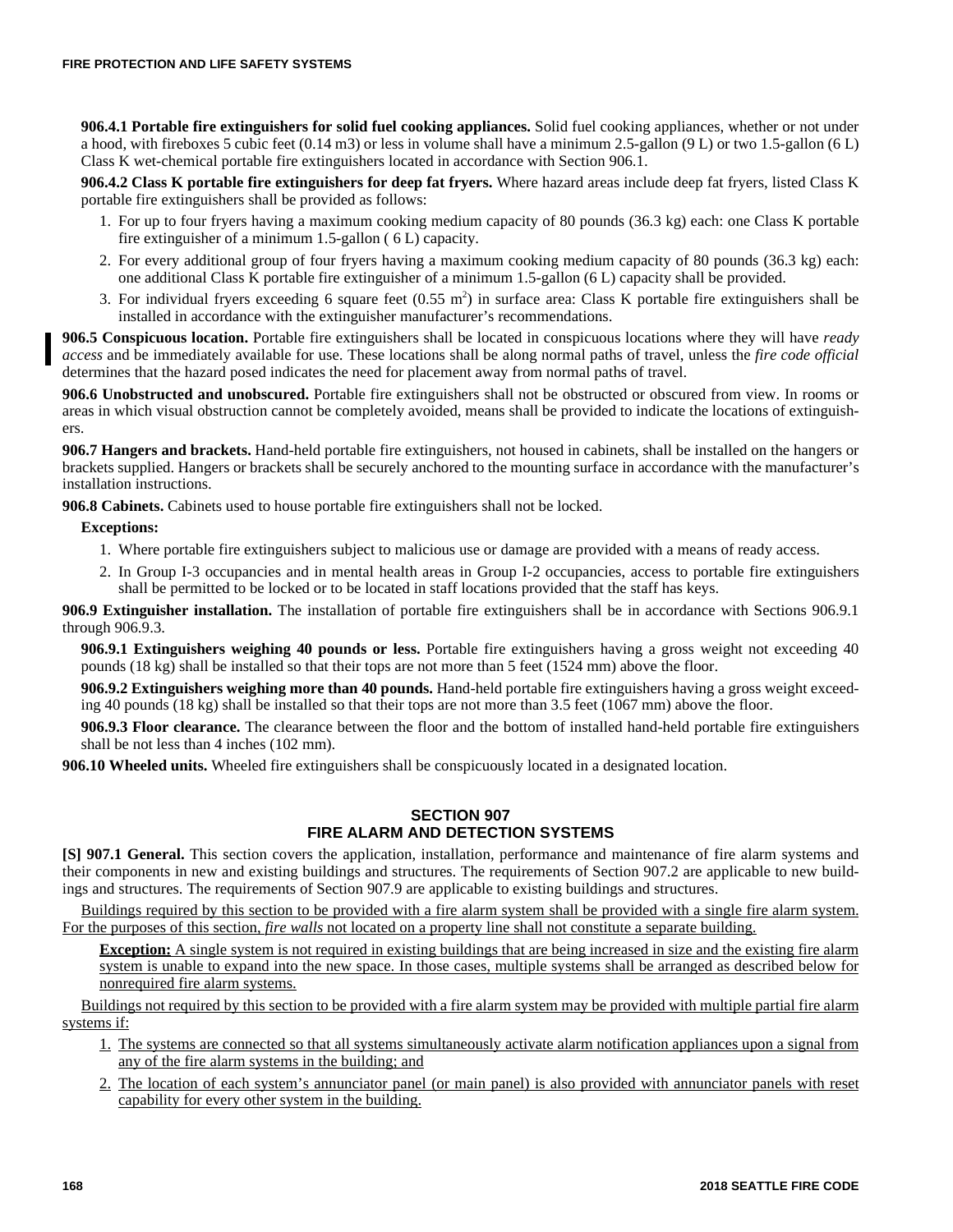**907.1.1 Construction documents.** *Construction documents* for fire alarm systems shall be of sufficient clarity to indicate the location, nature and extent of the work proposed and show in detail that it will conform to the provisions of this code, the *International Building Code* and relevant laws, ordinances, rules and regulations, as determined by the *fire code official*.

**[S] 907.1.2 Fire alarm shop drawings.** ((Shop drawings for fire alarm systems shall be prepared in accordance with NFPA 72 and submitted for review and approval prior to system installation.)) All construction documents shall be reviewed by a NICET III or IV in fire alarms, an ESA/NTS Certified Fire Alarm Designer (CFAD) Level III Fire in fire alarms or a licensed Professional Engineer (PE) in Washington prior to being submitted for permitting. The reviewing professional shall submit a stamped, signed, and dated letter; or a verification method approved by the local authority having jurisdiction indicating the system has been reviewed and meets or exceeds the design requirements of the State of Washington and the local jurisdiction.

**907.1.3 Equipment.** Systems and components shall be *listed* and *approved* for the purpose for which they are installed.

**907.2 Where required—new buildings and structures.** An *approved* fire alarm system installed in accordance with the provisions of this code and NFPA 72 shall be provided in new buildings and structures in accordance with Sections 907.2.1 through 907.2.23 and provide occupant notification in accordance with Section 907.5, unless other requirements are provided by another section of this code.

Not fewer than one manual fire alarm box shall be provided in an *approved* location to initiate a fire alarm signal for fire alarm systems employing automatic fire detectors or waterflow detection devices. Where other sections of this code allow elimination of fire alarm boxes due to sprinklers, a single fire alarm box shall be installed.

#### **Exceptions:**

- 1. The manual fire alarm box is not required for fire alarm systems dedicated to elevator recall control and supervisory service.
- 2. The manual fire alarm box is not required for Group R-2 occupancies, unless required by the *fire code official* to provide a means for fire watch personnel to initiate an alarm during a sprinkler system impairment event. Where provided, the manual fire alarm box shall not be located in an area that is open to the public.

**907.2.1 Group A.** A manual fire alarm system that activates the occupant notification system in accordance with Section 907.5 shall be installed in Group A occupancies where the occupant load due to the assembly occupancy is 300 or more, or where the Group A occupant load is more than 100 persons above or below the *lowest level of exit discharge*. Group A occupancies not separated from one another in accordance with Section 707.3.10 of the *International Building Code* shall be considered as a single occupancy for the purposes of applying this section. Portions of Group E occupancies occupied for assembly purposes shall be provided with a fire alarm system as required for the Group E occupancy.

**Exception:** Manual fire alarm boxes are not required where the building is equipped throughout with an automatic sprinkler system installed in accordance with Section 903.3.1.1 and the occupant notification appliances will activate throughout the notification zones upon sprinkler water flow.

**907.2.1.1 System initiation in Group A occupancies with an occupant load of 1,000 or more.** Activation of the fire alarm in Group A occupancies with an *occupant load* of 1,000 or more shall initiate a signal using an emergency voice/ alarm communications system in accordance with Section 907.5.2.2.

**Exception:** Where *approved*, the prerecorded announcement is allowed to be manually deactivated for a period of time, not to exceed 3 minutes, for the sole purpose of allowing a live voice announcement from an *approved*, constantly attended location.

**907.2.1.2 Emergency voice/alarm communication system captions.** Stadiums, arenas and grandstands required to caption audible public announcements shall be in accordance with Section 907.5.2.2.4.

**[S] 907.2.2 Group B.** A manual fire alarm system, that activates the occupant notification system in accordance with Section 907.5, shall be installed in Group B occupancies where one of the following conditions exists:

- 1. The combined Group B *occupant load* of all floors is 500 or more.
- 2. The Group B *occupant load* is more than 100 persons above or below the lowest *level of exit discharge*.
- 3. The *fire area* contains an ambulatory care facility.

**Exception:** Manual fire alarm boxes are not required where the building is equipped throughout with an *automatic sprinkler system* installed in accordance with Section 903.3.1.1 and the occupant notification appliances will activate throughout the notification zones upon sprinkler water flow.

**907.2.2.1 Ambulatory care facilities.** *Fire areas* containing ambulatory care facilities shall be provided with an electronically supervised automatic smoke detection system installed within the ambulatory care facility and in public use areas outside of tenant spaces, including public *corridors* and elevator lobbies.

**Exception:** Buildings equipped throughout with an *automatic sprinkler system* in accordance with Section 903.3.1.1 provided that the occupant notification appliances will activate throughout the notification zones upon sprinkler water flow.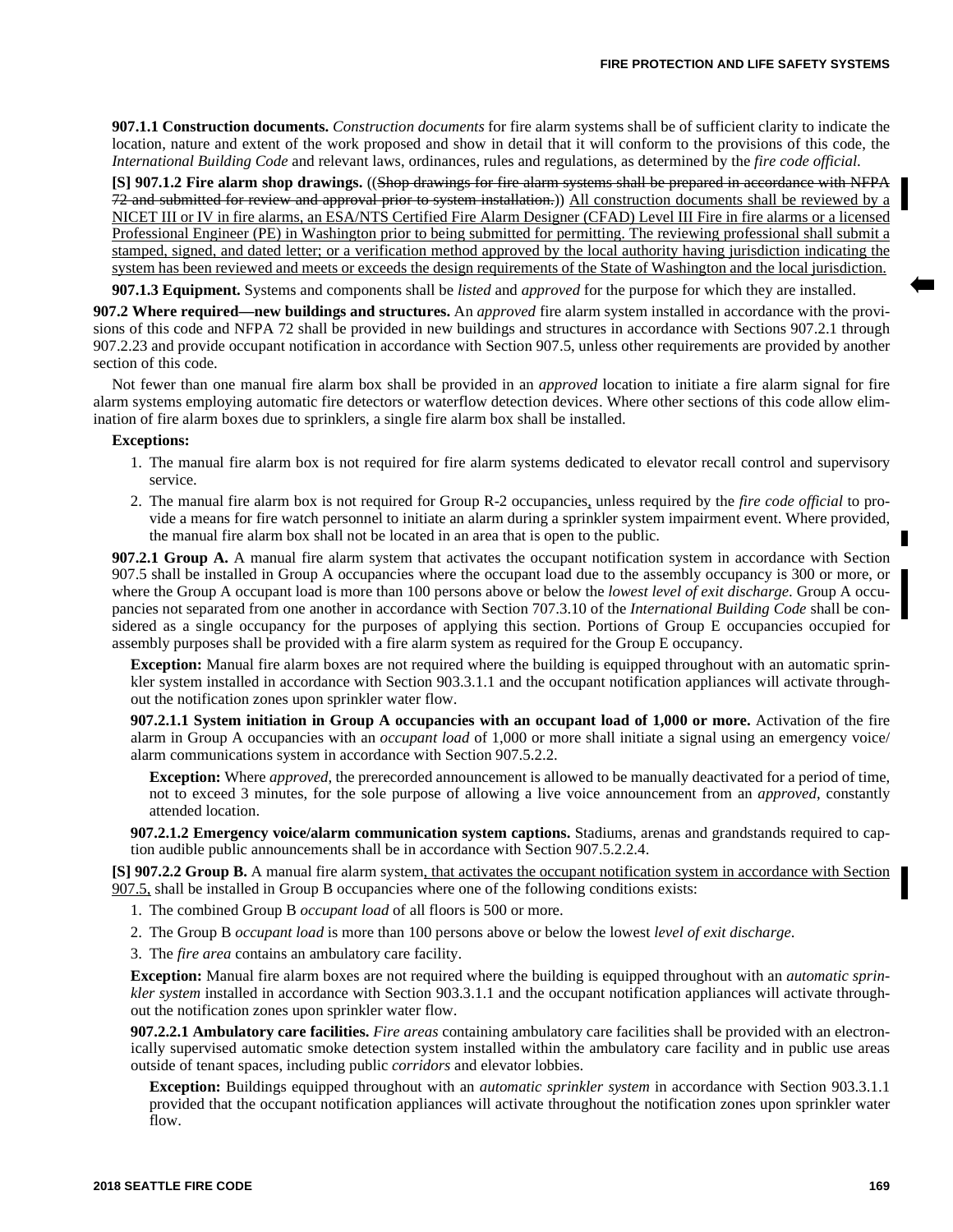**((907.2.3 Group E.** A manual fire alarm system that initiates the occupant notification signal utilizing an emergency voice/ alarm communication system meeting the requirements of Section 907.5.2.2 and installed in accordance with Section 907.6 shall be installed in Group E occupancies. Where *automatic sprinkler systems* or smoke detectors are installed, such systems or detectors shall be connected to the building fire alarm system.

#### **Exceptions:**

- 1. A manual fire alarm system is not required in Group E occupancies with an *occupant load* of 50 or less.
- 2. Emergency voice/alarm communication systems meeting the requirements of Section 907.5.2.2 and installed in accordance with Section 907.6 shall not be required in Group E occupancies with occupant loads of 100 or less, provided that activation of the manual fire alarm system initiates an *approved* occupant notification signal in accordance with Section 907.5.
- 3. Manual fire alarm boxes are not required in Group E occupancies where all of the following apply:
	- 3.1. Interior *corridors* are protected by smoke detectors.
	- 3.2. Auditoriums, cafeterias, gymnasiums and similar areas are protected by *heat detectors* or other *approved* detection devices.
	- 3.3. Shops and laboratories involving dusts or vapors are protected by *heat detectors* or other *approved* detection devices.
- 4. Manual fire alarm boxes shall not be required in Group E occupancies where all of the following apply:
	- 4.1. The building is equipped throughout with an *approved automatic sprinkler system* installed in accordance with Section 903.3.1.1.
	- 4.2. The emergency voice/alarm communication system will activate on sprinkler water flow.
	- 4.3. Manual activation is provided from a normally occupied location.))

**[W] 907.2.3 Group E.** Group E occupancies shall be provided with a manual fire alarm system that initiates the occupant notification signal utilizing one of the following:

- 1. An emergency voice/alarm communication system meeting the requirements of Section 907.5.2.2 and installed in accordance with Section 907.6; or
- 2. A system developed as part of a safe school plan adopted in accordance with RCW 28A.320.125 or developed as part of an emergency response system consistent with the provisions of RCW 28A.320.126. The system must achieve all of the following performance standards:
	- 2.1. The ability to broadcast voice messages or customized announcements;
	- 2.2. Includes a feature for multiple sounds, including sounds to initiate a lockdown;
	- 2.3. The ability to deliver messages to the interior of a building, to areas outside of a building as designated pursuant to the safe school plan, and to personnel;
	- 2.4. The ability for two-way communications;
	- 2.5. The ability for individual room calling;
	- 2.6. The ability for a manual override;
	- 2.7. Installation in accordance with NFPA 72;
	- 2.8. Provides 15 minutes of battery backup for alarm and 24 hours of battery backup for standby; and
	- 2.9. Includes a program for annual inspection and maintenance in accordance with NFPA 72.

# **Exceptions:**

- 1. A manual fire alarm system is not required in Group E occupancies with an *occupant load* of 50 or less.
- 2. Emergency voice/alarm communication systems meeting the requirements of Section 907.5.2.2 and installed in accordance with Section 907.6 shall not be required in Group E occupancies with occupant loads of 100 or less, such as individual portable school classroom buildings; provided that activation of the manual fire alarm system initiates an *approved* occupant notification signal in accordance with Section 907.5.
- 3. Where an existing approved alarm system is in place, an emergency voice/alarm system is not required in any portion of an existing Group E building undergoing any one of the following repairs, alteration or addition:
	- 3.1 Alteration or repair to an existing building including, without limitation, alterations to rooms and systems, and/or corridor configurations, not exceeding 35 percent of the fire area of the building (or the fire area undergoing the alteration or repair if the building is comprised of two or more fire areas); or
	- 3.2 An addition to an existing building, not exceeding 35 percent of the fire area of the building (or the fire area to which the addition is made if the building is comprised of two or more fire areas).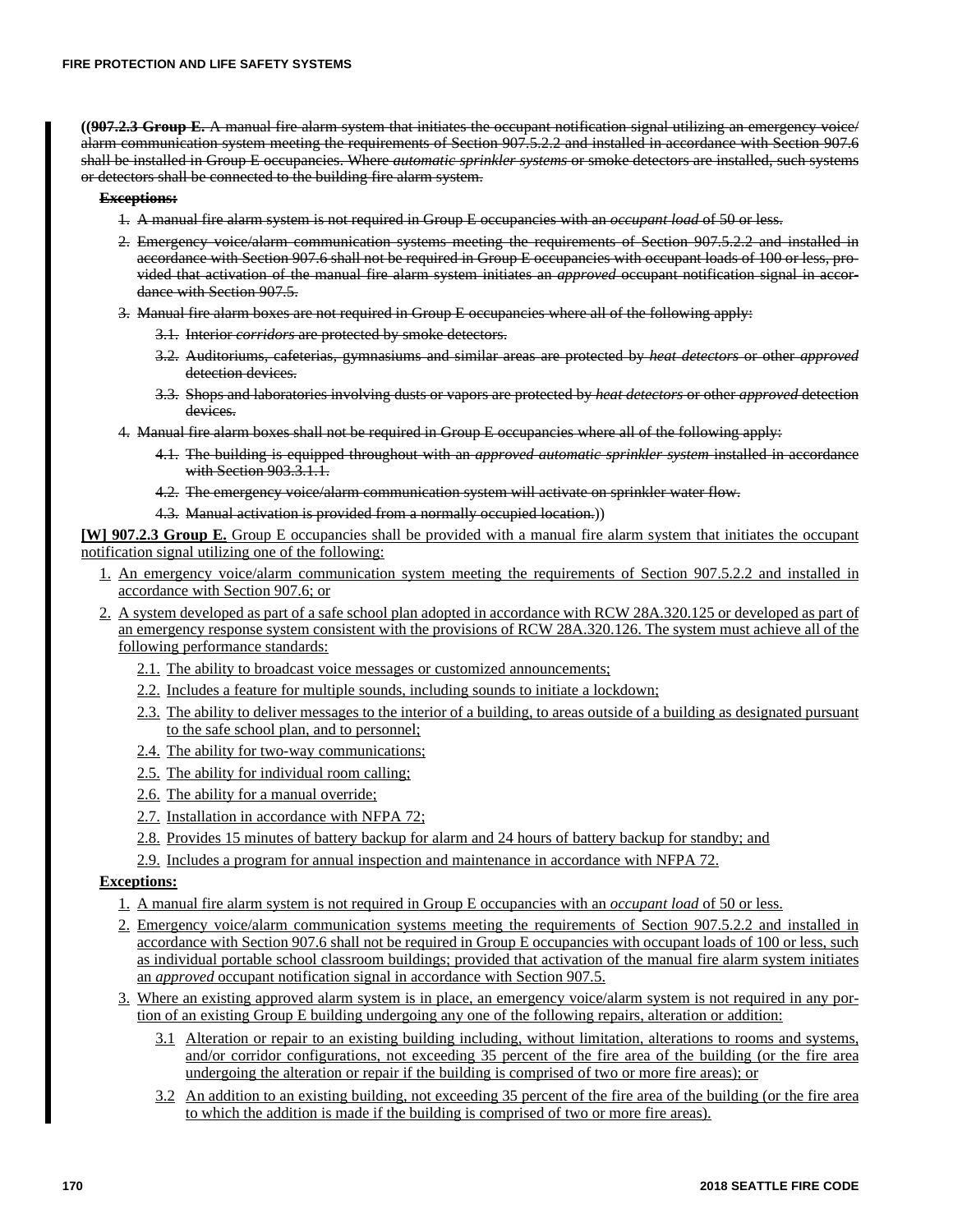- 4. Manual fire alarm boxes are not required in Group E occupancies where all of the following apply:
	- 4.1. Interior *corridors* are protected by smoke detectors.
	- 4.2. Auditoriums, cafeterias, gymnasiums and similar areas are protected by *heat detectors* or other *approved* detection devices.
	- 4.3. Shops and laboratories involving dusts or vapors are protected by *heat detectors* or other *approved* detection devices.
- 5. Manual fire alarm boxes shall not be required in Group E occupancies where all of the following apply:
	- 5.1. The building is equipped throughout with an *approved automatic sprinkler system* installed in accordance with Section 903.3.1.1.
	- 5.2. The emergency voice/alarm communication system will activate on sprinkler water flow.
	- 5.3. Manual activation is provided from a normally occupied location.

**[W] 907.2.3.1 Sprinkler systems or detection.** When automatic sprinkler systems or smoke detectors are installed, such systems or detectors shall be connected to the building fire alarm system.

**907.2.4 Group F.** A manual fire alarm system that activates the occupant notification system in accordance with Section 907.5 shall be installed in Group F occupancies where both of the following conditions exist:

- 1. The Group F occupancy is two or more stories in height.
- 2. The Group F occupancy has a combined *occupant load* of 500 or more above or below the lowest *level of exit discharge*.

**Exception:** Manual fire alarm boxes are not required where the building is equipped throughout with an *automatic sprinkler system* installed in accordance with Section 903.3.1.1 and the occupant notification appliances will activate throughout the notification zones upon sprinkler water flow.

**907.2.5 Group H.** A manual fire alarm system that activates the occupant notification system in accordance with Section 907.5 shall be installed in Group H-5 occupancies and in occupancies used for the manufacture of organic coatings. An automatic smoke detection system shall be installed for highly toxic gases, organic peroxides and oxidizers in accordance with Chapters 60, 62 and 63, respectively.

**[S] 907.2.6 Group I.** A manual fire alarm system that activates the occupant notification system in accordance with Section 907.5 shall be installed in Group I occupancies. An automatic smoke detection system that activates the occupant notification system in accordance with Section 907.5 shall be provided in accordance with Sections  $907.2.6.1$ ,  $907.2.6.2$ ,  $((\text{and}))$ 907.2.6.3.3 and 907.2.6.4.

### **Exceptions:**

- 1. Manual fire alarm boxes in *sleeping units* of Group I-1 and I-2 occupancies shall not be required at *exits* if located at all care providers' control stations or other constantly attended staff locations, provided that such manual fire alarm boxes are visible and provided with *ready access,* and the distances of travel required in Section 907.4.2.1 are not exceeded.
- 2. Occupant notification systems are not required to be activated where private mode signaling installed in accordance with NFPA 72 is *approved* by the *fire code official* and staff evacuation responsibilities are included in the fire safety and evacuation plan required by Section 404.

**907.2.6.1 Group I-1.** An automatic smoke detection system shall be installed in *corridors*, waiting areas open to *corridors* and *habitable spaces* other than *sleeping units* and kitchens. The system shall be activated in accordance with Section 907.5.

# **Exceptions:**

- 1. For Group I-1, Condition 1 occupancies, smoke detection in *habitable spaces* is not required where the facility is equipped throughout with an *automatic sprinkler system* installed in accordance with Section 903.3.1.1.
- 2. Smoke detection is not required for exterior balconies.

**907.2.6.1.1 Smoke alarms.** Single- and multiple-station smoke alarms shall be installed in accordance with Section 907.2.10.

**907.2.6.2 Group I-2.** An automatic smoke detection system shall be installed in *corridors* in Group I-2, Condition 1 facilities and spaces permitted to be open to the *corridors* by Section 407.2 of the *International Building Code*. The system shall be activated in accordance with Section 907.4. Group I-2, Condition 2 occupancies shall be equipped with an automatic smoke detection system as required in Section 407 of the *International Building Code*.

### **Exceptions:**

1. *Corridor* smoke detection is not required in smoke compartments that contain *sleeping units* where such units are provided with smoke detectors that comply with UL 268. Such detectors shall provide a visual display on the *cor-*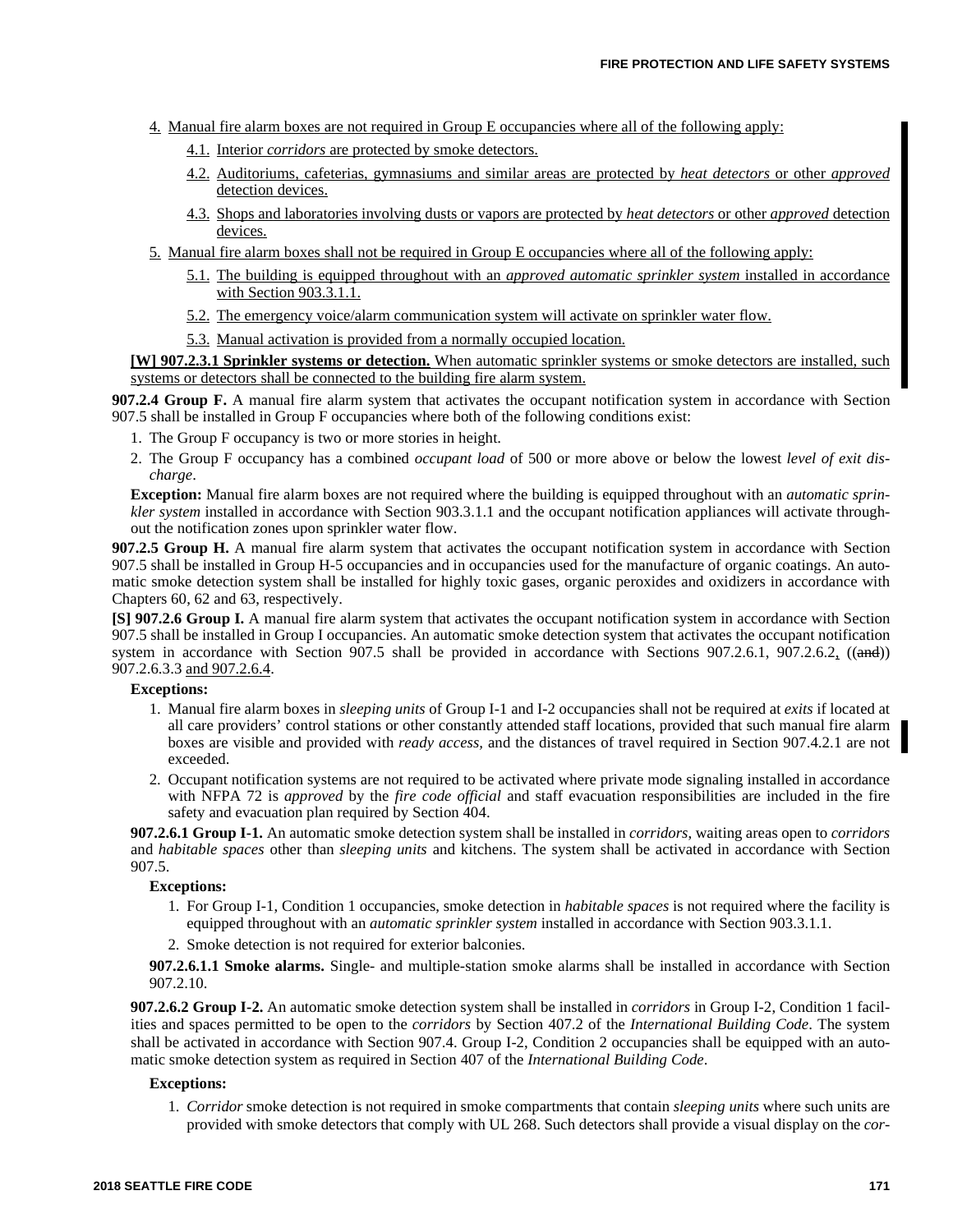*ridor* side of each *sleeping unit* and shall provide an audible and visual alarm at the care providers' station attending each unit.

2. *Corridor* smoke detection is not required in smoke compartments that contain *sleeping units* where *sleeping unit* doors are equipped with automatic door-closing devices with integral smoke detectors on the unit sides installed in accordance with their listing, provided that the integral detectors perform the required alerting function.

**907.2.6.3 Group I-3 occupancies.** Group I-3 occupancies shall be equipped with a manual fire alarm system and automatic smoke detection system installed for alerting staff.

**907.2.6.3.1 System initiation.** Actuation of an automatic fire-extinguishing system, *automatic sprinkler system*, a manual fire alarm box or a fire detector shall initiate an approved fire alarm signal that automatically notifies staff.

**907.2.6.3.2 Manual fire alarm boxes.** Manual fire alarm boxes are not required to be located in accordance with Section 907.4.2 where the fire alarm boxes are provided at staff-attended locations having direct supervision over areas where manual fire alarm boxes have been omitted.

**907.2.6.3.2.1 Manual fire alarms boxes in detainee areas.** Manual fire alarm boxes are allowed to be locked in areas occupied by detainees, provided that staff members are present within the subject area and have keys readily available to operate the manual fire alarm boxes.

**907.2.6.3.3 Automatic smoke detection system.** An automatic smoke detection system shall be installed throughout resident housing areas, including *sleeping units* and contiguous day rooms, group activity spaces and other common spaces normally open to residents.

# **Exceptions:**

п

- 1. Other *approved* smoke detection arrangements providing equivalent protection, including, but not limited to, placing detectors in exhaust ducts from cells or behind protective guards *listed* for the purpose, are allowed where necessary to prevent damage or tampering.
- 2. *Sleeping units* in Use Conditions 2 and 3 as described in Section 308 of the ((*International*)) *Seattle Building Code.*
- 3. Smoke detectors are not required in *sleeping units* with four or fewer occupants in smoke compartments that are equipped throughout with an *automatic sprinkler system* installed in accordance with Section 903.3.1.1.

**[W] 907.2.6.4 Group I-4 occupancies.** A manual fire alarm system that initiates the occupant notification signal utilizing an emergency voice/alarm communication system meeting the requirements of Section 907.5.2.2 and installed in accordance with Section 907.6 shall be installed in Group I-4 occupancies. When automatic sprinkler systems or smoke detectors are installed, such systems or detectors shall be connected to the building fire alarm system.

## **Exceptions:**

- 1. A manual fire alarm system is not required in Group I-4 occupancies with an occupant load of 50 or less.
- 2. Emergency voice alarm communication systems meeting the requirements of Section 907.5.2.2 and installed in accordance with Section 907.6 shall not be required in Group I-4 occupancies with occupant loads of 100 or less, provided that activation of the manual fire alarm system initiates an approved occupant notification signal in accordance with Section 907.5.

**907.2.7 Group M.** A manual fire alarm system that activates the occupant notification system in accordance with Section 907.5 shall be installed in Group M occupancies where one of the following conditions exists:

- 1. The combined Group M *occupant load* of all floors is 500 or more persons.
- 2. The Group M *occupant load* is more than 100 persons above or below the lowest *level of exit discharge*.

### **Exceptions:**

- 1. A manual fire alarm system is not required in covered or open mall buildings complying with Section 402 of the *International Building Code.*
- 2. Manual fire alarm boxes are not required where the building is equipped throughout with an *automatic sprinkler system* installed in accordance with Section 903.3.1.1 and the occupant notification appliances will automatically activate throughout the notification zones upon sprinkler water flow.

**[S] ((907.2.7.1 Occupant notification.** During times that the building is occupied, the initiation of a signal from a manual fire alarm box or from a waterflow switch shall not be required to activate the alarm notification appliances when an alarm signal is activated at a constantly attended location from which evacuation instructions shall be initiated over an emergency voice/alarm communication system installed in accordance with Section 907.5.2.2.))

**907.2.8 Group R-1.** Fire alarm systems and smoke alarms shall be installed in Group R-1 occupancies as required in Sections 907.2.8.1 through 907.2.8.3.

**907.2.8.1 Manual fire alarm system.** A manual fire alarm system that activates the occupant notification system in accordance with Section 907.5 shall be installed in Group R-1 occupancies.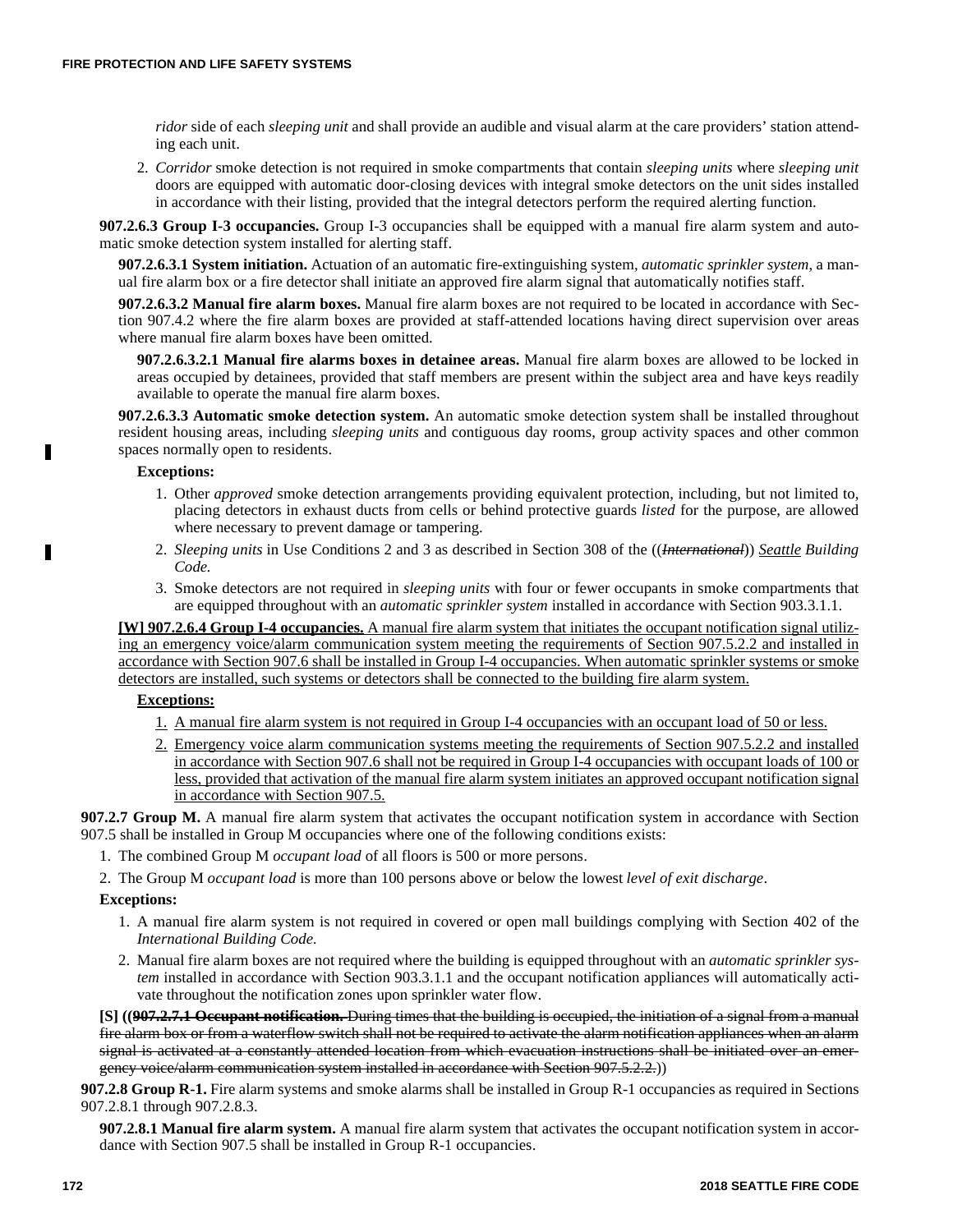### **Exceptions:**

- 1. A manual fire alarm system is not required in buildings not more than two stories in height where all individual *sleeping units* and contiguous attic and crawl spaces to those units are separated from each other and public or common areas by not less than 1-hour *fire partitions* and each individual *sleeping unit* has an *exit* directly to a *public way*, *egress court* or yard.
- 2. Manual fire alarm boxes are not required throughout the building where all of the following conditions are met:
	- 2.1. The building is equipped throughout with an *automatic sprinkler system* installed in accordance with Section 903.3.1.1 or 903.3.1.2.
	- 2.2. The notification appliances will activate upon sprinkler water flow.
	- 2.3. Not fewer than one manual fire alarm box is installed at an *approved* location.

**[S] 907.2.8.2 Automatic ((smoke)) detection system.** An automatic smoke detection system that activates the occupant notification system in accordance with Section 907.5 shall be installed throughout all interior *corridors* serving *sleeping units.* Automatic *heat detectors* shall be provided in any non-sprinklered interior areas outside guestrooms other than attics and crawl spaces.

**Exception:** An automatic ((smoke)) detection system is not required in buildings that do not have interior *corridors* serving *sleeping units* and where each *sleeping unit* has a *means of egress* door opening directly to an *exit* or to an exterior *exit access* that leads directly to an *exit*.

### **907.2.8.2 Point of Information**

Smoke detectors may be required throughout corridors in accordance with Seattle Mechanical Code Section 606.2, depending on design details of the mechanical systems.

**907.2.8.3 Smoke alarms.** Single- and multiple-station smoke alarms shall be installed in accordance with Section 907.2.10.

**907.2.9 Group R-2.** Fire alarm systems and smoke alarms shall be installed in Group R-2 occupancies as required in Sections 907.2.9.1 and 907.2.9.3.

**[W][S] 907.2.9.1 Manual fire alarm system.** A manual fire alarm system that activates the occupant notification system in accordance with Section 907.5 shall be installed in Group R-2 occupancies where any of the following conditions apply:

- 1. Any *dwelling unit* or *sleeping unit* is located three or more stories above the lowest *level of exit discharge*.
- 2. Any *dwelling unit* or *sleeping unit* is located more than one story below the highest *level of exit discharge* of *exit*s serving the *dwelling unit* or *sleeping unit*.
- 3. The building contains more than 16 *dwelling units* or *sleeping units*.
- 4. The building contains a boarding home licensed by the State of Washington.

#### **Exceptions:**

- 1. A fire alarm system is not required in buildings not more than two stories in height where all *dwelling units* or *sleeping units* and contiguous attic and crawl spaces are separated from each other and public or common areas by not less than 1-hour *fire partitions* and each *dwelling unit* or *sleeping unit* has an *exit* directly to a *public way*, *egress court* or yard.
- 2. Manual fire alarm boxes are not required where the building is equipped throughout with an *automatic sprinkler system* installed in accordance with Section 903.3.1.1 or 903.3.1.2 and the occupant notification appliances will automatically activate throughout the notification zones upon a sprinkler water flow.
- 3. A fire alarm system is not required in buildings that do not have interior *corridors* serving *dwelling units* and are protected by an *approved automatic sprinkler system* installed in accordance with Section 903.3.1.1 or 903.3.1.2, provided that *dwelling units* either have a *means of egress* door opening directly to an exterior *exit access* that leads directly to the *exits* or are served by open-ended *corridors* designed in accordance with Section 1027.6, Exception 3.
- 4. A fire alarm system is not required for townhouses where *approved* by the *fire code official.*
- 5. In boarding homes licensed by the State of Washington, manual fire alarm boxes in resident sleeping areas are not required at exits if located at all constantly attended staff locations, if such staff locations are visible, continuously accessible, located on each floor, and positioned so no portion of the story exceeds a horizontal travel distance of 200 feet to a manual fire alarm box.

**[W] 907.2.9.1.1 Group R-2 assisted living facilities.** A manual fire alarm system that activates the occupant notification system in accordance with Section 907.5 shall be installed in Group R-2 occupancies where the building contains an assisted living facility licensed by the State of Washington.

Г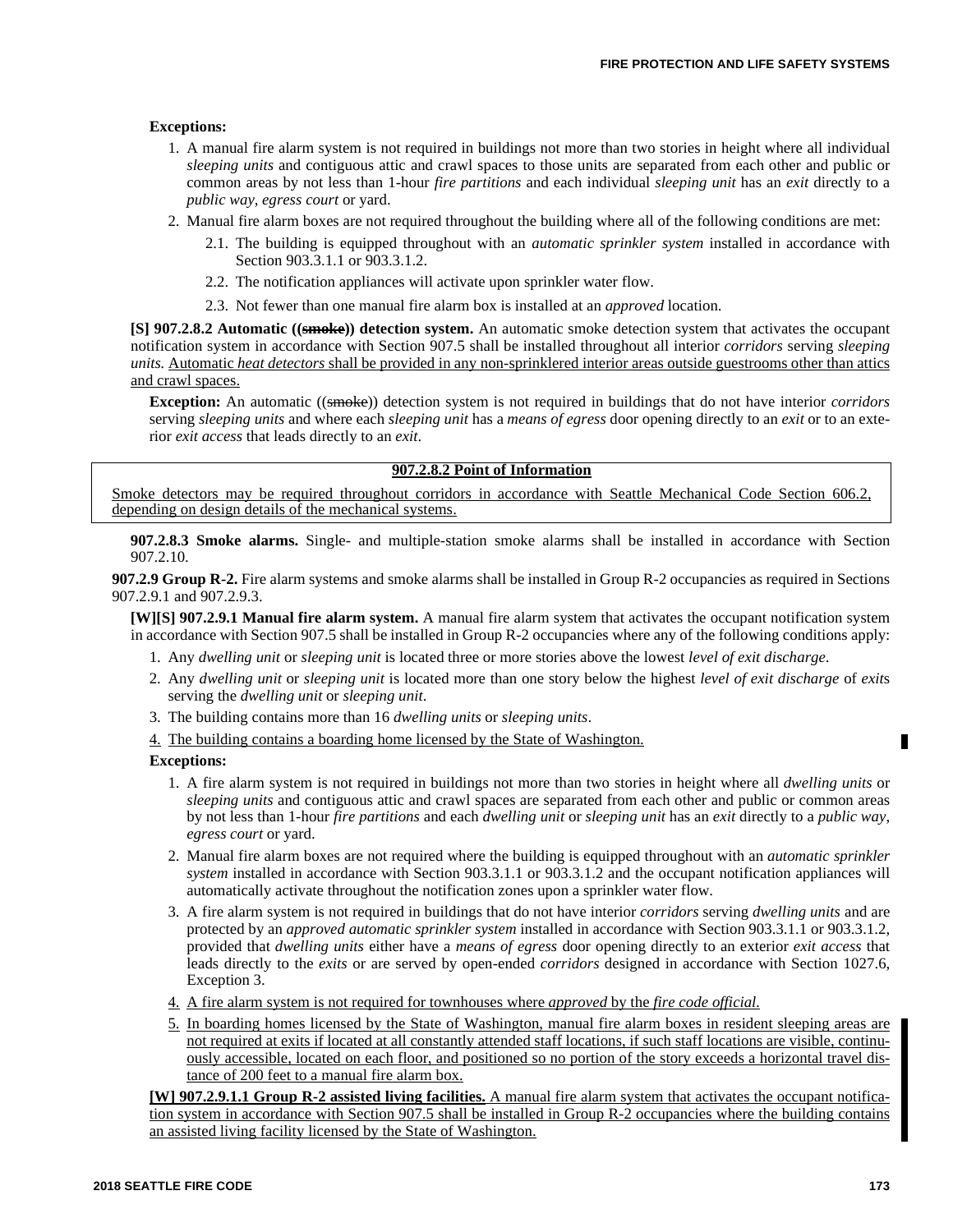# **Exceptions:**

- 1. Manual fire alarm boxes in resident sleeping areas shall not be required at exits if located at all care providers' control stations or other constantly attended staff locations, provided such staff locations are visible and continuously accessible and that the distances of travel required in Section 907.4.2.1 are not exceeded.
- 2. The manual fire alarm system that activates the occupant notification system is not required to be activated where private mode signaling installed in accordance with NFPA 72 is approved by the *fire code official* and staff evacuation responsibilities are included in the fire safety and evacuation plan required by Section 404.

**907.2.9.2 Smoke alarms.** Single- and multiple-station smoke alarms shall be installed in accordance with Section 907.2.10.

**907.2.9.3 Group R-2 college and university buildings.** An automatic smoke detection system that activates the occupant notification system in accordance with Section 907.5 shall be installed in Group R-2 occupancies operated by a college or university for student or staff housing in all of the following locations:

- 1. Common spaces outside of *dwelling units* and *sleeping units.*
- 2. Laundry rooms, mechanical equipment rooms and storage rooms.
- 3. All interior corridors serving *sleeping units* or *dwelling units*.

**Exception:** An automatic smoke detection system is not required in buildings that do not have interior *corridors* serving *sleeping units* or *dwelling units* and where each s*leeping unit* or *dwelling unit* either has a *means of egress* door opening directly to an exterior *exit access* that leads directly to an *exit* or a *means of egress* door opening directly to an *exit*.

Required smoke alarms in *dwelling units* and *sleeping units* in Group R-2 occupancies operated by a college or university for student or staff housing shall be interconnected with the fire alarm system in accordance with NFPA 72.

**[S] 907.2.9.4 Automatic heat detection.** An automatic heat detection system that activates the occupant notification system in accordance with Section 907.5 shall be installed throughout all unsprinklered interior areas outside dwelling or sleeping units other than attics and crawl spaces.

**907.2.10 Single- and multiple-station smoke alarms.** *Listed* single- and multiple-station smoke alarms complying with UL 217 shall be installed in accordance with Sections 907.2.10.1 through 907.2.10.7 and NFPA 72.

**907.2.10.1 Group R-1.** Single- or multiple-station smoke alarms shall be installed in all of the following locations in Group R-1:

- 1. In sleeping areas.
- 2. In every room in the path of the *means of egress* from the sleeping area to the door leading from the *sleeping unit*.
- 3. In each story within the *sleeping unit*, including *basements*. For *sleeping units* with split levels and without an intervening door between the adjacent levels, a smoke alarm installed on the upper level shall suffice for the adjacent lower level provided that the lower level is less than one full story below the upper level.

**[S] 907.2.10.2 Groups R-2, R-3, ((R-4)) and I-1.** Single or multiple-station smoke alarms shall be installed and maintained in Groups R-2, R-3, ((R-4)) and I-1 regardless of *occupant load* at all of the following locations:

- 1. On the ceiling or wall outside of each separate sleeping area in the immediate vicinity of bedrooms.
- 2. In each room used for sleeping purposes.
- 3. In each story within a *dwelling unit*, including *basements* but not including crawl spaces and uninhabitable attics. In *dwellings* or *dwelling units* with split levels and without an intervening door between the adjacent levels, a smoke alarm installed on the upper level shall suffice for the adjacent lower level provided that the lower level is less than one full story below the upper level.

**907.2.10.3 Installation near cooking appliances.** Smoke alarms shall not be installed in the following locations unless this would prevent placement of a smoke alarm in a location required by Section 907.2.10.1 or 907.2.10.2:

- 1. Ionization smoke alarms shall not be installed less than 20 feet (6096 mm) horizontally from a permanently installed cooking appliance.
- 2. Ionization smoke alarms with an alarm-silencing switch shall not be installed less than 10 feet (3048 mm) horizontally from a permanently installed cooking appliance.
- 3. Photoelectric smoke alarms shall not be installed less than 6 feet (1829 mm) horizontally from a permanently installed cooking appliance.

**907.2.10.4 Installation near bathrooms.** Smoke alarms shall be installed not less than 3 feet (914 mm) horizontally from the door or opening of a bathroom that contains a bathtub or shower unless this would prevent placement of a smoke alarm required by Section 907.2.10.1 or 907.2.10.2.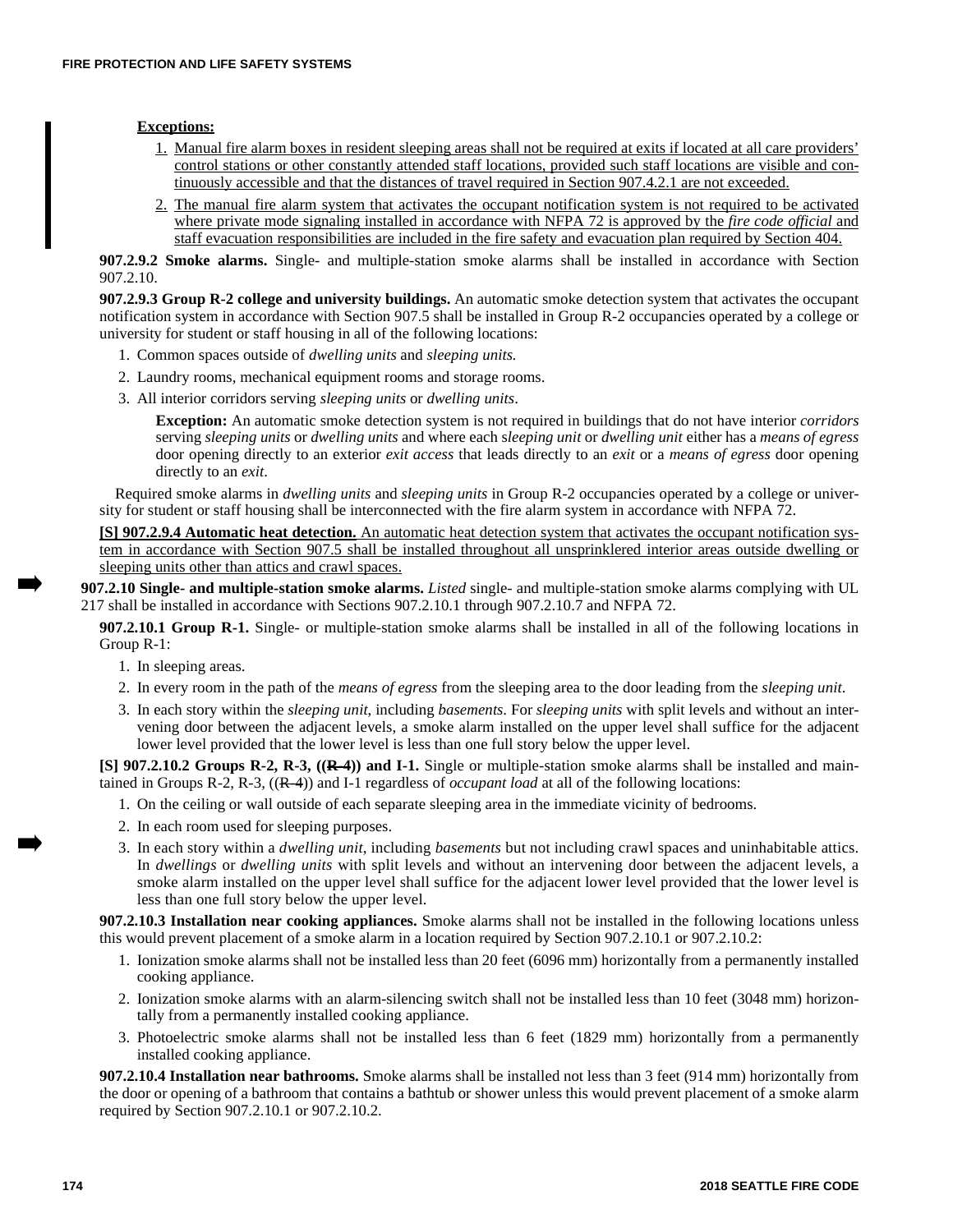**907.2.10.5 Interconnection.** Where more than one smoke alarm is required to be installed within an individual *dwelling unit* or *sleeping unit* in Group R or I-1 occupancies, the smoke alarms shall be interconnected in such a manner that the activation of one alarm will activate all of the alarms in the individual unit. Physical interconnection of smoke alarms shall not be required where listed wireless alarms are installed and all alarms sound upon activation of one alarm. The alarm shall be clearly audible in all bedrooms over background noise levels with all intervening doors closed**.**

**907.2.10.6 Power source.** In new construction, required smoke alarms shall receive their primary power from the building wiring where such wiring is served from a commercial source and shall be equipped with a battery backup. Smoke alarms with integral strobes that are not equipped with battery back-up shall be connected to an emergency electrical system in accordance with Section 1203. Smoke alarms shall emit a signal when the batteries are low. Wiring shall be permanent and without a disconnecting switch other than as required for overcurrent protection.

**Exception:** Smoke alarms are not required to be equipped with battery backup where they are connected to an emergency electrical system that complies with Section 604.

**907.2.10.7 Smoke detection system.** Smoke detectors listed in accordance with UL 268 and provided as part of the building fire alarm system shall be an acceptable alternative to single- and multiple-station *smoke alarms* and shall comply with the following:

- 1. The fire alarm system shall comply with all applicable requirements in Section 907.
- 2. Activation of a smoke detector in a *dwelling unit* or *sleeping unit* shall initiate alarm notification in the *dwelling unit* or *sleeping unit* in accordance with Section 907.5.2.
- 3. Activation of a smoke detector in a *dwelling unit* or *sleeping unit* shall not activate alarm notification appliances outside of the *dwelling unit* or *sleeping unit*, provided that a supervisory signal is generated and monitored in accordance with Section 907.6.6.

**[S] 907.2.11 Special amusement buildings.** ((An)) When required by the *fire code official,* an automatic smoke detection system shall be provided in special amusement buildings in accordance with Sections 907.2.11.1 through 907.2.11.3.

**907.2.11.1 Alarm.** Activation of any single smoke detector, the *automatic sprinkler system* or any other automatic fire detection device shall immediately activate an audible and visible alarm at the building at a constantly attended location from which emergency action can be initiated, including the capability of manual initiation of requirements in Section 907.2.11.2.

**907.2.11.2 System response.** The activation of two or more smoke detectors, a single smoke detector equipped with an alarm verification feature, the *automatic sprinkler system* or other *approved* fire detection device shall automatically do all of the following:

- 1. Cause illumination of the *means of egress* with light of not less than 1 footcandle (11 lux) at the walking surface level.
- 2. Stop any conflicting or confusing sounds and visual distractions.
- 3. Activate an *approved* directional *exit* marking that will become apparent in an emergency.
- 4. Activate a prerecorded message, audible throughout the special amusement building, instructing patrons to proceed to the nearest exit. Alarm signals used in conjunction with the prerecorded message shall produce a sound that is distinctive from other sounds used during normal operation.

**907.2.11.3 Emergency voice/alarm communication system.** An emergency voice/alarm communication system, which is allowed to serve as a public address system, shall be installed in accordance with Section 907.5.2.2 and be audible throughout the entire special amusement building.

**[S] 907.2.12 High-rise buildings.** High-rise buildings shall be provided with an automatic smoke detection system in accordance with Section 907.2.12.1, a fire department communication system in accordance with Section 907.2.12.2 and an emergency voice/alarm communication system in accordance with Section 907.5.2.2.

#### **Exceptions:**

- 1. Airport traffic control towers in accordance with Section 907.2.21 of this code and Section 412 of the *International Building Code*.
- 2. Open parking garages in accordance with Section 406.5 of the *International Building Code*.
- 3. Buildings with an occupancy in Group A-5 in accordance with Section 303.1 of the *International Building Code*.
- 4. Low-hazard special occupancies in accordance with Section 503.1.1 of the *International Building Code.*
- ((5. Buildings with an occupancy in Group H-1, H-2 or H-3 in accordance with Section 415 of the *International Building Code*.
- 6)) 5. In Group I-1 and I-2 occupancies, the alarm shall sound at a constantly attended location and occupant notification shall be broadcast by the emergency voice/alarm communication system.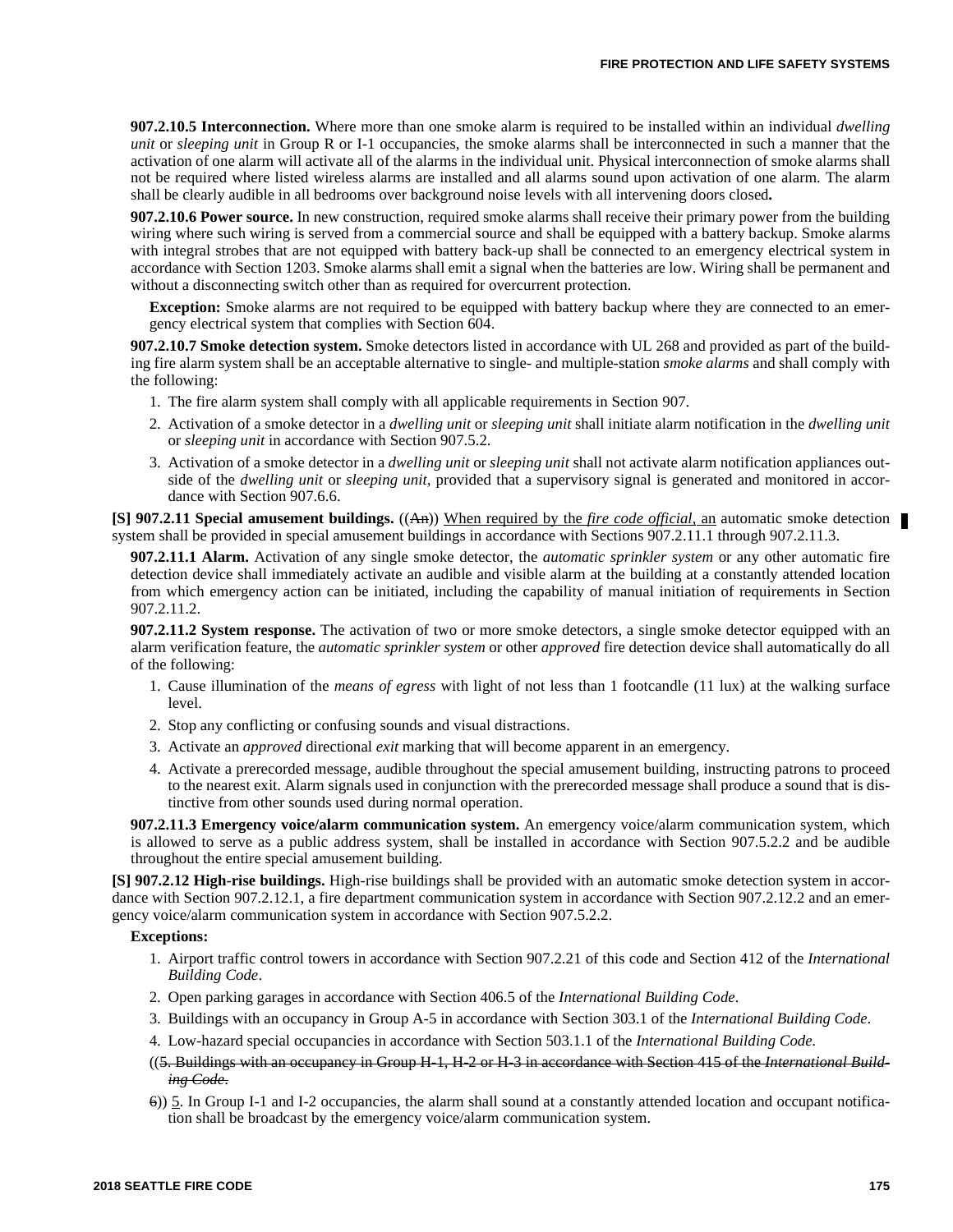**907.2.12.1 Automatic smoke detection.** Automatic smoke detection in high-rise buildings shall be in accordance with Sections 907.2.12.1.1 and 907.2.12.1.2.

**907.2.12.1.1 Area smoke detection.** Area smoke detectors shall be provided in accordance with this section. Smoke detectors shall be connected to an automatic fire alarm system. The activation of any detector required by this section shall activate the emergency voice/alarm communication system in accordance with Section 907.5.2.2. In addition to smoke detectors required by Sections 907.2.1 through 907.2.9, smoke detectors shall be located as follows:

- 1. In each mechanical equipment, electrical, transformer, telephone equipment or similar room that is not provided with sprinkler protection.
- 2. In each elevator machine room, machinery space, control room and control space and in elevator lobbies.
- **907.2.12.1.2 Duct smoke detection.** Duct smoke detectors complying with Section 907.3.1 shall be located as follows:
	- 1. In the main return air and exhaust air plenum of each air-conditioning system having a capacity greater than 2,000 cubic feet per minute (cfm)  $(0.94 \text{ m}^3/\text{s})$ . Such detectors shall be located in a serviceable area downstream of the last duct inlet.
	- 2. At each connection to a vertical duct or riser serving two or more stories from a return air duct or plenum of an air-conditioning system. In Group R-1 and R-2 occupancies, a smoke detector is allowed to be used in each return air riser carrying not more than  $5,000$  cfm  $(2.4 \text{ m}^3/\text{s})$  and serving not more than 10 air-inlet openings.

**[S] 907.2.12.2 Fire department communication system.** Where a wired communication system is *approved* in lieu of an emergency responder radio coverage system in accordance with Section 510, the wired fire department communication system shall be designed and installed in accordance with NFPA 72 and shall operate between a *fire command center* complying with Section 508, elevators, elevator lobbies, emergency and standby power rooms, fire pump rooms, areas of refuge and inside *interior exit stairways*. The fire department communication device shall be provided at each floor level within the *interior exit stairway.* Eight portable handsets for the communication system shall be provided in the fire command center.

**907.2.12.3 Multiple-channel voice evacuation.** In buildings with an occupied floor more than 120 feet (36 576 mm) above the lowest level of fire department vehicle access, voice evacuation systems for high-rise buildings shall be multiple-channel systems.

**907.2.13 Atriums connecting more than two stories.** A fire alarm system shall be installed in occupancies with an atrium that connects more than two stories, with smoke detection in locations required by a rational analysis in Section 909.4 and in accordance with the system operation requirements in Section 909.17. The system shall be activated in accordance with Section 907.5. Such occupancies in Group A, E or M shall be provided with an emergency voice/alarm communication system complying with the requirements of Section 907.5.2.2.

**[S] 907.2.14 High-piled combustible storage areas.** An automatic ((smoke)) fire detection system shall be installed throughout *high-piled combustible storage* areas where required by Section 3206.5.

**907.2.15 Aerosol storage uses.** Aerosol product rooms and general-purpose warehouses containing aerosol products shall be provided with an *approved* manual fire alarm system where required by this code.

**907.2.16 Lumber, wood structural panel and veneer mills.** Lumber, wood structural panel and veneer mills shall be provided with a manual fire alarm system.

**907.2.17 Underground buildings with smoke control systems.** Where a smoke control system is installed in an underground building in accordance with the *International Building Code*, automatic smoke detectors shall be provided in accordance with Section 907.2.17.1.

**907.2.17.1 Smoke detectors.** Not fewer than one smoke detector *listed* for the intended purpose shall be installed in all of the following areas:

- 1. Mechanical equipment, electrical, transformer, telephone equipment, elevator machine or similar rooms.
- 2. Elevator lobbies.
- 3. The main return and exhaust air plenum of each air-conditioning system serving more than one story and located in a serviceable area downstream of the last duct inlet.
- 4. Each connection to a vertical duct or riser serving two or more floors from return air ducts or plenums of heating, ventilating and air-conditioning systems, except that in Group R occupancies, a *listed* smoke detector is allowed to be used in each return air riser carrying not more than  $5,000$  cfm  $(2.4 \text{ m}^3/\text{s})$  and serving not more than 10 air inlet openings.

**907.2.17.2 Alarm required.** Activation of the smoke control system shall activate an audible alarm at a constantly attended location.

**907.2.18 Deep underground buildings.** Where the lowest level of a structure is more than 60 feet (18 288 mm) below the finished floor of the lowest *level of exit discharge*, the structure shall be equipped throughout with a manual fire alarm system, including an emergency voice/alarm communication system installed in accordance with Section 907.5.2.2.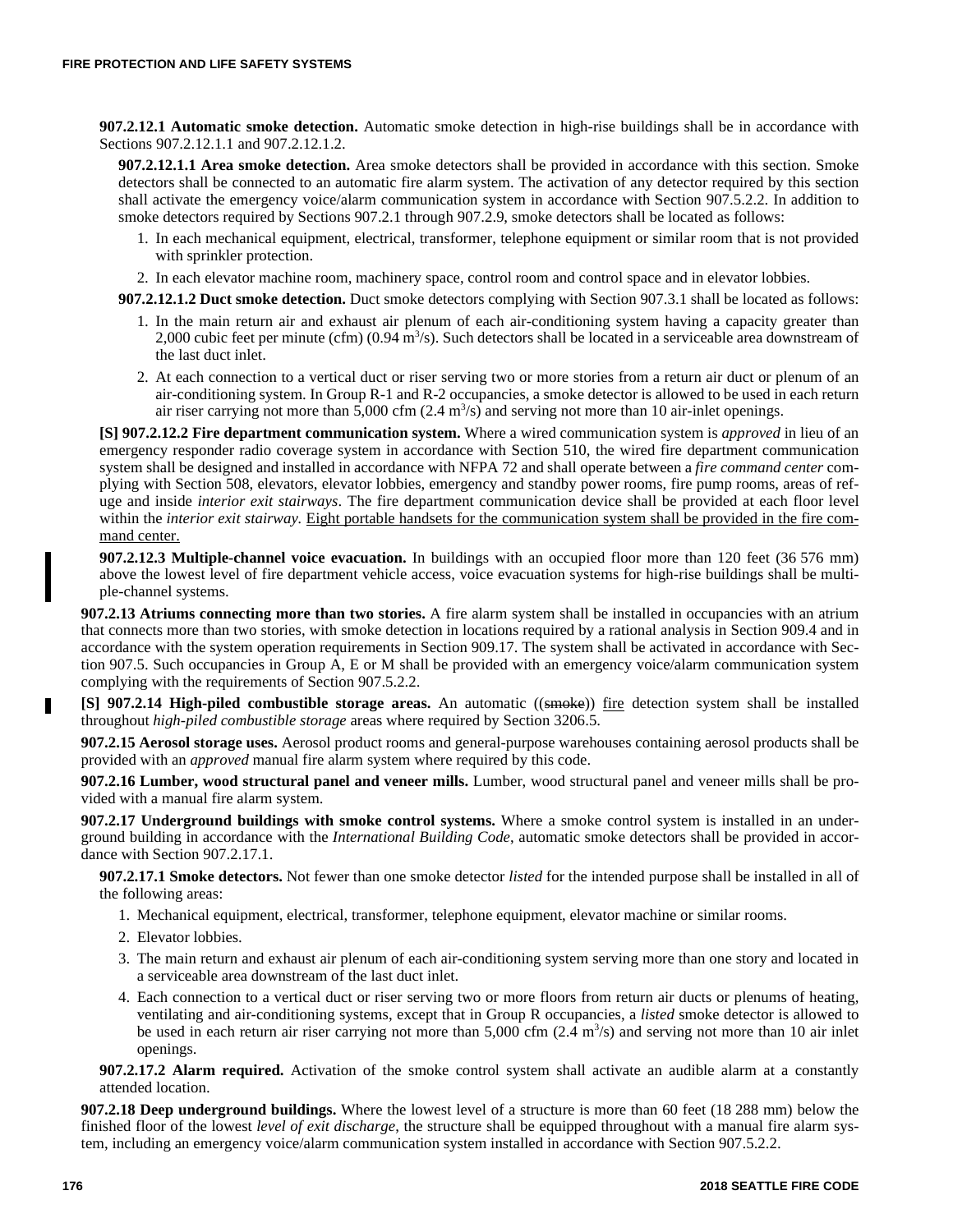**907.2.19 Covered and open mall buildings.** Where the total floor area exceeds  $50,000$  square feet  $(4645 \text{ m}^2)$  within either a covered mall building or within the perimeter line of an open mall building, an emergency voice/alarm communication system shall be provided. *Access* to emergency voice/alarm communication systems serving a mall, required or otherwise, shall be provided for the fire department. The system shall be provided in accordance with Section 907.5.2.2.

**907.2.20 Residential aircraft hangars.** Not fewer than one single-station smoke alarm shall be installed within a residential aircraft hangar as defined in Chapter 2 of the *International Building Code* and shall be interconnected into the residential smoke alarm or other sounding device to provide an alarm that will be audible in all sleeping areas of the *dwelling*.

**907.2.21 Airport traffic control towers.** An automatic smoke detection system that activates the occupant notification system in accordance with Section 907.5 shall be provided in airport control towers in accordance with Sections 907.2.21.1 and 907.2.21.2.

**Exception:** Audible appliances shall not be installed within the control tower cab.

**907.2.21.1 Airport traffic control towers with multiple exits and automatic sprinklers.** Airport traffic control towers with multiple *exits* and equipped throughout with an *automatic sprinkler system* in accordance with Section 903.3.1.1 shall be provided with smoke detectors in all of the following locations:

- 1. Airport traffic control cab.
- 2. Electrical and mechanical equipment rooms.
- 3. Airport terminal radar and electronics rooms.
- 4. Outside each opening into *interior exit stairways*.
- 5. Along the single *means of egress* permitted from observation levels.
- 6. Outside each opening into the single *means of egress* permitted from observation levels.

**907.2.21.2 Other airport traffic control towers.** Airport traffic control towers with a single *exit* or where sprinklers are not installed throughout shall be provided with smoke detectors in all of the following locations:

- 1. Airport traffic control cab.
- 2. Electrical and mechanical equipment rooms.
- 3. Airport terminal radar and electronics rooms.
- 4. Office spaces incidental to the tower operation.
- 5. Lounges for employees, including sanitary facilities.
- 6. *Means of egress*.
- 7. Utility shafts where *access* to smoke detectors can be provided.

**907.2.22 Battery rooms.** An automatic smoke detection system shall be installed in areas containing stationary storage battery systems as required in Section 1206.2.

**907.2.23 Capacitor energy storage systems.** An automatic smoke detection system shall be installed in areas containing capacitor energy storage systems as required by Section 1206.3.

**907.3 Fire safety functions.** Automatic fire detectors utilized for the purpose of performing fire safety functions shall be connected to the building's fire alarm control unit where a fire alarm system is required by Section 907.2. Detectors shall, upon actuation, perform the intended function and activate the alarm notification appliances or activate a visible and audible supervisory signal at a constantly attended location. In buildings not equipped with a fire alarm system, the automatic fire detector shall be powered by normal electrical service and, upon actuation, perform the intended function. The detectors shall be located in accordance with NFPA 72.

**[S] 907.3.1 Duct smoke detectors.** Smoke detectors installed in ducts shall be *listed* for the air velocity, temperature and humidity present in the duct. Duct smoke detectors shall be connected to the building's fire alarm control unit where a fire alarm system is required by Section 907.2. Activation of a duct smoke detector shall ((initiate a visible and audible supervisory signal at a *constantly attended location* and shall)) perform the intended fire safety function in accordance with this code and the *International Mechanical Code.* In facilities that are required to be monitored by a supervising station, duct smoke detectors shall report only as a supervisory signal and not as a fire alarm. They shall not be used as a substitute for required open area detection and shall not activate the occupant notification system.

#### **((Exceptions:**

1. The supervisory signal at a constantly attended location is not required where duct smoke detectors activate the building's alarm notification appliances.

2.)) **Exception:** In occupancies not required to be equipped with a fire alarm system, actuation of a smoke detector shall activate a visible and an audible signal in an *approved* location. Smoke detector trouble conditions shall activate a visible or audible signal in an *approved* location and shall be identified as air duct detector trouble.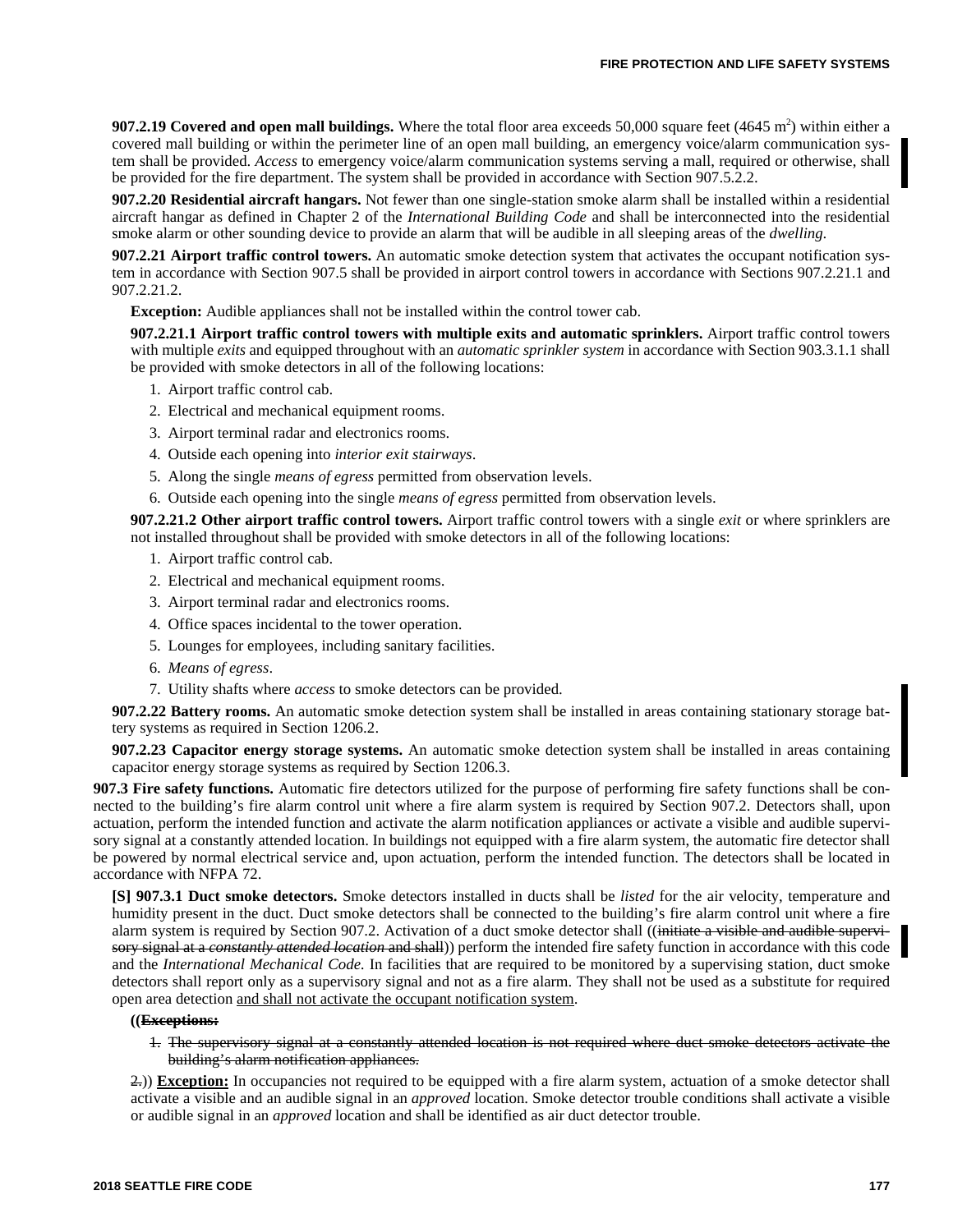**907.3.2 Special locking systems.** Where special locking systems are installed on means of egress doors in accordance with Section 1010.1.9.7 or 1010.1.9.8, an automatic detection system shall be installed as required by that section.

**[S] 907.3.3 Elevator emergency operation.** Automatic fire detectors installed for elevator emergency operation shall be installed in accordance with the provisions of ((ASME A17.1/CSA B44 and NFPA 72)) Administrative Rule 9.06.14, *Sprinkler Systems and Fire Alarms for Elevator Machinery Rooms, Hoist Ways and Pits,* and any future revisions of this rule adopted by the *fire code official.*

**907.3.4 Wiring.** The wiring to the auxiliary devices and equipment used to accomplish the fire safety functions shall be monitored for integrity in accordance with NFPA 72.

**907.4 Initiating devices.** Where manual or automatic alarm initiation is required as part of a fire alarm system, the initiating devices shall be installed in accordance with Sections 907.4.1 through 907.4.3.1.

**907.4.1 Protection of fire alarm control unit.** In areas that are not continuously occupied, a single smoke detector shall be provided at the location of each fire alarm control unit, notification appliance circuit power extenders and supervising station transmitting equipment.

**Exception:** Where ambient conditions prohibit installation of smoke detector, a *heat detector* shall be permitted.

**907.4.2 Manual fire alarm boxes.** Where a manual fire alarm system is required by another section of this code, it shall be activated by fire alarm boxes installed in accordance with Sections 907.4.2.1 through 907.4.2.6.

**907.4.2.1 Location.** Manual fire alarm boxes shall be located not more than 5 feet (1524 mm) from the entrance to each *exit*. In buildings not protected by an *automatic sprinkler system* in accordance with **Section** 903.3.1.1 or 903.3.1.2, additional manual fire alarm boxes shall be located so that the distance of travel to the nearest box does not exceed 200 feet (60 960 mm).

**907.4.2.2 Height.** The height of the manual fire alarm boxes shall be not less than 42 inches (1067 mm) and not more than 48 inches (1219 mm) measured vertically, from the floor level to the activating handle or lever of the box.

**907.4.2.3 Color.** Manual fire alarm boxes shall be red in color.

**907.4.2.4 Signs.** Where fire alarm systems are not monitored by a supervising station, an *approved* permanent sign shall be installed adjacent to each manual fire alarm box that reads: WHEN ALARM SOUNDS—CALL FIRE DEPART-MENT.

**Exception:** Where the manufacturer has permanently provided this information on the manual fire alarm box.

**907.4.2.5 Protective covers.** The *fire code official* is authorized to require the installation of *listed* manual fire alarm box protective covers to prevent malicious false alarms or to provide the manual fire alarm box with protection from physical damage. The protective cover shall be transparent or red in color with a transparent face to permit visibility of the manual fire alarm box. Each cover shall include proper operating instructions. A protective cover that emits a local alarm signal shall not be installed unless *approved.* Protective covers shall not project more than that permitted by Section 1003.3.3.

**907.4.2.6 Unobstructed and unobscured.** Manual fire alarm boxes shall be provided with *ready access*, unobstructed, unobscured and visible at all times.

**907.4.3 Automatic smoke detection.** Where an automatic smoke detection system is required it shall utilize smoke detectors unless ambient conditions prohibit such an installation. In spaces where smoke detectors cannot be utilized due to ambient conditions, *approved* automatic *heat detectors* shall be permitted.

**907.4.3.1 Automatic sprinkler system.** For conditions other than specific fire safety functions noted in Section 907.3, in areas where ambient conditions prohibit the installation of smoke detectors, an *automatic sprinkler system* installed in such areas in accordance with Section 903.3.1.1 or 903.3.1.2 and that is connected to the fire alarm system shall be *approved* as automatic heat detection.

**907.5 Occupant notification systems.** A fire alarm system shall annunciate at the fire alarm control unit and shall initiate occupant notification upon activation, in accordance with Sections 907.5.1 through 907.5.2.3.3. Where a fire alarm system is required by another section of this code, it shall be activated by:

- 1. Automatic fire detectors.
- 2. Automatic sprinkler system waterflow devices.
- 3. Manual fire alarm boxes.
- 4. Automatic fire-extinguishing systems.

**Exception:** Where notification systems are allowed elsewhere in Section 907 to annunciate at a constantly attended location.

**907.5.1 Presignal feature.** A presignal feature shall not be installed unless *approved* by the *fire code official*. Where a presignal feature is provided, a signal shall be annunciated at a constantly attended location *approved* by the *fire code official*, so that occupant notification can be activated in the event of fire or other emergency.

**907.5.2 Alarm notification appliances.** Alarm notification appliances shall be provided and shall be *listed* for their purpose.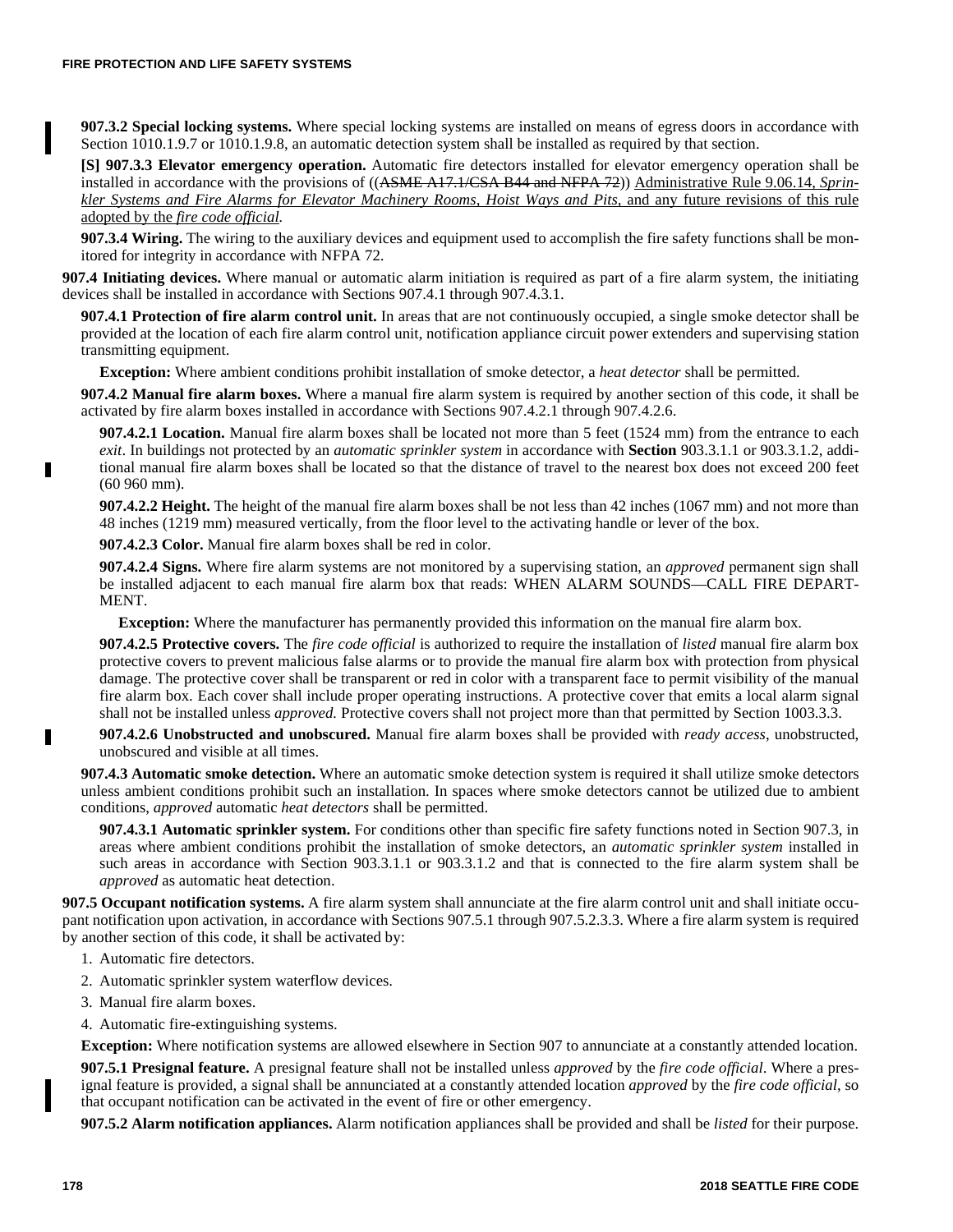**[S] 907.5.2.1 Audible alarms.** Audible alarm notification appliances shall be provided and emit a distinctive sound that is not to be used for any purpose other than that of a fire alarm.

### **Exceptions:**

- 1. Audible alarm notification appliances are not required in critical care areas of Group I-2, Condition 2 occupancies that are in compliance with Section 907.2.6, Exception 2.
- 2. A visible alarm notification appliance installed in a nurses' control station or other continuously attended staff location in a Group I-2, Condition 2 suite shall be an acceptable alternative to the installation of audible alarm notification appliances throughout the suite in Group I-2, Condition 2 occupancies that are in compliance with Section 907.2.6, Exception 2.
- 3. Where provided, audible notification appliances located in each enclosed occupant evacuation elevator lobby in accordance with Section ((3008.9.1)) 403.6.2.10.1 of the *International Building Code* shall be connected to a separate notification zone for manual paging only.

**[S] 907.5.2.1.1 Average sound pressure.** The audible alarm notification appliances shall provide a sound pressure level of 15 decibels (dBA) above the average ambient sound level or 5 dBA above the maximum sound level having a duration of not less than 60 seconds, whichever is greater, in every occupiable space within the building. The minimum sound pressure levels shall be 75 dBA in occupancies in Group R and I-condition 1, 90 dBA in mechanical equipment rooms, and 60 dBA in other occupancies.

# **Exceptions:**

- 1. Private mode signaling in accordance with NFPA 72 is allowed in areas of Group I-2 and I -3 occupancies if occupants are not expected to self evacuate.
- 2. Alarm systems installed in selected parts of a building are required to meet sound pressure requirements within the selected area of the building only.

**[W][S] 907.5.2.1.2 ((Maximum)) Total sound pressure.** The ((maximum)) total sound pressure level ((for audible alarm)) produced by combining the ambient sound pressure level with all audible notification appliances operating shall  $((be))$  not exceed 110 dBA at the minimum hearing distance from the audible appliance. For systems operating in public mode, the maximum sound pressure level shall not exceed 30 dBA over the average ambient sound level. Where the average ambient noise is greater than  $((95))$  105 dBA, visible alarm notification appliances shall be provided in accordance with NFPA 72 and audible alarm notification appliances shall not be required.

**[S] 907.5.2.2 Emergency voice/alarm communication systems.** Emergency voice/alarm communication systems required by this code shall be designed and installed in accordance with NFPA 72. The operation of any automatic fire detector, sprinkler waterflow device or manual fire alarm box shall automatically sound an alert tone followed by voice instructions giving *approved* information and directions for a general or staged evacuation in accordance with the building's fire safety and evacuation plans required by Section 404. In high-rise buildings, the system shall operate on at least the alarming floor, the floor above and ((the floor)) two floors below. Speakers shall be provided throughout the building by paging zones. At a minimum, paging zones shall be provided as follows:

- 1. Elevator groups.
- 2. *Interior exit stairways*.
- 3. Each floor.
- 4. *Areas of refuge* as defined in Chapter 2.

Exception: In Group I-1 and I-2 occupancies, the alarm shall sound in a constantly attended area and a general occupant notification shall be broadcast over the overhead page.

**907.5.2.2.1 Manual override.** A manual override for emergency voice communication shall be provided on a selective and all-call basis for all paging zones.

**907.5.2.2.2 Live voice messages.** The emergency voice/alarm communication system shall have the capability to broadcast live voice messages by paging zones on a selective and all-call basis.

**907.5.2.2.3 Alternative uses.** The emergency voice/ alarm communication system shall be allowed to be used for other announcements, provided that the manual fire alarm use takes precedence over any other use.

**907.5.2.2.4 Emergency voice/alarm communication captions.** Where stadiums, arenas and grandstands have 15,000 fixed seats or more and provide audible public announcements, the emergency voice/alarm communication system shall provide prerecorded or real-time captions. Prerecorded or live emergency captions shall be from an *approved* location constantly attended by personnel trained to respond to an emergency.

**[S] 907.5.2.2.5 ((Emergency)) Standby power.** Emergency voice/alarm communications systems shall be provided with ((emergency)) standby power in accordance with Section 1203. ((The system shall be capable of powering the required load for a duration of not less than 24 hours, as required in NFPA 72.))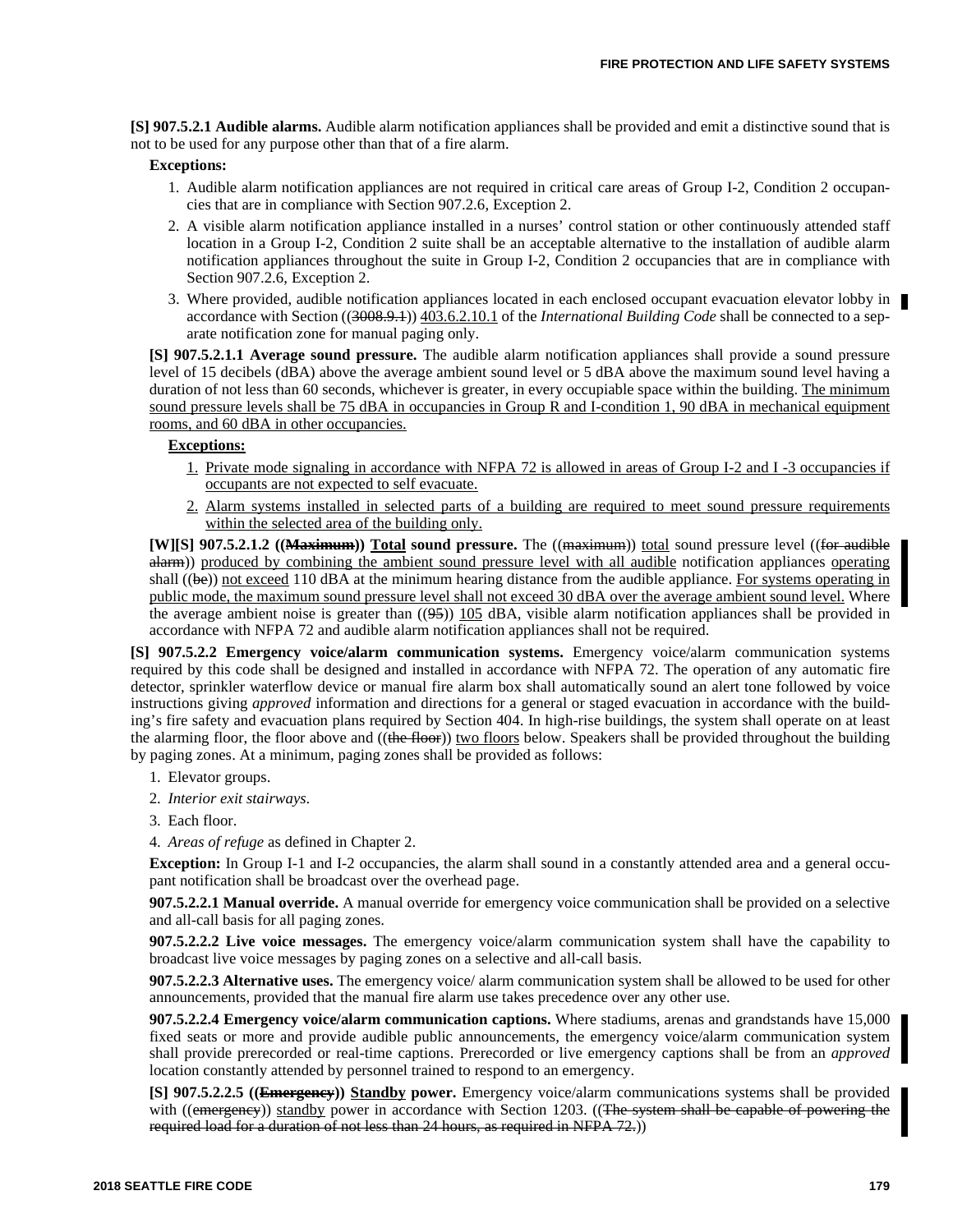**[S]907.5.2.2.6 Voice intelligibility.** Voice intelligibility is required in acoustically distinguished spaces, such as interior exit stairways, elevator cabs, areas of refuge, or the interior dwelling and sleeping units. Voice intelligibility is not required in acoustically distinguished spaces that meet the following conditions:

1. The alert tone within such spaces provides audible levels meeting the requirements of Section 907.5.2.1.1.

2. Such spaces are within 30 feet travel distance to a space that does meet voice intelligibility requirements.

**[S] 907.5.2.3 Visible alarms.** Visible alarm notification appliances shall be provided in accordance with Sections 907.5.2.3.1 through 907.5.2.3.3, and Administrative Rule 9.09.18, *Visible Alarm Notification Devices,* and any future revisions of this rule adopted by the *fire code official.*

# **Exceptions:**

- 1. Visible alarm notification appliances are not required in *alterations*, except where an existing fire alarm system is upgraded or replaced, or a new fire alarm system is installed.
- 2. Visible alarm notification appliances shall not be required in *exits* as defined in Chapter 2.
- 3. Visible alarm notification appliances shall not be required in elevator cars.
- 4. Visual alarm notification appliances are not required in critical care areas of Group I-2, Condition 2 occupancies that are in compliance with Section 907.2.6, Exception 2.
- 5. Alarm systems installed in selected parts of a building are required to meet sound pressure requirements within the selected area of the building only.

**907.5.2.3.1 Public use areas and common use areas.** Visible alarm notification appliances shall be provided in *public use areas* and *common use areas*.

**Exception:** Where employee work areas have audible alarm coverage, the notification appliance circuits serving the employee work areas shall be initially designed with not less than 20-percent spare capacity to account for the potential of adding visible notification appliances in the future to accommodate hearing-impaired employee(s).

**907.5.2.3.2 Groups I-1 and R-1.** Habitable spaces in dwelling units and sleeping units in Group I-1 and R-1 occupancies in accordance with Table 907.5.2.3.2 shall be provided with visible alarm notification. Visible alarms shall be activated by the in-room smoke alarm and the building fire alarm system.

| <b>SLEEPING ACCOMMODATIONS WITH VISIBLE ALARMS</b> |  |
|----------------------------------------------------|--|
| 2                                                  |  |
| $\overline{4}$                                     |  |
| 7                                                  |  |
| 9                                                  |  |
| 12                                                 |  |
| 14                                                 |  |
| 17                                                 |  |
| 20                                                 |  |
| 22                                                 |  |
| 5% of total                                        |  |
| 50 plus 3 for each 100 over 1,000                  |  |
|                                                    |  |

**TABLE 907.5.2.3.2 VISIBLE ALARMS**

**907.5.2.3.3 Group R-2.** In Group R-2 occupancies required by Section 907 to have a fire alarm system, each *story* that contains *dwelling units* and *sleeping units* shall be provided with the future capability to support visible alarm notification appliances in accordance with Chapter 10 of ICC A117.1. Such capability shall accommodate wired or wireless equipment. The future capability shall include one of the following:

- 1. The interconnection of the building fire alarm system with the unit smoke alarms.
- 2. The replacement of audible appliances with combination audible/visible appliances.
- 3. The future extension of the existing wiring from the unit smoke alarm locations to required locations for visible appliances.

**907.6 Installation and monitoring.** A fire alarm system shall be installed and monitored in accordance with Sections 907.6.1 through 907.6.6.2 and NFPA 72.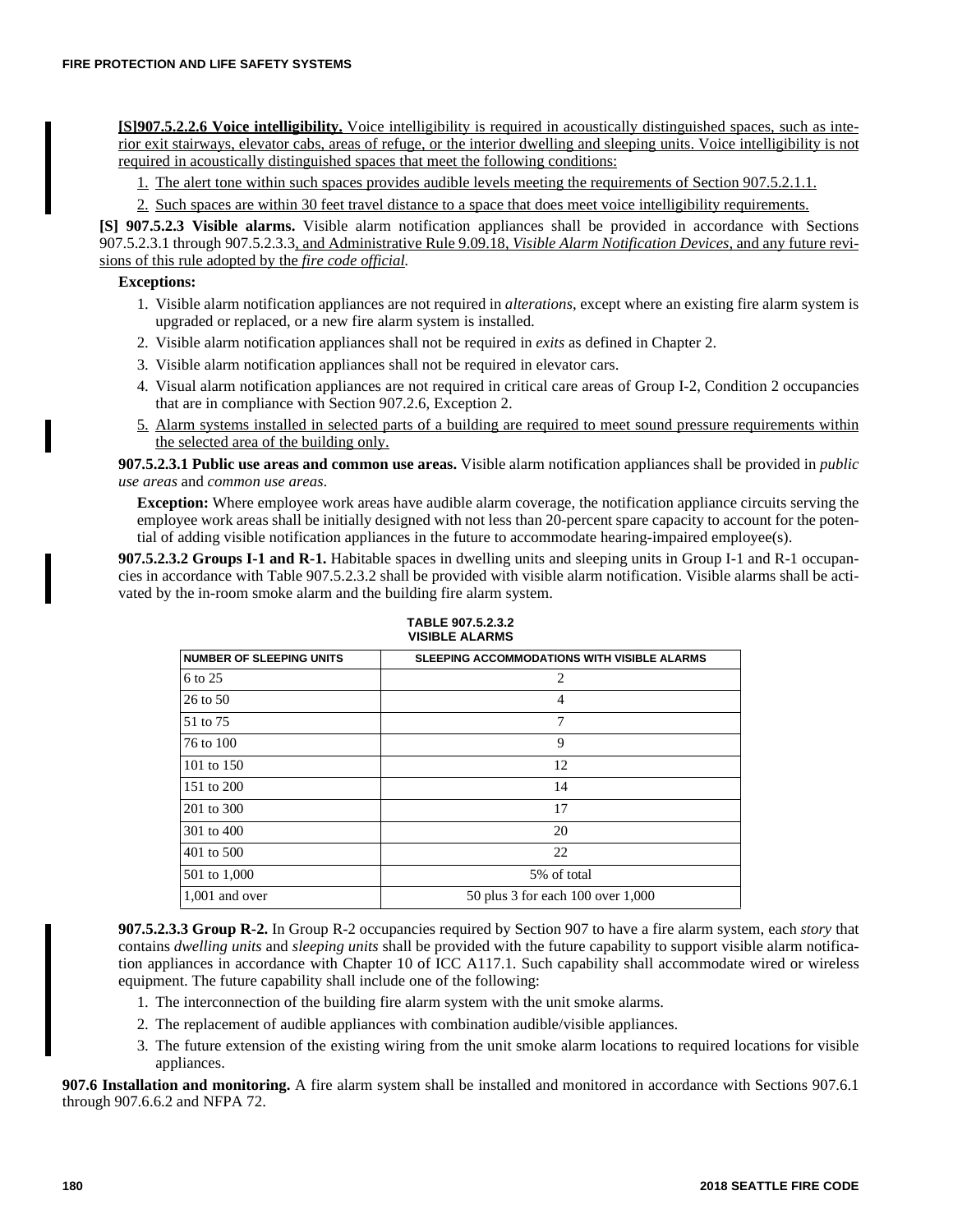**[S] 907.6.1 Wiring.** Wiring shall comply with the requirements of ((NFPA 70)) the Seattle Electrical Code and NFPA 72. Wireless protection systems utilizing radio-frequency transmitting devices shall comply with the special requirements for supervision of low-power wireless systems in NFPA 72.

**907.6.2 Power supply.** The primary and secondary power supply for the fire alarm system shall be provided in accordance with NFPA 72.

**Exception:** Backup power for single-station and multiple-station smoke alarms as required in Section 907.2.10.6.

**907.6.3 Initiating device identification.** The fire alarm system shall identify the specific initiating device address, location, device type, floor level where applicable and status including indication of normal, alarm, trouble and supervisory status, as appropriate.

### **Exceptions:**

- 1. Fire alarm systems in single-story buildings less than  $22,500$  square feet (2090 m<sup>2</sup>) in area.
- 2. Fire alarm systems that only include manual fire alarm boxes, waterflow initiating devices and not more than 10 additional alarm-initiating devices.
- 3. Special initiating devices that do not support individual device identification.
- 4. Fire alarm systems or devices that are replacing existing equipment.
- **907.6.3.1 Annunciation.** The initiating device status shall be annunciated at an *approved* on-site location.

**907.6.4 Zones.** Each floor shall be zoned separately and a zone shall not exceed 22,500 square feet (2090 m<sup>2</sup>). The length of any zone shall not exceed 300 feet (91 440 mm) in any direction.

**Exception:** *Automatic sprinkler system* zones shall not exceed the area permitted by NFPA 13.

**[S] 907.6.4.1 ((Zoning indicator)) Annunciator panel.** ((A zoning indicator panel and the associated controls shall be provided in an *approved* location.)) All fire alarm systems in buildings without a fire command center shall be provided with an annunciator panel (or the main fire alarm control panel) located inside the building at the main building entrance. The visual zone indication shall lock in until the system is reset and shall not be canceled by the operation of an audible alarm-silencing switch.

**[S] 907.6.4.2 High-rise buildings.** In high-rise buildings, a separate zone by floor shall be provided for each of the following types of alarm-initiating devices where provided:

1. Smoke detectors.

- 2. Sprinkler waterflow devices.
- 3. Manual fire alarm boxes.
- 4. Other *approved* types of automatic fire ((detection devices or suppression)) protection systems.

**907.6.5 Access.** Access shall be provided to each fire alarm device and notification appliance for periodic inspection, maintenance and testing.

**[S] 907.6.6 Monitoring.** Fire alarm systems required by this chapter or by the *International Building Code* shall be monitored by an *approved* supervising station in accordance with NFPA 72.

**Exception:** Monitoring by a supervising station is not required for:

- 1. Single- and multiple-station smoke alarms required by Section 907.2.10.
- 2. Smoke detectors in Group I-3 occupancies.
- 3. *Automatic sprinkler systems* in one- and two-family dwellings and townhouses.

**[S] 907.6.6.1 ((Automatic telephone-dialing devices)) Transmission of alarm signals.** ((Automatic telephone-dialing devices used to transmit an emergency alarm shall not be connected to any fire department telephone number unless *approved* by the fire chief.)) Transmission of alarm signals to a supervising station shall be in accordance with NFPA 72. **907.6.6.2 Termination of monitoring service.** Termination of fire alarm monitoring services shall be in accordance with

Section 901.9.

#### **907.6.6.2 Point of Information**

Termination of monitoring service only applies when monitoring contracts expire, or are cancelled.

**[S] 907.7 Acceptance tests and completion.** Upon completion of the installation or portion thereof, and after the electrical inspector has approved the installation or portion thereof, the fire alarm system and all fire alarm components or portion thereof shall be tested in accordance with NFPA 72.

**907.7.1 Single- and multiple-station alarm devices.** When the installation of the alarm devices is complete, each device and interconnecting wiring for multiple-station alarm devices shall be tested in accordance with the smoke alarm provisions of NFPA 72.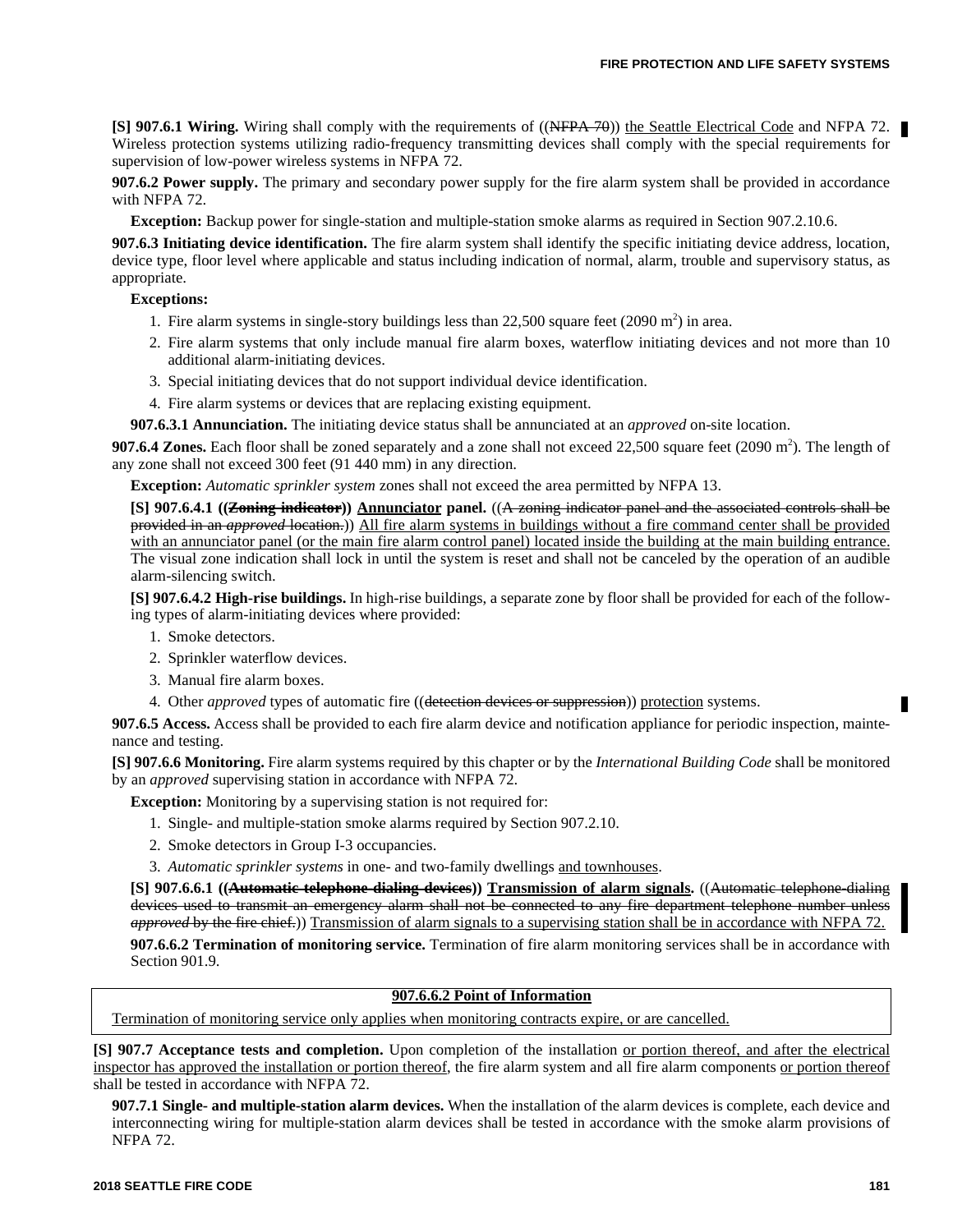**907.7.2 Record of completion.** A record of completion in accordance with NFPA 72 verifying that the system or portion thereof has been installed and tested in accordance with the *approved* plans and specifications shall be provided.

**907.7.3 Instructions.** Operating, testing and maintenance instructions and record drawings ("as builts") and equipment specifications shall be provided at an *approved* location.

**907.8 Inspection, testing and maintenance.** The maintenance and testing schedules and procedures for fire alarm and fire detection systems shall be in accordance with Sections 907.8.1 through 907.8.5 and NFPA 72. Records of inspection, testing and maintenance shall be maintained.

**907.8.1 Maintenance required.** Where required for compliance with the provisions of this code, devices, equipment, systems, conditions, arrangements, levels of protection or other features shall thereafter be continuously maintained in accordance with applicable NFPA requirements or as directed by the *fire code official*.

**907.8.2 Testing.** Testing shall be performed in accordance with the schedules in NFPA 72 or more frequently where required by the *fire code official*. Records of testing shall be maintained.

**Exception:** Devices or equipment that are inaccessible because of safety considerations shall be tested during scheduled shutdowns where *approved* by the *fire code official*, but not less than every 18 months.

**907.8.3 Smoke detector sensitivity.** Smoke detector sensitivity shall be checked within one year after installation and every alternate year thereafter. After the second calibration test, where sensitivity tests indicate that the detector has remained within its *listed* and marked sensitivity range (or 4-percent obscuration light gray smoke, if not marked), the length of time between calibration tests shall be permitted to be extended to not more than 5 years. Where the frequency is extended, records of detector-caused nuisance alarms and subsequent trends of these alarms shall be maintained. In zones or areas where nuisance alarms show any increase over the previous year, calibration tests shall be performed.

**907.8.4 Sensitivity test method.** To verify that each smoke detector is within its *listed* and marked sensitivity range, it shall be tested using one of the following methods:

- 1. A calibrated test method.
- 2. The manufacturer's calibrated sensitivity test instrument.
- 3. *Listed* control equipment arranged for the purpose.
- 4. A smoke detector/control unit arrangement whereby the detector causes a signal at the control unit where the detector's sensitivity is outside its acceptable sensitivity range.
- 5. Another calibrated sensitivity test method acceptable to the *fire code official*.

Detectors found to have a sensitivity outside the *listed* and marked sensitivity range shall be cleaned and recalibrated or replaced.

### **Exceptions:**

П

- 1. Detectors *listed* as field adjustable shall be permitted to be either adjusted within the *listed* and marked sensitivity range and cleaned and recalibrated or they shall be replaced.
- 2. This requirement shall not apply to single-station smoke alarms.

**907.8.4.1 Sensitivity testing device.** Smoke detector sensitivity shall not be tested or measured using a device that administers an unmeasured concentration of smoke or other aerosol into the detector.

**907.8.5 Inspection, testing and maintenance.** The building *owner* shall be responsible to maintain the fire and life safety systems in an operable condition at all times. Service personnel shall meet the qualification requirements of NFPA 72 for inspection, testing and maintenance of such systems. Records of inspection, testing and maintenance shall be maintained.

**907.9 Where required in existing buildings and structures.** An *approved* fire alarm system shall be provided in existing buildings and structures where required in Chapter 11.

**907.10 Smoke alarm maintenance.** Smoke alarms shall be tested and maintained in accordance with the manufacturer's instructions. Smoke alarms shall be replaced when they fail to respond to operability tests, or when they exceed 10 years from the date of manufacture, unless an earlier replacement is specified in the manufacturer's published instructions.

### **[W][S] 907.11 NICET: National Institute for Certification in Engineering Technologies and ESA/NTS: Electronic Security Association National Training School.**

**[W] 907.11.1 Scope.** This section shall apply to new and existing fire alarm systems.

**[W] 907.11.2 Design review.** All construction documents shall be reviewed by a NICET III, or an ESA/NTS Certified Fire Alarm Designer (CFAD) Level III Fire in fire alarms or a licensed professional engineer (PE) in Washington prior to being submitted for permitting. The reviewing professional shall submit a stamped, signed, and dated letter; or a verification method approved by the local authority having jurisdiction indicating the system has been reviewed and meets or exceeds the design requirements of the state of Washington and the local jurisdiction. (Effective July 1, 2018).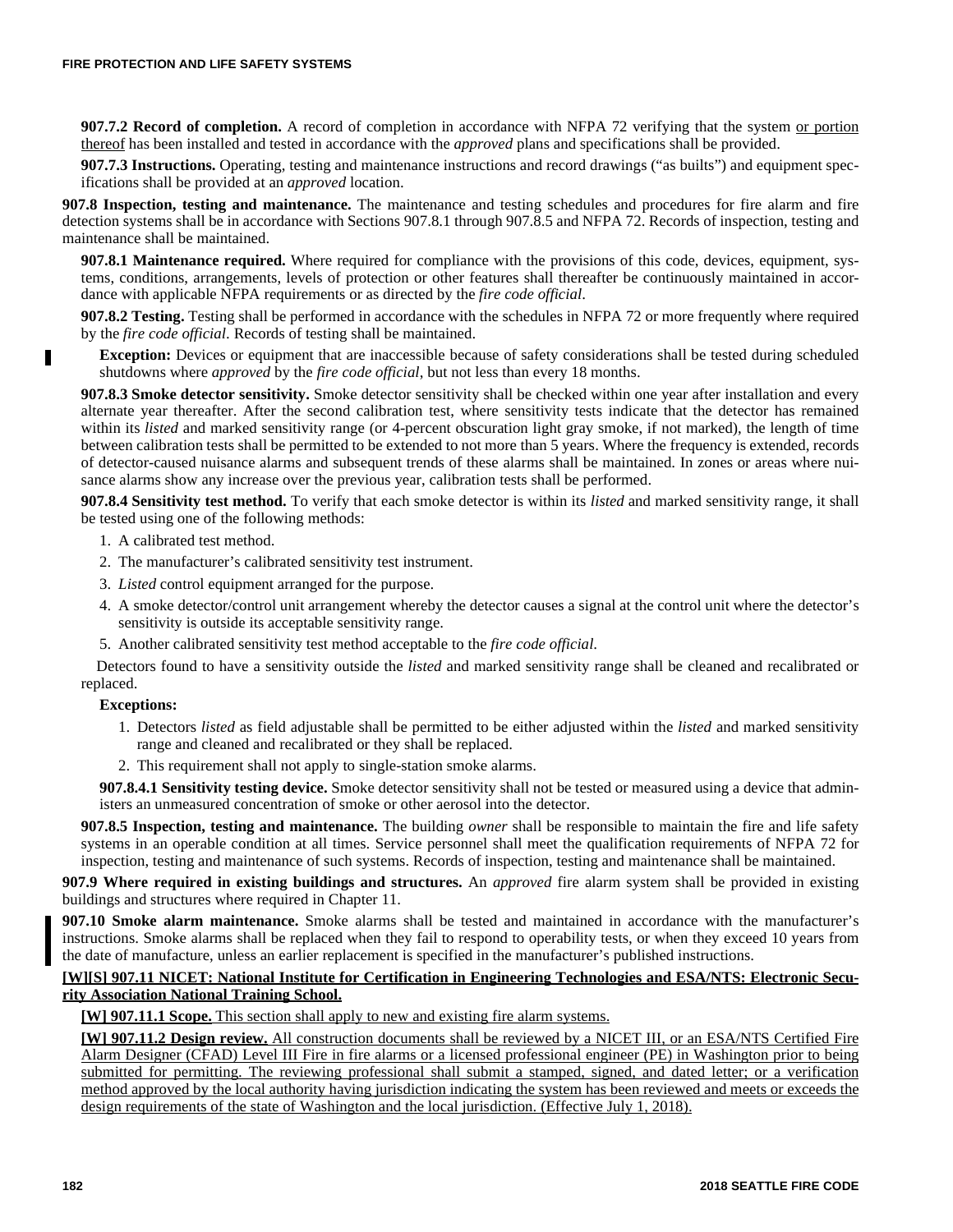**[W] 907.11.3 Testing/maintenance.** All inspection, testing, maintenance and programing not defined as "electrical construction trade" by chapter 19.28 RCW shall be completed by a NICET II or ESA/NTS Certified Fire Technician (CFAT) Level II Fire in fire alarms. (Effective July 1, 2018.)

**[S] 907.12 Resetting fire alarm equipment.** Fire alarm equipment shall only be reset upon general alarm activation when directed by fire department personnel.

**Exception:** If *approved* by the *fire code official.*

# **SECTION 908 EMERGENCY ALARM SYSTEMS**

**908.1 Group H occupancies.** Emergency alarms for the detection and notification of an emergency condition in Group H occupancies shall be provided as required in Chapter 50.

**908.2 Group H-5 occupancy.** Emergency alarms for notification of an emergency condition in an HPM facility shall be provided as required in Section 2703.12.

\*

# **SECTION 909 SMOKE CONTROL SYSTEMS**

**909.1 Scope and purpose.** This section applies to mechanical or passive smoke control systems where they are required for new buildings or portions thereof by provisions of the *International Building Code* or this code. The purpose of this section is to establish minimum requirements for the design, installation and acceptance testing of smoke control systems that are intended to provide a tenable environment for the evacuation or relocation of occupants. These provisions are not intended for the preservation of contents, the timely restoration of operations or for assistance in fire suppression or overhaul activities. Smoke control systems regulated by this section serve a different purpose than the smoke- and heat-removal provisions found in Section 910. Mechanical smoke control systems shall not be considered exhaust systems under Chapter 5 of the *International Mechanical Code*.

**[S] 909.1.1 Smoke control presubmittal conference.** The applicant shall arrange a smoke control presubmittal conference at least 60 days prior to submittal of a building permit application that contains the construction documents for any architectural components of the building. The purpose of this presubmittal conference is to obtain conceptual approval of the design team approach to compliance with the smoke control provisions in this section.

**909.2 General design requirements.** Buildings, structures, or parts thereof required by the *International Building Code* or this code to have a smoke control system or systems shall have such systems designed in accordance with the applicable requirements of Section 909 and the generally accepted and well-established principles of engineering relevant to the design. The *construction documents* shall include sufficient information and detail to describe adequately the elements of the design necessary for the proper implementation of the smoke control systems. These documents shall be accompanied with sufficient information and analysis to demonstrate compliance with these provisions.

# **Point of Information**

See Seattle Building Code for details of shaft pressurization requirements.

**909.3 Special inspection and test requirements.** In addition to the ordinary inspection and test requirements that buildings, structures and parts thereof are required to undergo, smoke control systems subject to the provisions of Section 909 shall undergo special inspections and tests sufficient to verify the proper commissioning of the smoke control design in its final installed condition. The design submission accompanying the *construction documents* shall clearly detail procedures and methods to be used and the items subject to such inspections and tests. Such commissioning shall be in accordance with generally accepted engineering practice and, where possible, based on published standards for the particular testing involved. The special inspections and tests required by this section shall be conducted under the same terms as in Section 1704 of the *International Building Code.*

**909.4 Analysis.** A rational analysis supporting the types of smoke control systems to be employed, the methods of their operations, the systems supporting them and the methods of construction to be utilized shall accompany the *construction documents* submission and include, but not be limited to, the items indicated in Sections 909.4.1 through 909.4.7.

**909.4.1 Stack effect.** The system shall be designed such that the maximum probable normal or reverse stack effect will not adversely interfere with the system's capabilities. In determining the maximum probable stack effect, altitude, elevation, weather history and interior temperatures shall be used.

**909.4.2 Temperature effect of fire.** Buoyancy and expansion caused by the design fire in accordance with Section 909.9 shall be analyzed. The system shall be designed such that these effects do not adversely interfere with the system's capabilities.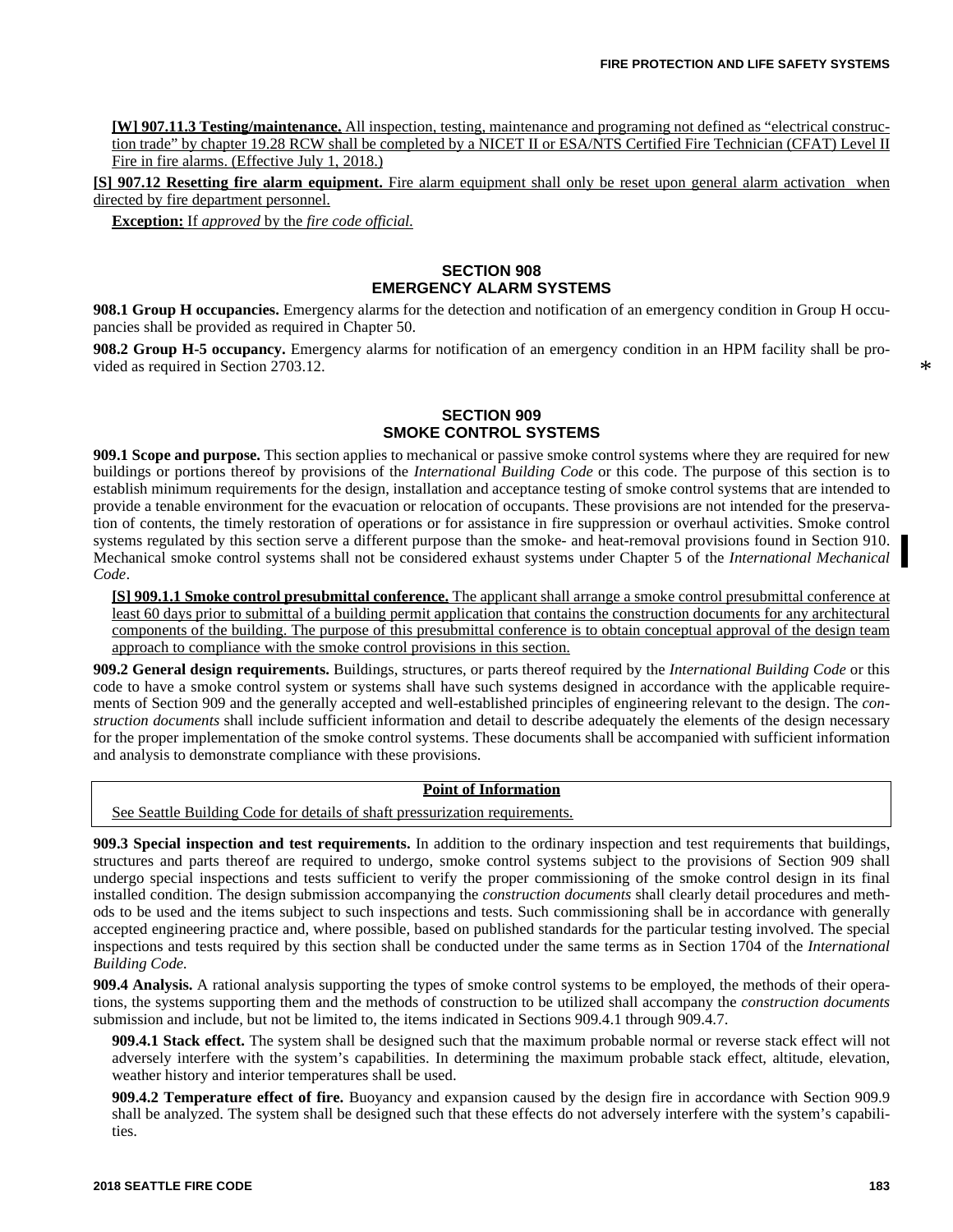**909.4.3 Wind effect.** The design shall consider the adverse effects of wind. Such consideration shall be consistent with the wind-loading provisions of the *International Building Code.*

**909.4.4 Systems.** The design shall consider the effects of the heating, ventilating and air-conditioning (HVAC) systems on both smoke and fire transport. The analysis shall include all permutations of systems status. The design shall consider the effects of the fire on the heating, ventilating and air-conditioning systems.

**909.4.5 Climate.** The design shall consider the effects of low temperatures on systems, property and occupants. Air inlets and exhausts shall be located so as to prevent snow or ice blockage.

**909.4.6 Duration of operation.** All portions of active or engineered smoke control systems shall be capable of continued operation after detection of the fire event for a period of not less than either 20 minutes or 1.5 times the calculated egress time, whichever is greater.

**909.4.7 Smoke control system interaction.** The design shall consider the interaction effects of the operation of multiple smoke control systems for all design scenarios.

**909.5 Smoke barrier construction.** *Smoke barriers* required for passive smoke control and a smoke control system using the pressurization method shall comply with Section 709 of the *International Building Code.* The maximum allowable leakage area shall be the aggregate area calculated using the following leakage area ratios:

1. Walls:  $A/A_w = 0.00100$ 

- 2. Interior *exit stairways* and *ramps* and *exit passageways*:  $A/A_w = 0.00035$
- 3. Enclosed *exit access stairways* and *ramps* and all other shafts: *A*/*A<sup>w</sup>* = 0.00150

4. Floors and roofs:  $A/A<sub>F</sub> = 0.00050$ 

where:

 $A = \text{Total leakage area}, \text{ square feet } (\text{m}^2).$ 

 $A_F$  = Unit floor or roof area of barrier, square feet (m<sup>2</sup>).

 $A_w$  = Unit wall area of barrier, square feet (m<sup>2</sup>).

The leakage area ratios shown do not include openings due to gaps around doors and operable windows. The total leakage area of the *smoke barrier* shall be determined in accordance with Section 909.5.1 and tested in accordance with Section 909.5.2.

**909.5.1 Total leakage area.** Total leakage area of the barrier is the product of the *smoke barrier* gross area multiplied by the allowable leakage area ratio, plus the area of other openings such as gaps around doors and operable windows.

**[S] 909.5.2 Testing of leakage area.** Compliance with the maximum total leakage area shall be determined by achieving the minimum air pressure difference across the barrier with the system in the smoke control mode for mechanical smoke control systems utilizing the pressurization method. Compliance with the maximum total leakage area of passive smoke control systems shall be verified through methods such as door fan testing or other methods, as *approved* by the ((*fire code*)) *building*

*official.*

г

**909.5.3 Opening protection.** Openings in *smoke barriers* shall be protected by automatic-closing devices actuated by the required controls for the mechanical smoke control system. Door openings shall be protected by fire door assemblies complying with Section 716 of the *International Building Code.*

### **Exceptions:**

- 1. Passive smoke control systems with automatic-closing devices actuated by spot-type smoke detectors *listed* for releasing service installed in accordance with Section 907.3.
- 2. Fixed openings between smoke zones that are protected utilizing the airflow method.
- 3. In Group I-1, Condition 2; Group I-2; and ambulatory care facilities, where a pair of opposite-swinging doors are installed across a corridor in accordance with Section 909.5.3.1, the doors shall not be required to be protected in accordance with Section 716 of the *International Building Code*. The doors shall be close-fitting within operational tolerances and shall not have a center mullion or undercuts in excess of 3/4-inch (19.1 mm) louvers or grilles. The doors shall have head and jamb stops and astragals or rabbets at meeting edges and, where permitted by the door manufacturer's listing, positive-latching devices are not required.
- 4. In Group I-2 and ambulatory care facilities, where such doors are special-purpose horizontal sliding, accordion or folding door assemblies installed in accordance with Section 1010.1.4.3 and are automatic closing by smoke detection in accordance with Section 716.2.6.6 of the *International Building Code*.
- 5. Group I-3.
- 6. Openings between smoke zones with clear ceiling heights of 14 feet (4267 mm) or greater and bank-down capacity of greater than 20 minutes as determined by the design fire size.

**909.5.3.1 Group I-1, Condition 2; Group I-2; and ambulatory care facilities.** In Group I-1, Condition 2; Group I-2; and *ambulatory care facilities*, where doors are installed across a *corridor*, the doors shall be automatic closing by smoke

П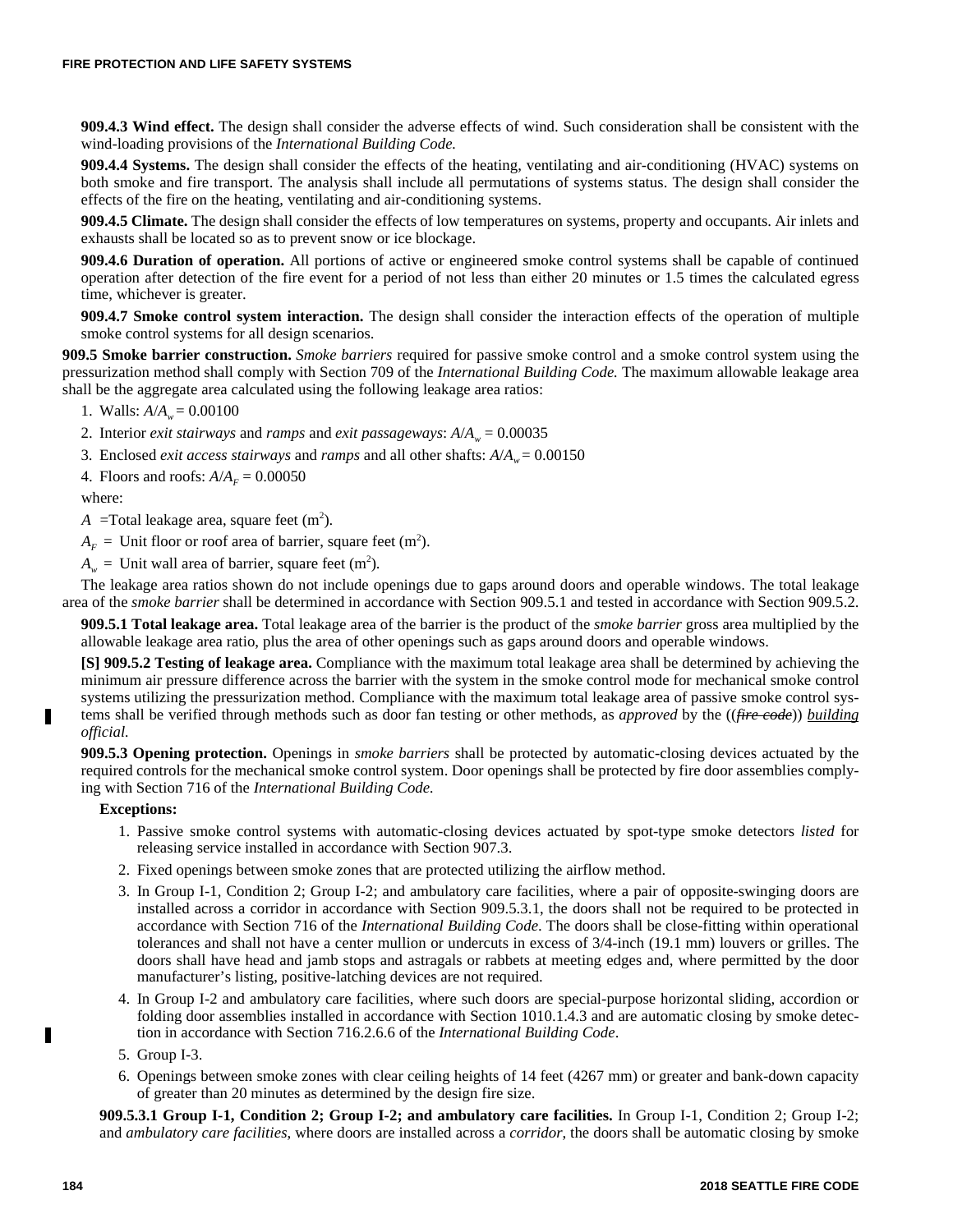detection in accordance with Section 716.2.6.6 of the *International Building Code* and shall have a vision panel with fireprotection-rated glazing materials in fire-protection-rated frames, the area of which shall not exceed that tested.

**909.5.3.2 Ducts and air transfer openings.** Ducts and air transfer openings are required to be protected with a minimum Class II, 250°F (121°C) smoke damper complying with Section 717 of the *International Building Code*.

**909.6 Pressurization method.** The primary mechanical means of controlling smoke shall be by pressure differences across *smoke barriers*. Maintenance of a tenable environment is not required in the smoke-control zone of fire origin.

**909.6.1 Minimum pressure difference.** The pressure difference across a *smoke barrier* used to separate smoke zones shall be not less than 0.05-inch water gage (0.0124 kPa) in fully sprinklered buildings.

In buildings permitted to be other than fully sprinklered, the smoke control system shall be designed to achieve pressure differences not less than two times the maximum calculated pressure difference produced by the design fire.

**909.6.2 Maximum pressure difference.** The maximum air pressure difference across a *smoke barrier* shall be determined by required door-opening or closing forces. The actual force required to open *exit* doors when the system is in the smoke control mode shall be in accordance with Section 1010.1.3. Opening and closing forces for other doors shall be determined by standard engineering methods for the resolution of forces and reactions. The calculated force to set a side-hinged, swinging door in motion shall be determined by:

$$
F = F_{dc} + K(WA\Delta P)/2(W - d)
$$

where:

 $A =$  Door area, square feet  $(m^2)$ .

 $d =$  Distance from door handle to latch edge of door, feet (m).

 $F =$  Total door opening force, pounds (N).

 $F_{dc}$  = Force required to overcome closing device, pounds (N).

 $K = \text{Coefficient } 5.2 (1.0).$ 

 $W =$  Door width, feet (m).

 $\Delta P$  = Design pressure difference, inches of water (Pa).

**[S] 909.6.3 Pressurized stairways and elevator hoistways.** Where stairways or elevator hoistways are pressurized, such pressurization systems shall comply with Section 909 as smoke control systems, in addition to the requirements of Section ((909.21 of this code)) 909.20 and Section ((909.20)) 909.21 of the *International Building Code.*

**[S] 909.7 Airflow design method.** Where *approved* by the ((*fire code*)) *building official,* smoke migration through openings fixed in a permanently open position, which are located between smoke control zones by the use of the airflow method, shall be permitted. The design airflow shall be in accordance with this section. Airflow shall be directed to limit smoke migration from the fire zone. The geometry of openings shall be considered to prevent flow reversal from turbulent effects. Smoke control systems using the airflow method shall be designed in accordance with NFPA 92.

**909.7.1 Prohibited conditions.** This method shall not be employed where either the quantity of air or the velocity of the airflow will adversely affect other portions of the smoke control system, unduly intensify the fire, disrupt plume dynamics or interfere with exiting. Airflow toward the fire shall not exceed 200 feet per minute (1.02 m/s). Where the calculated airflow exceeds this limit, the airflow method shall not be used.

**[S] 909.8 Exhaust method.** Where *approved* by the ((*fire code*)) *building official,* mechanical smoke control for large enclosed volumes, such as in atriums or malls, shall be permitted to utilize the exhaust method. Smoke control systems using the exhaust method shall be designed in accordance with NFPA 92.

**909.8.1 Smoke layer.** The height of the lowest horizontal surface of the smoke layer interface shall be maintained not less than 6 feet (1829 mm) above a walking surface that forms a portion of a required egress system within the smoke zone.

**[S] 909.9 Design fire.** The design fire shall be based on a rational analysis performed by the registered design professional and *approved* by the ((*fire code*)) *building official.* The design fire shall be based on the analysis in accordance with Section 909.4 and this section. A design fire is not required for stairway and elevator hoistway pressurization system designs.

**909.9.1 Factors considered.** The engineering analysis shall include the characteristics of the fuel, fuel load, effects included by the fire and whether the fire is likely to be steady or unsteady.

**909.9.2 Design fire fuel.** Determination of the design fire shall include consideration of the type of fuel, fuel spacing and configuration.

**909.9.3 Heat-release assumptions.** The analysis shall make use of best available data from *approved* sources and shall not be based on excessively stringent limitations of combustible material.

**909.9.4 Sprinkler effectiveness assumptions.** A documented engineering analysis shall be provided for conditions that assume fire growth is halted at the time of sprinkler activation.

*F* = *Fdc* + *K*(*WAP*)/2(*W* - *d*) **(Equation 9-1)**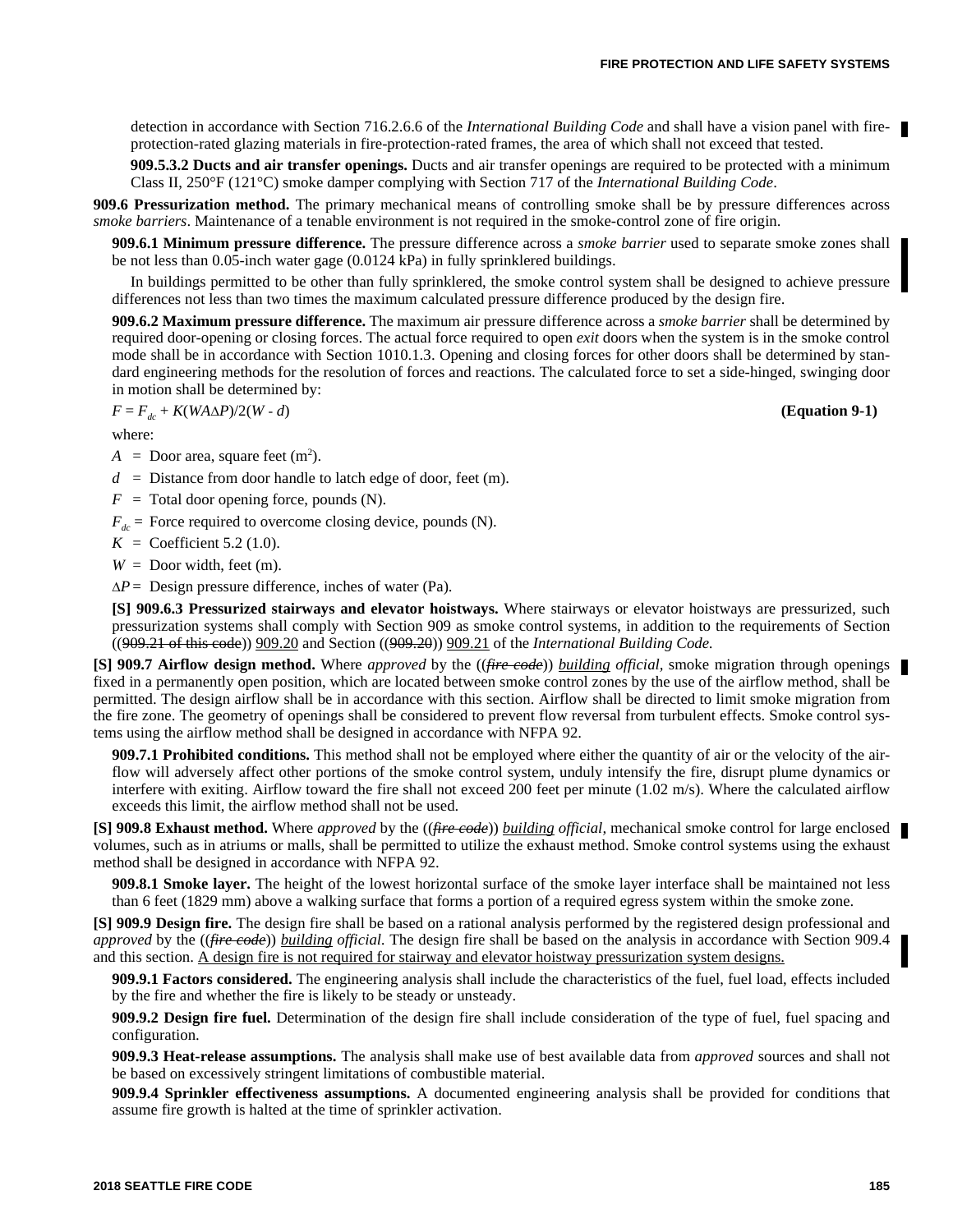**[S] 909.10 Equipment.** Equipment including, but not limited to, fans, ducts, automatic dampers and balance dampers shall be ((suitable)) listed for their intended use, ((suitable)) listed for the probable exposure temperatures that the rational analysis indicates, and as *approved* by the ((*fire code*)) *building official*.

**[S] 909.10.1 Exhaust fans.** Components of exhaust fans shall be rated and certified by the manufacturer for the probable temperature rise to which the components will be exposed.

**Exception:** An elevated temperature rating is not required for ventilation system fans used to assist in achieving stairway and elevator hoistway pressure differential relationships.

This temperature rise shall be computed by:

 $T_s = (Q_c/mc) + (T_a)$ 

where:

Н

*c* = Specific heat of smoke at smoke layer temperature, Btu/lb°F  $\cdot$  (kJ/kg  $\cdot$  K).

- $m =$  Exhaust rate, pounds per second (kg/s).
- $Q_c$  = Convective heat output of fire, Btu/s (kW).
- $T_a$  = Ambient temperature,  ${}^{\circ}$ F (K).
- $T<sub>s</sub>$  = Smoke temperature,  $\rm{P}F(K)$ .

**Exception:** Reduced *T<sup>s</sup>* as calculated based on the assurance of adequate dilution air.

**[S] 909.10.2 Ducts.** Duct materials and joints shall be capable of withstanding the probable temperatures and pressures to which they are exposed as determined in accordance with Section 909.10.1. Ducts shall be constructed and supported in accordance with the *International Mechanical Code.* Ducts shall be leak tested to 1.5 times the maximum design pressure in accordance with nationally accepted practices. Measured leakage shall not exceed 5 percent of design flow. Results of such testing shall be a part of the documentation procedure. Ducts shall be supported directly from fire-resistance-rated structural elements of the building by substantial, noncombustible supports.

# **Exceptions:**

- 1. Duct leakage testing is not required for stairway or elevator hoistway pressurization systems.
- 2. Noncombustible supports are not required in low-rise buildings of combustible construction.
- 3. Flexible connections, for the purpose of vibration isolation, complying with the *International Mechanical Code* and that are constructed of *approved* fire-resistance-rated materials.

**[S] 909.10.3 Equipment, inlets and outlets.** Equipment shall be located so as to not expose uninvolved portions of the building to an additional fire hazard. Outside air inlets shall be located  $((\frac{1}{50}))$  as <u>required by Sections 909.20.5</u> and 909.20.6, to minimize the potential for introducing smoke or flame into the building. Exhaust outlets shall be so located as to minimize reintroduction of smoke into the building and to limit exposure of the building or adjacent buildings to an additional fire hazard.

**909.10.4 Automatic dampers.** Automatic dampers, regardless of the purpose for which they are installed within the smoke control system, shall be *listed* and conform to the requirements of *approved* recognized standards.

**[S] 909.10.5 Fans.** In addition to other requirements, belt-driven fans shall have 1.5 times the number of belts required for the design duty with the minimum number of belts being two. Fans shall be selected for stable performance based on normal temperature and, where applicable, elevated temperature. Calculations and manufac-turer's fan curves shall be part of the documentation procedures. Fans shall be supported and restrained by noncombustible devices in accordance with the structural design requirements of Chapter 16 of the *International Building Code.*

### **Exceptions:**

- 1. An elevated temperature rating is not required for stairway and elevator hoistway pressurization supply air fans or for ventilation system fans used to assist in achieving stairway and elevator hoistway pressure differential relationships.
- 2. Noncombustible supports are not required in low-rise buildings of combustible construction.

Motors driving fans shall not be operated beyond their nameplate horsepower (kilowatts) as determined from measurement of actual current draw and shall have a minimum service factor of 1.15.

**[S] 909.11 ((Standby)) Emergency power.** Smoke control systems shall be provided with ((standby)) emergency power in accordance with Section 1203.

# **Exceptions:**

- 1. Stairway pressurization systems for low-rise buildings are permitted to be provided with legally required standby power in accordance with Section 909.20.5.7.
- 2. Hoistway pressurization systems for low-rise buildings are permitted to be provided with legally required standby power in accordance with Section 909.21.5.

) **(Equation 9-2)**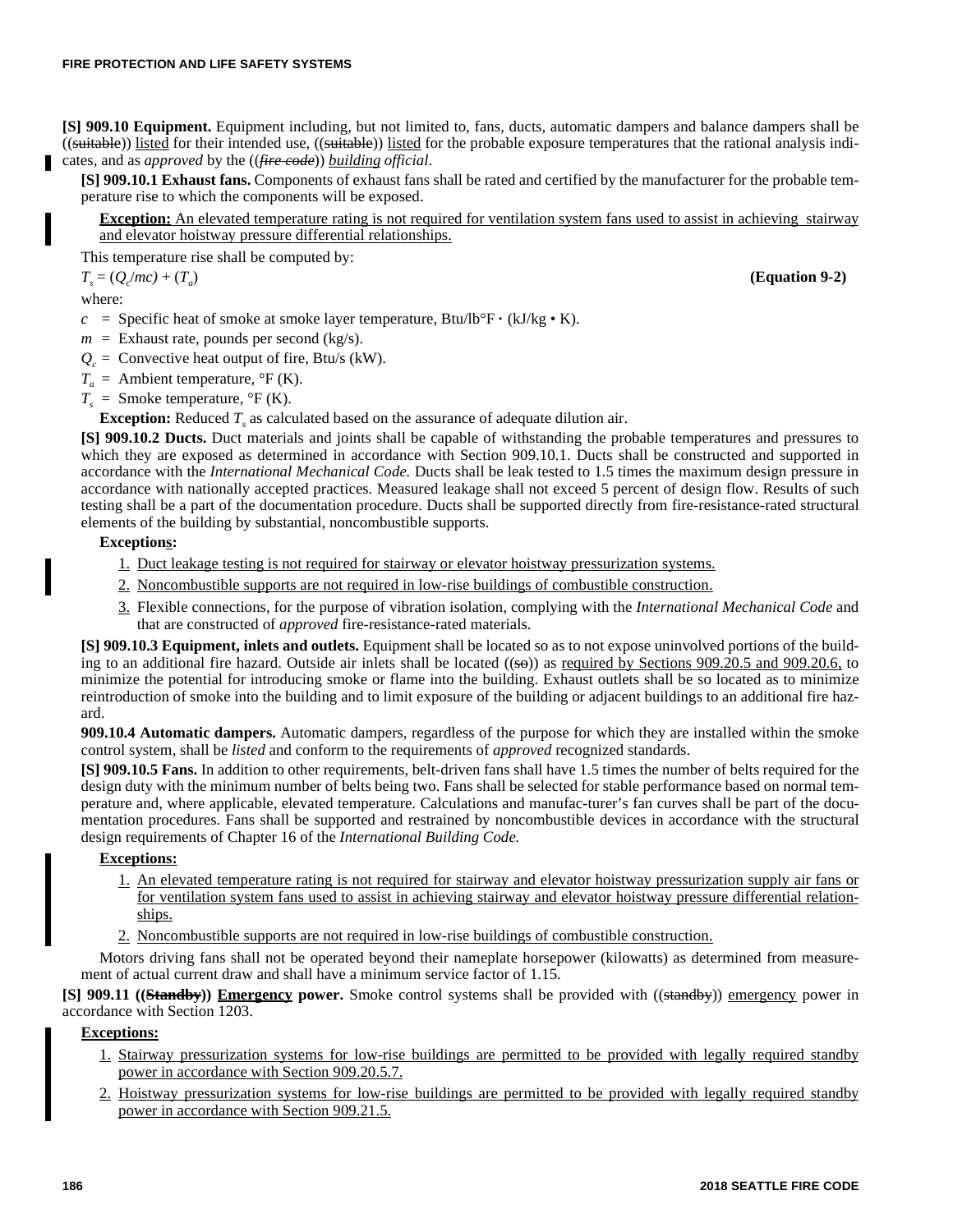**Seattle Building Official Interpretation I909.11:** Other building ventilation system fans used to achieve stairway or elevator hoistway pressure differential relationships are considered to be part of the smoke control system and are required to be provided with emergency power in high-rise buildings.

**[S] 909.11.1 Equipment room.** The ((standby)) emergency power source and its transfer switches shall be in a room separate from the normal power transformers and switch gears and ventilated directly to and from the exterior. The room shall be enclosed with not less than 1-hour fire barriers constructed in accordance with Section 707 of the *International Building Code* or horizontal assemblies constructed in accordance with Section 711 of the *International Building Code*, or both.

# **Exceptions:**

- 1. Where located within a sprinklered parking garage of Type I or II construction, emergency power and legally required standby power systems with fixed fuel quantities meeting the limits of Section 603.3 of the International Fire Code, and their transfer switches, are not required to be in a separate room. Other occupancies located in the story where the system is located shall be separated from the system by fire barriers with a minimum 1-hour fireresistance rating.
- 2. Combustion and radiator intake air are permitted to be transferred from the adjacent garage. Radiator discharge air is permitted to be transferred to the adjacent garage. Radiator ventilation intake and discharge air locations shall be separated to maintain the radiator ventilation intake air temperature below the maximum temperature allowed to meet the emergency and legally required standby power system loads.

**909.11.2 Power sources and power surges.** Elements of the smoke control system relying on volatile memories or the like shall be supplied with uninterruptable power sources of sufficient duration to span 15-minute primary power interruption. Elements of the smoke control system susceptible to power surges shall be suitably protected by conditioners, suppressors or other *approved* means.

**[S] 909.11.3 Wiring.** In addition to meeting requirements of the Seattle Electrical Code, all wiring regardless of voltage, shall have fire-resistance-rated protection of at least two hours or as required in rules promulgated by the building official.

### **Exceptions:**

- 1. Subject to the approval of the building official, fire-resistance rating is not required for wiring located in a parking garage.
- 2. Wiring serving building ventilation system fans used to achieve stairway or elevator hoistway pressure differential relationships need not be protected unless protection is required by other provisions in this or other codes.
- 3. Wiring serving stairway or elevator hoistway pressurization systems in low-rise buildings is permitted to have fireresistance-rated protection consistent with the fire-resistance rating of the stairway or elevator hoistway.

**[S] 909.12 Detection and control systems.** Fire detection systems providing control input or output signals to mechanical smoke control systems or elements thereof shall comply with the requirements of Section 907. Such systems shall be equipped with a control unit complying with UL 864 and *listed* as smoke control equipment.

**909.12.1 Verification.** Control systems for mechanical smoke control systems shall include provisions for verification. Verification shall include positive confirmation of actuation, testing, manual override and the presence of power downstream of all disconnects. A preprogrammed weekly test sequence shall report abnormal conditions audibly, visually and by printed report. The preprogrammed weekly test shall operate all devices, equipment, and components used for smoke control.

### **Exceptions:**

- 1. Weekly testing is not required for stairway and hoistway pressurization systems.
- 2. Where verification of individual components tested through the preprogrammed weekly testing sequence will interfere with, and produce unwanted effects to, normal building operation, such individual components are permitted to be bypassed from the preprogrammed weekly testing, where *approved* by the *fire code official* and in accordance with both of the following:
	- 2.1. Where the operation of components is bypassed from the preprogrammed weekly test, presence of power downstream of all disconnects shall be verified weekly by a listed control unit.
	- 2.2. Testing of all components bypassed from the preprogrammed weekly test shall be in accordance with Section 909.20.6.

**[S] 909.12.2 Wiring.** ((In addition to meeting requirements of NFPA 70, all wiring, regardless of voltage, shall be fully enclosed within continuous raceways.)) See Section 909.11.3.

**909.12.3 Activation.** Smoke control systems shall be activated in accordance with this section.

**909.12.3.1 Pressurization, airflow or exhaust method.** Mechanical smoke control systems using the pressurization, airflow or exhaust method shall have completely automatic control.

**909.12.3.2 Passive method.** Passive smoke control systems actuated by *approved* spot-type detectors *listed* for releasing service shall be permitted.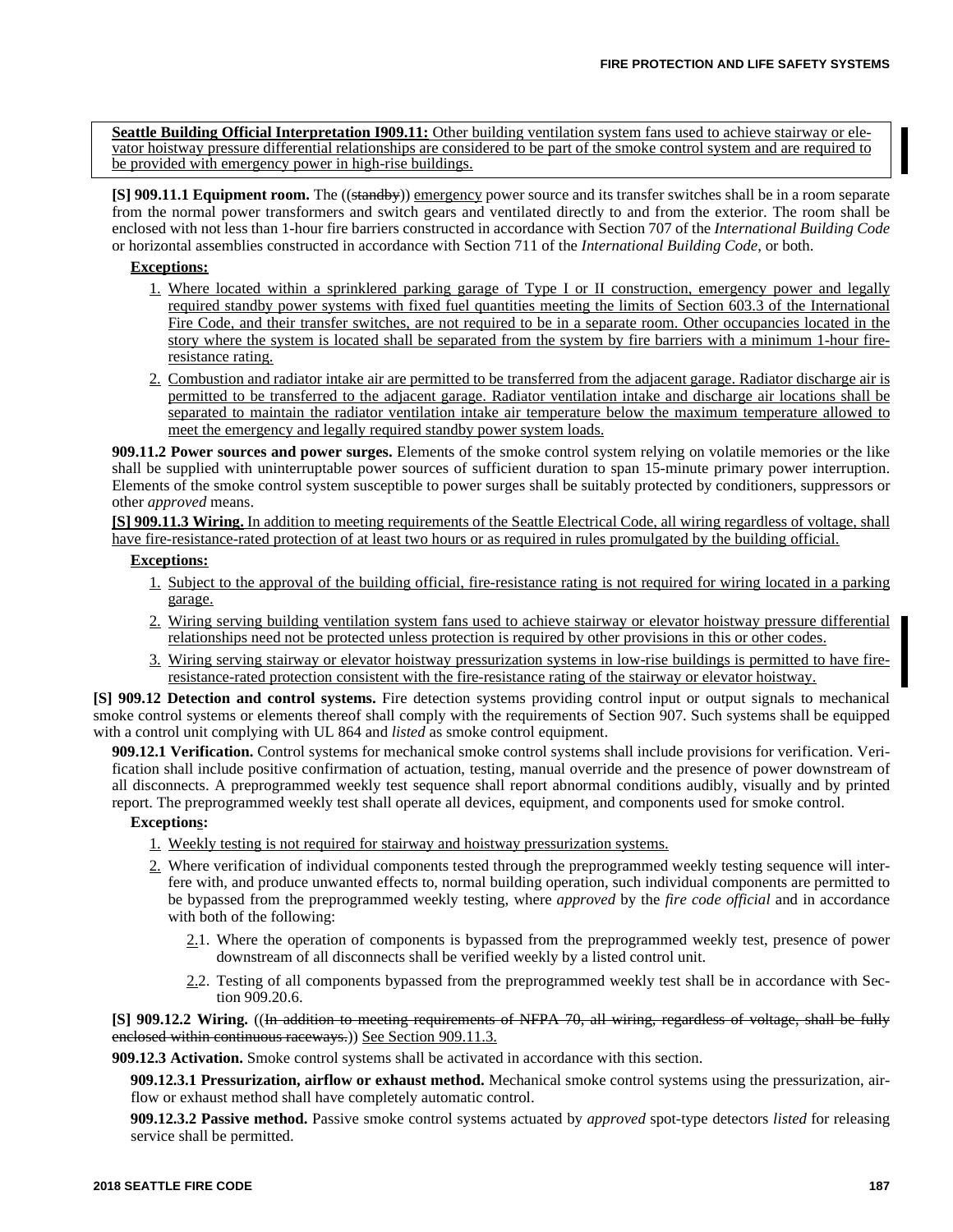**909.12.4 Automatic control.** Where completely automatic control is required or used, the automatic-control sequences shall be initiated from an appropriately zoned *automatic sprinkler system* complying with Section 903.3.1.1, manual controls provided with *ready access* for the fire department and any smoke detectors required by the engineering analysis.

**909.13 Control air tubing.** Control air tubing shall be of sufficient size to meet the required response times. Tubing shall be flushed clean and dry prior to final connections and shall be adequately supported and protected from damage. Tubing passing through concrete or masonry shall be sleeved and protected from abrasion and electrolytic action.

**[S] 909.13.1 Materials.** Control air tubing shall be hard drawn copper, Type L, ACR in accordance with ASTM B42, ASTM B43, ASTM B68, ASTM B88, ASTM B251 and ASTM B280. Fittings shall be wrought copper or brass, solder type, in accordance with ASME B16.18 or ASME B16.22. Changes in direction shall be made with appropriate tool bends. Brass compression-type fittings shall be used at final connection to devices; other joints shall be brazed using a BCuP5 brazing alloy with solidus above 1,100°F (593°C) and liquidus below 1,500°F (816°C). Brazing flux shall be used on copper-to-brass joints only.

**Exception:** Nonmetallic tubing used within control panels and at the final connection to devices, provided that all of the following conditions are met:

- 1. Tubing shall comply with the requirements of Section 602.2.1.3 of the ((*International*)) *Seattle Mechanical Code*.
- 2. Tubing and the connected device shall be completely enclosed within a galvanized or paint-grade steel enclosure having a minimum thickness of 0.0296 inch (0.7534 mm) (No. 22 gage). Entry to the enclosure shall be by copper tubing with a protective grommet of neoprene or Teflon or by suitable brass compression to male-barbed adapter.
- 3. Tubing shall be identified by appropriately documented coding.
- 4. Tubing shall be neatly tied and supported within the enclosure. Tubing bridging cabinets and doors or moveable devices shall be of sufficient length to avoid tension and excessive stress. Tubing shall be protected against abrasion. Tubing connected to devices on doors shall be fastened along hinges.

**909.13.2 Isolation from other functions.** Control tubing serving other than smoke control functions shall be isolated by automatic isolation valves or shall be an independent system.

**909.13.3 Testing.** Control air tubing shall be tested at three times the operating pressure for not less than 30 minutes without any noticeable loss in gauge pressure prior to final connection to devices.

**909.14 Marking and identification.** The detection and control systems shall be clearly marked at all junctions, accesses and terminations.

**[S] 909.15 Control diagrams.** Identical control diagrams showing all devices in the system and identifying their location and function shall be maintained current and kept on file ((with the *fire code official*, the fire department and)) in the *fire command center.* ((in a format and manner *approved* by the *fire code official*.))

**Exception:** Control diagrams are not required for stairway or elevator hoistway pressurization systems in low-rise buildings.

**[S] 909.16 Fire fighter's smoke control panel.** A fire fighter's smoke control panel for fire department emergency response purposes only shall be provided and shall include manual control or override of automatic control for mechanical smoke control systems. The panel shall be located in a *fire command center* complying with Section 508 in high-rise buildings or buildings with smoke-protected assembly seating. In all other buildings, the fire fighter's smoke control panel shall be installed in an *approved* location adjacent to the fire alarm control panel. The fire fighter's smoke control panel shall comply with Sections 909.16.1 through 909.16.3. The smoke control panel for high rise buildings shall include a visual depiction of the building showing typical floor plan(s) with locations of *interior exit stairways* and elevator hoistways. The panel shall also include section views of the building to show the extent of travel for each *interior exit stairway* and elevator. *Interior exit stairways* and elevator hoistways shall be labeled on the plan section views to match the labeling used in the building itself.

**Exception:** For buildings that use only stairway and elevator hoistway pressurization for smoke control, pressurization fan status and controls in accordance with Section 909.16.2 (or equivalent) may be installed on the main fire alarm control panel (FACP) in lieu of installing a dedicated fire fighter's smoke control panel. The building graphics normally provided on the smoke control panel shall be laminated and mounted in the vicinity of the FACP for quick reference by emergency responders.

**Note:** This exception may be applied to ventilation systems other than interior exit stairway supply air systems to exhaust air from adjacent space.

**[S] 909.16.1 Smoke control systems.** Fans within the building shall be shown on the fire fighter's control panel. Fan control switches shall be located on the panel in vicinity of the location where the shaft supplied by each fan is depicted. A clear indication of the direction of airflow and the relationship of components shall be displayed. Status indicators shall be provided for all ((smoke control equipment, annunciated by fan and zone and by pilot-lamp-type indicators)) fans as follows:

- 1. Fans ((, dampers and other operating equipment in their normal)) in a ready/non-operating status—WHITE.
- 2. Fans  $((,$  dampers and other operating equipment)) in their off  $((or closed))$  status—RED.

г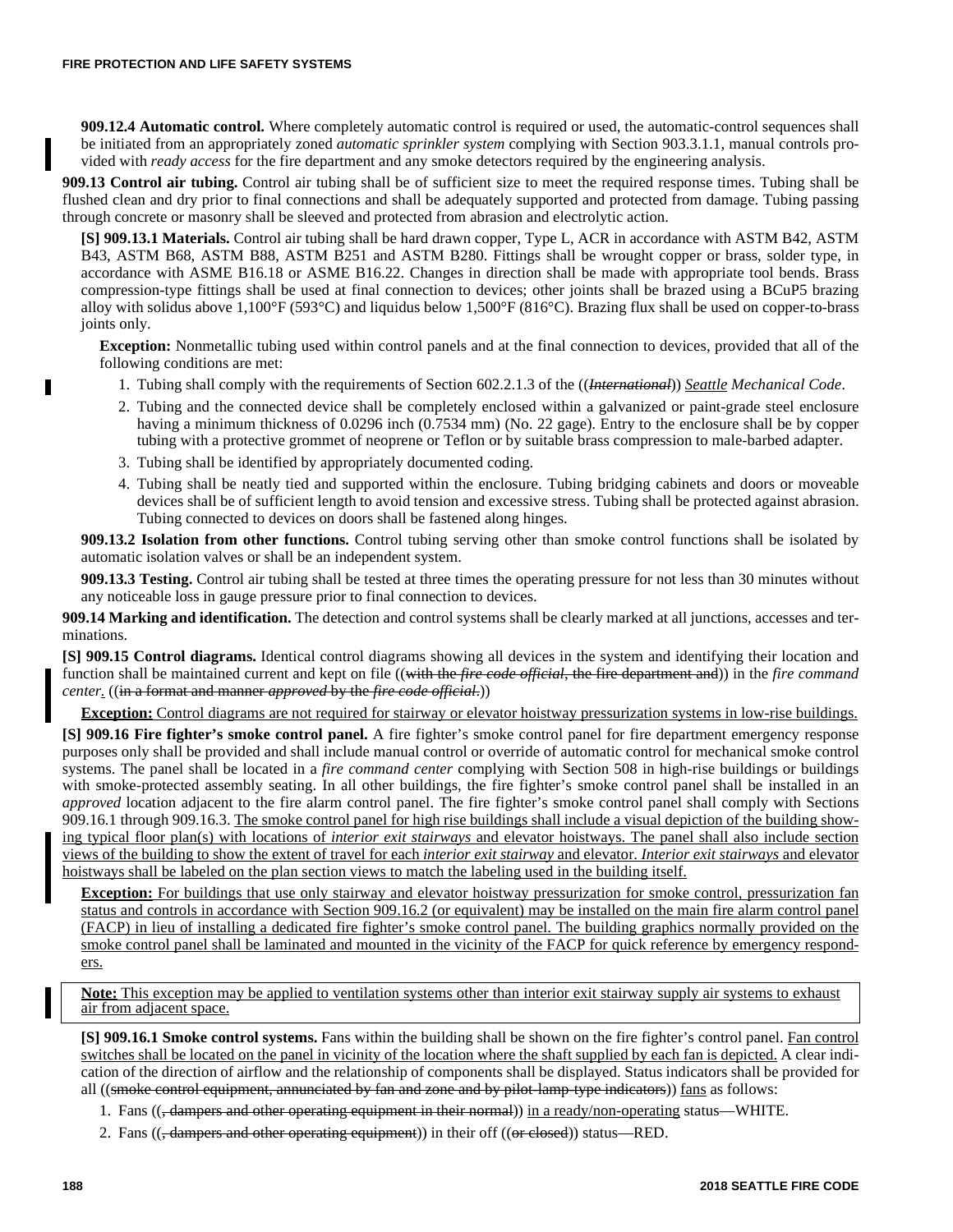3. Fans ((<del>, dampers and other operating equipment in their on or open status</del>)) in operation—GREEN.

4. Fans ((<del>, dampers and other operating equipment</del>)) in a fault ((status)) condition—YELLOW/AMBER.

**[S] 909.16.2 Smoke control panel.** The fire fighter's control panel shall provide control capability over the complete smoke control system equipment within the building as follows:

- 1. ON-AUTO-OFF control over each ((individual piece of operating smoke control equipment that can be controlled from other sources within the building)) shaft pressurization fan. ((This includes *stairway* pressurization fans; smoke exhaust fans; supply, return and exhaust fans; elevator shaft fans; and other operating equipment used or intended for smoke control purposes.))
- 2. ((OPEN-AUTO-CLOSE control over individual dampers relating to smoke control and that are controlled from other sources within the building.)) AUTO-OFF-POSITIVE PRESSURE-NEGATIVE PRESSURE control over each smoke control zone designed with such features. Individual control of each damper and fan used to achieve the positive or negative pressure condition is not required.
- 3. ((ON-OFF or OPEN-CLOSE control over smoke control and other critical equipment associated with a fire or smoke emergency and that can only be controlled from the fire fighter's control panel.)) AUTO-EXHAUST-OFF control over each smoke control zone using the exhaust method of smoke control.

### **Exceptions:**

- 1. Complex systems, where *approved*, where the controls and indicators are combined to control and indicate all elements of a single smoke zone as a unit.
- 2. Complex systems, where *approved*, where the control is accomplished by computer interface using *approved*, plain English commands.

**[S] 909.16.3 Control action and priorities.** The fire fighter's control panel actions shall be as follows:

1. ON-OFF and OPEN-CLOSE control actions shall have the highest priority of any control point within the building. Once issued from the fire fighter's control panel, automatic or manual control from any other control point within the building shall not contradict the control action. Where automatic means are provided to interrupt normal, nonemergency equipment operation or produce a specific result to safeguard the building or equipment including, but not limited to, duct freezestats, duct smoke detectors, high-temperature cutouts, temperature-actuated linkage and similar devices, such means shall be capable of being overridden by the fire fighter's control panel. The last control action as indicated by each fire fighter's control panel switch position shall prevail. Control actions shall not require the smoke control system to assume more than one configuration at any one time.

**Exception:** Power disconnects required by ((NFPA 70)) the Seattle Electrical Code.

2. Only the AUTO position of each three-position firefighter's control panel switch shall allow automatic or manual control action from other control points within the building. The AUTO position shall be the NORMAL, nonemergency, building control position. Where a fire fighter's control panel is in the AUTO position, the actual status of the device (on, off, open, closed) shall continue to be indicated by the status indicator described in **Section** 909.16.1. Where directed by an automatic signal to assume an emergency condition, the NORMAL position shall become the emergency condition for that device or group of devices within the zone. Control actions shall not require the smoke control system to assume more than one configuration at any one time.

**909.17 System response time.** Smoke-control system activation shall be initiated immediately after receipt of an appropriate automatic or manual activation command. Smoke control systems shall activate individual components (such as dampers and fans) in the sequence necessary to prevent physical damage to the fans, dampers, ducts and other equipment. For purposes of smoke control, the fire fighter's control panel response time shall be the same for automatic or manual smoke control action initiated from any other building control point. The total response time, including that necessary for detection, shutdown of operating equipment and smoke control system startup, shall allow for full operational mode to be achieved before the conditions in the space exceed the design smoke condition. The system response time for each component and their sequential relationships shall be detailed in the required rational analysis and verification of their installed condition reported in the required final report.

**[S] 909.18 Acceptance testing.** Devices, equipment, components and sequences shall be individually tested. These tests, in addition to those required by other provisions of this code, <u>or as required in rules promulgated by the building official</u>, shall consist of determination of function, sequence and, where applicable, capacity of their installed condition.

**909.18.1 Detection devices.** Smoke or fire detectors that are a part of a smoke control system shall be tested in accordance with Chapter 9 in their installed condition. Where applicable, this testing shall include verification of airflow in both minimum and maximum conditions.

**Note:** Verification of airflow in stairway or elevator hoistway pressurization systems is only required to verify compliance with duct detector listing.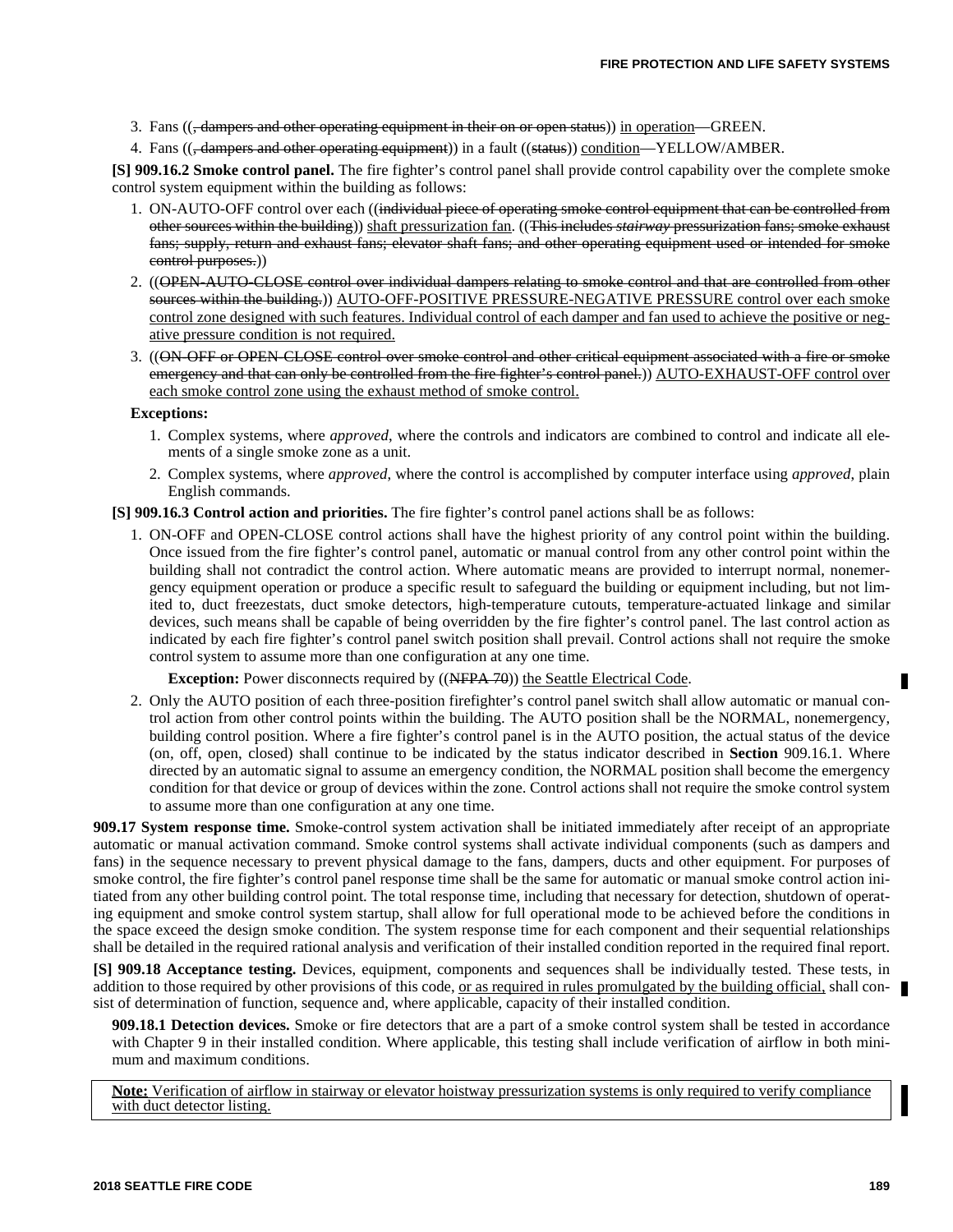п

**[S] 909.18.2 Ducts.** Ducts that are part of a smoke control system shall be traversed using generally accepted practices to determine actual air quantities.

**Exception:** Ducts that are part of a stairway or elevator hoistway pressurization system need not be traversed.

**909.18.3 Dampers.** Dampers shall be tested for function in their installed condition.

**[S] 909.18.4 Inlets and outlets.** Inlets and outlets shall be read using generally accepted practices to determine air quantities.

**Exception:** Air quantities are not required to be determined for stairway or elevator hoistway pressurization systems unless specifically required by other sections in this code.

**909.18.5 Fans.** Fans shall be examined for correct rotation. Measurements of voltage, amperage, revolutions per minute and belt tension shall be made.

**909.18.6 Smoke barriers.** Measurements using inclined manometers or other *approved* calibrated measuring devices shall be made of the pressure differences across *smoke barriers*. Such measurements shall be conducted for each possible smoke control condition.

**[S] 909.18.7 Controls.** Each smoke zone equipped with an automatic-initiation device shall be put into operation by the actuation of one such device. Each additional device within the zone shall be verified to cause the same sequence without requiring the operation of fan motors in order to prevent damage. Control sequences shall be verified throughout the system, including verification of override from the fire fighter's control panel and simulation of ((standby)) emergency power conditions.

**[S] 909.18.8 Testing for smoke control.** Smoke control systems shall be tested by a special inspector for compliance with the *approved* design in accordance with Section 1705.18 of the *International Building Code*.

**909.18.8.1 Scope of testing.** Testing shall be conducted ((in accordance with the following:)) prior to occupancy and after sufficient completion for the purposes of pressure-difference testing, flow measurements, and detection and control verification.

- ((1. During erection of ductwork and prior to concealment for the purposes of leakage testing and recording of device location.
- 2. Prior to occupancy and after sufficient completion for the purposes of pressure-difference testing, flow measurements, and detection and control verification.))

**909.18.8.2 Qualifications.** *Approved* agencies for smoke control testing shall have expertise in fire protection engineering, mechanical engineering and certification as air balancers.

**909.18.8.3 Reports.** A complete report of testing shall be prepared by the *approved* agency. The report shall include identification of all devices by manufacturer, nameplate data, design values, measured values and identification tag or mark. The report shall be reviewed by the responsible registered design professional and, when satisfied that the design intent has been achieved, the responsible registered design professional shall sign, seal and date the report.

**[S] 909.18.8.3.1 Report filing.** ((A copy)) Copies of the final report shall be filed with the building official and the *fire code official.* ((and an)) An identical copy shall be maintained in an *approved* location at the building and shall be made available to the fire department upon request.

**Exception:** A copy of the final report need not be maintained at low-rise buildings using stairway or elevator hoistway pressurization.

**[S] ((909.18.9 Identification and documentation.** Charts, drawings and other documents identifying and locating each component of the smoke control system, and describing their proper function and maintenance requirements, shall be maintained on file at the building as an attachment to the report required by Section 909.18.8.3. Devices shall have an *approved* identifying tag or mark on them consistent with the other required documentation and shall be dated indicating the last time they were successfully tested and by whom.))

**[S] 909.19 System acceptance.** Buildings, or portions thereof, required by this code to comply with this section shall not be issued a certificate of occupancy until such time that the ((*fire code*)) *building official* determines that the provisions of this section have been fully ((complied with and that the fire department has received satisfactory instruction on the operation, both automatic and manual, of the system and a written maintenance program complying with the requirements of Section 909.20.1 has been submitted and *approved* by the *fire code official*)) met.

**Exception:** In buildings of phased construction, a temporary certificate of occupancy, as *approved* by the ((*fire code*)) *building official,* shall be allowed, provided that those portions of the building to be occupied meet the requirements of this section and that the remainder does not pose a significant hazard to the safety of the proposed occupants or adjacent buildings.

**909.20 Maintenance.** Smoke control systems shall be maintained to ensure to a reasonable degree that the system is capable of controlling smoke for the duration required. The system shall be maintained in accordance with the manufacturer's instructions and Sections 909.20.1 through 909.20.6.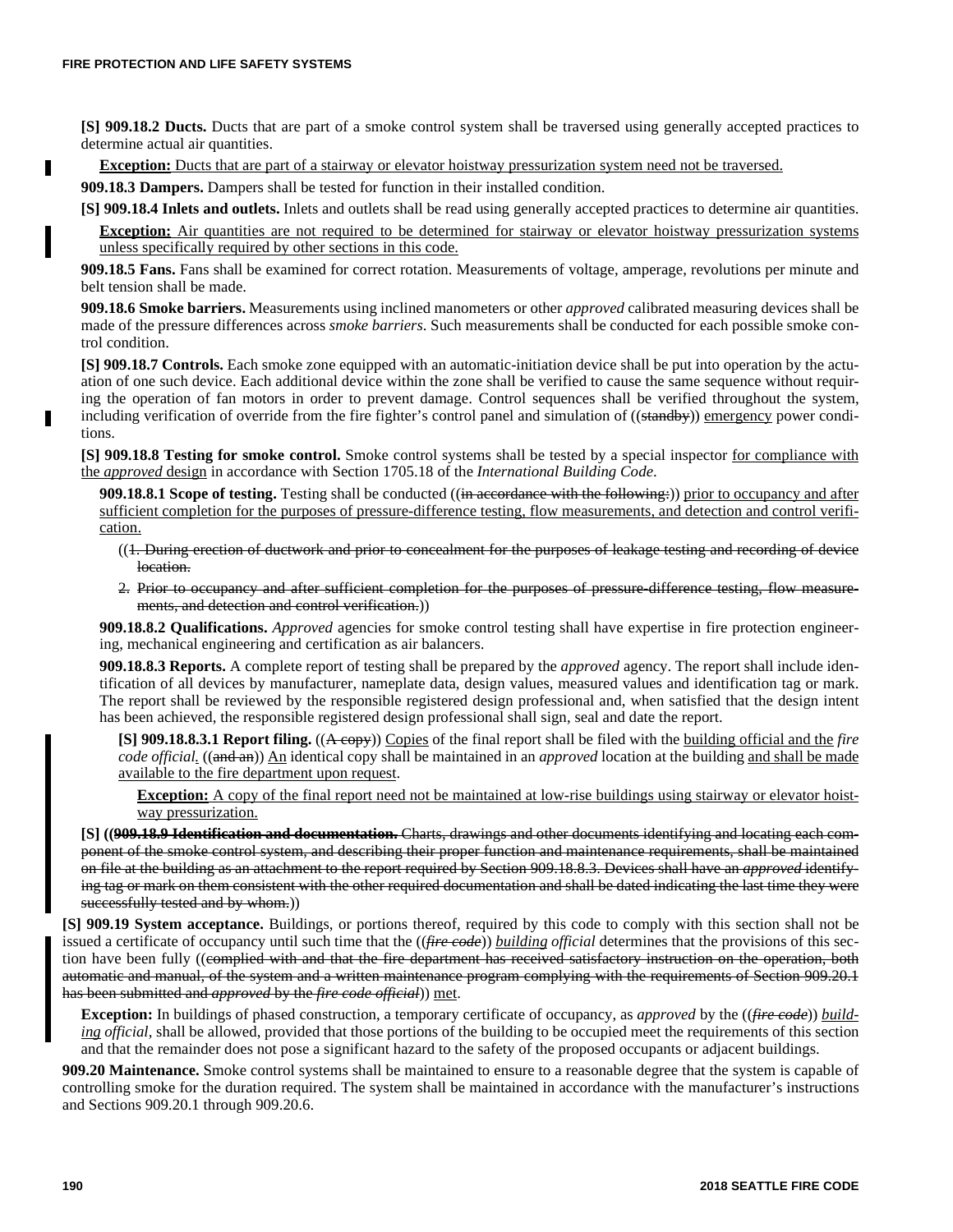**909.20.1 Schedule.** A routine maintenance and operational testing program shall be initiated immediately after the smoke control system has passed the acceptance tests. A written schedule for routine maintenance and operational testing shall be established.

**909.20.2 Records.** Records of smoke control system testing and maintenance shall be maintained. The record shall include the date of the maintenance, identification of the servicing personnel and notification of any unsatisfactory condition and the corrective action taken, including parts replaced.

**909.20.3 Testing.** Operational testing of the smoke control system shall include all equipment such as initiating devices, fans, dampers, controls, doors and windows.

**909.20.4 Dedicated smoke control systems.** Dedicated smoke control systems shall be operated for each control sequence semiannually. The system shall be tested under standby power conditions.

**909.20.5 Nondedicated smoke control systems.** Non-dedicated smoke control systems shall be operated for each control sequence annually. The system shall be tested under standby power conditions.

**909.20.6 Components bypassing weekly test.** Where components of the smoke control system are bypassed by the preprogrammed weekly test required by Section 909.12.1, such components shall be tested semiannually. The system shall be tested under standby power conditions.

**[S][BF] 909.21 Elevator hoistway pressurization alternative.** Where elevator hoistway pressurization is provided in lieu of required enclosed elevator lobbies, the pressurization system shall comply with Sections 909.21.1 through ((909.21.11)) 909.21.8.

**[BF] 909.21.1 Pressurization requirements.** Elevator hoistways shall be pressurized to maintain a minimum positive pressure of 0.10 inch of water (25 Pa) and a maximum positive pressure of 0.25 inch of water (67 Pa) with respect to adjacent occupied space on all floors. This pressure shall be measured at the midpoint of each hoistway door, with all elevator cars at the floor of recall and all hoistway doors on the floor of recall open and all other hoistway doors closed. The pressure differentials shall be measured between the hoistway and the adjacent elevator landing. The opening and closing of hoistway doors at each level must be demonstrated during this test. ((The supply air intake shall be from an outside, uncontaminated source located a minimum distance of 20 feet (6096 mm) from any air exhaust system or outlet.)

### **Exceptions:**

- 1. On floors containing only Group R occupancies, the pressure differential is permitted to be measured between the hoistway and a *dwelling unit* or *sleeping unit*.
- 2. Where an elevator opens into a lobby enclosed in accordance with Section ((3007.6 or 3008.6)) 403.6.1.5 or 403.6.2.6 of the *International Building Code,* the pressure differential is permitted to be measured between the hoistway and the space immediately outside the door(s) from the floor to the enclosed lobby.
- 3. The pressure differential is permitted to be measured relative to the outdoor atmosphere on floors other than the following:
	- 3.1. The fire floor.
	- 3.2. The two floors immediately below the fire floor.
	- 3.3. The floor immediately above the fire floor.
- 4. The minimum positive pressure of 0.10 inch of water (25 Pa) and a maximum positive pressure of 0.25 inch of water (67 Pa) with respect to occupied floors is not required at the floor of recall with the doors open.
- 5. Subject to the approval of the building official, pressurization is not required for elevators in high-rise buildings with less than 75 feet (22 860mm) from the lowest floor to the highest ceiling of the stories served by the elevator.
- 6. Maximum and minimum pressures are permitted to comply with rules promulgated by the building official.

**[S] 909.21.1.1 Supply air.** The supply air shall be taken from an outside, uncontaminated source located a minimum distance of 20 feet (6096 mm) from any mechanical exhaust outlet and dampered relief openings required by Section 909.20.5.3 of the International Building Code. The supply air intake may be located within the building provided it is located no more than 20 feet (6096 mm) from major openings in the building exterior such as loading docks and vehicular entrances. There shall be no obstruction to the flow of air to the intake. Dampers other than motorized dampers required by the International Energy Conservation Code are not permitted in the elevator hoistway pressurization system air supply unless *approved* by the *building official.*

**[BF] ((909.21.1.1)) 909.21.1.2 Use of ventilation systems.** Ventilation systems, other than hoistway supply air systems, are permitted to be used to exhaust air from adjacent spaces ((on the fire floor, two floors immediately below and one floor immediately above the fire floor)) to the building's exterior where necessary to maintain positive pressure relationships as required in Section 909.21.1 during operation of the elevator shaft pressurization system. Ventilation systems used to achieve elevator hoistway pressurization are not required to comply with Section 909.21.4 and 909.21.5.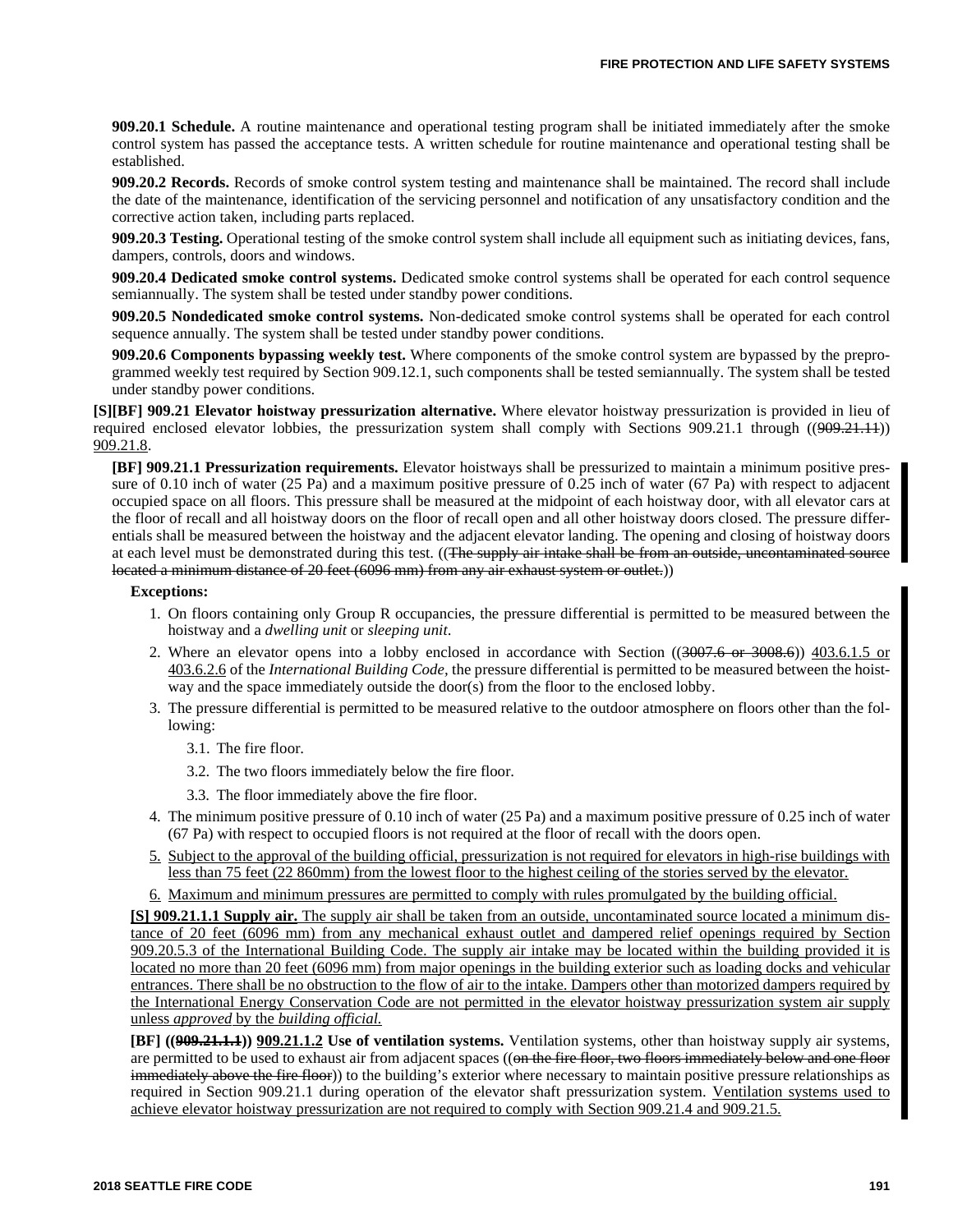**[S][BF] 909.21.2 Rational analysis.** A rational analysis complying with Section 909.4 shall be submitted with the *construction documents*.

**Exception:** A rational analysis is not required for elevator hoistway pressurization in low-rise buildings.

**[BF] 909.21.3 Ducts for system.** Any duct system that is part of the pressurization system shall be protected with the same *fire-resistance rating* as required for the elevator shaft enclosure.

**[BF] 909.21.4 Fan system.** The fan system provided for the pressurization system shall be as required by Sections 909.21.4.1 through 909.21.4.4.

**[S][BF] 909.21.4.1 Fire resistance.** Where located within the building, the fan system that provides the pressurization shall be protected with the same *fire-resistance rating* required for the elevator ((shaft)) hoistway enclosure.

**[S][BF] 909.21.4.2 Smoke detection.** The fan system shall be equipped with ((a)) two smoke detectors ((that will)) located in accordance with NFPA 72 arranged to automatically shut down the fan system only when both smoke ((is detected within the system)) detectors activate. The detectors shall be located downstream of the fan and shall be connected to the fire alarm as a supervisory signal.

**[BF] 909.21.4.3 Separate systems.** A separate fan system shall be used for each elevator hoistway.

**[S][BF] 909.21.4.4 Fan capacity.** The ((supply) fan system shall be ((either adjustable with a capacity of not less than 1,000 cfm (0.4719 m<sup>3</sup>/s) per door, or that specified by a *registered design professional* to meet the requirements of a designed pressurization system)) provided with the capacity to pressurize the elevator hoistway as determined by a registered design professional. The fan system shall be provided with a means to balance or modulate the airflow to the elevator hoistway to meet the differential pressure requirements on all floors for each condition identified by the rational analysis.

**[S][BF] 909.21.5 ((Standby)) Legally required standby and emergency power.** Pressurization systems shall be powered by an approved emergency or legally required standby power system. ((The)) An emergency power system conforming to Section 909.11 shall be provided for pressurization system in high-rise and underground buildings. Legally required standby power shall be provided ((with)) for the pressurization system in all other buildings. The emergency and legally required standby power shall be in accordance with Section 1203. For other than high-rise or underground buildings, connection ahead of the service disconnecting means in accordance with Seattle Electrical Code Section 701.12(E) is permitted as a source of legally required standby power.

**[S][BF] 909.21.6 Activation of pressurization system.** The elevator pressurization system shall be activated upon activation of either the building fire alarm system or the elevator lobby smoke detectors. Where both a building fire alarm system and elevator lobby smoke detectors are present, each shall be independently capable of activating the pressurization system. Activation of the fan serving the hoistway is permitted to be delayed by up to 30 seconds so that elevator recall can be initiated prior to pressurizing the hoistway. Activation of the pressurization equipment shall be independent of the position of any dampers in the elevator hoistway air supply system.

**Note:** Activation of fans serving occupant evacuation elevators is allowed to be delayed, but the elevators must begin occupant evacuation activities and may not be immediately recalled.

**[S][BF] ((909.21.7 Testing.** Testing for performance shall be required in accordance with Section 909.18.8. System acceptance shall be in accordance with Section 909.19.))

**909.21.7 Machine rooms.** Elevator machine rooms shall be pressurized in accordance with the section unless separated from the elevator hoistway by construction in accordance with Section 713 of the *International Building Code.*

**[S][BF] ((909.21.8 Marking and identification.** Detection and control systems shall be marked in accordance with Section 909.14.

**[BF] 909.21.9 Control diagrams.** Control diagrams shall be provided in accordance with Section 909.15.

**[BF] 909.21.10 Control panel.** A control panel complying with Section 909.16 shall be provided.

**[BF] 909.21.11 System response time.** Hoistway pressurization systems shall comply with the requirements for smoke control system response time in Section 909.17.))

### **SECTION 910 SMOKE AND HEAT REMOVAL**

**910.1 General.** Where required by this code, smoke and heat vents or mechanical smoke removal systems shall conform to the requirements of this section.

**910.2 Where required.** Smoke and heat vents or a mechanical smoke removal system shall be installed as required by Sections 910.2.1 and 910.2.2.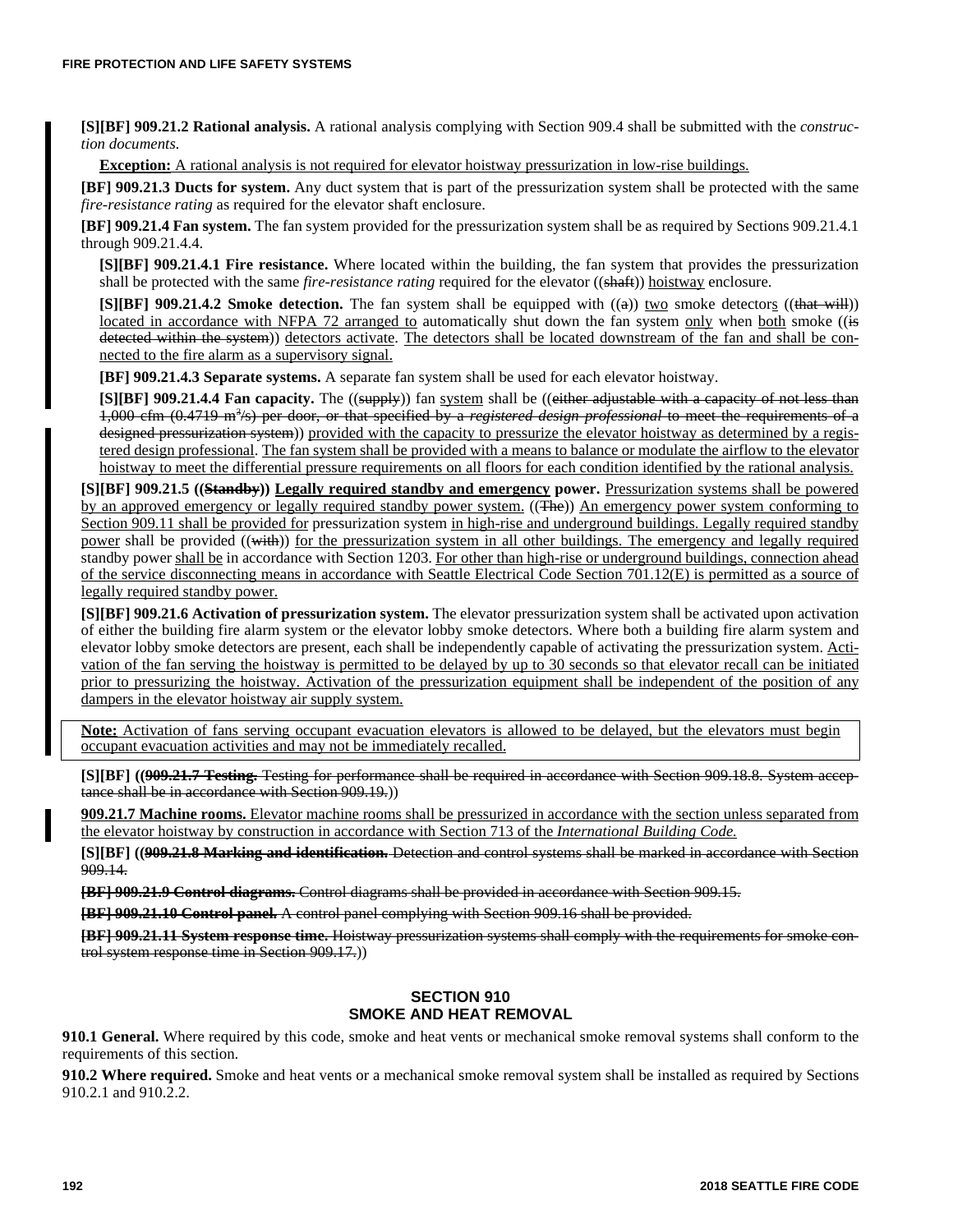### **Exceptions:**

- 1. Frozen food warehouses used solely for storage of Class I and II commodities where protected by an *approved automatic sprinkler system*.
- 2. Smoke and heat removal shall not be required in areas of buildings equipped with early suppression fast-response (ESFR) sprinklers.
- 3. Smoke and heat removal shall not be required in areas of buildings equipped with control mode special application sprinklers with a response time index of 50  $(m \cdot s)^{1/2}$  or less that are listed to control a fire in stored commodities with 12 or fewer sprinklers.

**910.2.1 Group F-1 or S-1.** Smoke and heat vents installed in accordance with Section 910.3 or a mechanical smoke removal system installed in accordance with Section 910.4 shall be installed in buildings and portions thereof used as a Group F-1 or S-1 occupancy having more than 50,000 square feet (4645 m<sup>2</sup>) of undivided area. In occupied portions of a building equipped throughout with an *automatic sprinkler system* in accordance with Section 903.3.1.1, where the upper surface of the story is not a roof assembly, a mechanical smoke removal system in accordance with Section 910.4 shall be installed.

**Exception:** Group S-1 aircraft repair hangars.

**910.2.2 High-piled combustible storage.** Smoke and heat removal required by Table 3206.2 for buildings and portions thereof containing high-piled combustible storage shall be installed in accordance with Section 910.3 in unsprinklered buildings. In buildings and portions thereof containing high-piled combustible storage equipped throughout with an *automatic sprinkler system* in accordance with Section 903.3.1.1, a smoke and heat removal system shall be installed in accordance with Section 910.3 or 910.4. In occupied portions of a building equipped throughout with an *automatic sprinkler system* in accordance with Section 903.3.1.1 where the upper surface of the story is not a roof assembly, a mechanical smoke removal system in accordance with Section 910.4 shall be installed.

**910.3 Smoke and heat vents.** The design and installation of smoke and heat vents shall be in accordance with Sections 910.3.1 through 910.3.3.

**910.3.1 Listing and labeling.** Smoke and heat vents shall be *listed* and labeled to indicate compliance with UL 793 or FM 4430.

**910.3.2 Smoke and heat vent locations.** Smoke and heat vents shall be located 20 feet (6096 mm) or more from adjacent *lot lines* and *fire walls* and 10 feet (3048 mm) or more from *fire barriers.* Vents shall be uniformly located within the roof in the areas of the building where the vents are required to be installed by Section 910.2, with consideration given to roof pitch, sprinkler location and structural members.

**910.3.3 Smoke and heat vents area.** The required aggregate area of smoke and heat vents shall be calculated as follows:

For buildings equipped throughout with an *automatic sprinkler system* in accordance with Section 903.3.1.1:

 $A_{VR} = V/9000$  **(Equation 9-3)** 

where:

 $A_{VR}$  = The required aggregate vent area (ft<sup>2</sup>).

 $V =$  Volume (ft<sup>3</sup>) of the area that requires smoke removal.

For unsprinklered buildings:

where:

 $A_{VR}$  = The required aggregate vent area (ft<sup>2</sup>).

 $A_{FA}$  = The area of the floor in the area that requires smoke removal.

**[S] 910.3.4 Vent operation.** Smoke and heat vents shall be capable of being operated by approved automatic and manual means.

**[S] 910.3.4.1 Fusible link temperature rating.** Where vents are installed in areas provided with automatic fire sprinklers and the vents operate by fusible link, the fusible link shall have a temperature rating of 360 degrees F (192 C).

**910.4 Mechanical smoke removal systems.** Mechanical smoke removal systems shall be designed and installed in accordance with Sections 910.4.1 through 910.4.7.

**910.4.1 Automatic sprinklers required.** The building shall be equipped throughout with an approved *automatic sprinkler system* in accordance with Section 903.3.1.1.

**910.4.2 Exhaust fan construction.** Exhaust fans that are part of a mechanical smoke removal system shall be rated for operation at 221°F (105°C). Exhaust fan motors shall be located outside of the exhaust fan air stream.

 $A_{VR} = A_{FA}/50$  (Equation 9-4)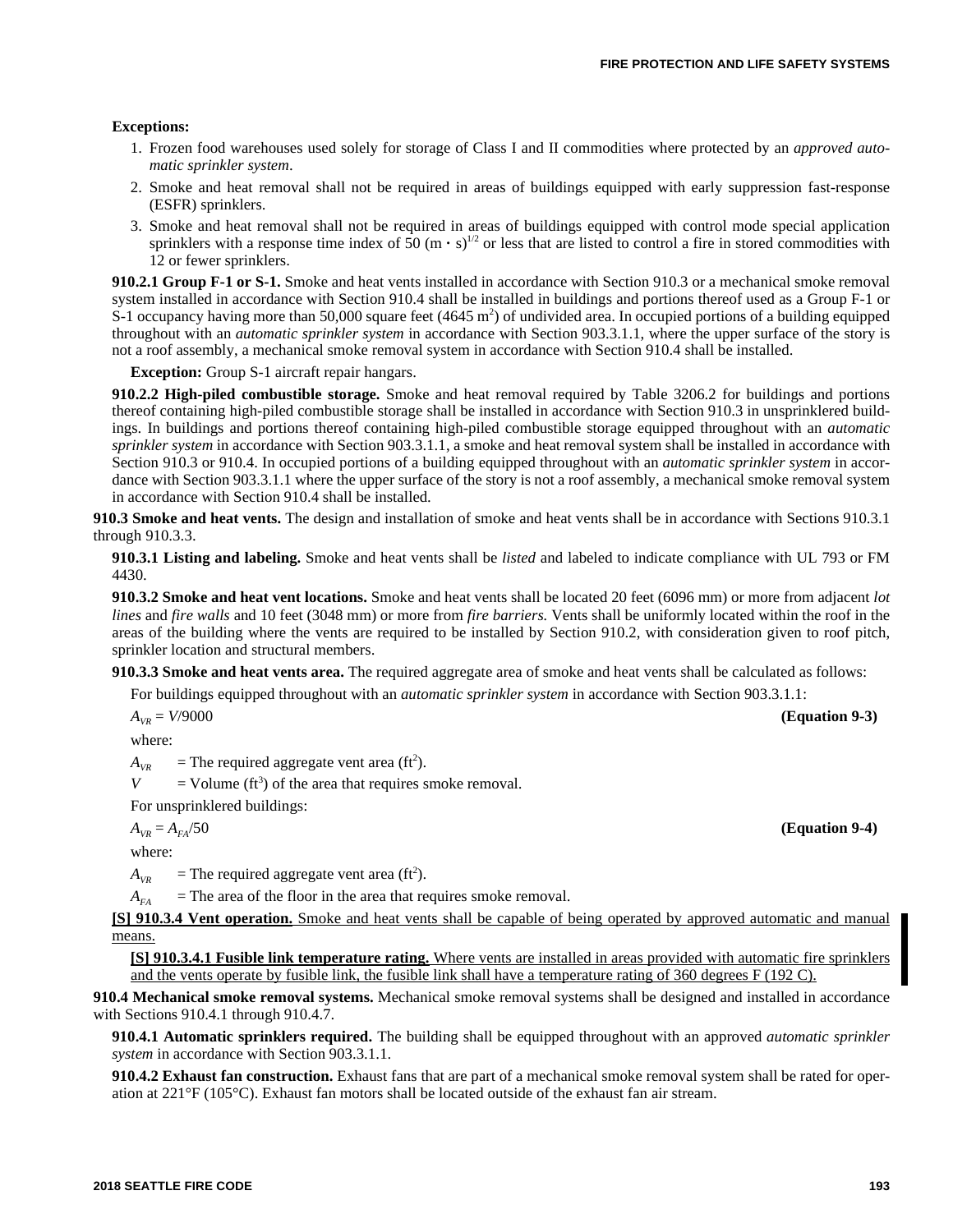**910.4.3 System design criteria.** The mechanical smoke removal system shall be sized to exhaust the building at a minimum rate of two air changes per hour based on the volume of the building or portion thereof without contents. The capacity of each exhaust fan shall not exceed 30,000 cubic feet per minute  $(14.2 \text{ m}^3/\text{s})$ .

**910.4.3.1 Makeup air.** Makeup air openings shall be provided within 6 feet (1829 mm) of the floor level. Operation of makeup air openings shall be manual or automatic. The minimum gross area of makeup air inlets shall be 8 square feet per 1,000 cubic feet per minute  $(0.74 \text{ m}^2 \text{ per } 0.4719 \text{ m}^3/\text{s})$  of smoke exhaust.

**910.4.4 Activation.** The mechanical smoke removal system shall be activated by manual controls only.

**910.4.5 Manual control location.** Manual controls shall be located where they are able to be accessed by the fire service from an exterior door of the building and separated from the remainder of the building by not less than 1-hour *fire barriers* constructed in accordance with Section 707 of the *International Building Code* or *horizontal assemblies* constructed in accordance with Section 711 of the *International Building Code*, or both.

**[S] 910.4.6 Control wiring.** Wiring for operation and control of mechanical smoke removal systems shall be connected ahead of the main disconnect in accordance with Section 701.12E of ((NFPA 70)) the Seattle Electrical Code and be protected against interior fire exposure to temperatures in excess of 1,000°F (538°C) for a period of not less than 15 minutes.

**910.4.7 Controls.** Where building air-handling and mechanical smoke removal systems are combined or where independent building air-handling systems are provided, fans shall automatically shut down in accordance with the *International Mechanical Code*. The manual controls provided for the smoke removal system shall have the capability to override the automatic shutdown of fans that are part of the smoke removal system.

**910.5 Maintenance and testing.** Maintenance and testing of smoke and heat vents and mechanical smoke removal systems shall be in accordance with Sections 910.5.1 and 910.5.2. A written record of inspection, testing and maintenance that includes the date, identification of personnel involved, any unsatisfactory result, corrective action taken and replaced parts shall be maintained on the premises.

**910.5.1 Smoke and heat vents.** Smoke and heat vents shall be maintained in an operative condition. Inspection, testing and maintenance shall be in accordance with NFPA 204 except as follows:

- 1. Mechanically operated smoke and heat vents shall be inspected annually and operationally tested not less than every 5 years.
- 2. Gravity dropout smoke and heat vents shall be inspected annually.
- 3. Fused, damaged or painted fusible links shall be replaced.

**910.5.2 Mechanical smoke removal systems.** Mechanical smoke removal systems shall be maintained in accordance with NFPA 204 and the equipment manufacturer's instructions except as follows:

- 1. Systems shall be inspected and operationally tested annually.
- 2. Testing shall include the operation of all system components, controls and ancillary equipment, such as makeup air openings.
- 3. A written schedule for routine maintenance and operational testing shall be established and testing shall be conducted in accordance with the schedule.

# **SECTION 911 EXPLOSION CONTROL**

**911.1 General.** Explosion control shall be provided in the following locations:

- 1. Where a structure, room or space is occupied for purposes involving explosion hazards as identified in Table 911.1.
- 2. Where quantities of hazardous materials specified in Table 911.1 exceed the maximum allowable quantities in Table 5003.1.1(1).

Such areas shall be provided with explosion (*deflagration*) venting, explosion (*deflagration*) prevention systems or *barricades* in accordance with this section and NFPA 69, or NFPA 495 as applicable. *Deflagration* venting shall not be utilized as a means to protect buildings from *detonation* hazards.

г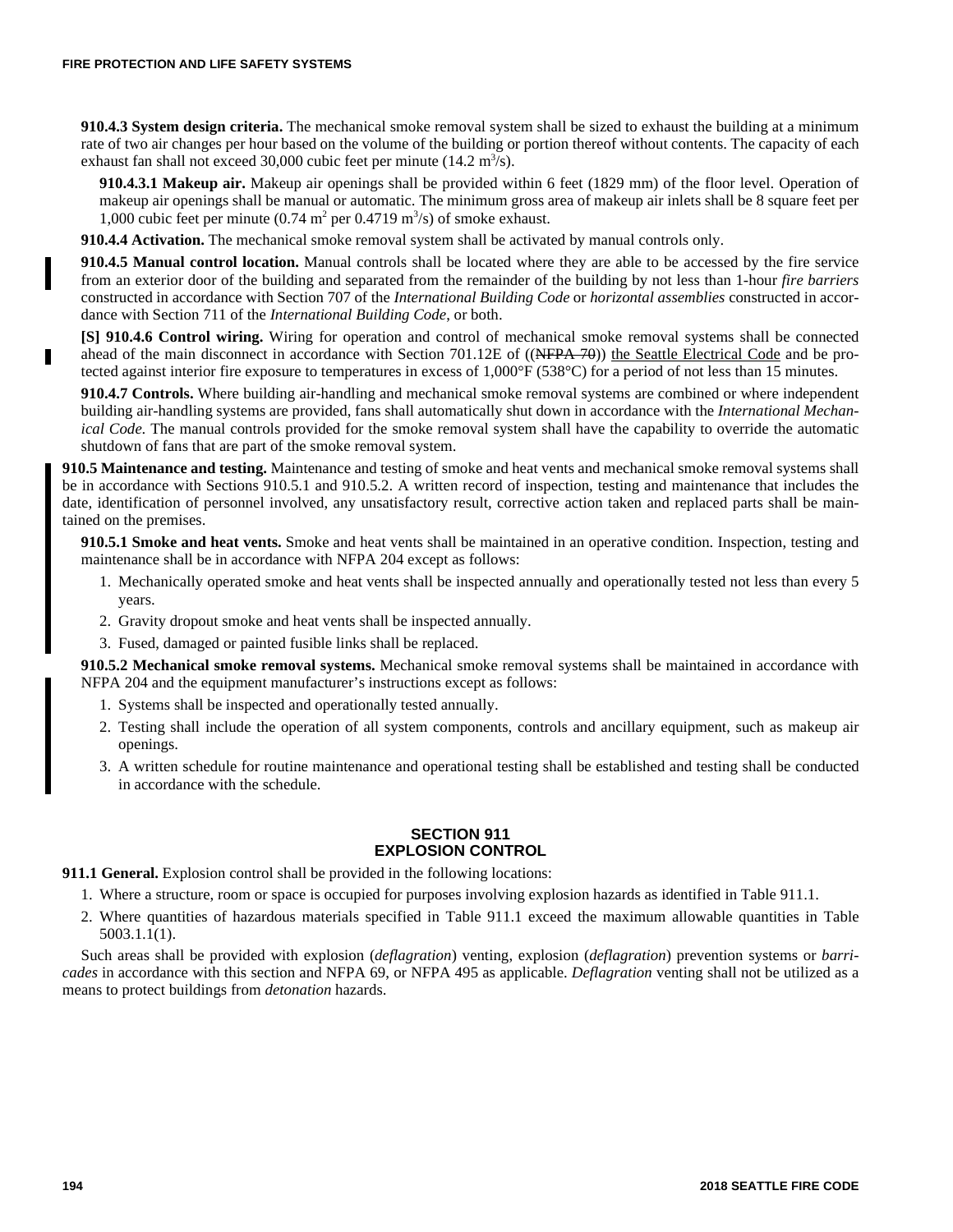|                                                           |                                                                                              | <b>EXPLOSION CONTROL METHODS</b>                                             |                                                                                      |  |  |
|-----------------------------------------------------------|----------------------------------------------------------------------------------------------|------------------------------------------------------------------------------|--------------------------------------------------------------------------------------|--|--|
| <b>MATERIAL</b>                                           | <b>CLASS</b>                                                                                 | <b>Barricade construction</b>                                                | Explosion (deflagration) venting or<br>explosion (deflagration) prevention systems   |  |  |
|                                                           | <b>Hazard Category</b>                                                                       |                                                                              |                                                                                      |  |  |
| Combustible dusts <sup>a</sup>                            |                                                                                              | Not required                                                                 | Required                                                                             |  |  |
| Cryogenic fluids                                          | Flammable                                                                                    | Not required                                                                 | Required                                                                             |  |  |
| Explosives                                                | Division 1.1<br>Division 1.2<br>Division 1.3<br>Division 1.4<br>Division 1.5<br>Division 1.6 | Required<br>Required<br>Not required<br>Not required<br>Required<br>Required | Not required<br>Not required<br>Required<br>Required<br>Not required<br>Not required |  |  |
| Flammable gas                                             | Gaseous<br>Liquefied                                                                         | Not required<br>Not required                                                 | Required<br>Required                                                                 |  |  |
| Flammable liquids                                         | IA <sup>b</sup><br>$\mathbf{IR}^c$                                                           | Not required<br>Not required                                                 | Required<br>Required                                                                 |  |  |
| Organic peroxides                                         | Unclassified detonable<br>I                                                                  | Required<br>Required                                                         | Not permitted<br>Not permitted                                                       |  |  |
| Oxidizer liquids and solids<br>$\overline{\mathcal{A}}$   |                                                                                              | Required                                                                     | Not permitted                                                                        |  |  |
| Pyrophoric                                                | Gases                                                                                        | Not required                                                                 | Required                                                                             |  |  |
| 4<br>3 detonable<br>Unstable (reactive)<br>3 nondetonable |                                                                                              | Required<br>Required<br>Not required                                         | Not permitted<br>Not permitted<br>Required                                           |  |  |
| 3<br>Water-reactive liquids and solids<br>$2^e$           |                                                                                              | Not required<br>Not required                                                 | Required<br>Required                                                                 |  |  |
|                                                           | <b>Special Uses</b>                                                                          |                                                                              |                                                                                      |  |  |
| Acetylene generator rooms                                 | $\overline{\phantom{0}}$                                                                     | Not required                                                                 | Required                                                                             |  |  |
| Grain processing                                          |                                                                                              | Not required                                                                 | Required                                                                             |  |  |
| Liquefied petroleum gas distribution facilities           |                                                                                              | Not required                                                                 | Required                                                                             |  |  |
| Where explosion hazards exist <sup>d</sup>                | Detonation<br>Deflagration                                                                   | Required<br>Not required                                                     | Not permitted<br>Required                                                            |  |  |

#### **TABLE 911.1 EXPLOSION CONTROL REQUIREMENTS<sup>6</sup>**

a. Combustible dusts that are generated during manufacturing or processing. See definition of "Combustible dust" in Chapter 2.

b. Storage or use.

c. In open use or dispensing.

d. Rooms containing dispensing and use of hazardous materials where an explosive environment can occur because of the characteristics or nature of the hazardous materials or as a result of the dispensing or use process.

e. A method of explosion control shall be provided where Class 2 water-reactive materials can form potentially explosive mixtures.

f. Explosion venting is not required for Group H-5 Fabrication Areas complying with Chapter 27 and the ((*International*)) *Seattle Building Code*.

**911.2 Required deflagration venting.** Areas that are required to be provided with *deflagration* venting shall comply with the following:

- 1. Walls, ceilings and roofs exposing surrounding areas shall be designed to resist a minimum internal pressure of 100 pounds per square foot (psf) (4788 Pa). The minimum internal design pressure shall be not less than five times the maximum internal relief pressure specified in Item 5 of this section.
- 2. *Deflagration* venting shall be provided only in exterior walls and roofs.

**Exception:** Where sufficient *exterior wall* and roof venting cannot be provided because of inadequate exterior wall or roof area, *deflagration* venting shall be allowed by specially designed shafts vented to the exterior of the building.

- 3. *Deflagration* venting shall be designed to prevent unacceptable structural damage. Where relieving a *deflagration*, vent closures shall not produce projectiles of sufficient velocity and mass to cause life threatening injuries to the occupants or other persons on the property or adjacent *public ways*.
- 4. The aggregate clear area of vents and venting devices shall be governed by the pressure resistance of the construction assemblies specified in Item 1 of this section and the maximum internal pressure allowed by Item 5 of this section.
- 5. Vents shall be designed to withstand loads in accordance with the *International Building Code*. Vents shall consist of any one or any combination of the following to relieve at a maximum internal pressure of 20 pounds per square foot (958 Pa), but not less than the loads required by the *International Building Code*:

5.1. *Exterior walls* designed to release outward.

П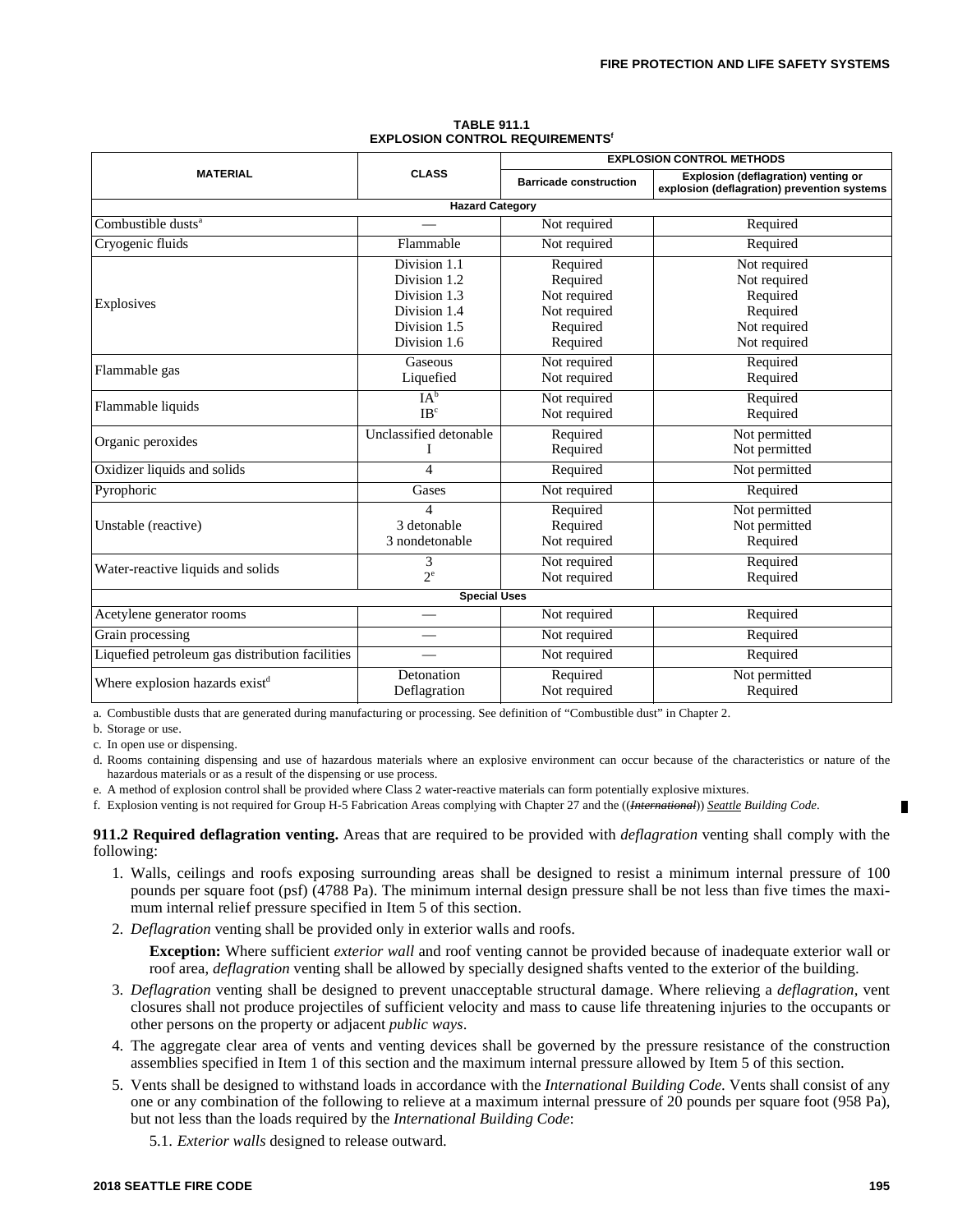- 5.2. Hatch covers.
- 5.3. Outward swinging doors.
- 5.4. Roofs designed to uplift.
- 5.5. Venting devices *listed* for the purpose.
- 6. Vents designed to release from the *exterior walls* or roofs of the building when venting a *deflagration* shall discharge directly to the exterior of the building where an unoccupied space not less than 50 feet (15 240 mm) in width is provided between the exterior walls of the building and the lot line.

**Exception:** Vents complying with Item 7 of this section.

- 7. Vents designed to remain attached to the building when venting a *deflagration* shall be so located that the discharge opening shall be not less than 10 feet (3048 mm) vertically from window openings and *exits* in the building and 20 feet (6096 mm) horizontally from *exits* in the building, from window openings and *exits* in adjacent buildings on the same lot and from the lot line.
- 8. Discharge from vents shall not be into the interior of the building.

**911.3 Explosion prevention systems.** Explosion prevention systems shall be of an *approved* type and installed in accordance with the provisions of this code and NFPA 69.

**911.4 Barricades.** *Barricades* shall be designed and installed in accordance with NFPA 495.

# **SECTION 912 FIRE DEPARTMENT CONNECTIONS**

**912.1 Installation.** Fire department connections shall be installed in accordance with the NFPA standard applicable to the system design and shall comply with Sections 912.2 through 912.7.

**912.2 Location.** With respect to hydrants, driveways, buildings and landscaping, fire department connections shall be so located that fire apparatus and hose connected to supply the system will not obstruct access to the buildings for other fire apparatus. The location of fire department connections shall be *approved* by the *fire code official*.

**912.2.1 Visible location.** Fire department connections shall be located on the street side of buildings or facing *approved* fire apparatus access roads, fully visible and recognizable from the street, fire apparatus access road or nearest point of fire department vehicle access or as otherwise *approved* by the *fire code official*.

**912.2.2 Existing buildings.** On existing buildings, wherever the fire department connection is not visible to approaching fire apparatus, the fire department connection shall be indicated by an *approved* sign mounted on the street front or on the side of the building. Such sign shall have the letters "FDC" not less than 6 inches (152 mm) high and words in letters not less than 2 inches (51 mm) high or an arrow to indicate the location. Such signs shall be subject to the approval of the *fire code official*.

**912.3 Fire hose threads.** Fire hose threads used in connection with standpipe systems shall be *approved* and shall be compatible with fire department hose threads.

**912.4 Access.** Immediate access to fire department connections shall be maintained at all times and without obstruction by fences, bushes, trees, walls or any other fixed or moveable object. Access to fire department connections shall be *approved* by the *fire code official*.

**Exception:** Fences, where provided with an access gate equipped with a sign complying with the legend requirements of Section 912.5 and a means of emergency operation. The gate and the means of emergency operation shall be *approved* by the *fire code official* and maintained operational at all times.

**912.4.1 Locking fire department connection caps.** The *fire code official* is authorized to require locking caps on fire department connections for water-based *fire protection systems* where the responding fire department carries appropriate key wrenches for removal.

**912.4.2 Clear space around connections.** A working space of not less than 36 inches (914 mm) in width, 36 inches (914 mm) in depth and 78 inches (1981 mm) in height shall be provided and maintained in front of and to the sides of wallmounted fire department connections and around the circumference of free-standing fire department connections, except as otherwise required or *approved* by the *fire code official*.

**912.4.3 Physical protection.** Where fire department connections are subject to impact by a motor vehicle, vehicle impact protection shall be provided in accordance with Section 312.

**912.5 Signs.** A metal sign with raised letters not less than 1 inch (25 mm) in size shall be mounted on all fire department connections serving automatic sprinklers, standpipes or fire pump connections. Such signs shall read: AUTOMATIC SPRINKLERS or STANDPIPES or TEST CONNECTION or a combination thereof as applicable. Where the fire department connection does not serve the entire building, a sign shall be provided indicating the portions of the building served.

**[S] 912.5.1 Signs for high-rise buildings.** An additional sign with letters at least 1 inch in size shall be provided at the fire department connections of high-rise buildings that indicate the building fire pump static (churn) discharge pressure. Where

п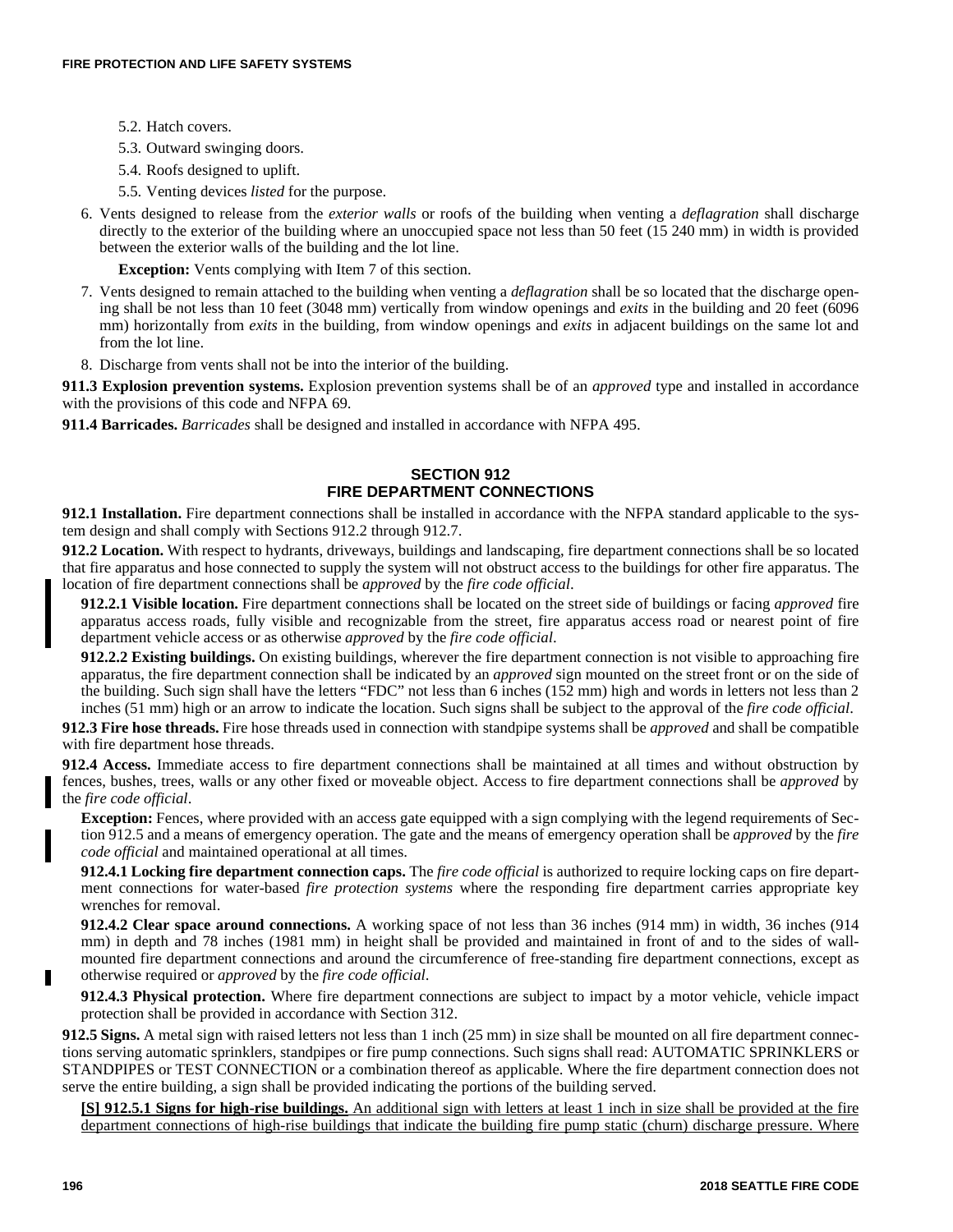the pump is more than two stories above or below the fire department connections, the pump static/churn discharge pressure on the signage shall be adjusted to correct for the elevation difference.

**[S] 912.6 Backflow protection.** The potable water supply to automatic sprinkler and standpipe systems shall be protected against backflow as required by the ((*International*)) *Uniform Plumbing Code.*

**912.7 Inspection, testing and maintenance.** Fire department connections shall be periodically inspected, tested and maintained in accordance with NFPA 25. Records of inspection, testing and maintenance shall be maintained.

### **SECTION 913 FIRE PUMPS**

**913.1 General.** Where provided, fire pumps shall be installed in accordance with this section and NFPA 20.

**913.2 Protection against interruption of service.** The fire pump, driver and controller shall be protected in accordance with NFPA 20 against possible interruption of service through damage caused by explosion, fire, flood, earthquake, rodents, insects, windstorm, freezing, vandalism and other adverse conditions.

**913.2.1 Protection of fire pump rooms.** Rooms where fire pumps are located shall be separated from all other areas of the building in accordance with Section 913.2.1 of the *International Building Code*.

**913.2.2 Circuits supplying fire pumps.** Cables used for survivability of circuits supplying fire pumps shall be protected using one of the following methods:

- 1. Cables used for survivability of required critical circuits shall be *listed* in accordance with UL 2196 and shall have a *fire-resistance rating* of not less than 1 hour.
- 2. Electrical circuit protective systems shall have a *fire-resistance rating* of not less than 1 hour. Electrical circuit protective systems shall be installed in accordance with their listing requirements.
- 3. Construction having a *fire-resistance rating* of not less than 1 hour.

**913.3 Temperature of pump room.** Suitable means shall be provided for maintaining the temperature of a pump room or pump house, where required, above  $40^{\circ}$ F (5<sup>o</sup>C).

**913.3.1 Engine manufacturer's recommendation.** Temperature of the pump room, pump house or area where engines are installed shall never be less than the minimum recommended by the engine manufacturer. The engine manufacturer's recommendations for oil heaters shall be followed.

**913.4 Valve supervision.** Where provided, the fire pump suction, discharge and bypass valves, and isolation valves on the backflow prevention device or assembly shall be supervised open by one of the following methods:

- 1. Central-station, proprietary or remote-station signaling service.
- 2. Local signaling service that will cause the sounding of an audible signal at a constantly attended location.
- 3. Locking valves open.
- 4. Sealing of valves and *approved* weekly recorded inspection where valves are located within fenced enclosures under the control of the *owner*.

**913.4.1 Test outlet valve supervision.** Fire pump test outlet valves shall be supervised in the closed position.

**913.5 Testing and maintenance.** Fire pumps shall be inspected, tested and maintained in accordance with the requirements of this section and NFPA 25. Records of inspection, testing and maintenance shall be maintained.

**913.5.1 Acceptance test.** Acceptance testing shall be done in accordance with the requirements of NFPA 20.

**913.5.2 Generator sets.** Engine generator sets supplying emergency or standby power to fire pump assemblies shall be periodically tested in accordance with NFPA 110. Records of testing shall be maintained.

**913.5.3 Transfer switches.** Automatic transfer switches shall be periodically tested in accordance with NFPA 110. Records of testing shall be maintained.

**913.5.4 Pump room environmental conditions.** Tests of pump room environmental conditions, including heating, ventilation and illumination, shall be made to ensure proper manual or automatic operation of the associated equipment.

# **SECTION 914**

### **FIRE PROTECTION BASED ON SPECIAL DETAILED REQUIREMENTS OF USE AND OCCUPANCY**

**914.1 General.** This section shall specify where *fire protection systems* are required based on the detailed requirements of use and occupancy of the *International Building Code*.

**914.2 Covered and open mall buildings.** Covered and open mall buildings shall comply with Sections 914.2.1 through 914.2.4.

**914.2.1 Automatic sprinkler system.** Covered and open mall buildings and buildings connected shall be equipped throughout with an automatic sprinkler system in accordance with Section 903.3.1.1, which shall comply with the all of the following: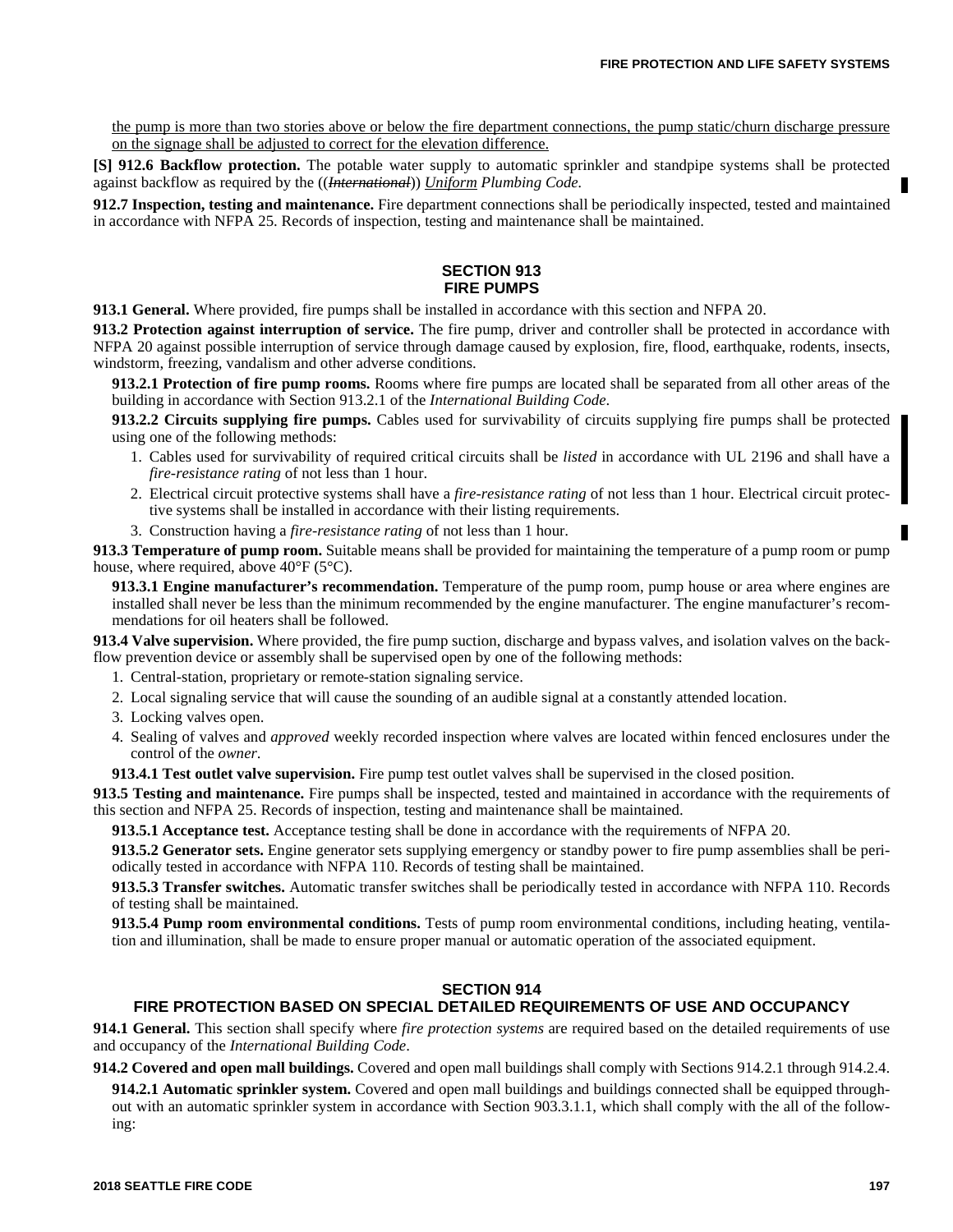- 1. The automatic sprinkler system shall be complete and operative throughout occupied space in the mall building prior to occupancy of any of the tenant spaces. Unoccupied tenant spaces shall be similarly protected unless provided with approved alternative protection.
- 2. Sprinkler protection for the mall of a covered mall building shall be independent from that provided for tenant spaces or anchor buildings.
- 3. Sprinkler protection for the tenant spaces of an open mall building shall be independent from that provided for anchor buildings.
- 4. Sprinkler protection shall be provided beneath exterior circulation balconies located adjacent to an open mall.
- 5. Where tenant spaces are supplied by the same system, they shall be independently controlled.

**Exception:** An *automatic sprinkler system* shall not be required in spaces or areas of open parking garages separated from the covered or open mall in accordance with Section 402.4.2.3 of the *International Building Code* and constructed in accordance with Section 406.5 of the *International Building Code*.

**914.2.2 Standpipe system.** The covered and open mall building shall be equipped throughout with a standpipe system as required by Section 905.3.3.

914.2.3 Emergency voice/alarm communication system. Where the total floor area exceeds 50,000 square feet (4645 m<sup>2</sup>) within either a covered mall building or within the perimeter line of an open mall building, an emergency voice/alarm communication system shall be provided. *Access* to emergency voice/alarm communication systems serving a mall, required or otherwise, shall be provided for the fire department. The system shall be provided in accordance with Section 907.5.2.2.

**[S] 914.2.4 Fire department access to equipment.** Rooms or areas containing controls for air-conditioning systems, automatic fire-extinguishing systems, ((*automatic sprinkler systems* or other detection, suppression or control elements)) or fire protection systems shall be identified for use by the fire department.

**914.3 High-rise buildings.** High-rise buildings shall comply with Sections 914.3.1 through 914.3.7.

**[S] 914.3.1 Automatic sprinkler system.** Buildings and structures shall be equipped throughout with an *automatic sprinkler system* in accordance with Section 903.3.1.1 and a secondary water supply where required by Section 914.3.2.

**Exception:** An *automatic sprinkler system* shall not be required in spaces or areas of ( $\left($ .)

1. Open parking garages in accordance with Section 406.5 of the *International Building Code.*

2. Telecommunications)) telecommunications equipment buildings used exclusively for telecommunications equipment, associated electrical power distribution equipment, batteries and standby engines, provided that those spaces or areas are equipped throughout with an automatic fire detection system in accordance with Section 907.2 and are separated from the remainder of the building by not less than 1-hour *fire barriers* constructed in accordance with Section 707 of the *International Building Code* or not less than 2-hour *horizontal assemblies* constructed in accordance with Section 711 of the *International Building Code*, or both.

**[S] ((914.3.1.1 Number of sprinkler risers and system design.** Each sprinkler system zone in buildings that are more than 420 feet (128 m) in height shall be supplied by not fewer than two risers. Each riser shall supply sprinklers on alternate floors. If more than two risers are provided for a zone, sprinklers on adjacent floors shall not be supplied from the same riser.)

**[S] 914.3.1.1 Automatic sprinkler system design.** High-rise building sprinkler systems shall be combination standpipe/ sprinkler systems incorporating the following features:

- 1. Each floor sprinkler system shall be connected between standpipe risers.
- 2. Shut-off valves, water-flow devices and check valves (or pressure reducing valves) shall be provided on each floor at the sprinkler system connection to each standpipe.
- 3. Two four-way fire department connections serving the combination system shall be provided on separate streets well separated from each other.
- 4. When a mid-level fire pump is required to meet pressure requirements, two pumps with the same rating shall be installed.
- 5. Dry-pipe sprinkler systems serving parking garages may use a separate two-way fire department connection. The dry-pipe sprinkler system shall be supplied by the on-site water tank.
- 6. The standpipe risers in each required stair shall be a minimum pipe size of 6 inches (152 mm).
- 7. Two 2-1/2-inch (64 mm) hose connections shall be provided on every floor level landing in every required stairway. If pressure reducing valves (PRV) are required, each hose connection shall be provided with its own PRV.
- 8. The system shall be designed to provide a minimum flow of 300 gpm (19 L/s) at a minimum pressure of 150 psi (1034 kPa) [maximum 205 psi (1379 kPa)] at each standpipe connection in addition to the flow and pressure requirements contained in NFPA 14.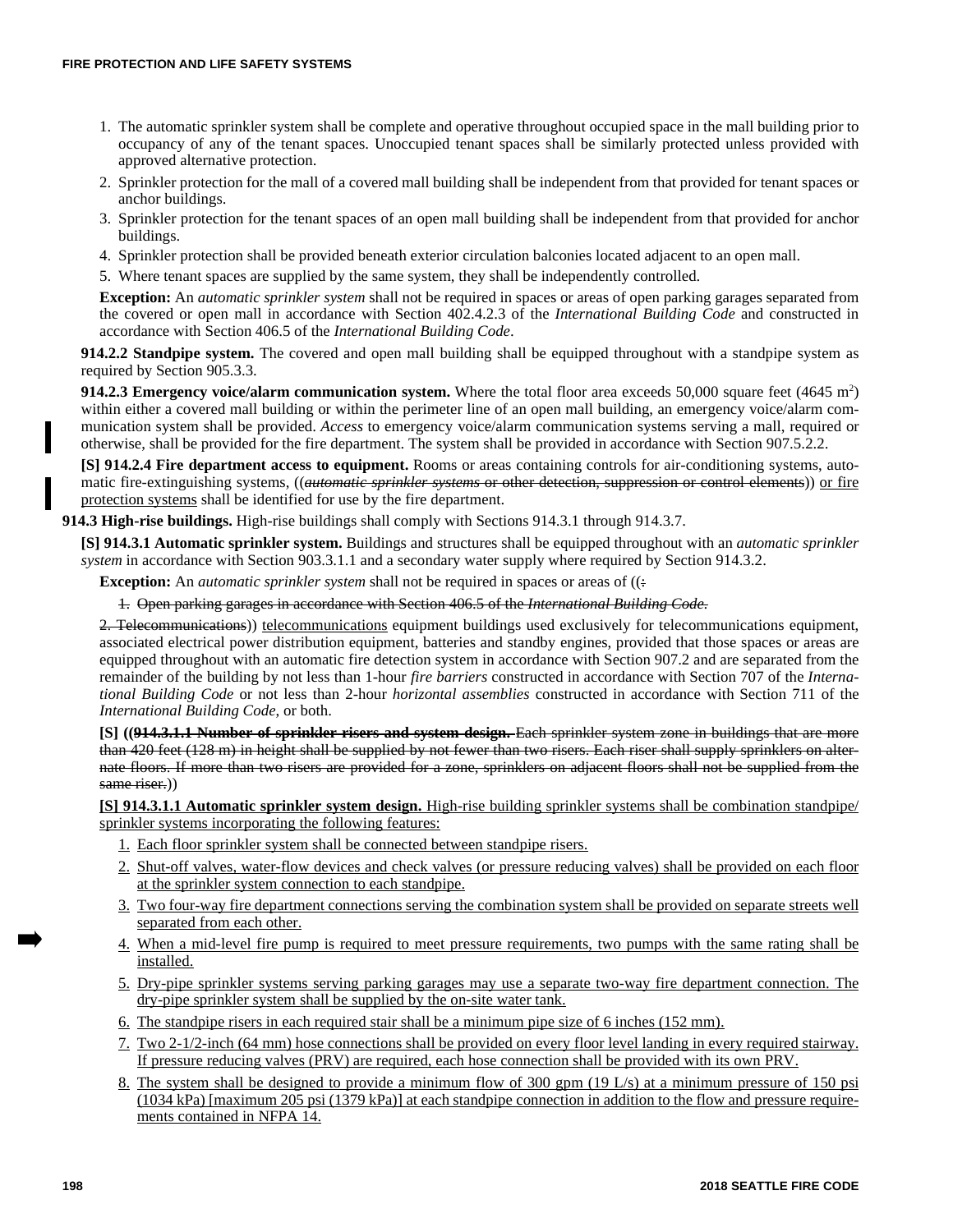**914.3.1.1.1 Riser location.** Sprinkler risers shall be placed in interior exit stairways and ramps that are remotely located in accordance with Section 1007.

**[W][S] 914.3.1.2 Water supply to required fire pumps.** In ((buildings that are more than 420 feet (128 m) in *building height*)) buildings of Type IV-A and IV-B that are more than 120 feet in building height, required fire pumps shall be supplied by connections to not fewer than two water mains located in different streets. Separate supply piping shall be provided between each connection to the water main and the pumps. Each connection and the supply piping between the connection and the pumps shall be sized to supply the flow and pressure required for the pumps to operate.

**Exception:** Two connections to the same main shall be permitted provided that the main is valved such that an interruption can be isolated so that the water supply will continue without interruption through not fewer than one of the connections.

**[S] 914.3.2 Secondary water supply.** An automatic secondary on-site water supply having a capacity providing the lesser of a net volume of 33,000 gallons or a volume that is not less than the hydraulically calculated sprinkler demand, including the hose stream requirement, shall be provided for high-rise buildings assigned to Seismic Design Category C, D, E or F as determined by the *International Building Code*. An additional fire pump shall not be required for the secondary water supply unless needed to provide the minimum design intake pressure at the suction side of the fire pump supplying the *automatic sprinkler system*. The secondary water supply shall have a duration of not less than 30 minutes as determined by the occupancy hazard classification in accordance with NFPA 13.

**Exception:** Existing buildings.

**914.3.3 Fire alarm system.** A fire alarm system shall be provided in accordance with Section 907.2.12.

**914.3.4 Automatic smoke detection.** Smoke detection shall be provided in accordance with Section 907.2.12.1.

**914.3.5 Emergency voice/alarm communication system.** An emergency voice/alarm communication system shall be provided in accordance with Section 907.5.2.2.

**914.3.6 Emergency responder radio coverage.** Emergency responder radio coverage shall be provided in accordance with Section 510.

**914.3.7 Fire command.** A *fire command center* complying with Section 508 shall be provided in a location *approved* by the fire department.

**[S] 914.4 Atriums.** Atriums shall comply with Sections 914.4.1 and 914.4.2.

**914.4.1 Automatic sprinkler system.** An *approved automatic sprinkler system* shall be installed throughout the entire building.

**Exceptions:**

- 1. That area of a building adjacent to or above the atrium need not be sprinklered, provided that portion of the building is separated from the atrium portion by not less than a 2-hour *fire barrier* constructed in accordance with Section 707 of the *International Building Code* or *horizontal assemblies* constructed in accordance with Section 711 of the *International Building Code*, or both.
- 2. Where the ceiling of the atrium is more than 55 feet  $(16764 \text{ mm})$  above  $((\text{the floor}))$  any floor area open to the atrium, sprinkler protection at the ceiling of the atrium is not required.

**914.4.2 Fire alarm system.** A fire alarm system shall be provided where required by Section 907.2.13.

**914.5 Underground buildings.** Underground buildings shall comply with Sections 914.5.1 through 914.5.5.

**914.5.1 Automatic sprinkler system.** The highest *level of exit discharge* serving the underground portions of the building and all levels below shall be equipped with an *automatic sprinkler system* installed in accordance with Section 903.3.1.1. Water-flow switches and control valves shall be supervised in accordance with Section 903.4.

**914.5.2 Smoke control system.** A smoke control system is required to control the migration of products of combustion in accordance with Section 909 and provisions of this section. Smoke control shall restrict movement of smoke to the general area of fire origin and maintain *means of egress* in a usable condition.

**914.5.3 Compartment smoke control system.** Where compartmentation is required by Section 405.4 of the *International Building Code*, each compartment shall have an independent smoke control system. The system shall be automatically activated and capable of manual operation in accordance with Section 907.2.17.

**914.5.4 Fire alarm system.** A fire alarm system shall be provided where required by Sections 907.2.17 and 907.2.18.

**914.5.5 Standpipe system.** The underground building shall be provided throughout with a standpipe system in accordance with Section 905.

**914.6 Stages.** Stages shall comply with Sections 914.6.1 and 914.6.2.

**914.6.1 Automatic sprinkler system.** Stages shall be equipped with an *automatic sprinkler system* in accordance with Section 903.3.1.1. Sprinklers shall be installed under the roof and gridiron and under all catwalks and galleries over the stage. Sprinklers shall be installed in dressing rooms, performer lounges, shops and storerooms accessory to such stages.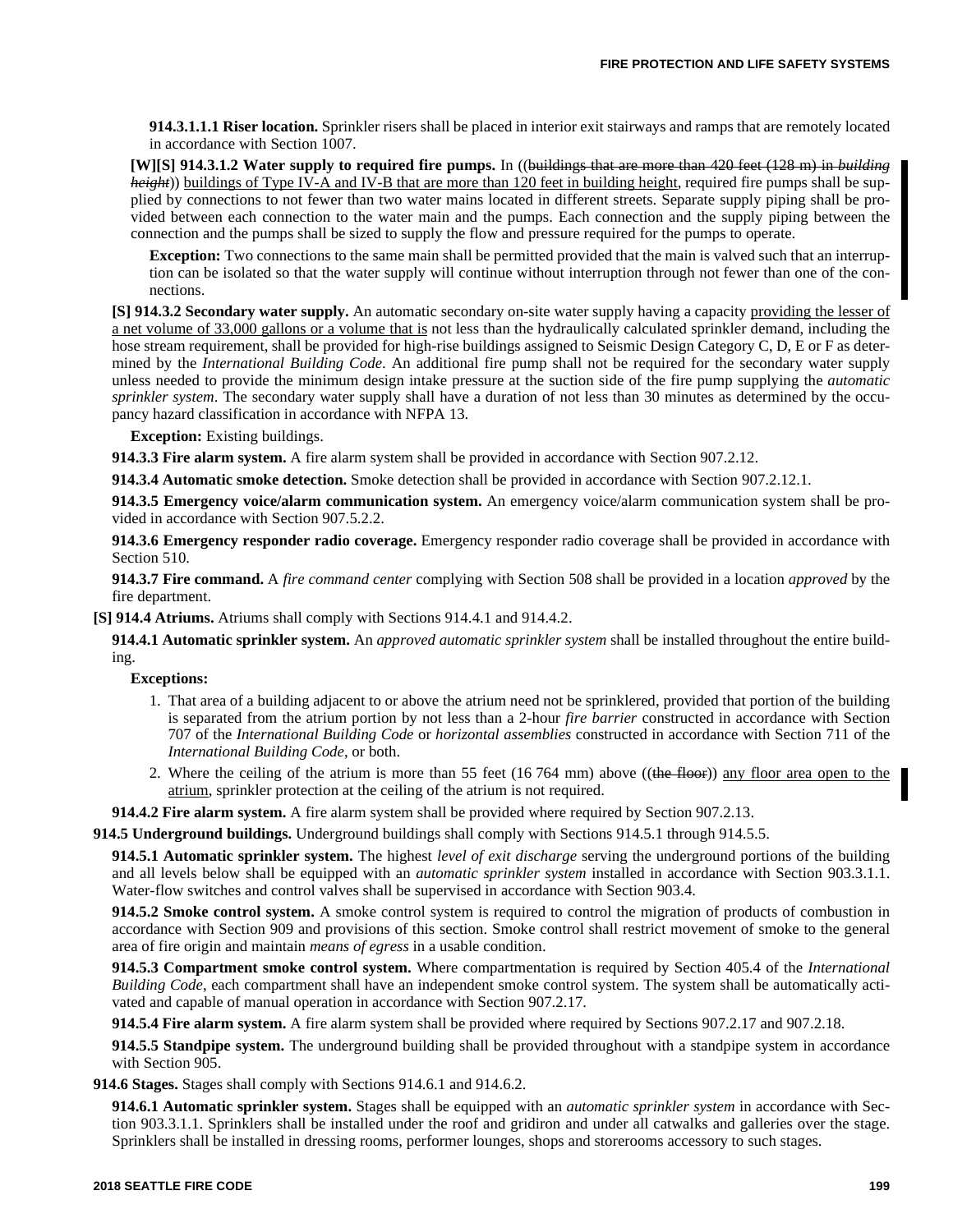### **Exceptions:**

- 1. Sprinklers are not required under stage areas less than 4 feet (1219 mm) in clear height utilized exclusively for storage of tables and chairs, provided that the concealed space is separated from the adjacent spaces by Type X gypsum board not less than 5/8 inch (15.9 mm) in thickness.
- 2. Sprinklers are not required for stages 1,000 square feet  $(93 \text{ m}^2)$  or less in area and 50 feet  $(15 \text{ 240 mm})$  or less in height where curtains, scenery or other combustible hangings are not retractable vertically. Combustible hangings shall be limited to a single main curtain, borders, legs and a single backdrop.
- 3. Sprinklers are not required within portable orchestra enclosures on stages.

**914.6.2 Standpipe system.** Standpipe systems shall be provided in accordance with Section 905.

**914.7 Special amusement buildings.** Special amusement buildings shall comply with Sections 914.7.1 and 914.7.2.

**914.7.1 Automatic sprinkler system.** Special amusement buildings shall be equipped throughout with an *automatic sprinkler system* in accordance with Section 903.3.1.1. Where the special amusement building is temporary, the sprinkler water supply shall be of an *approved* temporary means.

**Exception:** Automatic sprinklers are not required where the total floor area of a temporary special amusement building is less than 1,000 square feet (93 m<sup>2</sup>) and the *exit access* travel distance from any point to an *exit* is less than 50 feet (15 240 mm).

**914.7.2 Automatic smoke detection.** Special amusement buildings shall be equipped with an automatic smoke detection system in accordance with Section 907.2.11.

**914.8 Aircraft-related occupancies.** Aircraft-related occupancies shall comply with Sections 914.8.1 through 914.8.6.

**914.8.1 Automatic smoke detection systems.** Airport traffic control towers shall be provided with an automatic smoke detection system installed in accordance with Section 907.2.21.

**914.8.2 Automatic sprinkler system for new airport traffic control towers.** Where an occupied floor is located more than 35 feet (10 668 mm) above the lowest level of fire department vehicle access, new airport traffic control towers shall be equipped with an *automatic sprinkler system* in accordance with Section 903.3.1.1.

**914.8.3 Fire suppression for aircraft hangars.** Aircraft hangars shall be provided with a fire suppression system designed in accordance with NFPA 409, based on the classification for the hangar given in Table 914.8.3.

**Exception:** Where a fixed base operator has separate repair facilities on site, Group II hangars operated by a fixed base operator used for storage of transient aircraft only shall have a fire suppression system, but the system shall be exempt from foam requirements.

| <b>MAXIMUM</b>                           |           | INTERNATIONAL BUILDING CODE TYPE OF CONSTRUCTION |            |            |             |             |           |           |           |
|------------------------------------------|-----------|--------------------------------------------------|------------|------------|-------------|-------------|-----------|-----------|-----------|
| <b>SINGLE FIRE AREA</b><br>(square feet) | IA        | <b>IB</b>                                        | ПA         | <b>IIB</b> | <b>IIIA</b> | <b>IIIB</b> | IV        | VA        | VB.       |
| >40.001                                  | Group I   | Group 1                                          | Group 1    | Group 1    | Group 1     | Group 1     | Group I   | Group 1   | Group I   |
| 40,000                                   | Group II  | Group II                                         | Group II   | Group II   | Group II    | Group II    | Group II  | Group II  | Group II  |
| 30,000                                   | Group III | Group II                                         | Group $II$ | Group II   | Group II    | Group II    | Group II  | Group II  | Group II  |
| 20,000                                   | Group III | Group III                                        | Group II   | Group II   | Group II    | Group II    | Group II  | Group II  | Group II  |
| 15,000                                   | Group III | Group III                                        | Group III  | Group II   | Group III   | Group II    | Group III | Group II  | Group II  |
| 12,000                                   | Group III | Group III                                        | Group III  | Group III  | Group III   | Group III   | Group III | Group II  | Group II  |
| 8,000                                    | Group III | Group III                                        | Group III  | Group III  | Group III   | Group III   | Group III | Group III | Group II  |
| 5,000                                    | Group III | Group III                                        | Group III  | Group III  | Group III   | Group III   | Group III | Group III | Group III |

| [S] TABLE 914.8.3                                  |
|----------------------------------------------------|
| <b>HANGAR FIRE SUPPRESSION REQUIREMENTSa, b, c</b> |

For SI: 1 square foot =  $0.0929 \text{ m}^2$ , 1 foot = 304.8 mm.

a. Aircraft hangars with a door height greater than 28 feet shall be provided with fire suppression for a Group I hangar regardless of maximum fire area.

b. Groups shall be as classified in accordance with NFPA 409.

c. Membrane structures complying with Section 3102 of the ((*International*)) *Seattle Building Code* shall be classified as a Group IV hangar.

**914.8.3.1 Hazardous operations.** Any Group III aircraft hangar in accordance with Table 914.8.3 that contains hazardous operations including, but not limited to, the following shall be provided with a Group I or II fire suppression system in accordance with NFPA 409 as applicable:

1. Doping.

2. Hot work including, but not limited to, welding, torch cutting and torch soldering.

3. Fuel transfer.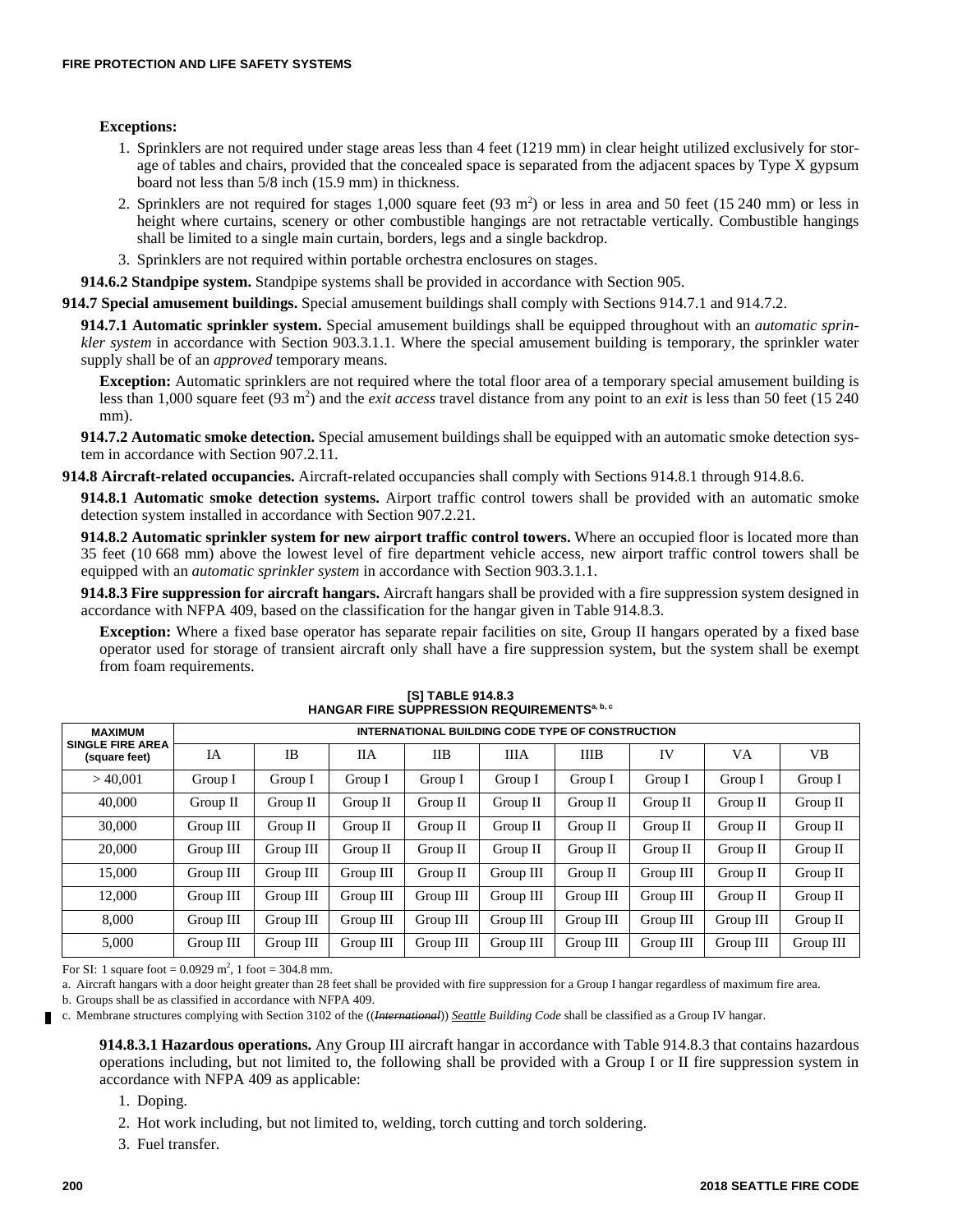- 4. Fuel tank repair or maintenance not including defueled tanks in accordance with NFPA 409, inerted tanks or tanks that have never been fueled.
- 5. Spray finishing operations.
- 6. Total fuel capacity of all aircraft within the unsprinklered single *fire area* in excess of 1,600 gallons (6057 L).
- 7. Total fuel capacity of all aircraft within the maximum single *fire area* in excess of 7,500 gallons (28 390 L) for a hangar equipped throughout with an *automatic sprinkler system* installed in accordance with Section 903.3.1.1.

**914.8.3.2 Separation of maximum single fire areas.** Maximum single *fire areas* established in accordance with hangar classification and construction type in Table 914.8.3 shall be separated by 2-hour *fire walls* constructed in accordance with Section 706 of the *International Building Code*. In determining the maximum single fire area as set forth in Table 914.8.3, ancillary uses that are separated from aircraft servicing areas by not less than a 1-hour *fire barrier* constructed in accordance with Section 707 of the *International Building Code* shall not be included in the area.

**914.8.4 Finishing.** The process of "doping," involving the use of a volatile flammable solvent, or of painting shall be carried on in a separate detached building equipped with automatic fire-extinguishing equipment in accordance with Section 903.

**914.8.5 Residential aircraft hangar smoke alarms.** Smoke alarms shall be provided within residential aircraft hangars in accordance with Section 907.2.20.

**914.8.6 Aircraft paint hangar fire suppression.** Aircraft paint hangars shall be provided with fire suppression as required by NFPA 409.

**914.9 Application of flammable finishes.** An *automatic sprinkler system* or fire-extinguishing system shall be provided in all spray rooms and spray booths, and shall be installed in accordance with Chapter 9.

**914.10 Drying rooms.** Drying rooms designed for high-hazard materials and processes, including special occupancies as provided for in Chapter 4 of the *International Building Code*, shall be protected by an *approved* automatic fire-extinguishing system complying with the provisions of Chapter 9.

**914.11 Ambulatory care facilities.** Occupancies classified as ambulatory care facilities shall comply with Sections 914.11.1 through 914.11.3.

**914.11.1 Automatic sprinkler systems.** An *automatic sprinkler system* shall be provided for ambulatory care facilities in accordance with Section 903.2.2.

**914.11.2 Manual fire alarm systems.** A manual fire alarm system shall be provided for ambulatory care facilities in accordance with Section 907.2.2.

**914.11.3 Fire alarm systems.** An automatic smoke detection system shall be provided for ambulatory care facilities in accordance with Section 907.2.2.1.

### **SECTION 915 CARBON MONOXIDE DETECTION**

**[W] 915.1 General.** Carbon monoxide detection shall be installed in new buildings in accordance with Sections 915.1.1 through 915.6. Carbon monoxide detection shall be installed in existing buildings in accordance with ((Section 1103.9)) Chapter 11.

**[W] 915.1.1 Where required.** Carbon monoxide detection shall be provided in Group  $((1-1, 1-2, 1-4))$  I and R occupancies and in classrooms in Group E occupancies in the locations specified in **Section** 915.2 where any of the conditions in Sections 915.1.2 through 915.1.6 exist.

# **Exceptions:**

- 1. R-2 occupancies, with the exception of R-2 college dormitories, are required to install carbon monoxide detectors without exception.
- 2. Sleeping units or dwelling units in Group I and R-1 occupancies and R-2 college dormitories, hotel, DOC prisons and work releases and DSHS licensed boarding home and residential treatment facilities, which do not themselves contain a fuel-burning appliance, a fuel-burning fireplace, or have an attached garage, need not be provided with carbon monoxide alarms provided that they comply with the exceptions of Section 915.1.4.

**915.1.2 Fuel-burning appliances and fuel-burning fireplaces.** Carbon monoxide detection shall be provided in *dwelling units*, *sleeping units* and classrooms that contain a fuel-burning appliance or a fuel-burning fireplace.

**915.1.3 Fuel-burning forced-air furnaces.** Carbon monoxide detection shall be provided in *dwelling units*, *sleeping units* and classrooms served by a fuel-burning, forced-air furnace.

**Exception:** Carbon monoxide detection shall not be required in *dwelling units*, *sleeping units* and classrooms where a carbon monoxide detector is provided in the first room or area served by each main duct leaving the furnace, and the carbon monoxide alarm signals are automatically transmitted to an approved location.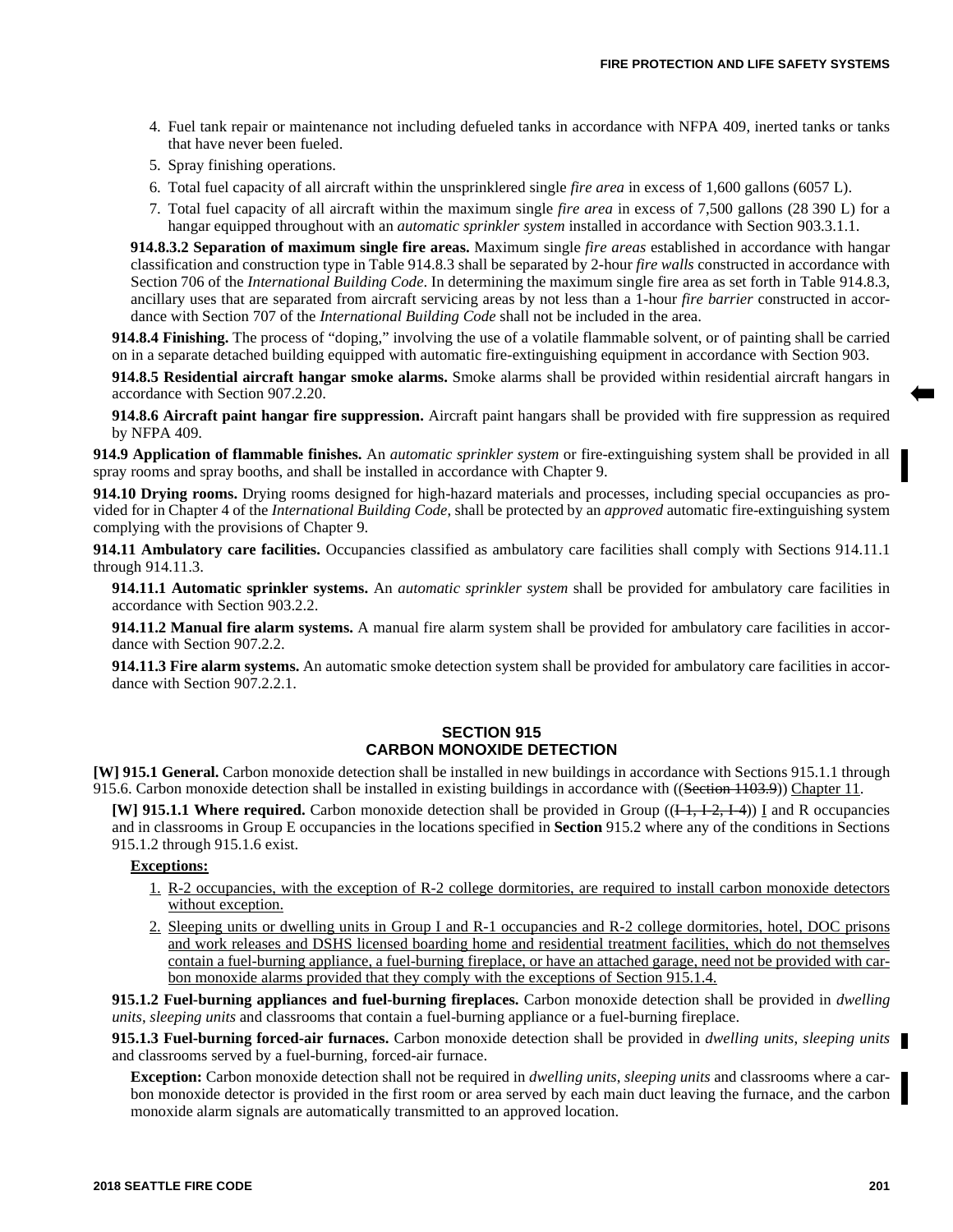**915.1.4 Fuel-burning appliances outside of dwelling units, sleeping units and classrooms.** Carbon monoxide detection shall be provided in *dwelling units*, *sleeping units* and classrooms located in buildings that contain fuel-burning appliances or fuel-burning fireplaces.

### **Exceptions:**

- 1. Carbon monoxide detection shall not be required in *dwelling units*, *sleeping units* and classrooms without communicating openings between the fuel-burning appliance or fuel-burning fireplace and the *dwelling unit*, *sleeping unit* or classroom.
- 2. Carbon monoxide detection shall not be required in *dwelling units*, *sleeping units* and classrooms where a carbon monoxide detector is provided in one of the following locations:
	- 2.1. In an approved location between the fuel-burning appliance or fuel-burning fireplace and the *dwelling unit*, *sleeping unit* or classroom.
	- 2.2. On the ceiling of the room containing the fuel-burning appliance or fuel-burning fireplace.

**915.1.5 Private garages.** Carbon monoxide detection shall be provided in *dwelling units*, *sleeping units* and classrooms in buildings with attached private garages.

### **Exceptions:**

- 1. Carbon monoxide detection shall not be required in *dwelling units*, *sleeping units* and classrooms without communicating openings between the private garage and the *dwelling unit*, *sleeping unit* or classroom.
- 2. Carbon monoxide detection shall not be required in *dwelling units*, *sleeping units* and classrooms located more than one story above or below a private garage.
- 3. Carbon monoxide detection shall not be required where the private garage connects to the building through an openended corridor.
- 4. Where a carbon monoxide detector is provided in an approved location between openings to a private garage and *dwelling units*, *sleeping units* or classrooms.

**915.1.6 Exempt garages.** For determining compliance with Section 915.1.5, an open parking garage complying with Section 406.5 of the *International Building Code* or an enclosed parking garage complying with Section 406.6 of the *International Building Code* shall not be considered a private garage.

**[W] 915.2 Locations.** Where required by Section 915.1.1, carbon monoxide detection shall be installed in the locations specified in Sections 915.2.1 through 915.2.3.

**915.2.1 Dwelling units.** Carbon monoxide detection shall be installed in *dwelling units* outside of each separate sleeping area in the immediate vicinity of the bedrooms and on each level of the dwelling. Where a fuel-burning appliance or a fuel-burning fireplace is located within a bedroom or its attached bathroom, carbon monoxide detection shall be installed within the bedroom.

**915.2.2 Sleeping units.** Carbon monoxide detection shall be installed in *sleeping units*.

**Exception:** Carbon monoxide detection shall be allowed to be installed outside of each separate sleeping area in the immediate vicinity of the *sleeping unit* where the *sleeping unit* or its attached bathroom does not contain a fuel-burning appliance or a fuel-burning fireplace and is not served by a forced air furnace.

**[W] 915.2.3 Group E occupancies.** ((Carbon)) When required by Section 915.1 in new buildings, or by Chapter 11, carbon monoxide detectors shall be installed in classrooms in Group E occupancies. Carbon monoxide alarm signals shall be automatically transmitted to an on-site location that is staffed by school personnel.

### **Exceptions:**

- 1. Carbon monoxide alarm signals shall not be required to be automatically transmitted to an on-site location that is staffed by school personnel in Group E occupancies with an occupant load of  $((30))$  50 or less.
- 2. Carbon monoxide alarm signals shall not be required to be automatically transmitted to an on-site location that is staffed by school personnel in Group E occupancies where an exception contained in Section 915.1 applies, or in Group E occupancies where signals are transmitted to an off-site service monitored by a third party, such as a service that monitors fire protection systems in the building.

**915.3 Carbon monoxide detection.** Carbon monoxide detection required by **Sections** 915.1 through 915.2.3 shall be provided by carbon monoxide alarms complying with Section 915.4 or carbon monoxide detection systems complying with Section 915.5.

**915.4 Carbon monoxide alarms.** Carbon monoxide alarms shall comply with **Sections** 915.4.1 through 915.4.4.

**915.4.1 Power source.** Carbon monoxide alarms shall receive their primary power from the building wiring where such wiring is served from a commercial source, and when primary power is interrupted, shall receive power from a battery. Wiring shall be permanent and without a disconnecting switch other than that required for overcurrent protection.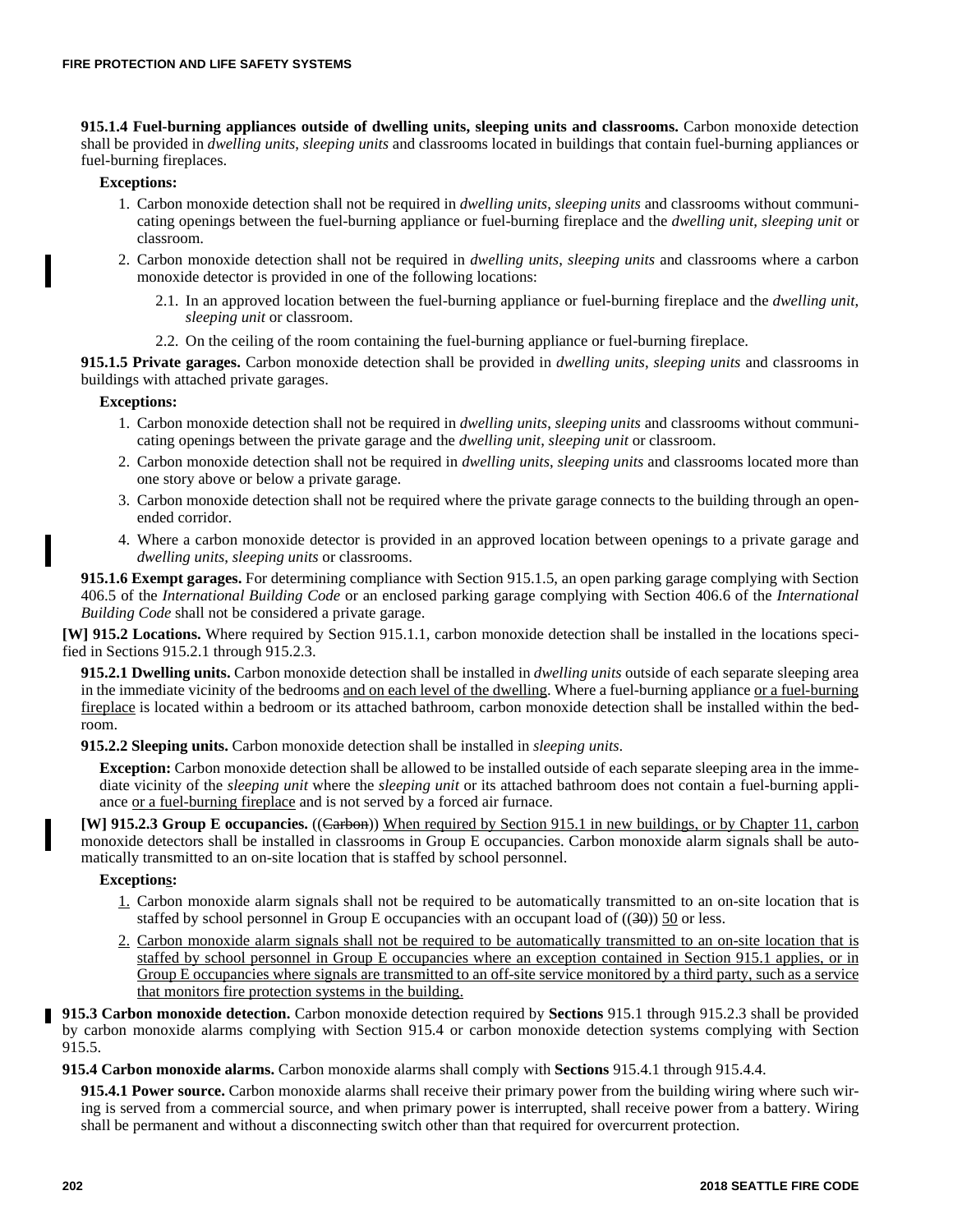**Exception:** Where installed in buildings without commercial power, battery-powered carbon monoxide alarms shall be an acceptable alternative.

**915.4.2 Listings.** Carbon monoxide alarms shall be listed in accordance with UL 2034.

**915.4.3 Locations.** Carbon monoxide alarms shall only be installed in *dwelling units* and in *sleeping units*. They shall not be installed in locations where the code requires carbon monoxide detectors to be used.

**915.4.4 Combination alarms.** Combination carbon monoxide/smoke alarms shall be an acceptable alternative to carbon monoxide alarms. Combination carbon monoxide/smoke alarms shall be listed in accordance with UL 2034 and UL 217.

**915.5 Carbon monoxide detection systems.** Carbon monoxide detection systems shall be an acceptable alternative to carbon monoxide alarms and shall comply with Sections 915.5.1 through 915.5.3.

**915.5.1 General.** Carbon monoxide detection systems shall comply with NFPA 720. Carbon monoxide detectors shall be listed in accordance with UL 2075.

**915.5.2 Locations.** Carbon monoxide detectors shall be installed in the locations specified in Section 915.2. These locations supersede the locations specified in NFPA 720.

**915.5.3 Combination detectors.** Combination carbon monoxide/smoke detectors installed in carbon monoxide detection systems shall be an acceptable alternative to carbon monoxide detectors, provided that they are listed in accordance with UL 2075 and UL 268.

**915.6 Maintenance.** Carbon monoxide alarms and carbon monoxide detection systems shall be maintained in accordance with NFPA 720. Carbon monoxide alarms and carbon monoxide detectors that become inoperable or begin producing end-of-life signals shall be replaced.

**915.6.1 Enclosed parking garages.** Carbon monoxide and nitrogen dioxide detectors installed in enclosed parking garages in accordance with the *International Mechanical Code*, Section 404.1 shall be maintained in accordance with the manufacturer's instructions and their listing. Detectors that become inoperable or begin producing end-of-life signals shall be replaced.

# **SECTION 916 GAS DETECTION SYSTEMS**

**916.1 Gas detection systems.** Gas detection systems required by this code shall comply with Sections 916.2 through 916.11. **916.2 Permits.** Permits shall be required as set forth in Section 105.7.11.

**916.2.1 Construction documents.** Documentation of the gas detection system design and equipment to be used that demonstrates compliance with the requirements of this code shall be provided with the application for permit.

**916.3 Equipment.** Gas detection system equipment shall be designed for use with the gases being detected and shall be installed in accordance with manufacturer's instructions.

**916.4 Power connections.** Gas detection systems shall be permanently connected to the building electrical power supply or shall be permitted to be cord connected to an unswitched receptacle using an *approved* restraining means that secures the plug to the receptacle.

**916.5 Emergency and standby power.** Standby or emergency power shall be provided or the gas detection system shall initiate a trouble signal at an *approved* location if the power supply is interrupted.

**916.6 Sensor locations.** Sensors shall be installed in approved locations where leaking gases are expected to accumulate.

**916.7 Gas sampling.** Gas sampling shall be performed continuously. Sample analysis shall be processed immediately after sampling, except as follows:

- 1. For HPM gases, sample analysis shall be performed at intervals not exceeding 30 minutes.
- 2. For toxic gases that are not HPM, sample analysis shall be performed at intervals not exceeding 5 minutes, in accordance with Section 6004.2.2.7.
- 3. Where a less frequent or delayed sampling interval is *approved*.

**916.8 System activation.** A gas detection alarm shall be initiated where any sensor detects a concentration of gas exceeding the following thresholds:

- 1. For flammable gases, a gas concentration exceeding 25 percent of the lower flammability limit (LFL).
- 2. For nonflammable gases, a gas concentration exceeding one-half of the IDLH, unless a different threshold is specified by the section of this code requiring a gas detection system.

Upon activation of a gas detection alarm, alarm signals or other required responses shall be as specified by the section of this code requiring a gas detection system. Audible and visible alarm signals associated with a gas detection alarm shall be distinct from fire alarm and carbon monoxide alarm signals.